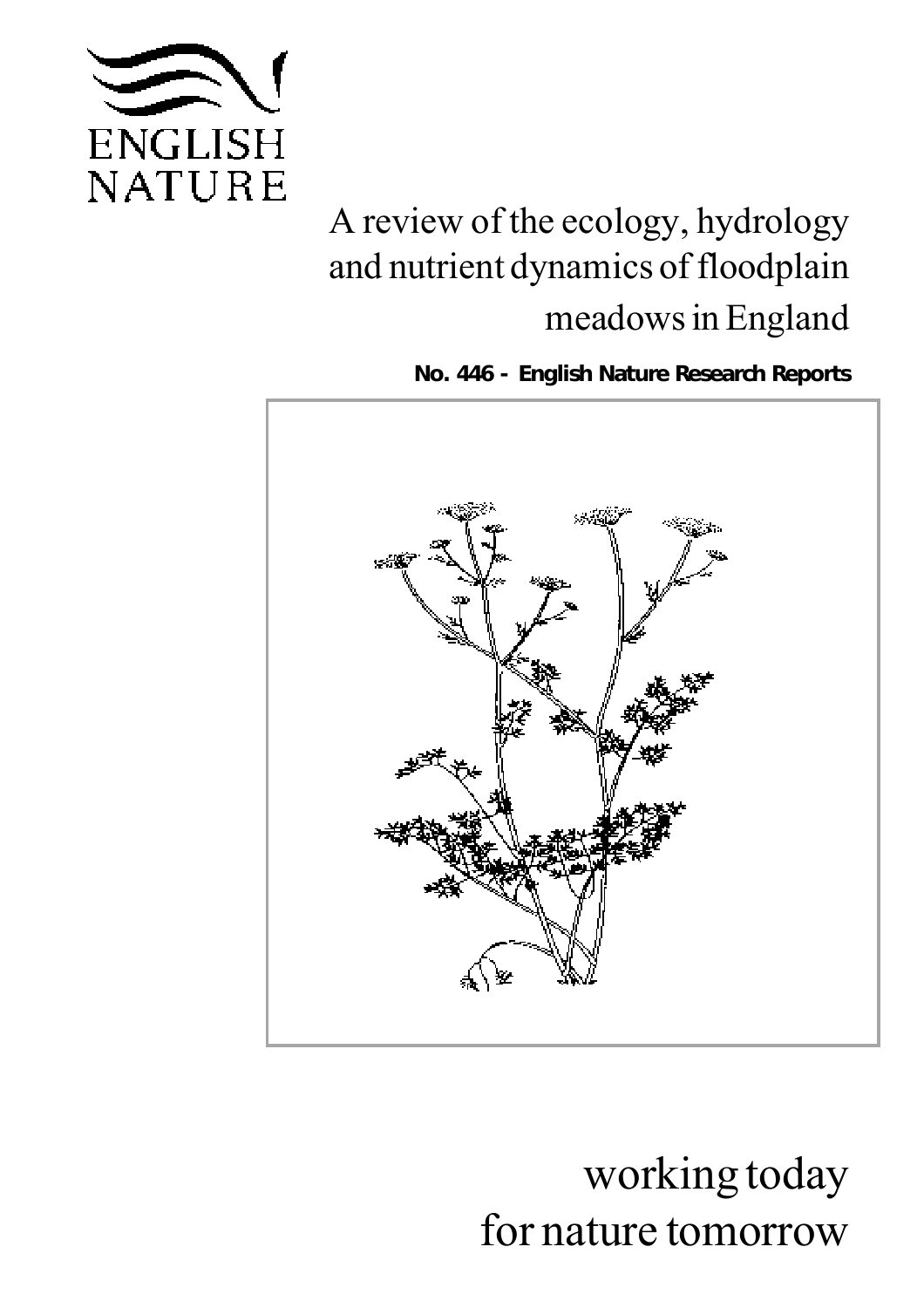English Nature Research Reports

#### **Number 446**

#### **A review of the ecology, hydrology and nutrient dynamics of floodplain meadows in England**

David J.G. Gowing<sup>1</sup>, Jerry R.B. Tallowin<sup>2</sup>, Nancy B. Dise<sup>1</sup>, Joanne Goodyear<sup>2</sup>, Mike E. Dodd<sup>1</sup> and Rebecca J Lodge<sup>1</sup>.

<sup>1</sup>Open University, Walton Hall, Milton Keynes MK7 6AA <sup>2</sup> Institute of Grassland and Environmental Research, North Wyke, Okehampton, Devon EX20 2SB

> You may reproduce as many additional copies of this report as you like, provided such copies stipulate that copyright remains with English Nature, Northminster House, Peterborough PE1 1UA

> > ISSN 0967-876X © Copyright English Nature 2002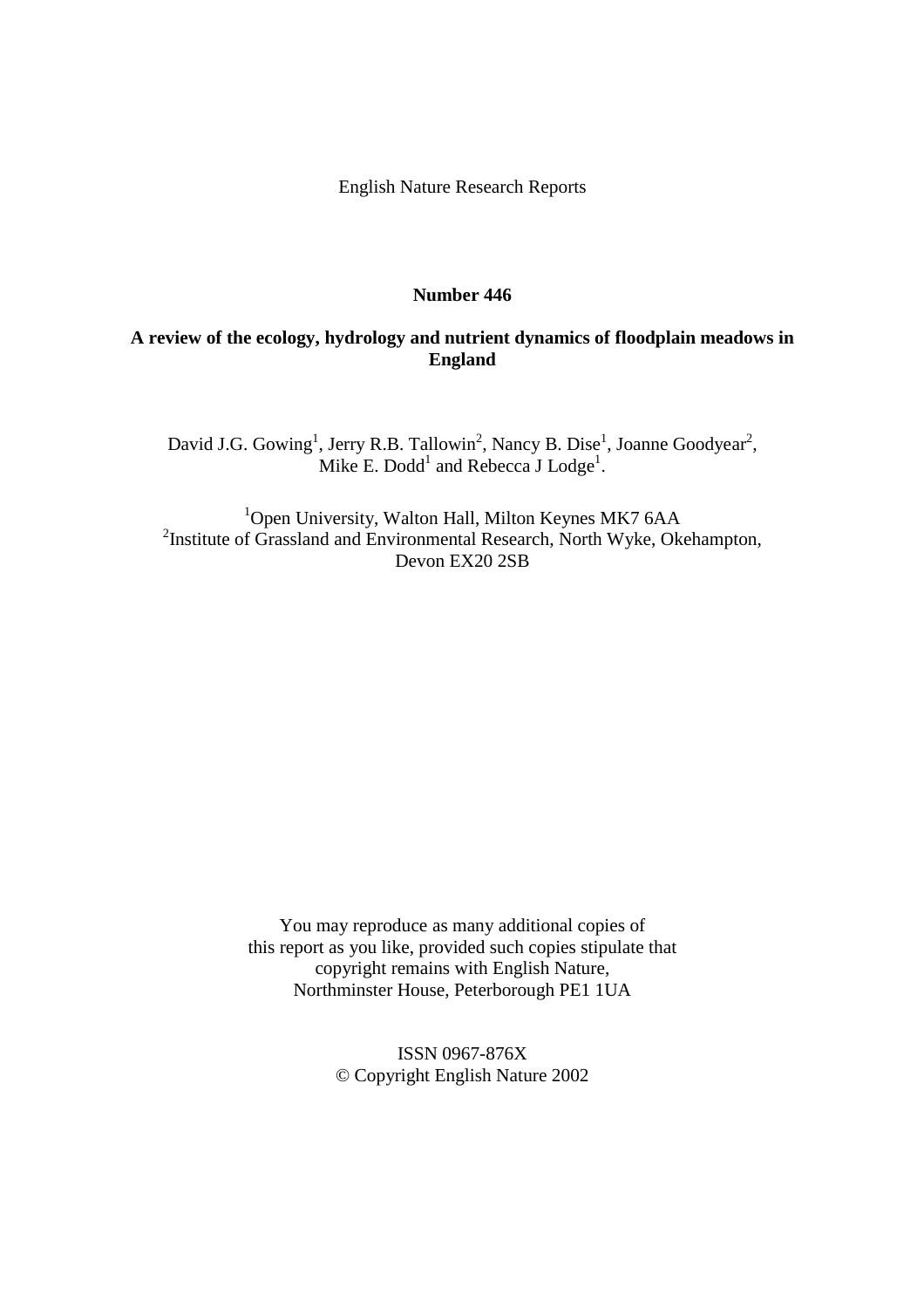## **Contents**

Executive summary

| 1.                                     |                |  |
|----------------------------------------|----------------|--|
| 1.1<br>1.2<br>1.3<br>1.4               |                |  |
| 2.                                     |                |  |
|                                        |                |  |
| 2.1<br>2.2<br>2.3<br>2.4<br>2.5<br>2.6 | 2.6.1<br>2.6.2 |  |
|                                        | 2.6.3          |  |
|                                        | 2.6.4          |  |
|                                        | 2.6.5          |  |
|                                        | 2.6.6          |  |
| 3.                                     |                |  |
| 3.1                                    |                |  |
| 3.2                                    |                |  |
| 3.3                                    |                |  |
| 3.4                                    |                |  |
|                                        | 3.4.1          |  |
|                                        | 3.4.2          |  |
|                                        | 3.4.3          |  |
| 3.5                                    |                |  |
| 3.6                                    |                |  |
| 3.7<br>3.8                             |                |  |
| 3.9                                    |                |  |
| 3.10                                   |                |  |
|                                        |                |  |
| 4.                                     |                |  |
| 4.1                                    |                |  |
| 4.2                                    |                |  |
| 4.3                                    |                |  |
|                                        | 4.3.1          |  |
|                                        | 4.3.2          |  |
|                                        | 4.3.3          |  |
|                                        | 4.3.4          |  |
| 4.4                                    |                |  |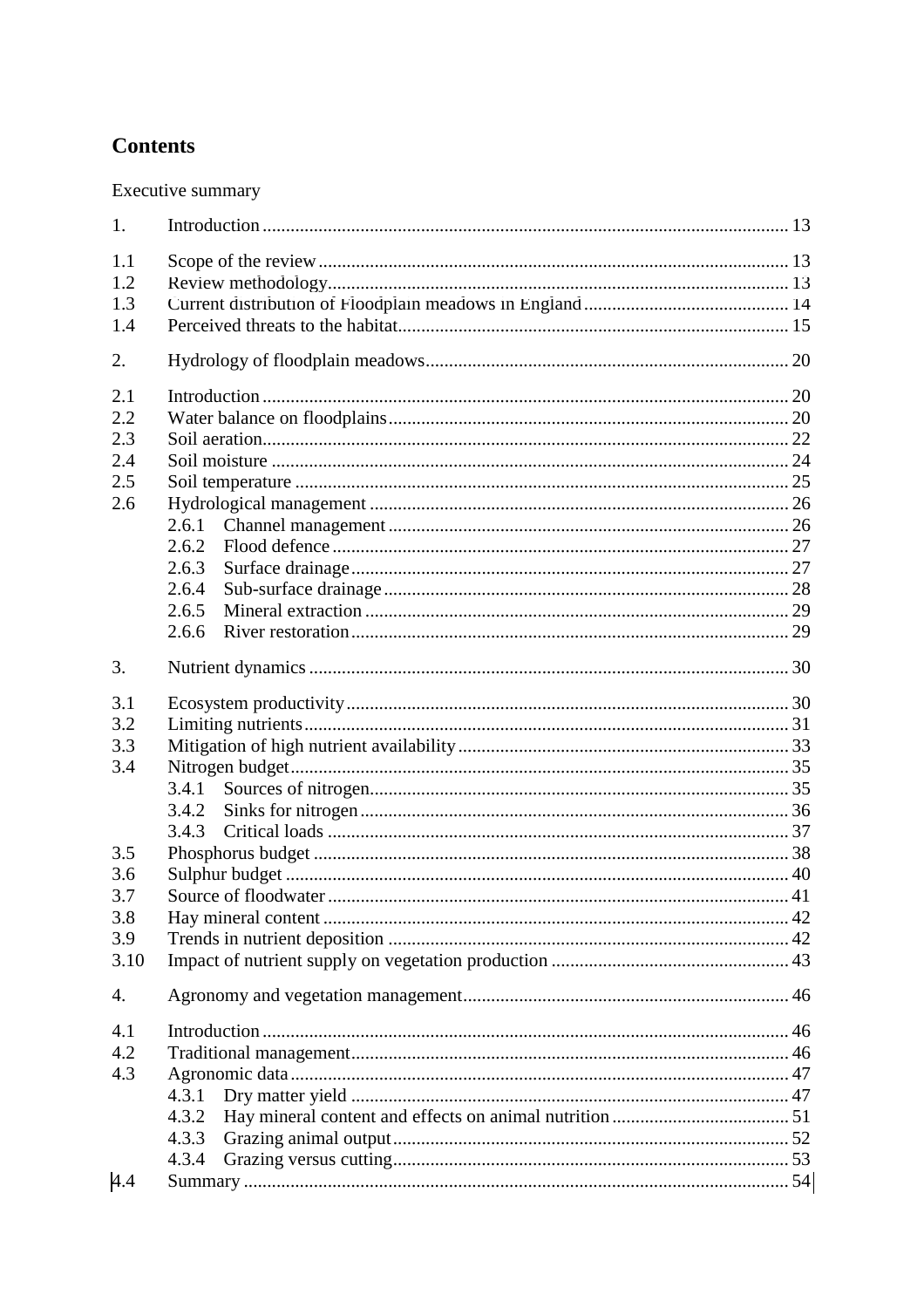| 5.  |                                                                      |                                                                 |  |  |  |  |
|-----|----------------------------------------------------------------------|-----------------------------------------------------------------|--|--|--|--|
| 5.1 |                                                                      |                                                                 |  |  |  |  |
| 5.2 |                                                                      |                                                                 |  |  |  |  |
| 5.3 | Effect of nutrient availability on community composition patterns 58 |                                                                 |  |  |  |  |
| 5.4 |                                                                      |                                                                 |  |  |  |  |
| 5.5 |                                                                      |                                                                 |  |  |  |  |
| 6.  |                                                                      |                                                                 |  |  |  |  |
| 6.1 |                                                                      |                                                                 |  |  |  |  |
| 6.2 |                                                                      |                                                                 |  |  |  |  |
| 6.3 |                                                                      |                                                                 |  |  |  |  |
| 6.4 |                                                                      |                                                                 |  |  |  |  |
| 6.5 |                                                                      |                                                                 |  |  |  |  |
| 6.6 |                                                                      |                                                                 |  |  |  |  |
| 6.7 |                                                                      |                                                                 |  |  |  |  |
| 6.8 |                                                                      |                                                                 |  |  |  |  |
| 7.  |                                                                      |                                                                 |  |  |  |  |
| 7.1 |                                                                      |                                                                 |  |  |  |  |
| 7.2 |                                                                      |                                                                 |  |  |  |  |
| 7.3 |                                                                      |                                                                 |  |  |  |  |
| 7.4 |                                                                      |                                                                 |  |  |  |  |
| 8.  |                                                                      |                                                                 |  |  |  |  |
| 9.  |                                                                      |                                                                 |  |  |  |  |
| 10. |                                                                      |                                                                 |  |  |  |  |
|     | Appendices                                                           | 82                                                              |  |  |  |  |
|     | Appendix 1                                                           |                                                                 |  |  |  |  |
|     | Appendix 2                                                           | Hay yields from North and East Yorkshire flood meadow SSSIs  85 |  |  |  |  |
|     | Appendix 3                                                           |                                                                 |  |  |  |  |

## **Figures**

| Figure 1-1 The distribution of sites containing the MG4 flood-plain meadow in England15        |
|------------------------------------------------------------------------------------------------|
| Figure 1-2 Threats to the integrity of MG4 grassland sites, as perceived by local conservation |
|                                                                                                |
| Figure 1-3 The proportion of sites which have undergone an alteration to their hydrological    |
|                                                                                                |
| Figure 1-4 The percentage of sites known to have received fertilizer applications during the   |
|                                                                                                |
|                                                                                                |
| Figure 3-1 Correlation between soluble and particulate phases of P carried in the River        |
|                                                                                                |
| Figure 3-2 Mean hay yield from East Cottingworth flood meadows (Derwent Ings,                  |
|                                                                                                |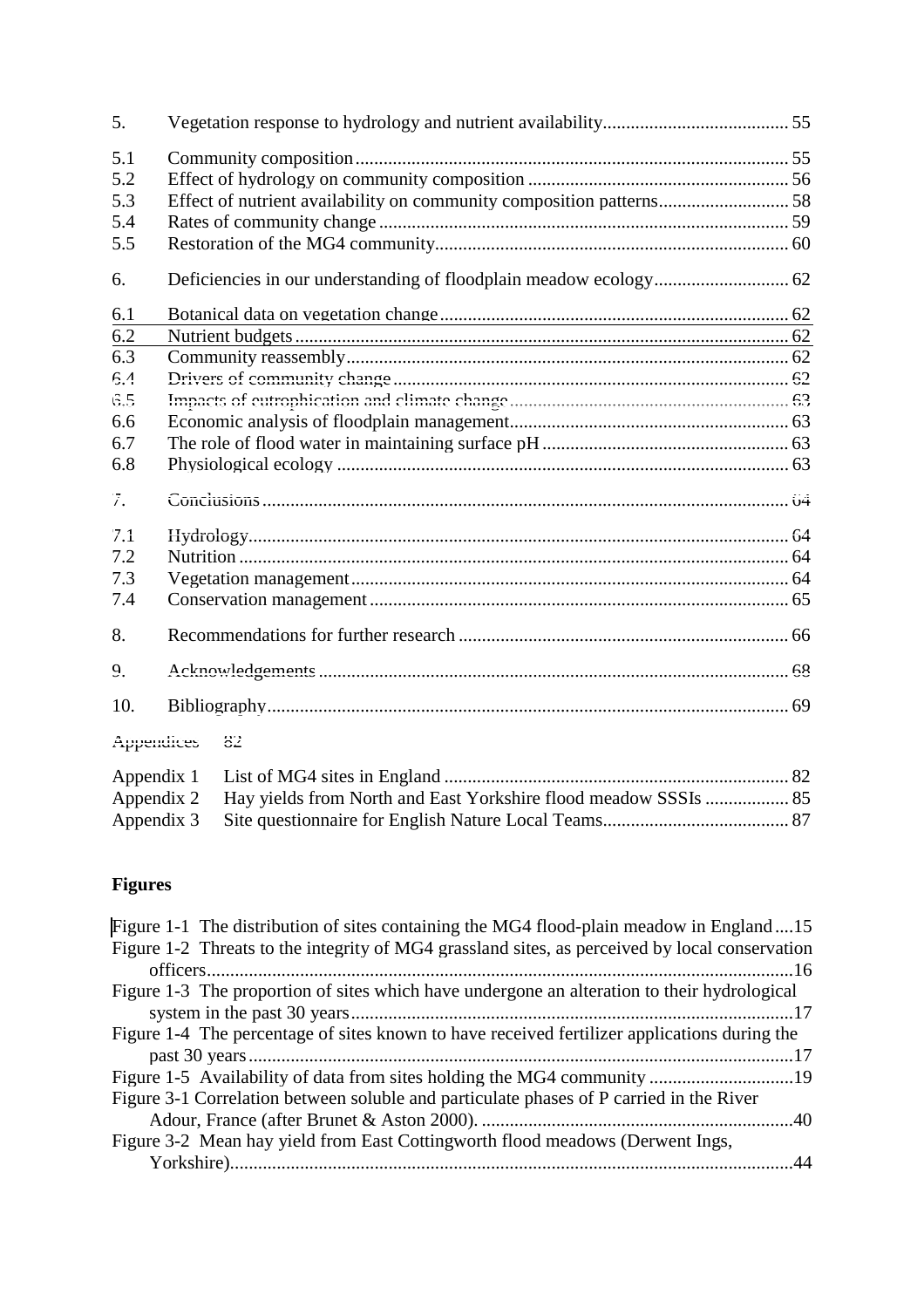| Figure 5-1 A hydrograph showing soil water tables as distance below surface from a |  |
|------------------------------------------------------------------------------------|--|
|                                                                                    |  |
| Figure 5-2 The water regime preferences of some wet grassland plant communities58  |  |

#### **Tables**

| Table 2-1 Contrasting patterns in long-term averages for rainfall and potential evapo-<br>transpiration in different parts of the geographical range of MG4 (after Smith $\&$ |  |
|-------------------------------------------------------------------------------------------------------------------------------------------------------------------------------|--|
| Table 2-2 The number of weeks, by season, over the period 1986-1996, during which                                                                                             |  |
| river water flooded onto Cricklade North Meadow (data supplied by the                                                                                                         |  |
|                                                                                                                                                                               |  |
| Table 3-1 Hay mineral analysis from unfertilised MG4 flood meadows, with comparison                                                                                           |  |
| to other mesotrophic grasslands occupying similar sites. DOMD = $%$ pepsin                                                                                                    |  |
|                                                                                                                                                                               |  |
| Table 3-2 A comparison of the nutrient analysis performed on hay samples from the                                                                                             |  |
|                                                                                                                                                                               |  |
| Table 4-1 Hay yields from MG4 communities, and of other unfertilised communities                                                                                              |  |
|                                                                                                                                                                               |  |
|                                                                                                                                                                               |  |
|                                                                                                                                                                               |  |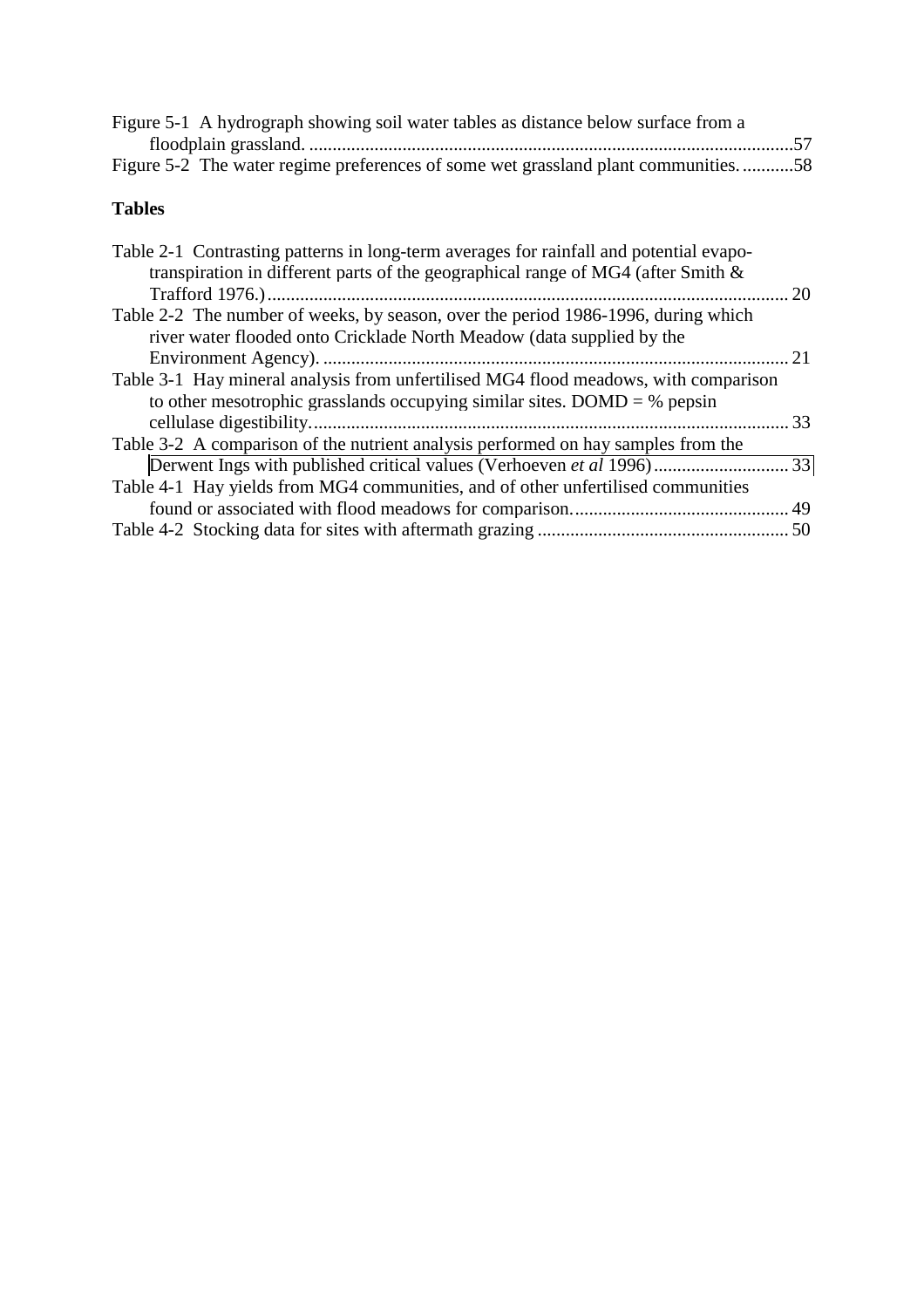## **Executive summary**

This report aims to summarise existing knowledge, identify practical management guidelines and highlight deficiencies in our understanding of the ecology of *Alopecurus pratensis-Sanguisorba officinalis* (MG4) grassland. MG4 grassland, which is restricted to floodplain habitats, has undergone a severe decline during the last century. The conservation importance of this community is now recognised at a European level. Remaining stands of MG4 grassland are known to be sensitive to both site hydrology and nutrient availability and are therefore dependent on appropriate river management, both in terms of water quantity and water quality. This report is based on a review of relevant literature and the results of a questionnaire survey of conservation officers responsible for floodplain meadow sites.

#### **Hydrology**

Our questionnaire survey revealed that alteration to water management was considered a threat to the integrity of more than one in three sites and concerns related to both river management and floodplain drainage.

The literature review highlighted the vegetation's susceptibility to waterlogging. Most MG4 species are intolerant of anoxic soils during the growing season. Excess water is a much more acute threat to the community than is soil drying. These grasslands have developed under agricultural management, an important aspect of which has been an efficient surface drainage system. Many sites further rely on sub-surface drainage provided by shallow seams of sand or gravel, which underlie them. The continued functioning of such minor aquifers is important for MG4 conservation.

River engineering is not necessarily detrimental to floodplain meadows. Indeed, maintenance of high stage levels and promotion of frequent transient floods by structures such as weirs, are probably beneficial. Flood protection by deepening, straightening or embanking rivers, however, is likely to be damaging, as silt deposition by floods and the associated input of nutrients is important in terms of compensating for nutrient losses via the harvest of hay from these meadows.

Similarly, interference with the functioning of shallow aquifers may compromise both the meadows' drainage in winter and sub-irrigation in summer. Therefore, mineral extraction on floodplains is a significant threat to site integrity. Whilst river restoration projects may be able to rectify some of the negative impacts of past river engineering, restoration of appropriate hydrology on an extracted site is more difficult.

#### **Nutrients**

The MG4 community has high species richness (up to 38 species per  $m<sup>2</sup>$ ). Such communities typically have intermediate levels of net primary production  $(4 - 7t)$  dry matter ha<sup>-1</sup> yr<sup>-1</sup>) and intermediate soil fertility (eg 5-15 mg  $kg^{-1}$  Olsen extractable phosphorus, which equates to a P index of 0 or 1.) The question of whether floodplain meadow productivity is limited by the supply of nitrogen (N) or phosphorus (P) has not been satisfactorily resolved. An experimental test of this question would greatly inform conservation management. In response to our questionnaire, nutrient availability (either excess or deficiency) was identified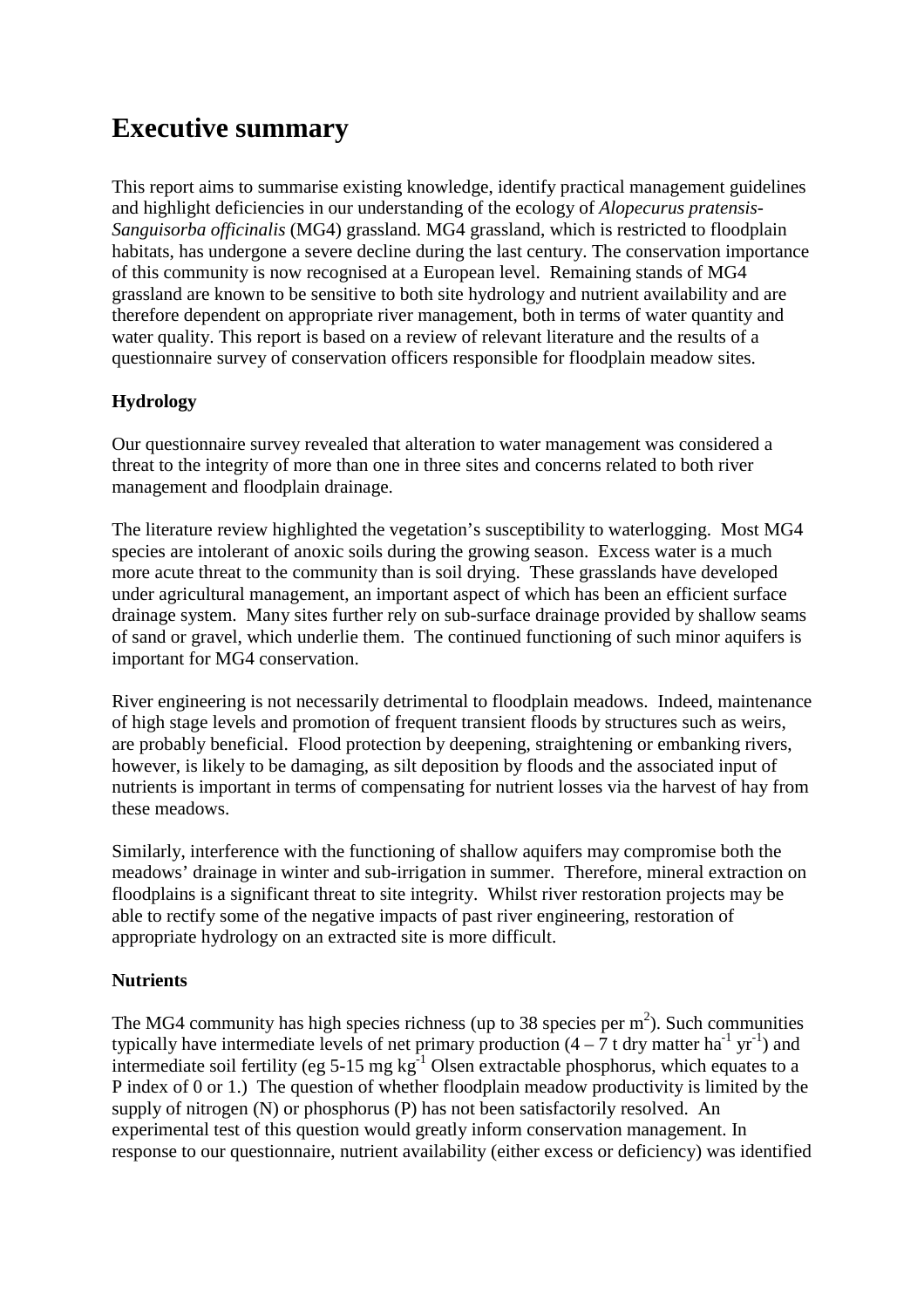as a concern at a quarter of MG4 sites. The survey also revealed a general lack of documentation relating to the nutrient status of these grasslands and its management.

Whilst techniques for lowering soil nutrient status exist (eg sod cutting, chemical amendments, soil inversion, hydrological manipulation) none lend themselves readily to the floodplain meadow situation. Improved control of inputs and off-takes would be a more appropriate approach. For phosphorus, the main input to the system is in silt deposited by river floods. To estimate the magnitude of this input, the flood frequency, suspended load and silt P content of the river are needed. Concentration of soluble P may be of little relevance. Meadow conservation will be suited by moderate deposition rates, but quantitative guidelines are difficult to formulate because the internal cycling and hence availability of siltderived P is not well understood.

The literature suggests that in general, deposition of atmospheric N and river derived P steadily increased during the last century, putting floodplain meadows at risk of eutrophication. Conversely, some sites show signs of nutrient deficiency as a result of flood protection measures excluding their nutrient supply. In this context, not only the macronutrients, but also other minerals, particularly calcium, should be considered. Cessation of flooding may lead to surface acidification, a decline in hay yield and possibly a reduction in species diversity, but the evidence is not conclusive. Further research is required to quantify nutrient budgets in order to improve the conservation management of the community.

#### **Agronomy**

The traditional management of MG4 floodplain meadows, which has maintained the species diversity of the grassland, comprises a mid summer hay cut followed by grazing the hay regrowth. Shutting the meadow up in spring is necessary to allow phenological development of tall herbs, such as greater burnet (*Sanguisorba officinalis*), though it should be noted that there is no need for long-lived perennials such as these to set seed each year. The hay cut itself helps to prevent an accumulation of nutrients in the system, and early (eg June) cuts may be more effective in this regard. Grazing the regrowth in autumn and winter is considered necessary to create gaps in the sward for seedling establishment.

Hay yields from MG4 sites generally fall in the range 2.8-4.9 t ha<sup>-1</sup> yr<sup>-1</sup> (compatible with Verhoeven's range for high species diversity). They are approximately half what could be expected from intensively managed grassland. The mineral content of the hay is generally adequate for livestock, though a high calcium: phosphorus ratio may increase the risk of trace element deficiency when the hay is used as the primary winter feed. Information is lacking on the feed value of the hay and its potential use as part of the feed ration for productive livestock requires further evaluation.

#### **Tolerances**

MG4 communities often occur as a component of a matrix of inter-related plant communities on a floodplain. Quite subtle changes in water regime and nutrient availability appear to be responsible for substantial changes in species composition, emphasising the sensitivity of this grassland type to these environmental factors. Numerous researchers have attempted to define water-regime requirements for the community. The most quantitative and comprehensive to date are expressed in terms of Sum Exceedence Values (SEVs). There is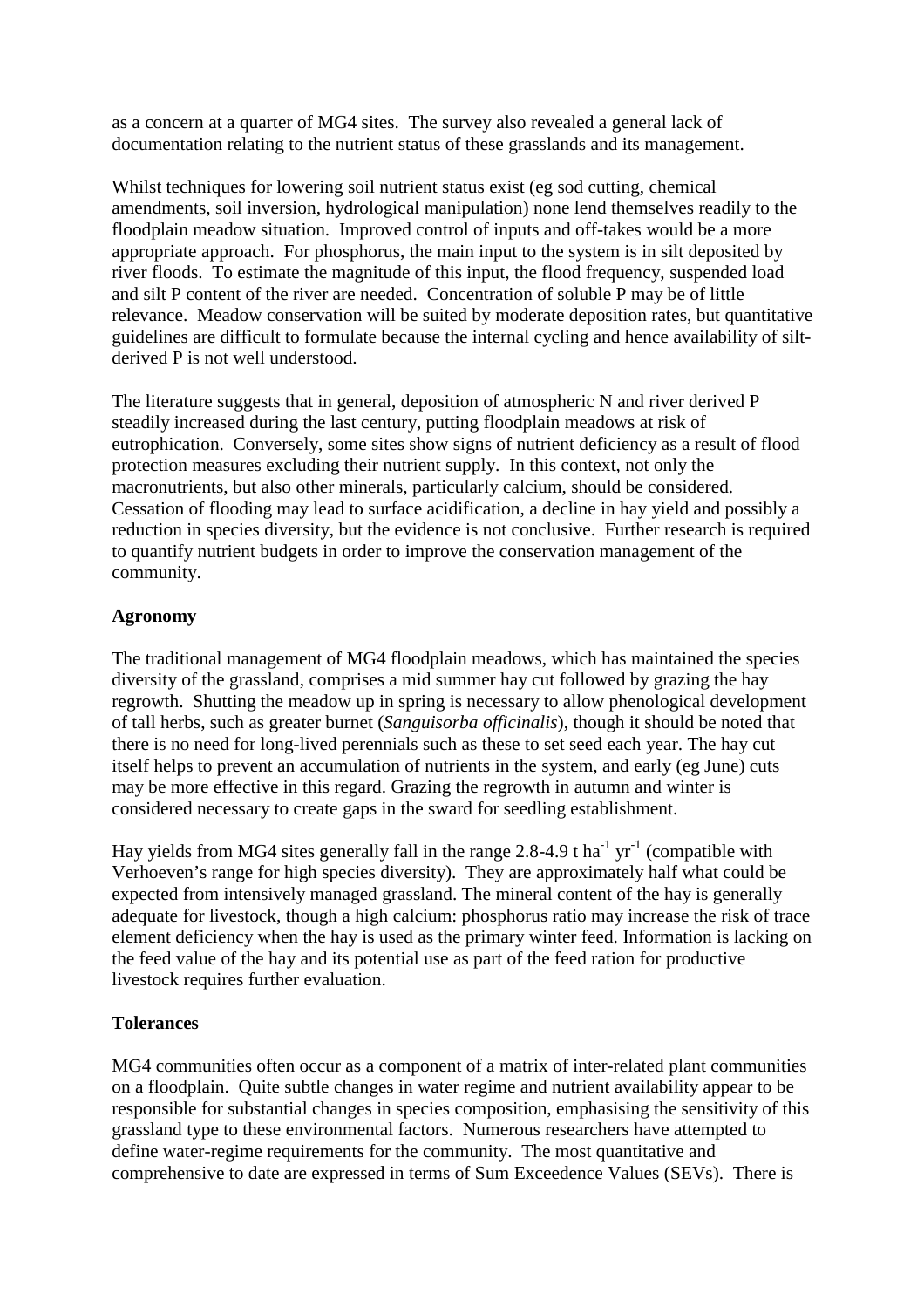much less literature with respect to nutrient availability requirements. MG4 is cited as occurring on soils with Olsen available P in the range  $5-15$  mg kg<sup>-1</sup>, but there has been no publication of a quantified nutrient budget for the community.

The review has highlighted a number of areas in which our understanding is deficient and therefore our ability to manage optimally for conservation objectives is impaired. Topics for future research and monitoring on MG4 grasslands are discussed. They include: establishment of long-term monitoring, modelling of nutrient budgets, investigation of mechanisms generating plant community structure, a study of genetic diversity within and gene flow between existing communities, economic appraisal of management and studies in the physiological ecology of component species.

### **Practical guidelines for managers**

The following is a distillation of knowledge to date, which could further refined, as more data become available.

#### **Hydrology**

All MG4 meadows require adequate surface drainage, both to allow water to flow freely back to watercourses, following the cessation of a flood, and to prevent the retention of rainwater on the surface, following storms. Due to the flat topography of floodplains, surface drainage features such as grips, gutters and foot drains will become ineffective over time, due to the accumulation of silt. Therefore a regular maintenance programme is required to sustain their function.

Many meadows rely on lateral water movement at depth in shallow aquifers composed of coarse river sediments (sands and gravels). Such systems provide drainage in winter and subirrigation in summer. Obstruction to flow in shallow aquifers, due to mineral abstraction in neighbouring sites or heavy silt deposition within watercourses, should be discouraged as it carries a risk of disrupting the meadow's water regime.

MG4 meadows require a soil with high available water capacity. Natural floodplain soils, usually alluvial clay loams, provide this property. The water holding capacity of a soil can be reduced by compaction. Therefore it is necessary to avoid situations, which result in soil compaction, such as heavy vehicles crossing the grassland, especially when soils are wet, and prolonged poaching (puddling) of wet soil by livestock.

Many meadows receive water from adjacent watercourses via sub-irrigation and therefore are dependent on high stage levels in rivers. Structure such as weirs and locks may be important in providing this situation and should not be altered or removed without full consideration of the effect on river stage alongside the meadow.

#### **Nutrients**

The MG4 grassland is a productive, species-rich community. To maintain its productivity and help ensure continued agricultural management, it requires inputs of nutrients to replace those removed in harvested hay. Replacement nutrients have traditionally been supplied in silt deposited by floodwaters. Exclusion of floodwaters from a site should not be undertaken without a full consideration of the impact on the nutrient budget. It is possible that well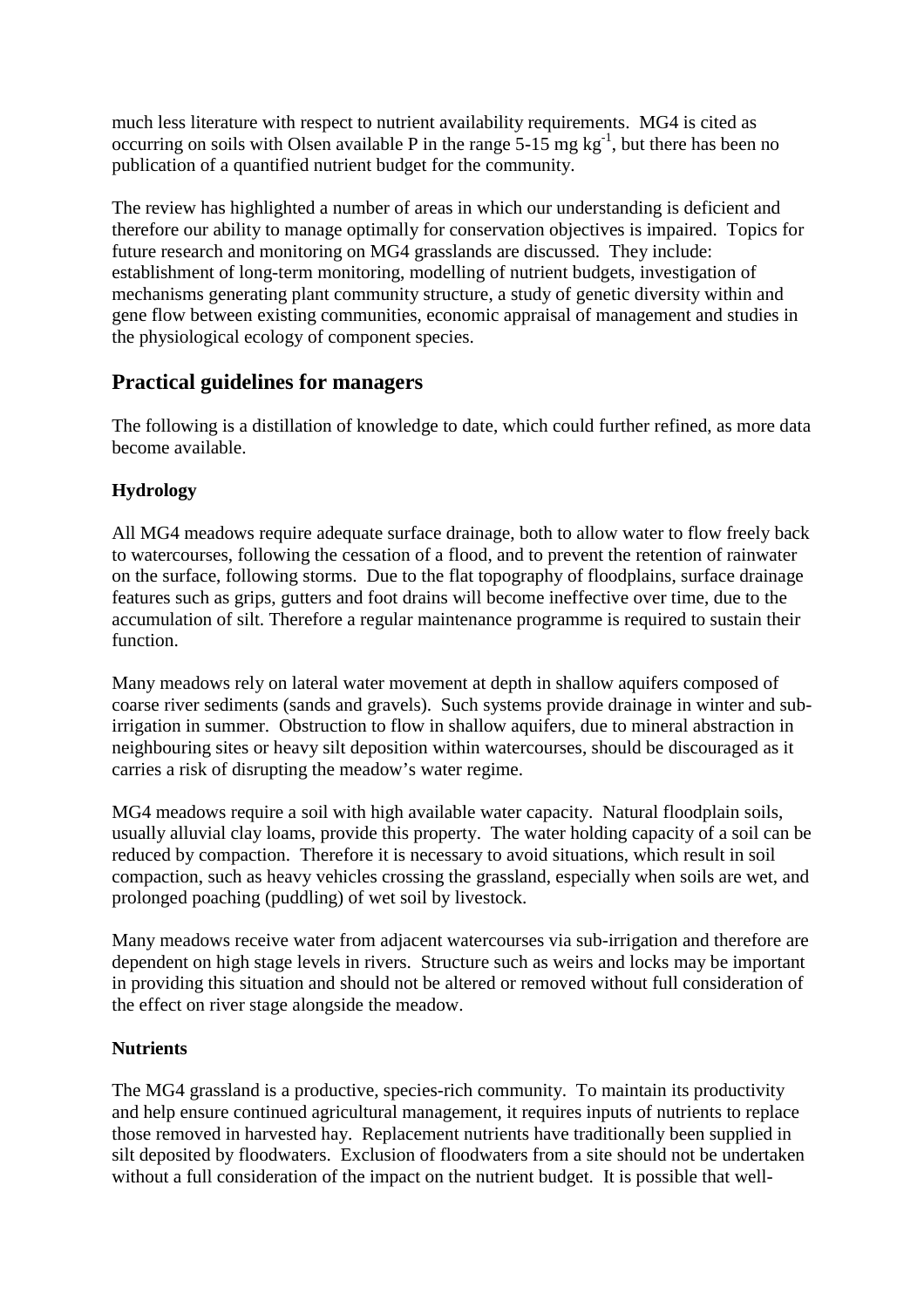rotted farmyard manure can substitute for lost silt inputs, but this has not been fully tested. Hay yields of less than three tonnes per hectare might indicate a need for supplementary nutrients.

Excess nutrient deposition is likely to change the character of the community. Hay yields of 5 tonnes per hectare or above would indicate nutrient availability is above the usual range for a species-rich community. Increasing cover of perennial ryegrass (>20%) or a total grass cover greater than 60% would also indicate this trend. Soil tests should show Olsen extractable phosphorus to be below 15 mg  $kg^{-1}$  soil (P index of 1 or 0). If signs of nutrient enrichment persist, catchment management is needed to decrease flood frequency and/or to decrease suspended sediment load or site management is needed to allow floodwaters to leave the site more rapidly and/or limit the amount of silt entering the site.

Effects of climate variation between years on nutrient availability in spring/early summer will influence hay dry matter yields. It is therefore necessary to estimate hay yield over several seasons before drawing conclusions regarding nutrient status of the site. It would be a useful practice to ask hay-makers to provide some estimate of yield each year, even if only a count of bales removed.

#### **Vegetation management**

Many of the characteristic species of the MG4 community appear to be intolerant of grazing during the period mid-March to end June. However, in order to maintain this grassland and allow seedling recruitment to occur, it appears that grazing in late summer and winter is important. Animals should be removed once the soil is saturated to avoid excessive damage to soil structure via poaching.

Hay cutting is an essential part of meadow management. It prevents the accumulation of nutrients in the system – especially nitrogen in the current scenario of high loads of nitrogen compounds from atmospheric deposition. It also prevents the large, competitive species that may depress species diversity becoming frequent. Increased cover of species such as hogweed (*Heracleum sphondylium*), cow parsely (*Anthriscus sylvestris*) and tall oat-grass (*Arrhenatherum elatius*) may indicate the need for hay to be cut earlier in the season.

Botanical monitoring of fixed quadrat (2m x 2m) positions should be promoted wherever resources allow, with the aim of compiling a long-term data set that could be used to complement the existing condition assessment monitoring in guiding management decisions. Whilst annual surveys in June are the ideal, data from irregular surveys still have value. especially if from a fixed locations.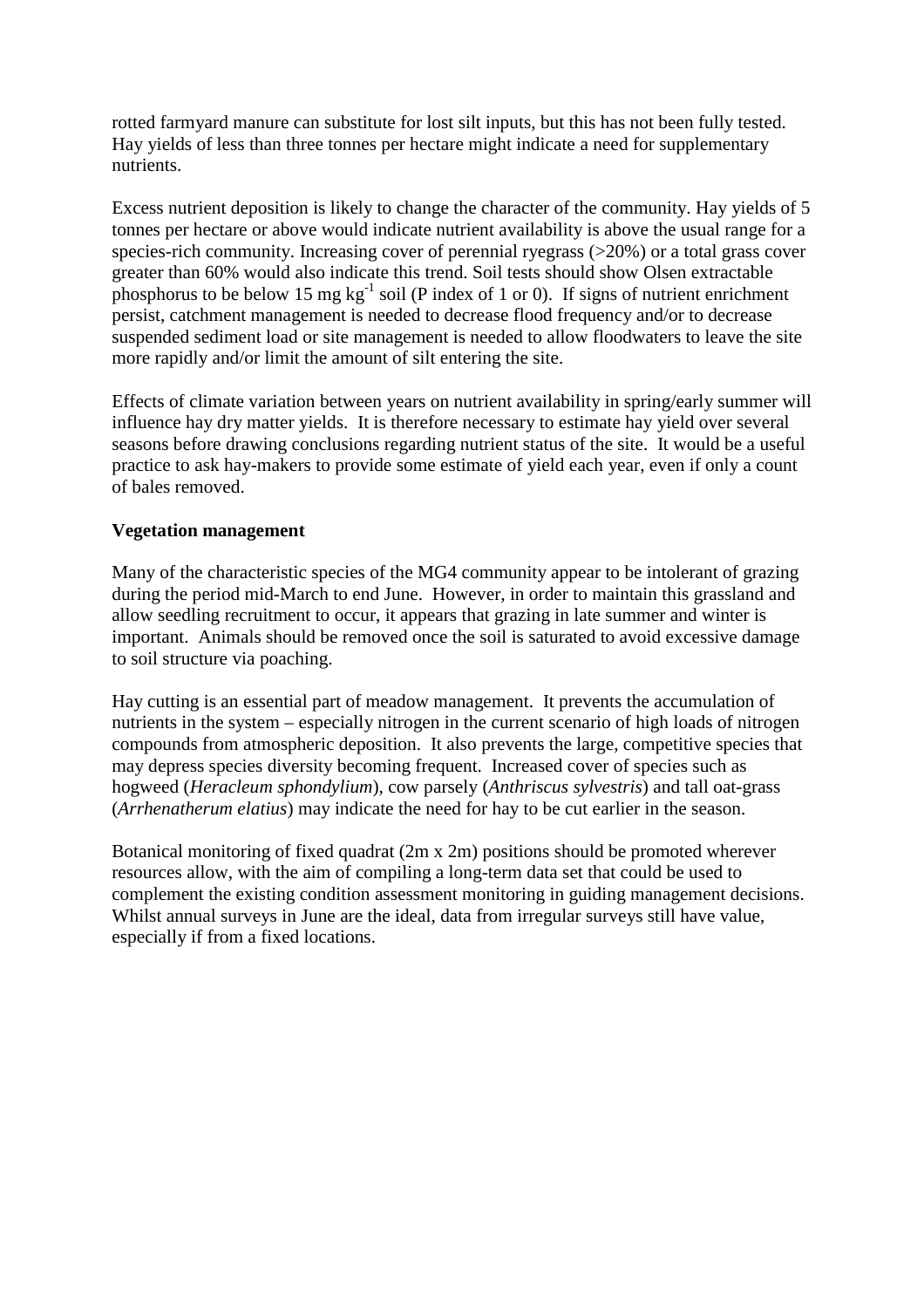## <span id="page-9-0"></span>**1. Introduction**

## **1.1 Scope of the review**

The plant community of semi-natural, floodplain meadows is a rare and threatened assemblage. It has been recognised as a discrete community within the National Vegetation Classification (Rodwell 1992) and given the label of MG4 *Alopecurus pratensis-Sanguisorba officinalis* grassland. It has also been recognised as a habitat of conservation importance on a European scale (Council of the European Communities 1992).

Typically, the community is composed of a wide range of grass species (up to 18 within a single site) with no single species achieving dominance. Furthermore there is a selection of sedge and rush species, which make a minor contribution to the sward. The most notable feature, however, is an abundance of dicotyledonous herbs which come to dominate the community in midsummer. Two species of particular prominence are the great burnet (*Sanguisorba officinalis*) and the Meadowsweet (*Filipendula ulmaria*). This assemblage of species is now restricted to old hay meadows, which have received constant treatment (midsummer hay cut and aftermath grazing) for a prolonged period, and which occur on deep, moisture retentive, alluvial soils on lowland river floodplains. For further description, refer to Rodwell (1992) or Jefferson (1997).

The community was decimated during the last century as a result of the extensive changes, which occurred on lowland floodplains during that time. These fall into three categories; agricultural intensification of the rich soils on which the community grew, urbanisation of the flat areas along rivers, and the industrial extraction of the coarse river sediments, which often underlie the meadows. Most remaining stands of the community now receive some form of statutory protection and attempts at recreation have begun. The community typifies the flower-rich meadow, which for many forms their idyllic representation of the English rural landscape.

This review arises from a concern that the processes that sustain such grasslands, especially the delivery of nutrients by alluvial silt, are not well understood (Jefferson & Robertson 1999). The aim of the review is to summarise the current state of knowledge with regard to:

- the nutrient dynamics of floodplain meadows,
- the influence of hydrology on nutrient availability, and
- the impact of nutrient availability on the meadow's ecology and agronomy.

The floodplains of England form the geographical focus of this review, as the plant community in question is almost entirely confined to that country.

## **1.2 Review methodology**

Three basic approaches were taken in order to compile information for the review. Firstly a questionnaire was circulated to those Local teams within English Nature, which have extant stands of the community within their area. The purposes of this were:

• to determine the main concerns with respect to the conservation of the vegetation type,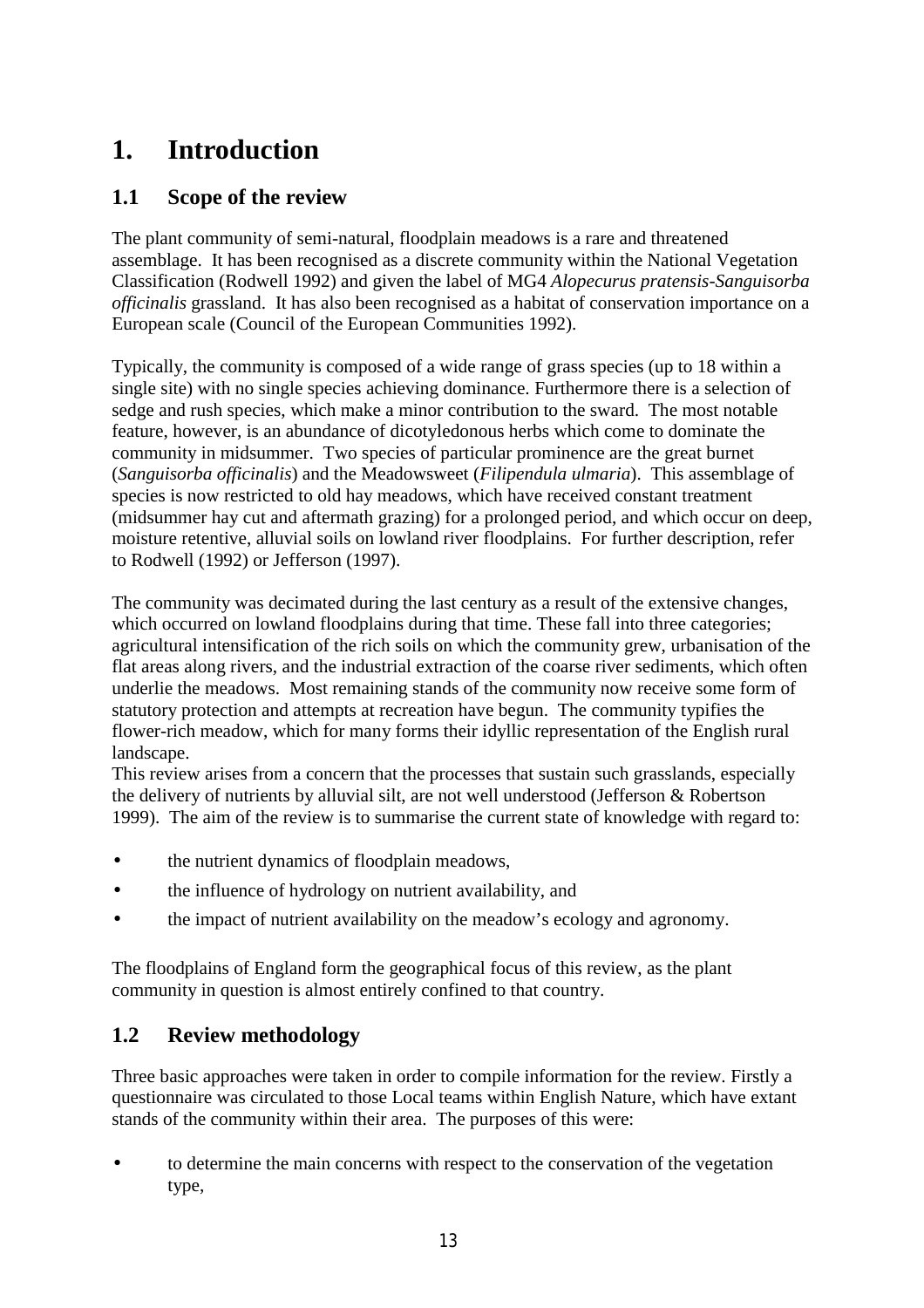- <span id="page-10-0"></span>• to identify the threats to its integrity as they were perceived at a local level, and
- to discover if there were any relevant unpublished information held on site files.

The questionnaire was followed up by telephone conversations with the appropriate member of each team to collate any further sources of information.

The second approach was an extensive search of the literature, primarily within Britain, but also drawing on evidence from European sources, where similar plant assemblages are found and, where appropriate, from further afield.

The final line of enquiry was an interpretation of any primary data, which may help to inform our understanding of the relevant processes. The review reports on the initial analysis of such data and identifies where further study may be usefully directed.

The specific areas, which this review aims to address, are as follows:

- An assessment of threats to semi-natural, floodplain meadows and the influence of previous river regulation and drainage schemes.
- The hydrology of floodplain habitats, particularly grasslands.
- The nutrient content of floodwater, sediment, soils, vegetation and nutrient cycling in lowland river floodplains and their interaction with hydrology.
- The agronomy and vegetation management of floodplain meadows.
- The vegetation ecology of floodplain grasslands, including the influence of hydrology, soils, nutrients and agricultural management.

The structure of this report reflects this sequence of issues.

#### **1.3 Current distribution of Floodplain meadows in England**

Jefferson (1997) collated data from all the regions of England to compile a list of sites holding the MG4 floodplain meadow community. The combined area of the 92 sites listed was 1543 ha, but this was recognised as an over-estimate of the community's extent, because many of the sites in question held other plant assemblages alongside MG4. Five additional sites have been added to the list since that date (Appendix 1.) Figure 1.1 shows the distribution of the community within England. Its range centers on the floodplains of the larger rivers in southern England, where deep alluvial soils have formed since the last glaciation. A more recent review of the extent of semi-natural grasslands, including MG4 (Blackstock *et al* 1999), found that just 477 ha of the floodplain meadow community had been recorded in surveys. The surveys did not represent a complete coverage of the country however, and it was suggested that the total extent may fall in the range 500-1000 ha. The most recent approximation of the extent of MG4 (Jackson & McLeod 2000) uses the value "<1500 ha" as a compromise between the earlier estimates.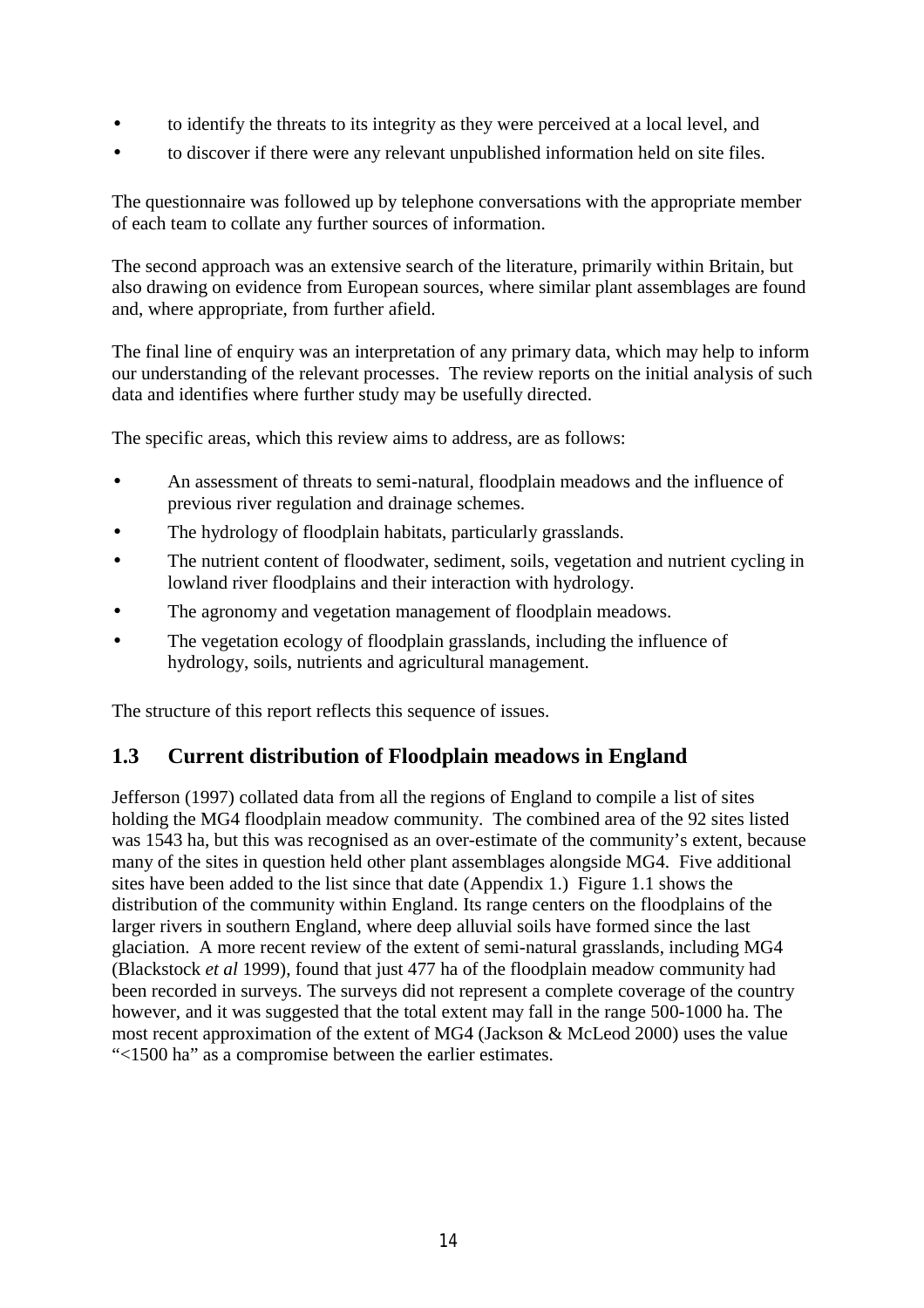<span id="page-11-0"></span>

**Figure 1-1 The distribution of sites containing the MG4 flood-plain meadow in England** 

The size of the symbol reflects the size of the site

## **1.4 Perceived threats to the habitat**

The questionnaire circulated to the Local Teams of English Nature received a high response rate. Information on 81 of the 97 sites listed in Appendix 1 was collated. The local officers were asked to identify any perceived threats to the integrity of the site and to categorise them under the following headings:

- Altered water management.
- Increased nutrient availability.
- Decreased nutrient availability.
- Habitat fragmentation.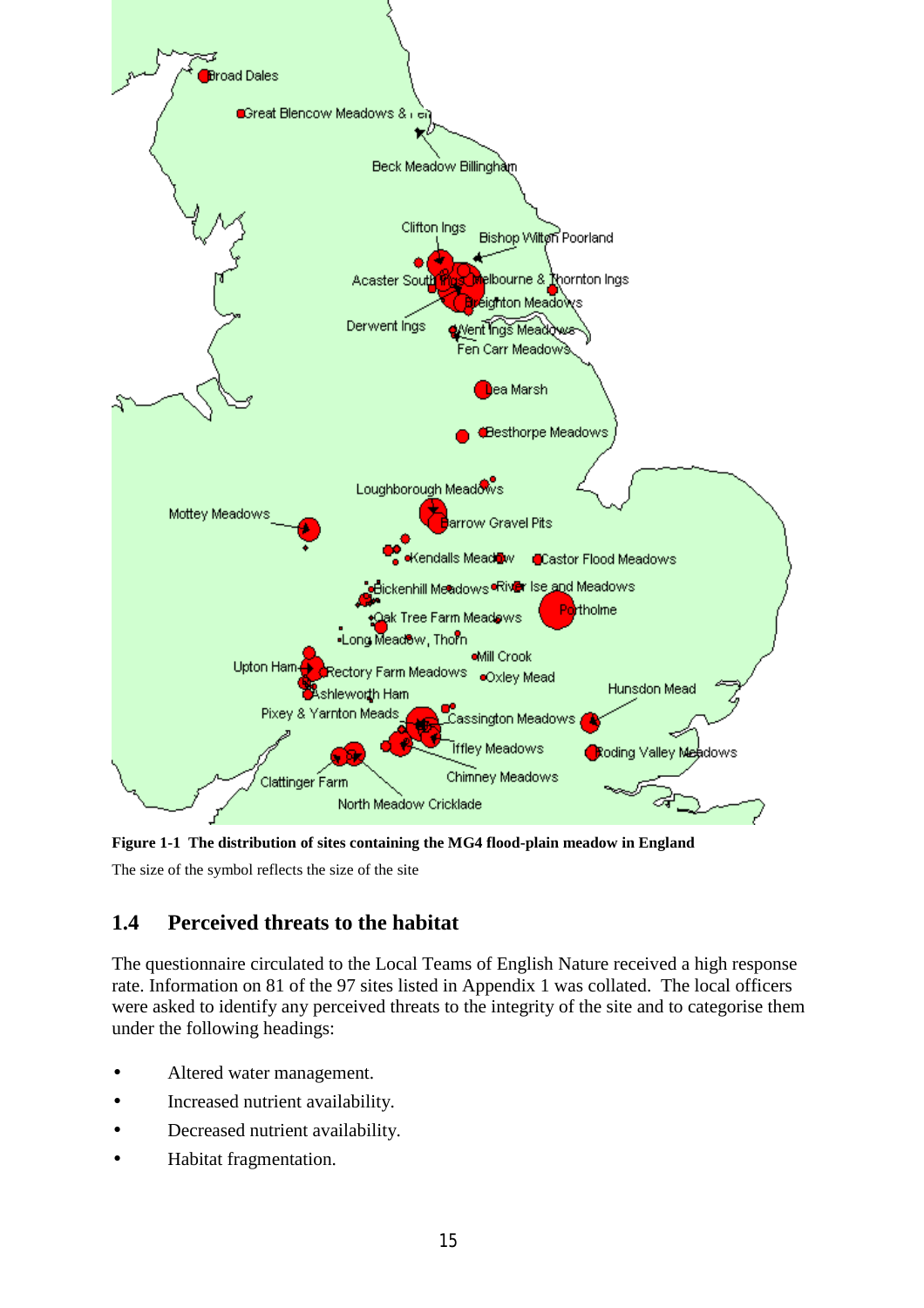<span id="page-12-0"></span>• Other (neglect, over-grazing or other inappropriate management).

Figure 1.2 demonstrates that water management is the single issue of greatest concern with respect to the conservation of MG4 grassland. Relatively recent alterations to site hydrology have occurred at more than one third of the sites surveyed.



**Figure 1-2 Threats to the integrity of MG4 grassland sites, as perceived by local conservation officers** 

To gain an impression of the stability of floodplain management at the sites, the survey also asked about any hydrological alterations in the past 30 years. The time limit reflected an assumption that the floodplain vegetation would have adjusted to any earlier alterations and its current composition would reflect the new circumstances. The main purpose of the question was to prioritise the review of hydrological management, by determining which practices were of relevance to MG4 sites.

The responses to this question were limited by the information readily available to local teams. Most of the sites have been notified as of conservation importance within the last 30 years and therefore their files do not necessarily extend back for that far. It would be possible to collate a more complete data set by approaching other organisations, but time constraints precluded this. The summary of responses in Figure 1.3 reveals that such sites have been impacted by a wide spectrum of management operations even within the time frame for which data were readily available.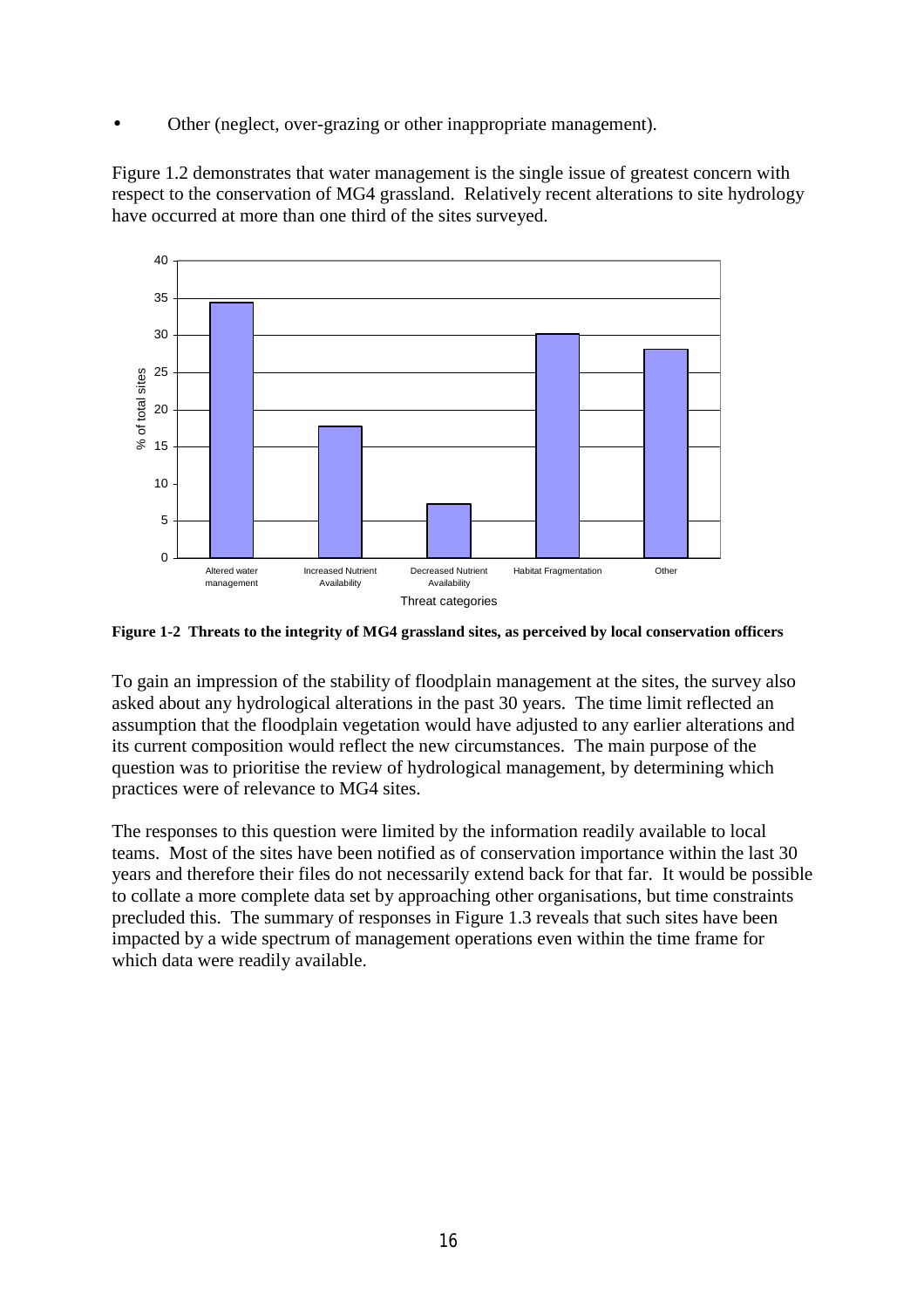<span id="page-13-0"></span>

**Figure 1-3 The proportion of sites which have undergone an alteration to their hydrological system in the** 

**past 30 years** 



**E**Fertiliser applied **O**Fertiliser not applied **O**No information

#### **Figure 1-4 The percentage of sites known to have received fertilizer applications during the past 30 years**

Whilst surface ditching is the operation cited most frequently (12% of sites surveyed), the one of potentially greatest concern is embankment of the river, which has occurred at 9% of sites. The reasons why embankment is considered a cause for concern are discussed later in the report.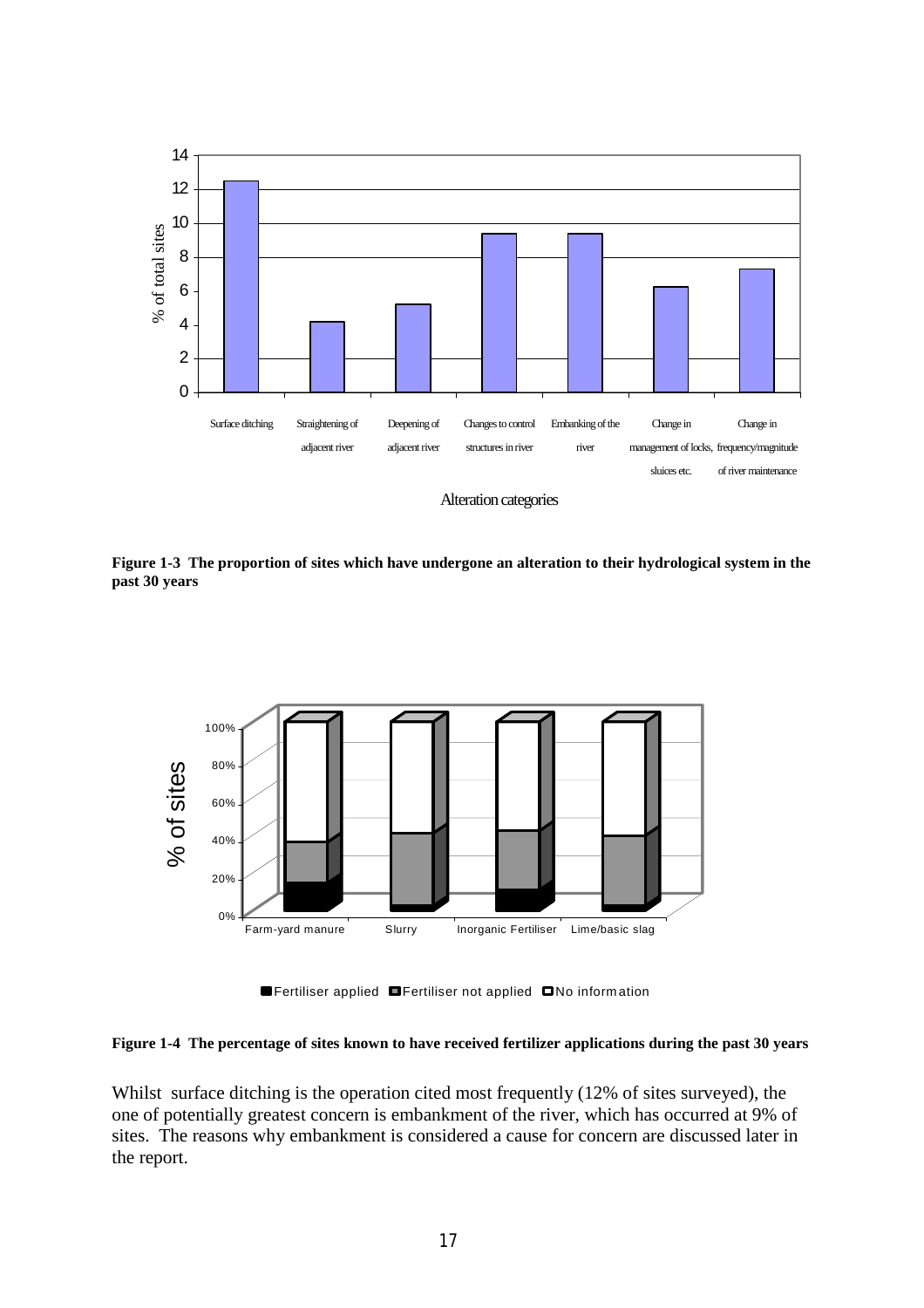A question was asked about the management of the site's nutrient inputs. Officers were asked to specify if manure, slurry, lime or inorganic fertilisers were applied to the meadows and if not currently, when was the date of last recorded application. Only a small minority of sites had any documented evidence to respond to this question especially with regard to timing or amounts of applications. The responses are summarised in Figure 1.4.

Few conclusions can be drawn from the data, given the large number of sites where responses were received but information was unavailable. It is interesting that, of the sites for which data were obtained, approximately one third are receiving farm-yard manure (FYM). The impact of FYM on species-rich grassland has recently been reviewed by Simpson and Jefferson (1996) for meadows and by Chalmers *et al* (2000) for pastures.

Finally, a question was asked about the existence of data in any of the following categories, which were held for the site:

- Hydrological regime
- Hay yields
- Grazing pressure
- Nutrient content of hay
- Nutrient status of soil
- Nutrient status of floodwaters or sediments
- Vegetation composition (quadrat surveys undertaken)
- Vegetation change (2 or more quadrat surveys undertaken in separate years)

Figure 1.5 reveals the paucity of baseline data for these sites. The very small percentage with results of laboratory nutrient analysis is probably a reflection of its expense. It may be unrealistic to monitor nutrient content regularly at a large number of sites, even given their threatened status.

The low number of sites with any repeat botanical survey is of more concern. Without this basic information, it is not possible to ascertain how resilient the community is to environmental variables and hence the degree of risk associated with external influences. The condition assessment monitoring programme for lowland grasslands recently instigated by English Nature (Robertson & Jefferson 2000) will generate a broad data set of those MG4 sites, designated as SSSI (site of special scientific interest,) and should help to redress this deficiency.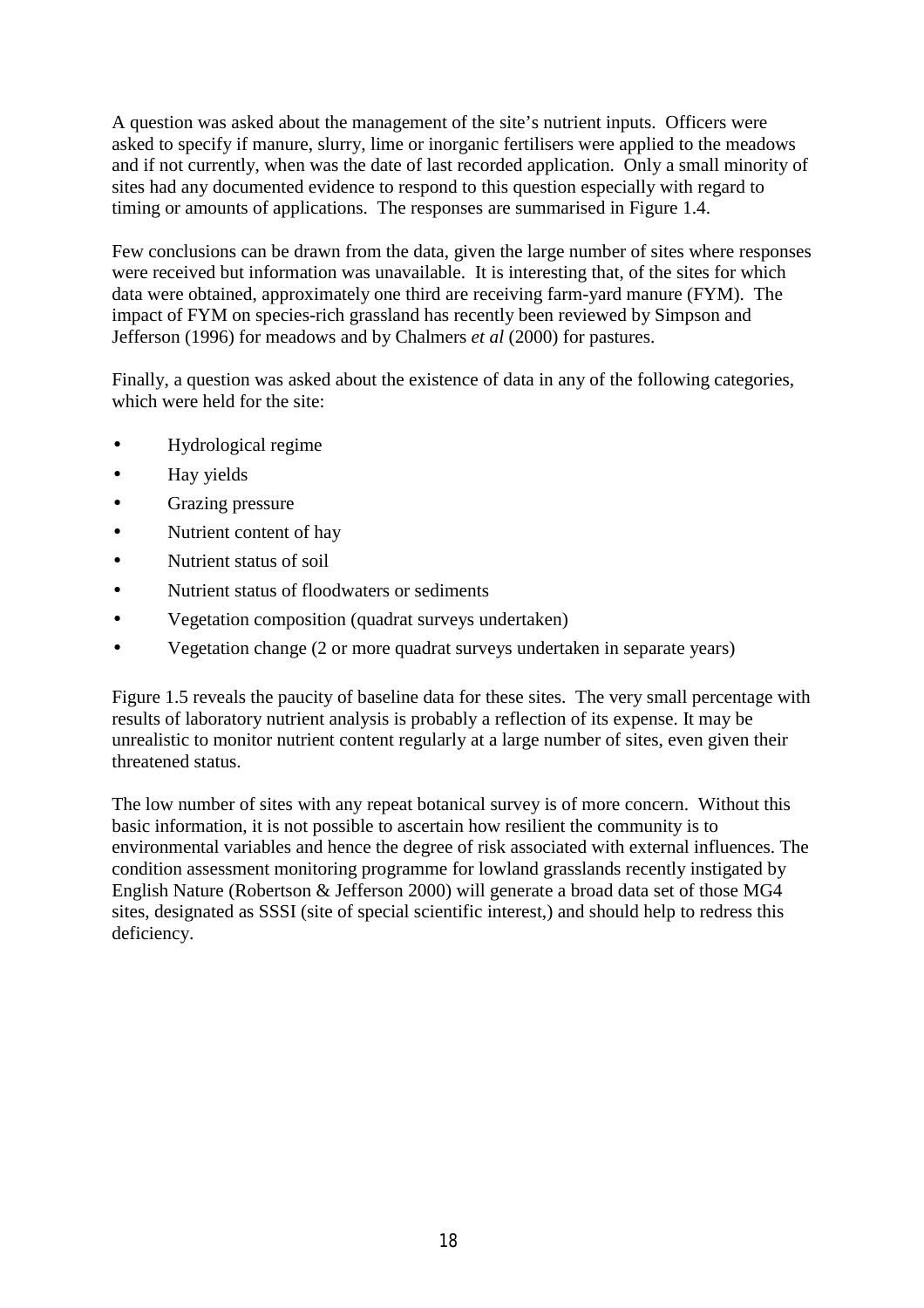<span id="page-15-0"></span>

**Figure 1-5 Availability of data from sites holding the MG4 community**

Quantitative botanical data from more than one year were available at only 1 in 6 sites. Where such repeat surveys had been conducted, the methodology rarely followed that of the original, so any conclusions about vegetation change based on comparisons of records from different years will be limited. It was not possible within the preparation of this review to analyse such botanical data in terms of compositional change over time. The analysis may need to be carried out in liaison with the field surveyors to establish the spatial arrangement of samples. Many sites are spatially heterogenous and where random sampling is used, a reliable description of the vegetation may not be given unless a large number of samples were taken.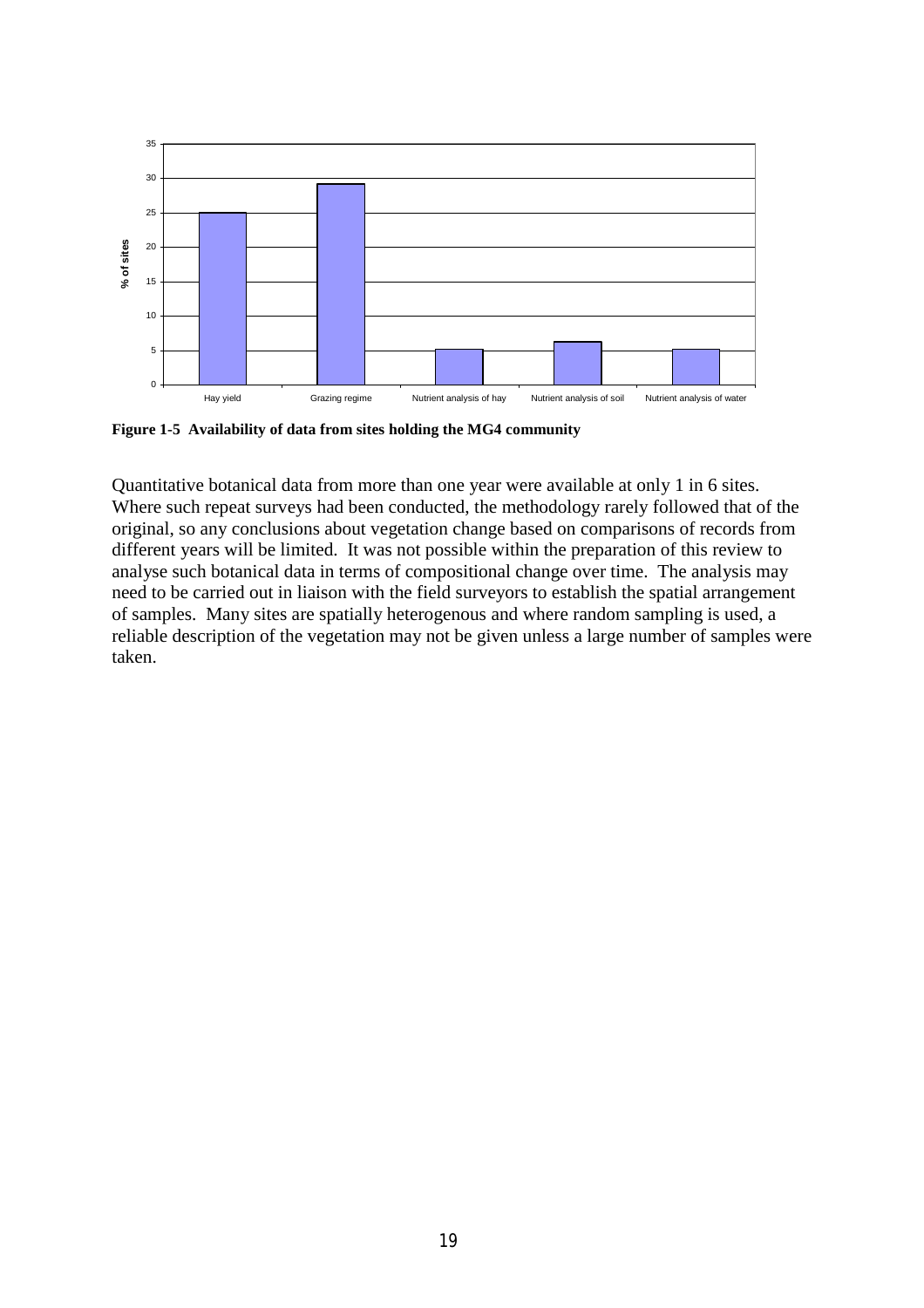## <span id="page-16-0"></span>**2. Hydrology of floodplain meadows**

## **2.1 Introduction**

Water is one of the basic requirements for plant growth and its ease of acquisition is a major determinant of plant species distribution. Therefore the hydrological system, which determines the availability of water to plants, is of central importance in the conservation of a vegetation type. In considering floodplains, however, hydrology has a second and equally important dimension; the control of soil aeration status. This is because floodplain soils may be at or close to saturation for significant periods during the year, with a consequent restriction on the volume of air present, which has profound effects both on their ability to recycle nutrients and to support plant growth (Crawford 1982).

This section will initially consider the variety of hydrological systems operating within floodplains, then address the effect of soil water regime on the vegetation. Firstly the issue of limited soil aeration will be reviewed, secondly the supply of moisture to plants and thirdly the effect of water regime on soil temperature. The final part will consider hydrological management of floodplains and its impact on the soils and vegetation.

## **2.2 Water balance on floodplains**

The consideration of floodplain hydrology is often focussed on the role of floodwater from the river, which shaped the landscape. This however is rarely the most important factor in the water balance of the floodplain soil. In most cases the dominant input and output of the system will be rainfall (R) and evapotranspiration (E) respectively. These factors are climatically determined and vary quite markedly across England. In the North-west, rainfall may be more than twice the potential evapotranspirational demand leading to a large excess of water on an annual basis, whilst in the South-east the two factors' yearly totals may be approximately equal, leading to a potentially substantial soil moisture deficit in summer (Table 2.1) MG4 communities exist in a broad range of climatic environments and this should be taken into consideration when considering any aspect of their hydrology.

| Annual means/<br>mm vr | <b>Potential ET/</b><br>Rainfall/<br>mmvr<br>mm vr |     | <b>Excess rainfall/</b><br>mm vr | <b>Expected maximum soil</b><br>moisture deficit/mm |  |  |
|------------------------|----------------------------------------------------|-----|----------------------------------|-----------------------------------------------------|--|--|
| ∖umbria                | 1663                                               | 375 | 1288                             |                                                     |  |  |
| Cambridgeshire         | 574                                                |     |                                  |                                                     |  |  |

**Table 2-1 Contrasting patterns in long-term averages for rainfall and potential evapo-transpiration in different parts of the geographical range of MG4 (after Smith & Trafford 1976.)** 

Surface water inputs are often not of prime importance to the moisture status of floodplain soils, because floods tend to occur in the winter or spring months, when the soil is already at or close to saturation due to excess rainfall. The amount of floodwater that actually infiltrates into the soil may be quite limited. Floods occurring during the summer and autumn would have more impact on soil moisture status, but for most English floodplains that support the MG4 community, such floods are the exception rather than the rule (Table 2.2)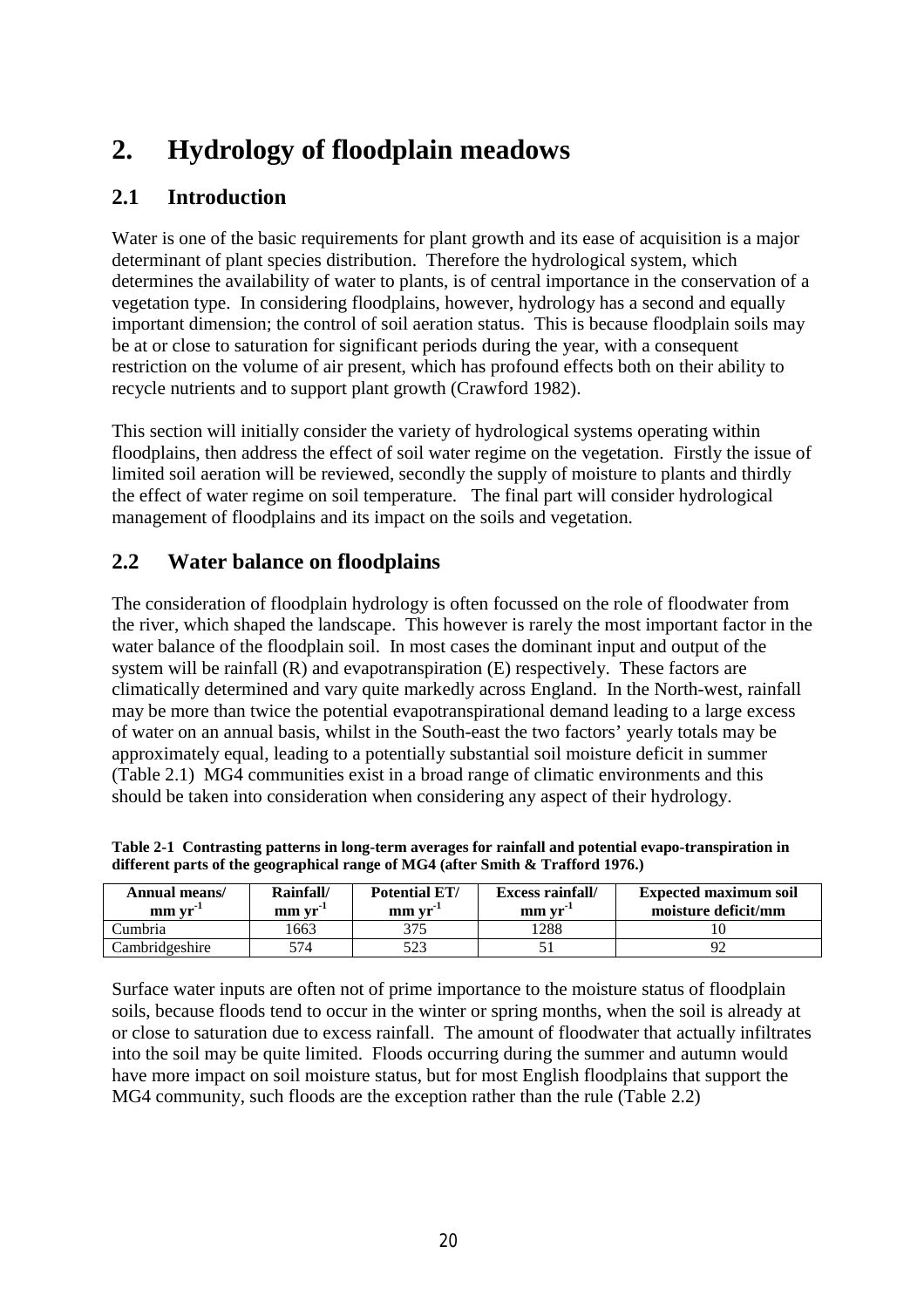<span id="page-17-0"></span>**Table 2-2 The number of weeks, by season, over the period 1986-1996, during which river water flooded onto Cricklade North Meadow (data supplied by the Environment Agency).** 

| <b>Season</b>     | Weeks in which flooding occurred |
|-------------------|----------------------------------|
| Winter (Dec-Feb)  |                                  |
| Spring (Mar-May)  |                                  |
| Summer (June-Aug) |                                  |
| Autumn (Sep-Nov)  |                                  |

In terms of water-balance, the situation when surface water floods are important to the water balance is when they are retained on the surface of the floodplain by microtopographic depressions. It should be emphasised that flood waters do not emanate solely from the main river, but may also spill from minor water courses draining the local catchment behind the floodplain or come from rain falling directly on the site, creating areas of standing surface water. On some floodplains water drains to the river via valves that are designed to prevent water from an embanked river flowing into the floodplain. In these cases, prolonged high water levels in the river result in "back-up flooding" on the floodplain, because local drainage water cannot escape.

Shallow ponded water from whichever source can have a profound effect on the spring and summer soil moisture status. If it is assumed that drainage through the profile is entirely impeded, then it would typically take 3-4 months for a depth of just 5 cm of standing water, retained after a single flood in February to be evaporated, even in the relatively dry climatic region of South-east England. This illustrates the central importance of microtopography in determining the soil water regime on floodplains (Grevilliot *et al* 1998).

The assumption of zero drainage through the profile, which was made above, is a gross one. In almost all floodplain situations there would be some sub-surface drainage of floodwaters back to the river during spring. The actual magnitude of this flux can vary widely, depending on the depth of the river below its floodplain once it has returned to its channel, sometimes referred to as its freeboard (H), and the hydraulic conductivity (K) of the soil profile. According to Darcy's Law, the rate of drainage (Q) is directly proportional to the product of these variables.

#### $Q \alpha H * K$

Whilst freeboard values (H) are only likely to vary by a single order of magnitude between floodplain situations (typically they would range from 0.2 m to 2.0 m), values of conductivity (K) may vary by many orders of magnitude; from less than  $0.01 \text{ m day}^{-1}$  in compacted clay layers to more than  $10 \text{ m day}^{-1}$  in gravel seams. The physical composition of the soil profile is therefore an important factor in determining the water regime of floodplain soils. Many of the large floodplains of Southern England are underlain by gravel terraces, which were deposited by the river in the post-glacial environment. These can have a marked impact on the floodplains's hydrology, due to their high hydraulic conductivity. They can effectively act as a drain, allowing floodwater trapped on the surface to return to the river. Many of the remaining stands of MG4 meadow and presumably much of its former range were on such gravel terraces. The valleys of the Thames, Great Ouse, Nene, Trent and Severn and those of their tributaries contain extensive deposits of sand and gravel. The commercial value of which is one reason for the widespread destruction of floodplain meadows during the last century (Brian 1993).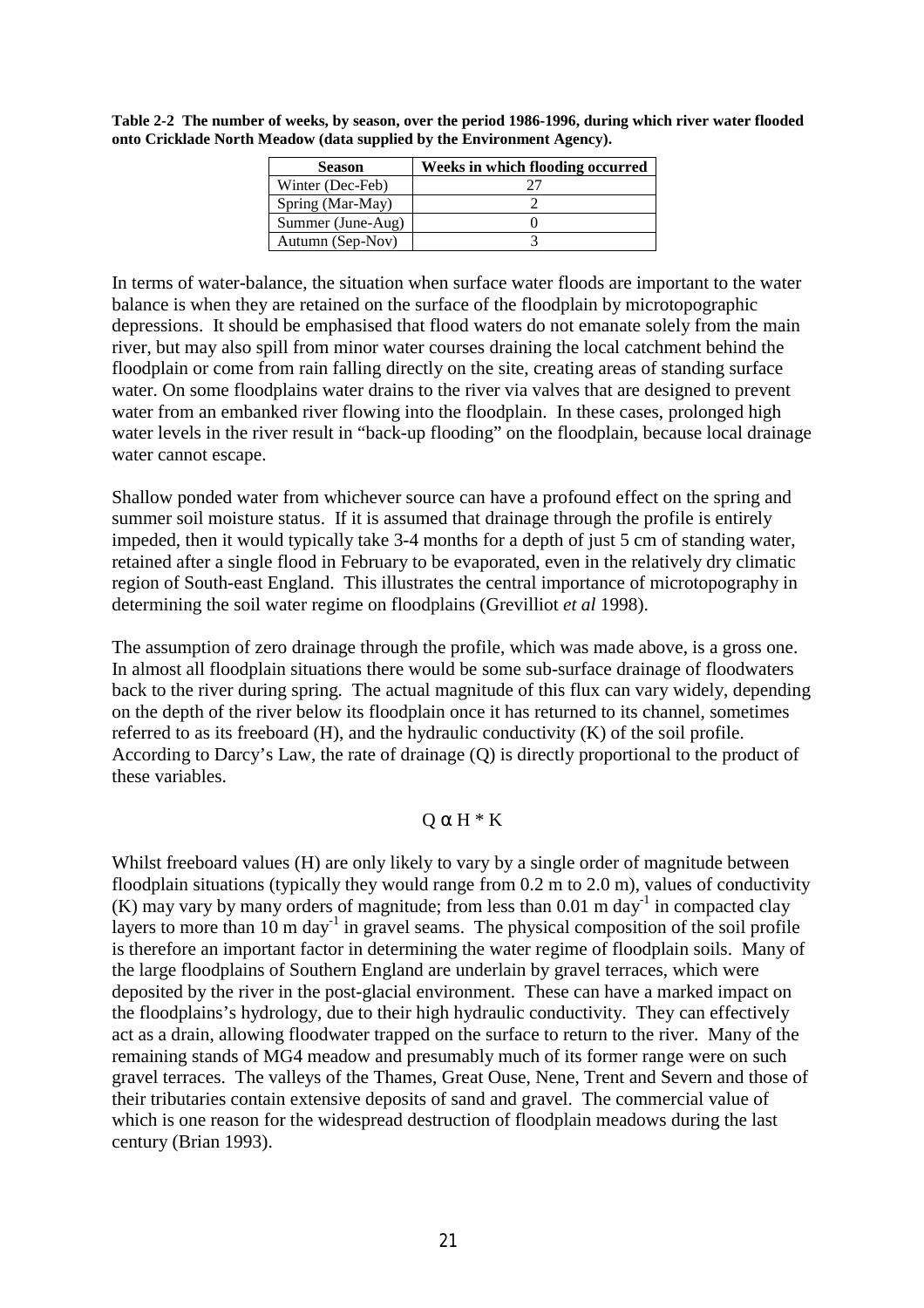<span id="page-18-0"></span>The importance of sand and gravel terraces does not end with their drainage function. They have the potential to act as shallow aquifers, which may serve to sub-irrigate the floodplain by either allowing river water to move laterally within its floodplain (eg North Meadow NNR and Portholme SSSI) or by providing a sub-surface route for drainage water from the higher catchment bordering the floodplain (eg Stanford End  $SSSI<sup>1</sup>$  and Mottey Meadows SSSI) or through contact with a major aquifer (eg Clattinger Farm SSSI, K.Rushton, pers.comm.) It is important to note that groundwater can sometimes be the dominant driver of the floodplain water balance. There are numerous examples of such situations from studies in the Netherlands where the superficial geology is dominated by highly permeable layers (Grootjans *et al* 1998) and from the East Anglian chalk (eg Wheeler & Shaw 2001). Those floodplains that support MG4 communities, however, tend to be in the clay vales of England, where the influence of deep aquifers is rarely significant.

In summary, the water regime of floodplain soils is controlled by a combination of the climatic water balance, surface flooding, particularly the entrapment of surface water, soil conductivity, water-storage capacity and groundwater movements. The relative importance of these factors will vary from site to site and it is hard to generalize with respect to sites containing flood meadows. Some are in climatically wet regions, others dry, some have regular flooding, others very rarely flood, some are influenced by groundwater, others not. One can say however, that sites supporting good stands of MG4 grassland generally do not retain pools of surface water, due to the operation of a surface drainage system. These systems are often composed of very shallow features which allow water to flow back to the rivers following a flood. Good examples of the community also tend to be associated with deep, well-structured soils which have not been significantly compacted by agricultural operations, and which have a large storage capacity for water. In regions with large soil moisture deficits in summer, the community is usually found on sites which receive water from a river and/or the local catchment via sub-irrigation (Gowing *et al* 1998.)

#### **2.3 Soil aeration**

 $\overline{a}$ 

Before discussing the aeration requirements of the floodplain meadow community, the aeration status of soil and the implications for plant growth will be briefly reviewed.

A moist soil, from which excess water has drained by gravity, is termed by soil scientists as being at field capacity. In this state, most soils include between 5 and 25% air by volume. The presence of this air is important for living organisms in the soil (bacteria, fungi, detritivores and plant roots), because it provides both a reservoir and a diffusion route for oxygen. Soil organisms consume oxygen in their respiration, which is replaced from the atmosphere by the process of diffusion. If the supply of oxygen is cut-off, then the reservoir within the soil may become exhausted within a few days (dependent on soil temperature.) The depletion of soil oxygen, or soil anoxia as it is termed, has major ramifications for the vegetation growing on it (Vartapetian 1978; Jones & Etherington 1971). Without an adequate supply of oxygen, plant roots become limited in their ability to take up water and nutrients from the soil, both of which require energy derived from respiration. Likewise, the decomposition of organic matter by microbes is limited, which may restrict the amount of soluble nutrients, especially nitrogen, available for plant uptake (Stanford & Epstein 1974).

<sup>&</sup>lt;sup>1</sup> Stanford End SSSI, Berkshire does not appear on the list of MG4 sites in Appendix 1, because it has not been formally recognized as that community type. It lacks *Sanguisorba officinalis*, but its species composition is otherwise close to that of MG4.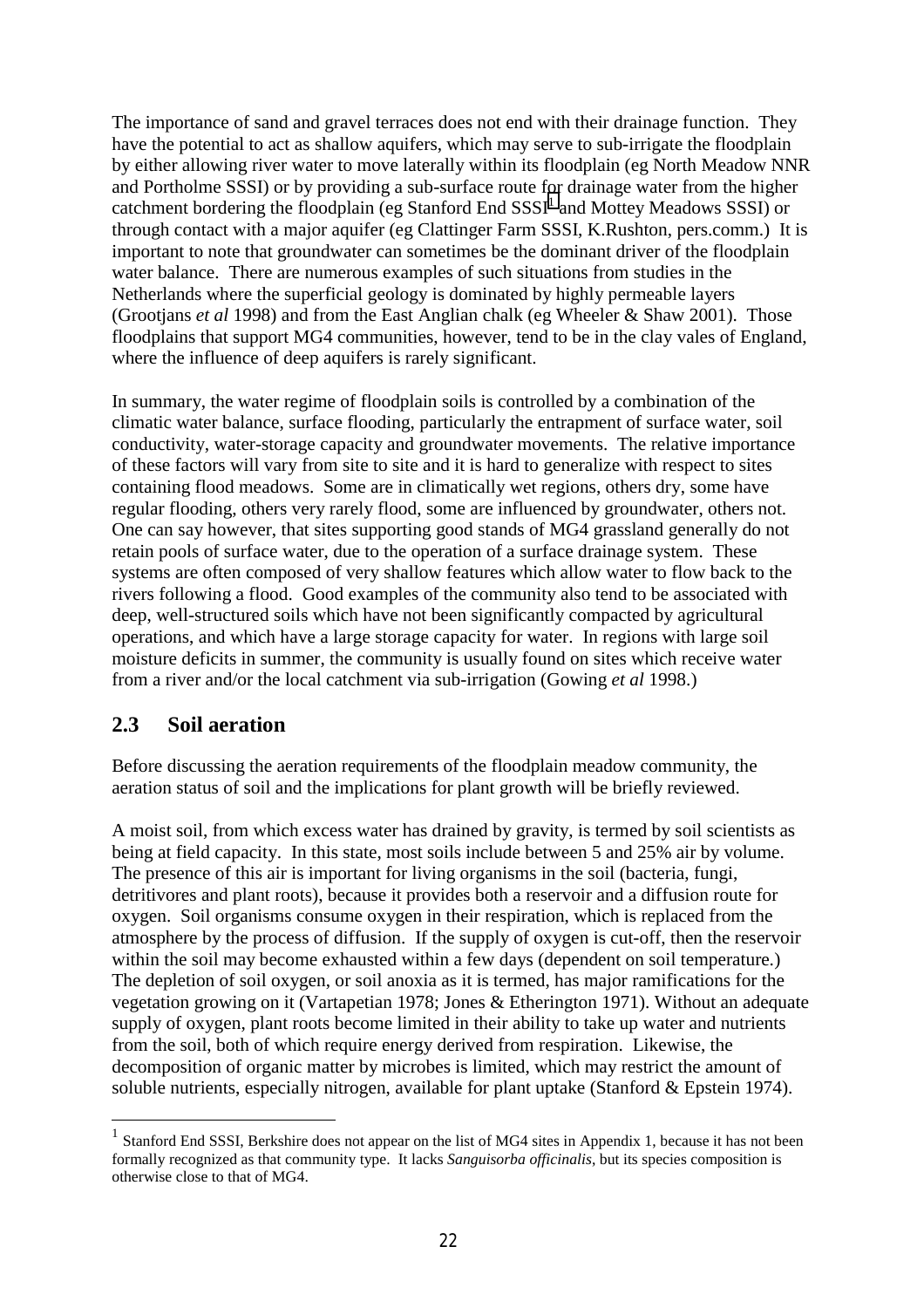The continued supply of oxygen to the soil depends on there being a sufficient volume of air within the soil to allow oxygen diffusion to proceed at a rate that matches oxygen consumption. As oxygen diffuses through water at only 1/10 000 of the rate it does so in air, a water-saturated soil is at much higher risk of becoming anoxic (Armstrong 1979). It has been determined by experiment that the air-filled fraction of the soil volume necessary for free diffusion is in excess of 10% (Taylor 1952). Drainage engineers have worked with this assumption to improve crop productivity on potentially waterlogged soils (Wesseling & van Wijk 1957 ). Soils with air contents below 10% are liable to anoxia, especially when soil temperatures are above  $5^{\circ}$ C. The lack of soil air may either be the result of low porosity, which is related to compaction, or the result of air being displaced by water in wet soils.

Anoxia has many implications in terms of soil chemistry. The chemical state of the soil with respect to oxygen availability is measured as its redox state. The redox potential  $(E_h)$ , which takes millivolts (mV) as units, is used to quantify the soils redox status. It is a measure of a system's ability to oxidise substances relative to the standard hydrogen electrode. For a given redox half-equation such as the reduction of manganese oxide in the soil,

$$
MnO_2 + 4H^+ + 2e = Mn^{2+} + 2H_2O
$$
  $E^0 = +1.23V$ 

 $E_h$  is defined by the Nernst equation,

$$
E_h = E^{\circ} - 2.303 \text{ RT}/nF(\log([reduced state]/[oxidised state]) + m(pH))
$$

Where *n* is the number of electrons transferred (in this case 2) and *m* is the number of hydrogen ions involved (in this case 4). Therefore if the  $E_h$  were measured by a soil electrode as +300 mV at pH 7 and it were assumed that chemical equilibrium had been attained, one could calculate the ratio of divalent manganese ions to manganese oxide molecules in soil solution as 1000. In many soils, the divalent manganese ion is a potential toxin to plants. The lower the value of  $E<sub>h</sub>$  and the lower the pH, the more abundant it becomes. The equation highlights the dependence of Eh values on soil pH.

At pH 7, soils with a high redox potential  $(E_h > 400 \text{ mV})$  represent an oxidising environment and can be assumed to be adequately supplied with oxygen (Pezeshki 2001). When a soil becomes waterlogged,  $E_h$  may fall below 350 mV within a few days as the reservoir of oxygen in the soil is exhausted, it may then be considered anoxic. Soil bacteria continue to respire in the absence of oxygen, because they are able to use alternative chemical species as the final electron acceptor in their respiratory pathway. Some use the nutrient ion, nitrate  $(NO<sub>3</sub>)$ . The process by which bacteria consume  $NO<sub>3</sub>$  is termed denitrification and results in the nitrate being lost from the soil either as nitrogen gas or nitrogen oxide, thus depleting nitrogen availability for higher plant uptake. Soils with  $E_h < 350$  mV will tend to be depleted in nitrate. This may occur after just 4 or 5 days of waterlogging, dependent on the soil temperature and the size of the original nitrate pool (eg Ross 1995).

Another electron acceptor is the Iron (III) ion (Ferric ion,  $Fe^{3+}$ ) which gives soil its red colouration. Bacteria convert it to the Iron (II) form (Ferrous ion,  $Fe^{2+}$ ) when E<sub>h</sub> falls to about 20 mV and the soils tend to turn blue-grey. A third electron acceptor is the sulfate ion  $(SO_4^2)$ which is converted to the sulphide ion  $(S^2)$  when E<sub>h</sub> becomes negative. It is the sulfide ion, which gives soils subjected to long-term waterlogging their distinctive smell (Ponnamperuma 1972).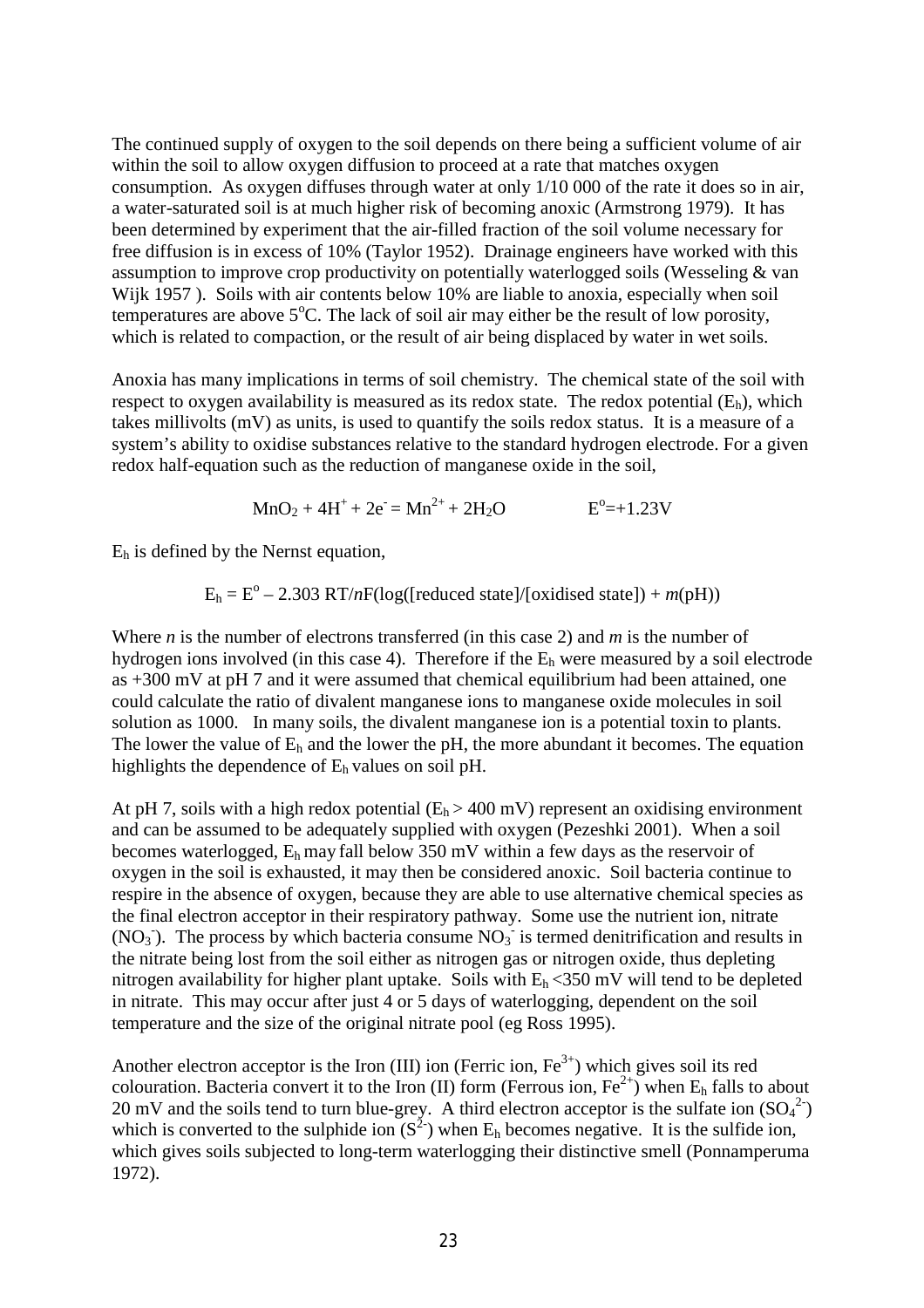<span id="page-20-0"></span>The relevance of these alternative bacterial pathways to plants is that several of the products, eg Iron (II) ions and sulfide ions are phytotoxic and may kill species un-adapted to waterlogged soils (Snowden & Wheeler 1993). Soils without an adequate oxygen supply are therefore potentially very hostile environments for plant growth, the hostility increasing with soil temperature (Trought & Drew 1980). Unadapted plants rapidly show signs of nutrient deficiency in anoxic soils as their uptake mechanisms are disrupted and this leads to a decline in shoot growth (Atwell & Steer 1990). Species not regularly exposed to anoxic soils, can survive a few days (or weeks at low soil temperatures) without soil oxygen by relying on fermentation for their energy and chemical protectants to neutralize toxins (Crawford 1993.) Species of swamp communities are more highly adapted to anoxic soils. They have evolved anatomical adaptations, providing internal pathways for oxygen transport (aerenchyma) that keep their roots and rhizospheres well supplied with oxygen (Armstrong 1979). MG4 species are not so highly adapted. Some such as *Filipendula ulmaria* do tolerate waterlogged soils (Smirnoff & Crawford 1983), but many of the fine grasses such as *Cynosurus cristatus* do not (Grime, Hodgson & Hunt 1988).

No published field data on the redox status of soils supporting MG4 grassland were available. It is possible, however, to infer the likelihood of anoxia occurring in such soils from an analysis of water-table depths and the soil moisture release curve (Gowing *et al* 1998.) When the air-filled porosity of the soil is predicted to fall below 10% during the growing season, anoxia can be expected to occur within a few days. Measurement of denitrification rates on floodplain soils demonstrates the frequency of anoxic episodes (eg Machefert *et al* 2001.) It should be noted that denitrification may be induced by anoxia of the lower profile alone, whilst the upper layers are still sufficiently aerated for unrestricted plant growth.

### **2.4 Soil moisture**

Plants are very sensitive to soil moisture status and can rapidly alter their growth rates in response to the onset of soil drying, even if only the upper part of the profile is affected (Davies & Zhang 1991). In experimental work, plants have been shown to reduce growth rates when soil moisture contents have only fallen slightly below field capacity (Henson *et al* 1989). It is possible that the often moderate soil drying which floodplain soils experience, although mild in comparison to that of other habitats is nevertheless a factor determining community composition. The results would suggest that plants can alter their physiology when water tables have dropped just 0.5 m below the surface (Davies & Gowing 2000), which occurs in most the MG4 sites studies by mid May (Gowing *et al* 1998). Such mild stress may permit continued growth of even the most sensitive species, but may nevertheless have an effect on interspecific competition as species differ in their sensitivity to soil drying (Milnes *et al* 1998).

Significant drying of the surface soil will occur when the rate of water movement by capillary action from the saturated zone beneath cannot match the rate of evapotranspiration at the surface. This condition occurs when the saturated zone falls below a critical depth. For typical floodplain soils, under high evaporative demand, the depth at which the saturated zone can no longer supply demand is about 0.5m. Once the water table has fallen to 0.8-0.9 m below the surface, then the saturated zone is contributing little to the evaporative loss and the surface layers dry more rapidly (Walker 1995). Plants may then experience more severe water stress and growth may cease. There are a number of strategies that plants employ to evade this situation. Deep-rooting gives access to the readily available water from those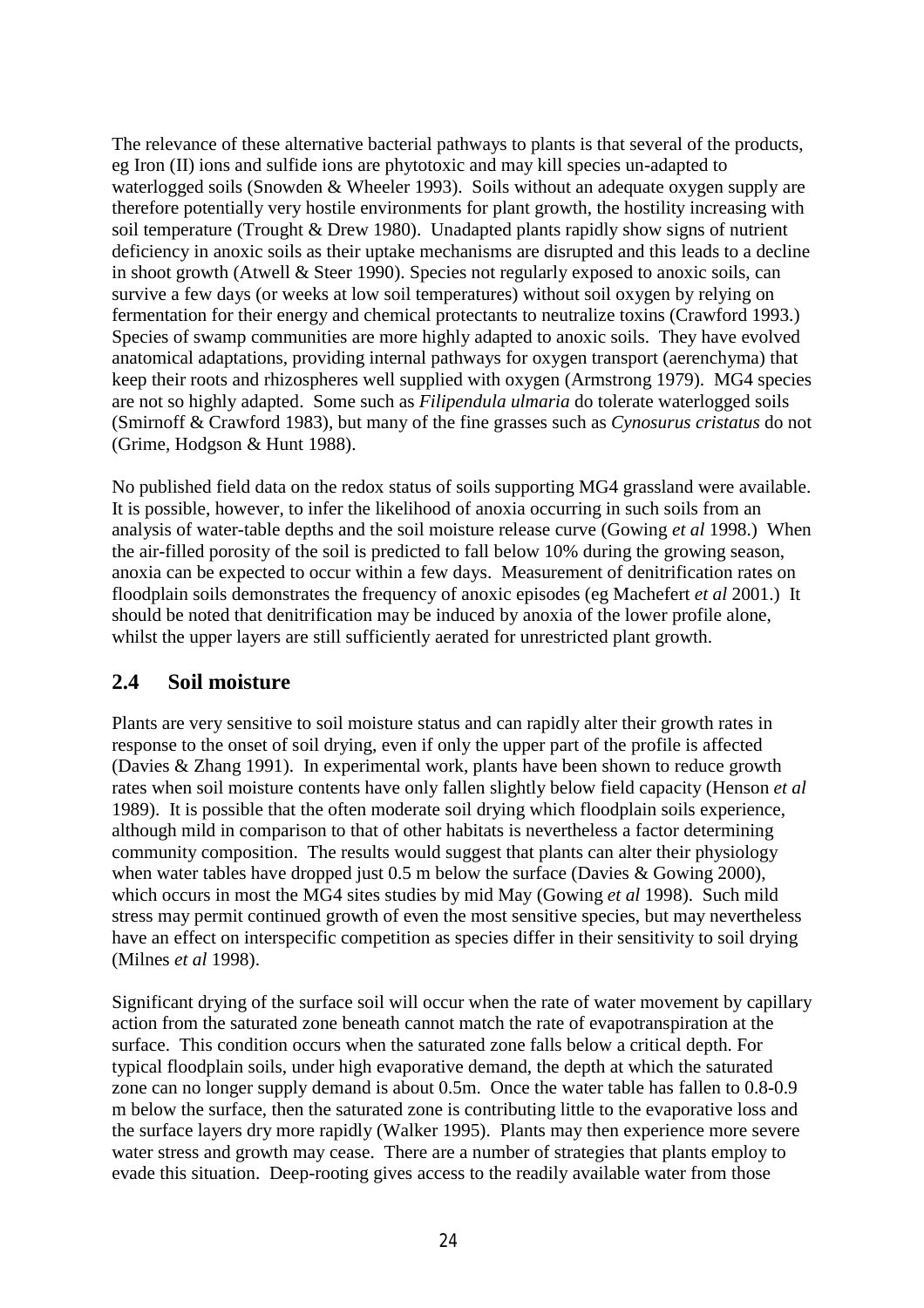<span id="page-21-0"></span>layers still close to saturation. A number of MG4 species show this adaptation; *Rumex acetosa* and *Silaum silaus* for example*.* Rodwell (1992) stated in his description of the community, that "deep-rooted species probably always have access to soil water and, except in the driest summers, water availability is probably not limiting to plant growth." There is no experimental evidence for this assumption however.

For shallower-rooted species, an alternative adaptation is to tolerate drought by minimising water loss through structural features such as a dense coverage of leaf hairs. *Leontodon hispidus* could be cited as an example of this. It is regularly found within MG4 swards (Rodwell 1992), which suggests soil drying may be a significant environmental factor. Another alternative strategy is to avoid soil drying by growing only during those seasons when the soil is moist. *Fritillaria meleagris, Bromus racemosus* and *Ranunculus bulbosus*  could be cited as examples of this amongst the species found in MG4 communities, though there are confounding factors in this argument. It could be said that the selective pressure for this trait within meadows may have more to do with completion of seed set before the midsummer hay-cut than with drought avoidance.

Several species of MG4 grassland were studied with respect to their tolerance of soil drying by Buckley (1988) at Yarnton Mead, physiological responses were discernable even during a wet summer, but the data set was insufficient to draw firm conclusions with respect to the differential tolerances of individual species.

Notwithstanding the discussion above, the floodplain soils supporting MG4 vegetation are amongst the least droughty in England. They tend to be deep alluvial soils typically of the Fladbury association (Avery 1973), which are clay loams with well-developed structure. A comparison of the soil water retention properties at several grassland sites suggested typical stands of MG4 grew on profiles with high water-holding capacities (Gowing 1996.) A useful concept for defining a soil's ability to supply water to vegetation is that of "Readily available water," which is defined as the amount of water a soil can hold at field capacity that can be released at suctions less that 200 kPa. It represents the amount of water a plant can extract from the soil before the onset of significant stress. On floodplain alluvial soils, such as at sites holding MG4 communities, a typical value for the readily available water in the top 0.5 m of the profile is 70 mm, which equals the expected soil moisture deficit for many parts of the country. Additional water will be supplied from the water table via capillary rise or deep roots. Therefore, plant growth is rarely halted by soil drying in this community, but it may be an important factor determining species composition nevertheless.

Soil moisture status is also important in determining nutrient availability. The rate of nitrogen mineralisation (Stanford & Epstein 1957), the solubility of phosphates, the diffusion rates of ions through the soil and the ability of plants to take up nutrients are all functions of water regime. These issues will be addressed in later sections.

### **2.5 Soil temperature**

Soil temperature is an important ecological variable for several reasons. Firstly, it determines the start of the growing season. Most grasses and herbs in English grasslands start growth when soil temperatures rise above  $5.5^{\circ}C$  (Broad & Hough 1982), referred to as the growth temperature threshold. The timing of this event will determine:

1. the susceptibility of plants to inundation by floodwaters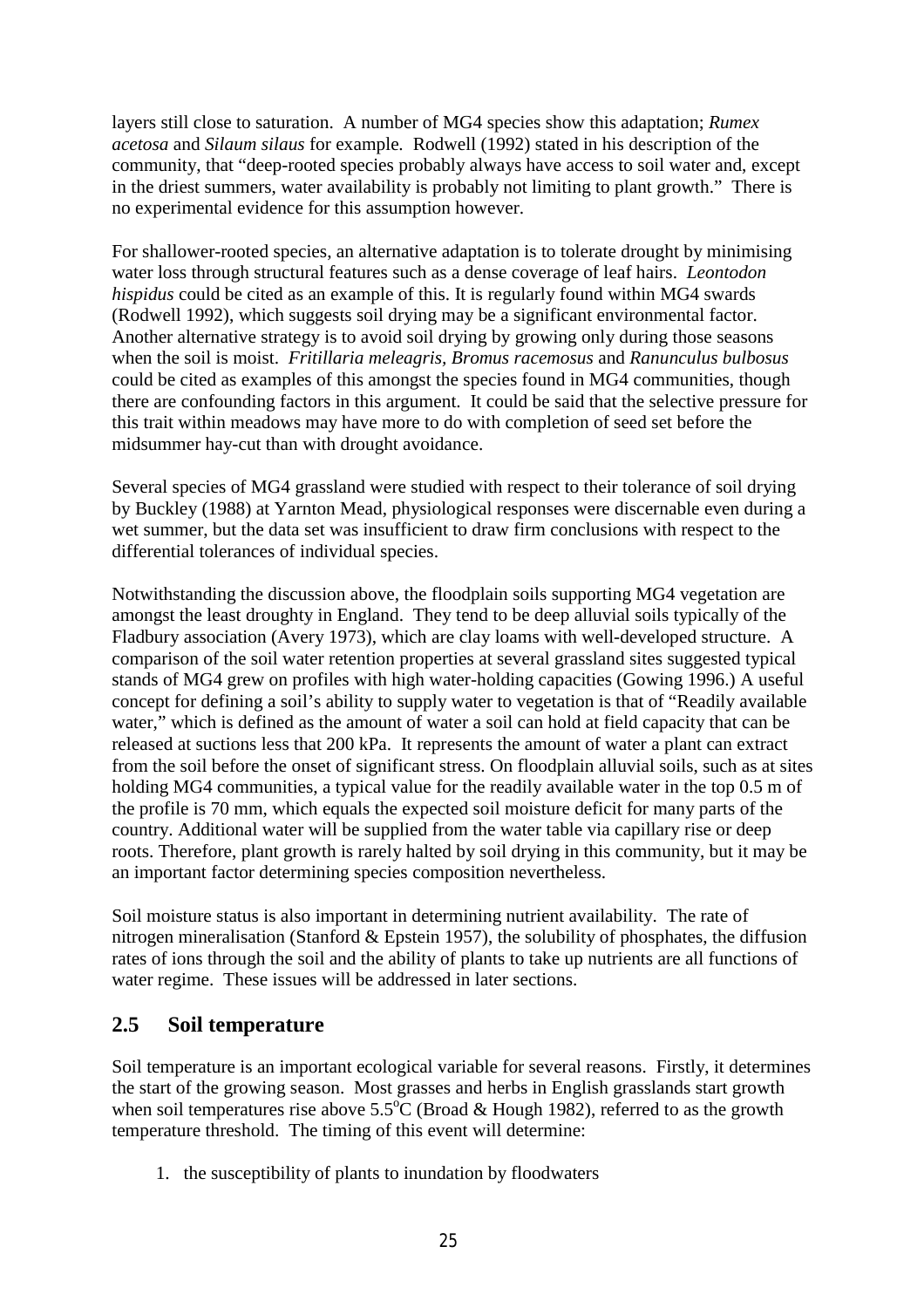- <span id="page-22-0"></span>2. the rate of oxygen consumption by soil organisms and therefore the onset of anoxia and
- 3. the rate at which soil organic matter is mineralised, this is because the metabolic rates of decomposers are highly temperature dependent.

With respect to anoxic soils, the soil temperature is an especially important consideration, since the hostility of the waterlogged soil environment for plant growth increases with increasing soil temperature, because bacteria render it a more reducing environment. MG4 stands in the south of England may therefore be susceptible to damage from standing flood waters earlier in the spring than equivalent stands in the north of England, due to an earlier warming of the soil (Broad & Hough 1982). This is a compound effect of the plants' earlier requirement for a high rate of oxygen supply and the greater competition for oxygen from microbes.

In order to quantify the combined effect of soil temperature and low oxygen status, Castelli *et al* (2000) suggested using a concept of "day degrees anaerobiosis" to estimate the cumulative amount of stress experienced by plants as a result of oxygen deficit in the root zone. No published data are available for English meadows on this scale, but Castelli at al. (2000) showed that such integrated "peak-over threshold" measures had more explanatory power with respect to species distributions in Nevada sedge meadows than did simple measures of soil temperature or mean water-table depth alone.

Soil temperature is not purely a function of climate, but is also influenced by water content. Water has a very high specific heat content and so wet soils take much longer to warm up in spring than similar soils that have drained. This can lead to phenological variations within a site, where plants in dry parts of the field start into growth and flower earlier than their conspecific counterparts in the wetter areas (Grevilliot *et al* 1997.) With respect to floodplain management, this would suggest that grasslands most susceptible to damage by flooding are ones that have commenced spring growth whilst well-drained and subsequently become saturated.

## **2.6 Hydrological management**

Hydrological management may occur either within the river itself or upon the floodplain. The purpose of the management tends to fall into one of the following five areas, each of which will be considered in turn:

- Manipulation of flows and water depths in channels
- Flood defense
- Surface drainage
- Sub-surface drainage
- Mineral extraction

#### **2.6.1 Channel management**

Not one of the floodplains supporting the MG4 community (listed in Appendix 1) can be regarded as functioning naturally. In all cases, the river has had its flow regime altered by anthropogenic influence and has lost the freedom to move within its floodplain as a result of bank protection. The rivers are all managed to a greater or lesser degree through a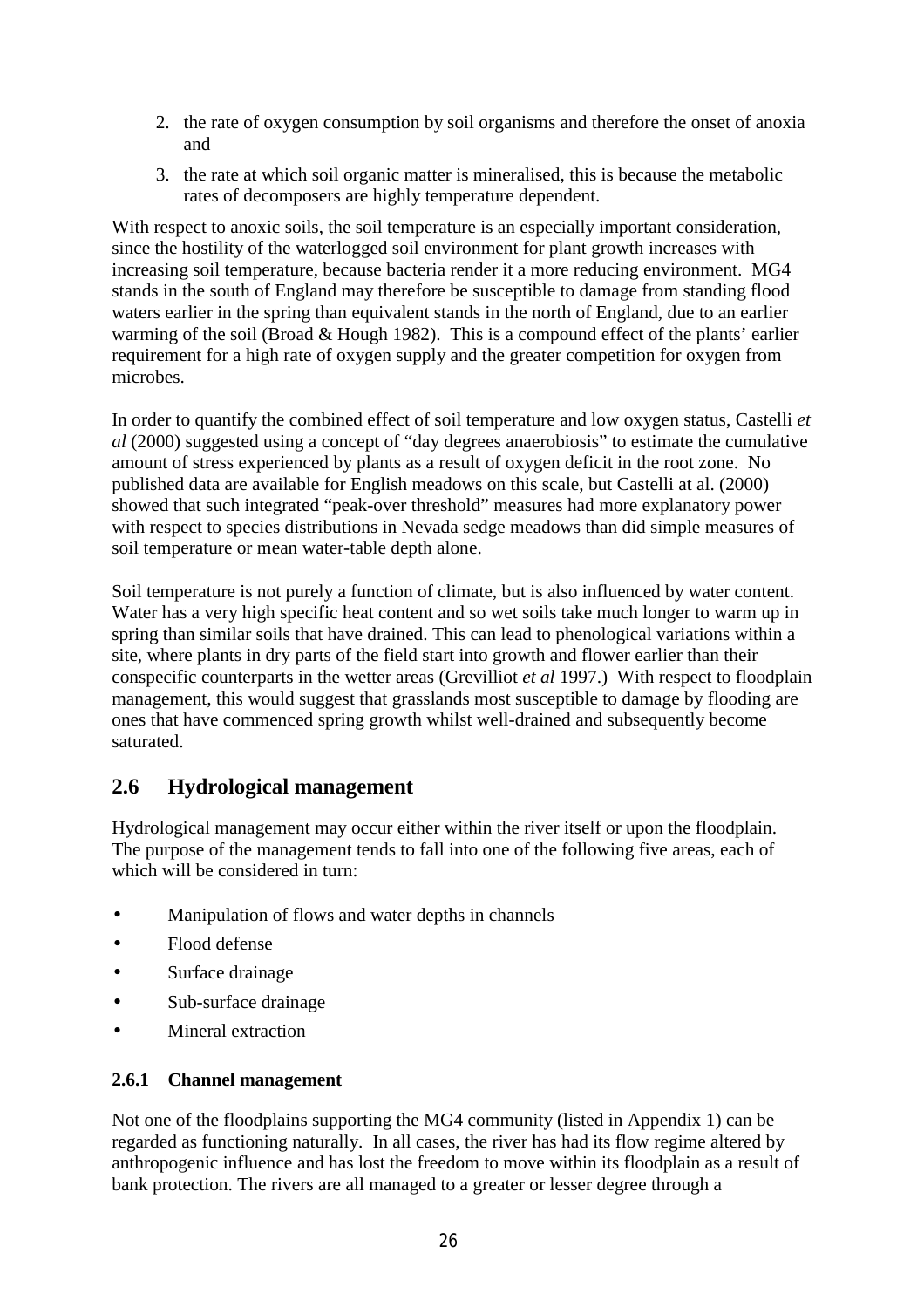<span id="page-23-0"></span>combination of water abstraction, waste discharge, use of retention structures, erosion control on banks and channel straightening.

Control of river flow by the use of engineering structures in the river itself was begun in earnest in the seventeenth century (Baker 1937), mainly for reasons relating to navigation rather than land drainage and intervention for this purpose increased significantly during the eighteenth century (Large & Petts 1996.) These operations would have altered the waterregimes of many floodplain meadows. Baker believes they would have led to more frequent small floods compared to the pre-engineered situation. They would have reduced the erosive power of the rivers and together with the use of bank protection measures such as wooden piling, would have kept the river within a defined channel.

River engineering and hydrological management are therefore not modern phenomena and MG4 may have extended its range as a result of some of the management operations in the past, which promoted frequent transient floods. However, the degree of management has steadily increased during the last century and the flow regime of many rivers is to a large extent governed by relative locations of abstraction intakes and the outfalls of sewage treatment works. This has obvious implications for water chemistry, but may also alter river stage heights. High levels of water use may even occasionally increase river flows along stretches where the outfalls are some distance upstream of the intakes (Dempsey & Codling 2001). The net effect of such intervention on the quantitative hydrology of floodplain meadows cannot be generalised and will tend to be site-specific.

#### **2.6.2 Flood defence**

There are two issues with respect to flood defence which impact on floodplain meadows:

- a. attempts to keep rivers in their channels by increasing their conveyance and
- b. the use of floodplain areas for flood storage.

Flood embankments are designed to reduce the frequency with which the floodplain is inundated from the river. Many lowland rivers have flood embankments to protect properties built in their floodplains. The construction of these engineering structures caused the loss of some floodplain meadows. The impact on the remaining meadows, which were often behind the embankments and so isolated from the river, may not necessarily be from the perspective of a reduced water supply, but may be primarily with respect to reduced sediment deposition (see section 3). The straightening of rivers to increase their gradients also reduces flood frequency, and therefore may have similar impacts on meadows.

The designation of washlands for storage of floodwater, to protect urban areas downstream, has become a policy of the Environment Agency (EA, 2000). Whilst these areas have potential wildlife benefits, particularly for fauna, they may not be conducive to the soil water regime which favours MG4 swards. Retention of surface water on grassland leads to soil anoxia, which is potentially damaging to this community type, if water is stored on the surface for more than a few days (section 2.3).

#### **2.6.3 Surface drainage**

This report considers drainage as two entities, surface drainage and sub-surface drainage because their impacts on MG4 communities are thought to be quite different.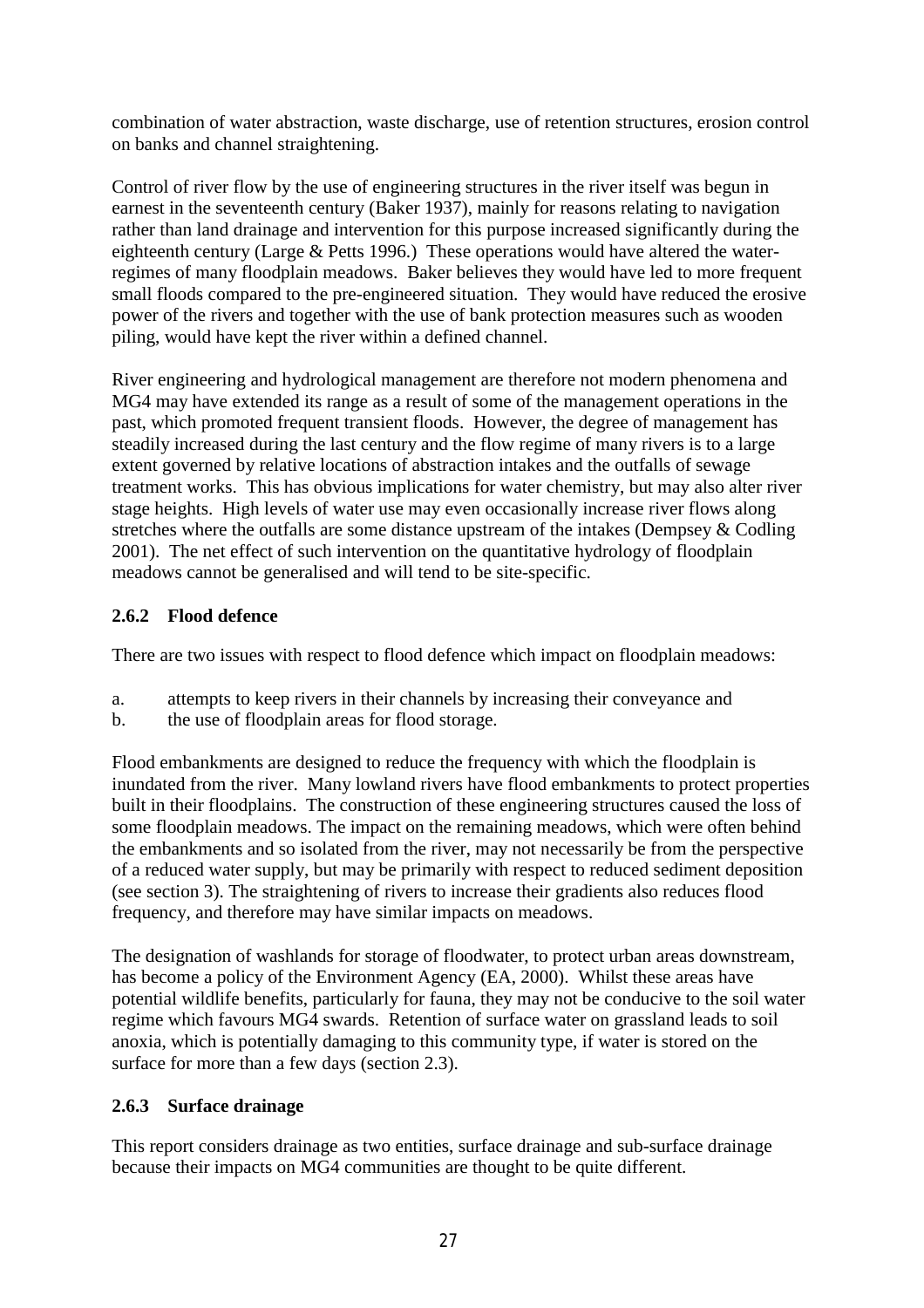<span id="page-24-0"></span>It is likely that the surface drainage of floodplains has been managed to some extent since MG4 first appeared in Roman Britain, or earlier, as a result of pastoral management of floodplains (Grieg 1988). Networks of anthropogenic surface-drainage systems are clearly visible either on the ground or from aerial photographs of many extant MG4 sites (eg North Meadow NNR, Yarton Mead SSSI, Upton Ham SSSI), though their antiquity is uncertain. Although the sites are inundated by natural floods, it is likely that farmers have always recognised the advantage of assisting water to drain rapidly back to the channel once river levels fell. The hydrological management of these grasslands was not as active as that of the water meadows, which were deliberately inundated or floated, then rapidly drained down (Fream 1888), but the same knowledge base was probably shared.

In recent years, with the change in emphasis from commercial agricultural management to nature-conservation management on the remaining MG4 sites, the active management of surface drainage systems has decreased. By their very nature, alluvial floodplain meadows accrete sediments and these will tend to accumulate particularly in depressions within the plain (Walling & He 1998). It can be concluded that the drainage channels will fill with silt faster than the surrounding area and that generally they do not clear themselves, as their gradients are too shallow to allow scouring during recession of the flood. Regular maintenance was probably required to keep the surface system functioning.

#### **2.6.4 Sub-surface drainage**

Sub-surface drainage, sometimes referred to as land drainage, involves the use of buried pipes or mole drains to assist water movement within the soil. As a result of the intensification of agriculture over the past 50 years, many floodplains have been subjected to sub-surface drainage schemes to improve the potential of the land for intensive grass or even arable production. A frequent component of such schemes was the lowering of the riverbed, in order to increase the freeboard and hence give better drainage efficiency. Such deepening of rivers may not have a large impact on flood frequency, but it would reduce the potential of the river to sub-irrigate its floodplain in summer.

It is rarely the case that existing species-rich meadows have pipe-drainage systems. If a landowner has gone to the expense of draining a parcel of floodplain, they would then normally intensify its use through application of fertiliser, which would eliminate species-rich stands. Where a meadow is on less well-drained land or its natural drainage has been compromised by river engineering operations, then subsurface drainage is occasionally used. Where this is the case, the species richness of the grassland may depend on the continued operation of the pipe system.

The desilting of rivers to aid the drainage of surrounding land was a common practice in the period 1960-1980 and was a potentially damaging operation for any associated MG4 meadows (eg the River Churn at North Meadow NNR.) The intensity with which rivers were managed during the 1970s and 1980s in order to maintain standards of surface for land drainage has now been reduced (EA 2000), and it is expected that rivers will slowly return by geomorphological processes to their natural depth and width. The recent changes in river management in favour of more natural processes is destined to continue under the auspices of the European Water Framework Directive.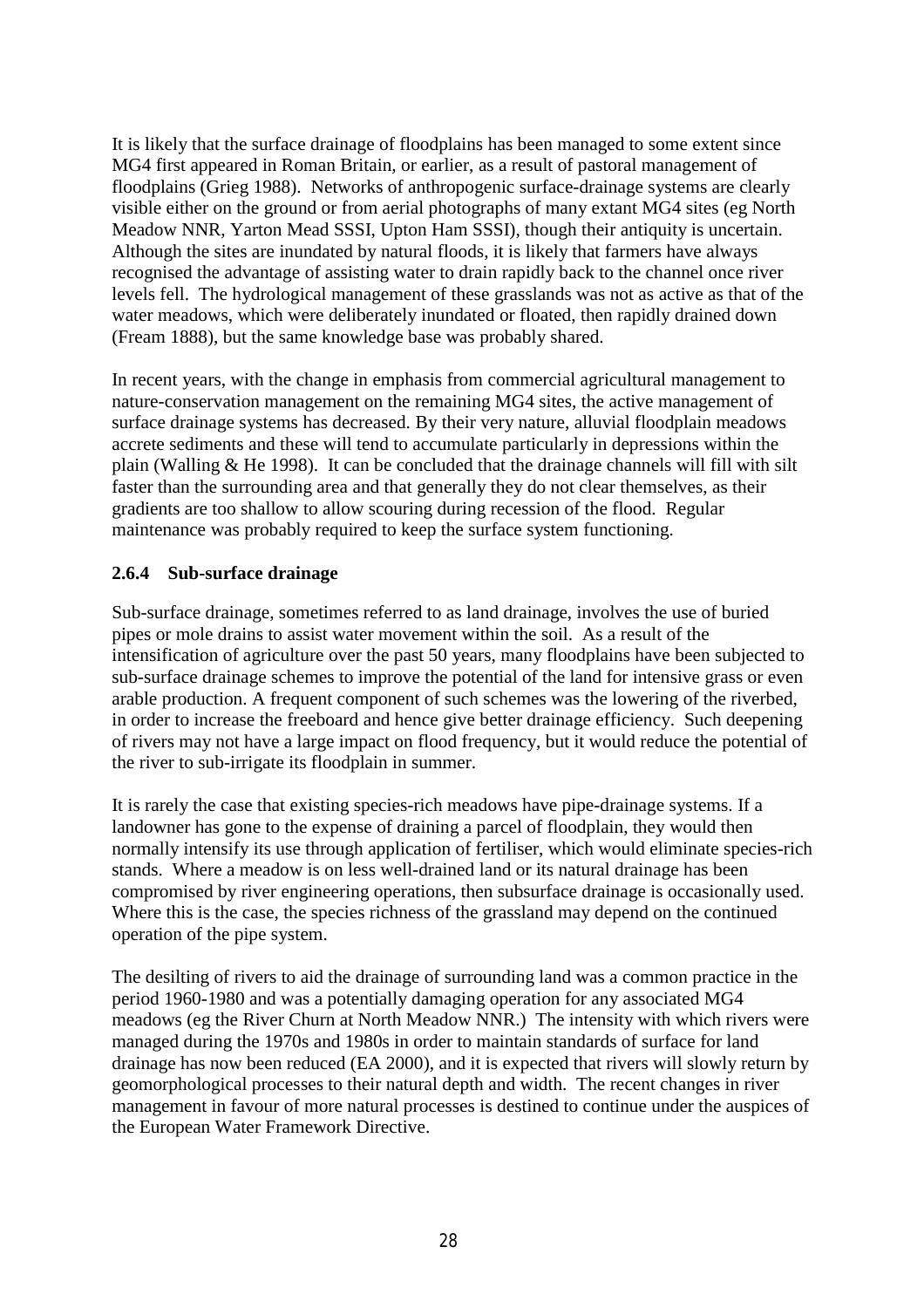#### <span id="page-25-0"></span>**2.6.5 Mineral extraction**

As mentioned earlier, many floodplains are currently being exploited for the coarse sediments (sands and gravels) which underlie them. This will have direct impacts on any meadows on an extraction site that are not protected within the planning system, and indirect effects on surrounding sites which are reliant on the same gravel terrace for subirrigation or drainage. The fragmentation of the shallow aquifer may disrupt its function and disconnect the floodplain from the river (Longley 1998). It also limits the scope for restoration of the habitat, which in some areas may depend on the river terraces for the maintenance of an appropriate hydrological regime.

#### **2.6.6 River restoration**

Where rivers have been hydrologically disconnected from their floodplains through embankment or straightening, it is often possible to reverse the intervention and partially restore the river to a more natural state. An example of this practice of river restoration, which has relevance to potential habitats for MG4 grassland is the River Cole at Coleshill in Oxfordshire (Holmes & Nielsen 1998). In part of the restored reach, the floodplain holds a species-rich meadow containing the snakes-head fritillary (*Fritillaria meleagris.)* Restoration of the river involved the re-instatement of former meanders and the raising of the riverbed by the addition of gravels. The goal of reconnecting the river to its floodplain has been considered a success from a hydraulic perspective (Kronvang *et al* 1998). The duration of floodplain inundation has increased 12 fold.

Although river restoration is a practical technique by which areas of former floodplain meadow may be restored, there are several constraints to its use. The original objectives of a river-engineering project often relate to the protection of property from floods. Where floodmanagement structures have been installed to protect urban developments on the floodplain, the constraint is a socio-economic one. Relocation of developments would tend to be too unpopular and/or expensive in most cases.

In cases where defence of property is not important, there are other difficulties to be faced in restoring lowland rivers. The area of impact is usually large and the riparian ownership is often complex leading to difficulties, if some parties do not wish to co-operate. Even if the river itself can be returned to a more natural state, it does not follow that the floodplain will return to its former state. If it has been under intensive agricultural use, its soils may be compacted and nutrient-enriched and its natural micro-topography levelled. In particular, it should be noted that hydrological restoration of a river and its associated floodplain would not be straightforward where mineral extraction has fundamentally altered the composition of the floodplain sediments.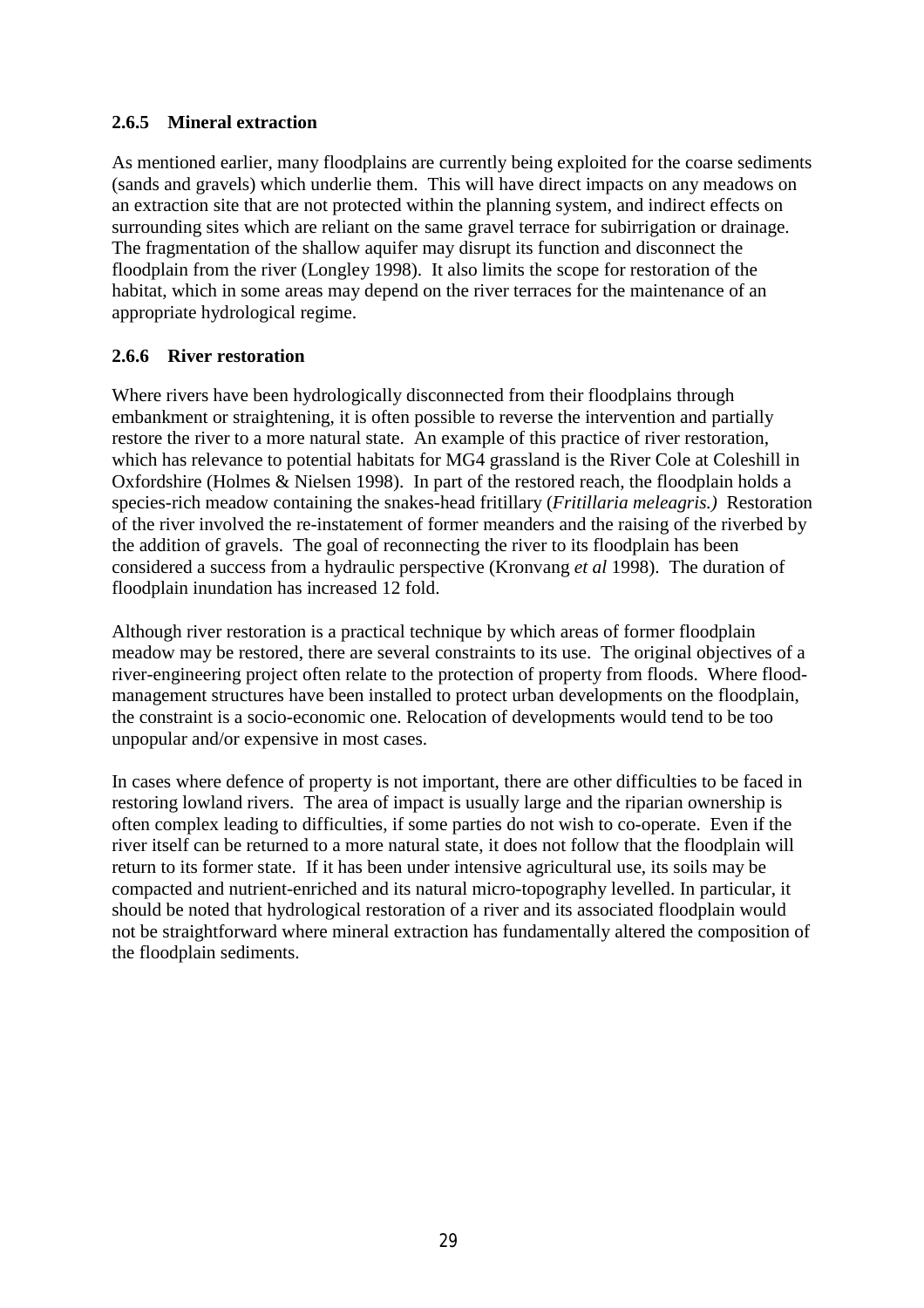## <span id="page-26-0"></span>**3. Nutrient dynamics**

## **3.1 Ecosystem productivity**

River floodplains are unique among wetland types in that they have a linear form along rivers and streams. When not modified by ditching, the linkage between the river, its riparian zone and the adjacent upland is a continuum. Although river floodplains are known to be relatively nutrient-rich compared to other semi-natural habitats and to be important for their role in regulating nutrient import and export, there are surprisingly few studies that have addressed the nutrient dynamics of the floodplain ecosystem (Verhoeven *et al* 1998). Many of these studies are in the Netherlands, where numerous wetland communities have been lost due to nutrient enrichment, drainage, or flood control, and where the partial restoration of the connection between the river and its floodplain areas by the removal of embankments is a new conservation management option.

The availability of nutrients, particularly of nitrogen and phosphorus, is known to directly influence primary productivity, plant species composition and food chain integrity of these ecosystems. Knowledge of the nutrient status of the floodplain community is also necessary to understand the potential effects of any restoration measures on their nutrient dynamics, and thus to evaluate the potential for restoration of typical floodplain plant communities.

The current paradigm for understanding the biogeochemistry of floodplain wetlands can be encompassed in the 'Flood-pulse concept' (Junk *et al* 1989). This emphasises the overriding effects of seasonal floods on the functioning of the floodplain as well as the river channel. Floodplains receive sediment inputs through each flooding event and have long been recognised as nutrient-rich, fertile environments. However, it is becoming more obvious that it is not simply the duration of the flood pulse, but also (and sometimes overridingly) the quality of the river water that is important for nutrients, especially P (Spink & Sparks 1998).

Several researchers have addressed the assumption that high species diversity is related to low nutrient supply. Janssens *et al* (1998) found in a study of 281 permanent grassland sites (covering a range of soil types, soil fertility, pH and water supply) that all sites with a relatively high species richness were found on soils containing less than 50 mg P (extractable by acetate+EDTA) kg<sup>-1</sup> dry soil, and 250 mg K (extractable by acetate+EDTA) kg<sup>-1</sup> dry soil. No relationship between species-richness and soil nitrogen was found, possibly because of the additional effect of microbial population dynamics in controlling N availability.

In common with other wetland ecosystems, floodplain communities are some of the most productive semi-natural systems. However, highly productive communities are generally not species-rich: maximum species diversity in wet grasslands occurs at intermediate levels of total biomass production in the range.  $400 - 700$  g m<sup>-2</sup> yr<sup>-1</sup> (Verhoeven *et al* 1996). One potential explanation for changes in the species composition of formerly diverse floodplain grasslands is, therefore, that nutrients have increased to the point where productivity has exceeded the 700 g m<sup>-2</sup> yr<sup>-1</sup> threshold (equivalent to 7 tonnes ha<sup>-1</sup> yr<sup>-1</sup>). The productivity of floodplain meadows could be increasing either as a result of increasing atmospheric deposition of nitrogen compounds (INDITE 1994) or due to the increasing amount of phosphorus bound to flood-deposited sediments (Walling *et al* 2000). The relative importance of these processes is dependent on which of the major nutrients is currently limiting productivity within the meadows.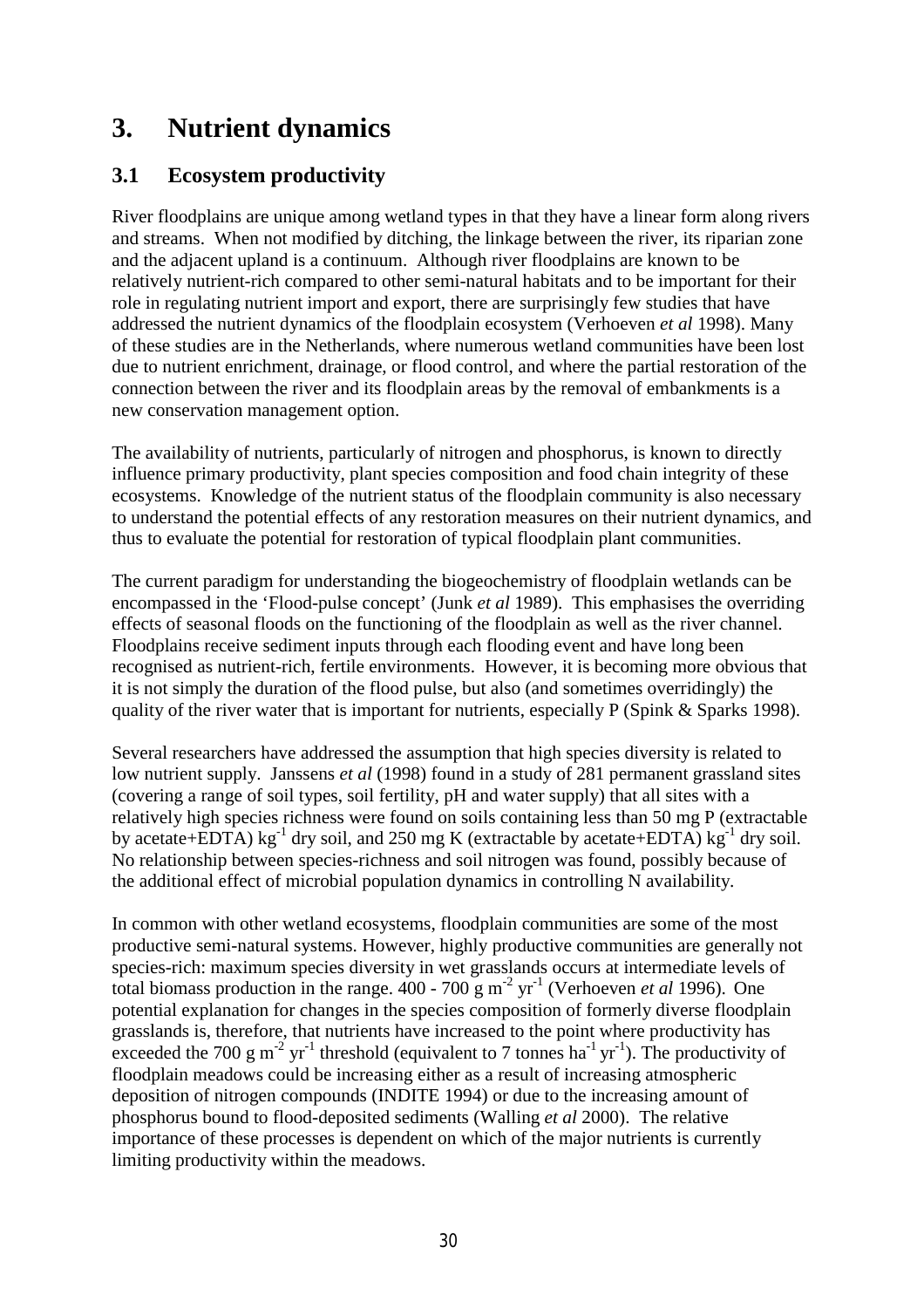## <span id="page-27-0"></span>**3.2 Limiting nutrients**

Plant growth in moist grasslands is usually limited by the availability of N, P, or, less frequently, K, or a combination of these elements (Verhoeven *et al* 1996). A low availability of one or more of these nutrients is crucial for maintaining diverse vegetation. Nutrient availability is the net result of nutrient inputs, nutrient recycling, and nutrient exports. These processes vary greatly for different elements.

For phosphorus (P), in natural systems the main source is weathering of rocks, but in wet grasslands, inflow of phosphates is predominantly through sediment deposition. The main input of soluble phosphates to rivers is from point sources such as urban sewage works: these inputs peaked in the 1960s-1980s and have been declining in most major European catchments since, as a result of improved waste-water treatment techniques. The main input of particulate phosphate, however, is from agriculture (Mainstone *et al* 2000).

For nitrogen (N), the main sources are:

- 1 atmospheric inputs of  $NO_3^-$  and  $NH_4^+$ ,
- 2 microbial fixation of atmospheric  $N_2$ , and
- 3 particulate N in flood waters.

Atmospheric inputs of oxidised  $N (NO<sub>3</sub>)$  are primarily due to incomplete combustion of fuel in motor vehicles, whereas the primarily source of reduced N  $(NH_4^+)$  is volatilised ammonia from agriculture. Atmospheric N deposition ranges from about 5 to 50 kg N ha<sup>-1</sup> yr<sup>-1</sup> in the UK. Levels of N in deposition have declined in Europe over the last 5-10 years, but only slightly. Microbial fixation is partly a function of vegetation community composition (MG4 communities contain several species of the family Fabaceae (legumes), which host N-fixing bacteria, eg *Trifolium pratense, Lathyris pratensis, T. repens, Lotus corniculatus, Vicia cracca*) and partly of soil conditions such as pH. The nitrogen contribution to the soil from legumes may be as much as 100 kg N ha<sup>-1</sup> yr<sup>-1</sup> and may therefore be a major component of the nitrogen budget (Stevenson & Cole 1999). Nitrogen derived from floodwater is primarily in the form of organic matter, such as leaf litter from vegetation higher in the catchment deposited on the floodplain.

It is theoretically possible to construct budgets for inputs and outputs of the major nutrients. However, grassland vegetation does not respond to the total store of nutrient in the soil, but to its availability. It is therefore necessary to understand what controls the availability of nutrients, such as N and P, in floodplain meadows and to identify which nutrient, if any, is limiting. Soil chemical and physical characteristics affect the availability of N and P through nutrient recycling in different ways. Prolonged wetness results in the release of P, since under anoxic conditions, phosphate bound to Iron (III) compounds is released as the iron is reduced to Iron (II). Long wet periods also strongly stimulate denitrification, whilst limiting both nitrification and mineralisation. Both of these factors mean that, in theory at least, prolonged anoxic conditions in riparian grasslands promote N limitation of productivity. Rewetting can therefore be an important tool for reducing nutrient availability in N-enriched sites (Van Duren Petgel 2000).

Conversely, P limitation should occur in better drained sites, with P retained as insoluble phosphates (P bound to the oxidised Iron, Fe (III)). Thus, enhanced soil oxygen supply through, for example, the maintenance of surface drainage systems could be a management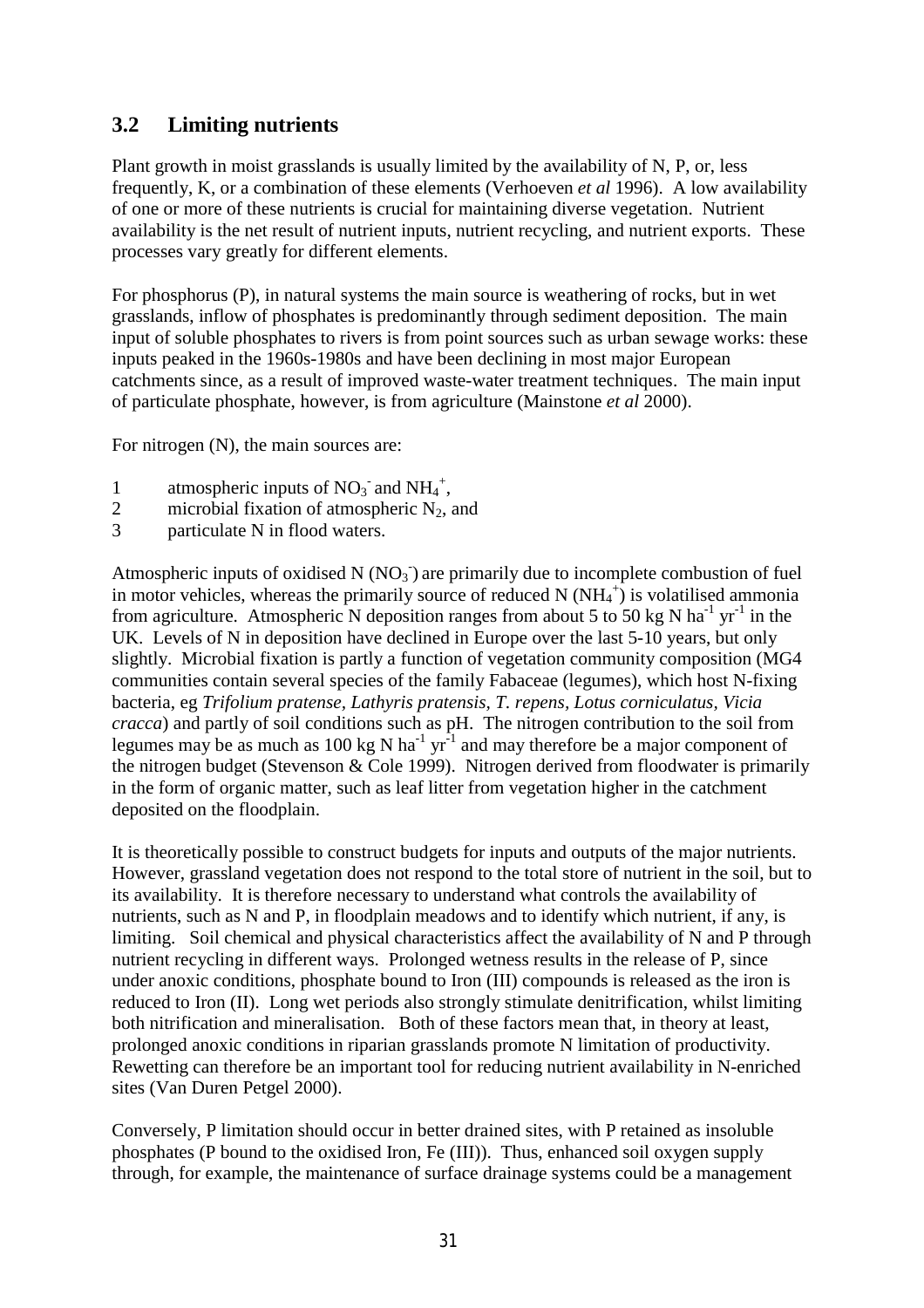tool for temporarily reducing P availability in P-enriched sites. It must be remembered, however, that unlike N, which is permanently lost from the system through denitrification, lowering water tables will only reduce the *availability* of P, but not the *store* of P. The ability to *lock up* P in this way is also dependent on soil pH. In soils of high pH, P is bound to calcium rather than iron and its availability is then less variable with respect to the soil's redox status.

Another potential factor controlling availability of nitrogen and phosphorus is vegetation management. Koerselman *et al* (1990) showed in the Netherlands that harvesting creates a strong net loss of P from the system and a relatively small net loss of N. Thus, wet grasslands with a long history of mowing may be expected to be P limited, whereas irregularly or only recently mown fens would be N limited. This has been confirmed in experimental fertilization studies (Verhoeven *et al* 1996).

Another difference between N and P release is the extent to which it is affected by other biological processes. Experiments suggest that microbially-mediated processes such as nitrogen-fixation, nitrification and organic matter mineralisation exert a key effect on N availability in the soil, with no analogue existing for P (Van Oorschot *et al* 1998). The reason is that, unlike N, mineralisable P does not accumulate in forms that are readily available to the microbes. Instead,  $PO<sub>4</sub><sup>3</sup>$  is quickly immobilized by several organic and inorganic adsorption mechanisms, making its availability more directly related to physical and chemical environmental conditions such as pH, redox and presence of iron and calcium.

From a qualitative standpoint, one would expect stands of the MG4 community to be Prather than N-limited in comparison to other wetlands, because they are:

- Regularly mown and hence nutrients are stripped from the site as biomass.
- On soils of higher than average pH with higher than average levels of free calcium.
- On soils with good surface drainage resulting in aerated soils and high redox status.

This is supposition, however, as no evidence from controlled fertilizer experiments is available to confirm whether MG4 vegetation is either N or P limited.

One practical way of assessing the degree of limitation of plant growth by nutrients is by assaying the N and P concentrations of herbaceous plant material. Critical values for N and P limitation are 14 mg N  $g^{-1}$  and 0.7 mg P  $g^{-1}$ , respectively (Verhoeven *et al* 1996). Even more useful has been combining these into ratios, eg the vegetation N:P ratio at end of the growing season. Verhoeven *et al* (1996) suggested that an N:P molar ratio >36 was characteristic of Plimited community, those <31 are N-limited, and those in-between may be co-limited or share limitations with other elements. Using these criteria they were able to almost perfectly divide about 40 sites taken from the literature.

The data available from hay analysis from MG4 or related communities is summarised in Table 3.1. Interpretation of the samples from the Derwent Ings suggests that the N:P molar ratio is just 22. This would indicate a limitation in N rather than P. The absolute nitrogen content of the herbage was almost at the critical value published by Verhoeven *et al* (1996) see Table 3.2.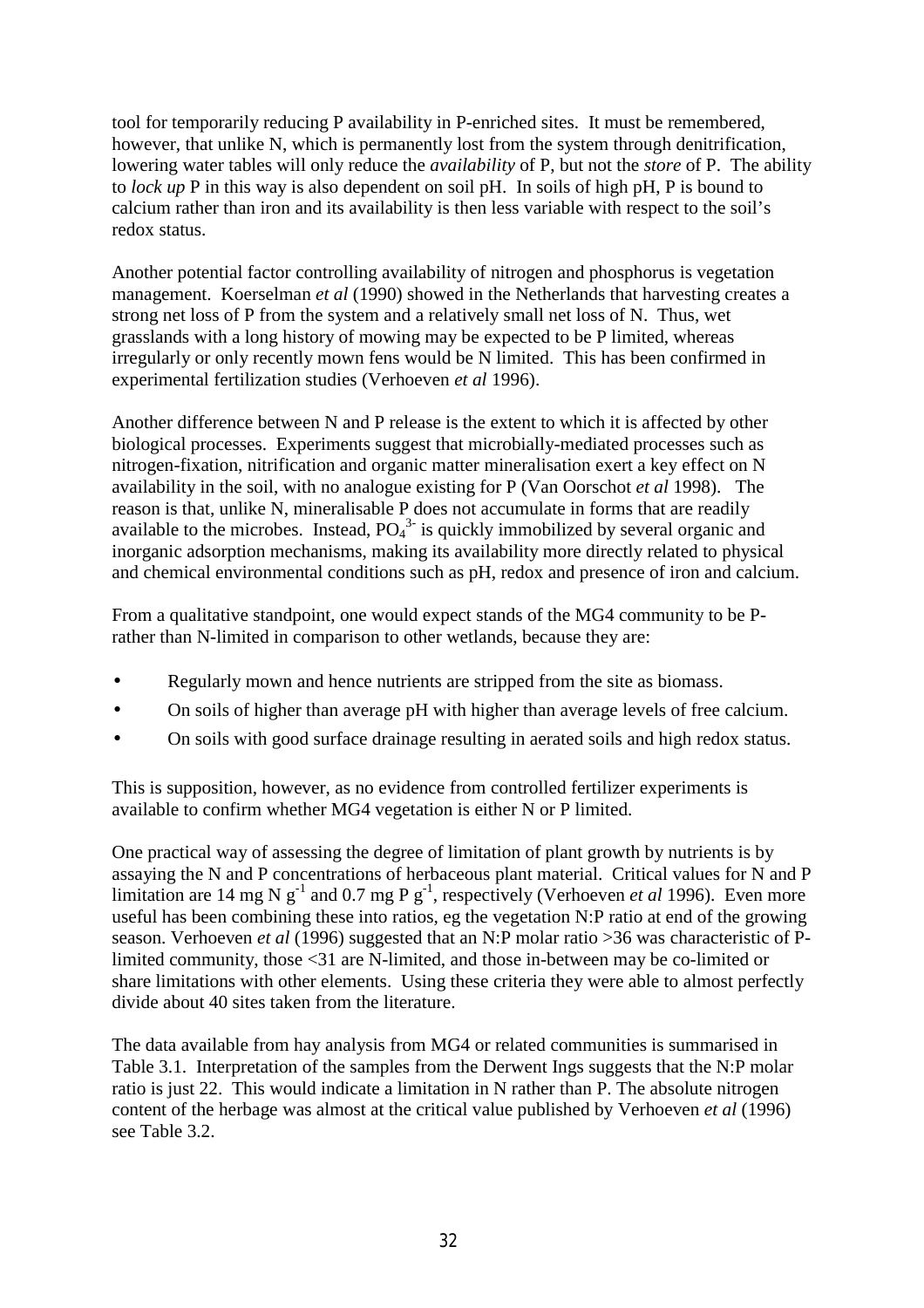<span id="page-29-0"></span>

| Table 3-1 Hay mineral analysis from unfertilised MG4 flood meadows, with comparison to other |
|----------------------------------------------------------------------------------------------|
| mesotrophic grasslands occupying similar sites. $DOMD = \%$ pepsin cellulase digestibility.  |

| <b>Community</b>   | <b>Site</b> | $N\%$ | $P\%$ | $K\%$ | Na%  | $Ca\%$ | $Mg\%$ | <b>DOMD</b> | <b>Reference:</b>     |
|--------------------|-------------|-------|-------|-------|------|--------|--------|-------------|-----------------------|
| MG4                | Cricklade   | 1.10  |       |       |      |        |        | 61.5        | <b>English Nature</b> |
|                    |             |       |       |       |      |        |        |             | records               |
| MG13               | Cricklade   | 1.47  |       |       |      |        |        | 58.7        | <b>English Nature</b> |
|                    |             |       |       |       |      |        |        |             | records               |
| SOM <sub>3</sub>   | Meuse       | 1.6   | 0.16  | 1.79  | 0.1  | 0.72   | 0.21   |             | Krebs et al.          |
|                    |             |       |       |       |      |        |        |             | 1999                  |
| M22equivalent      | Meuse       | 1.1   | 0.1   | 1.12  | 0.03 | 0.82   | 0.34   |             | Krebs et al.          |
|                    |             |       |       |       |      |        |        |             | 1999                  |
| MG <sub>4/13</sub> | Derwent     | 1.38  | 0.14  | 1.11  |      | 0.40   | 0.13   | 61          | <b>English Nature</b> |
|                    | Ings TatA   |       |       |       |      |        |        |             | records               |
| MG6/7              | North Wyke, | 2.22  | 0.27  | 1.78  | 0.38 | 0.28   | 0.13   | 62          | BD1425 IGER           |
| fertilised         | Devon       |       |       |       |      |        |        |             | (7&8)                 |

**Table 3-2 A comparison of the nutrient analysis performed on hay samples from the Derwent Ings with published critical values (Verhoeven** *et al* **1996)** 

|                      | <b>Derwent Ings Hay sample</b> | Critical values |
|----------------------|--------------------------------|-----------------|
| N content $/mg g$    |                                | 14.0            |
| P content / $mg g''$ |                                |                 |
| N:P molar ratio      |                                |                 |

Therefore this quantitative analysis suggests nitrogen-limitation whilst the qualitative view suggested P-limitation. Gilbert (2000) questioned whether the extrapolation of Verhoeven's critical values, which were largely derived from low productivity grasslands, to more productive, mesotrophic systems is valid. Unfortunately, there are no experiments of controlled fertilisation in parallel with yield analysis on any stand of MG4 grassland, to unambiguously discriminate between N versus P-limition. Co-limitation by both nutrients is also a possibility. Conclusions about the actual limiting nutrient in floodplain meadows cannot be drawn, given our current state of knowledge.

Other nutrients besides N and P should also be considered. Only a few studies reveal potassium (K) limitation to vegetation; this is restricted to sites that have been severely drained in the past and mostly used for hay cropping as well, which resulted in K removal (Oomes *et al* 1996; Van Duren & Petgel 2000). The available data from the Derwent Ings samples suggest K is a candidate for being the limiting nutrient there, because the K-content of the herbage is at the bottom end of the range observed in other grasslands. K-availability may not be as important as P in determining species richness, but it is believed to have a significant impact on species composition. At the Park Grass experiment, for example, in plots receiving K, *Taraxacum officinale* agg. was 60 times more abundant than plots in which K was not replaced (Tilman *et al* 1994).

### **3.3 Mitigation of high nutrient availability**

Having demonstrated that nutrient supply has a major influence on species diversity, this raises the possibility that nutrient availability might be reduced and/or controlled at a site in order to restore (or maintain) species diversity in wet meadows. In theory, the strategy would be to focus on a macronutrient (N, P or K) whose availability could be most easily reduced so that it becomes limiting relative to the other macronutrients (in line with the Verhoeven ratios for example.) In practice, it may be difficult to regulate the supply of a particular nutrient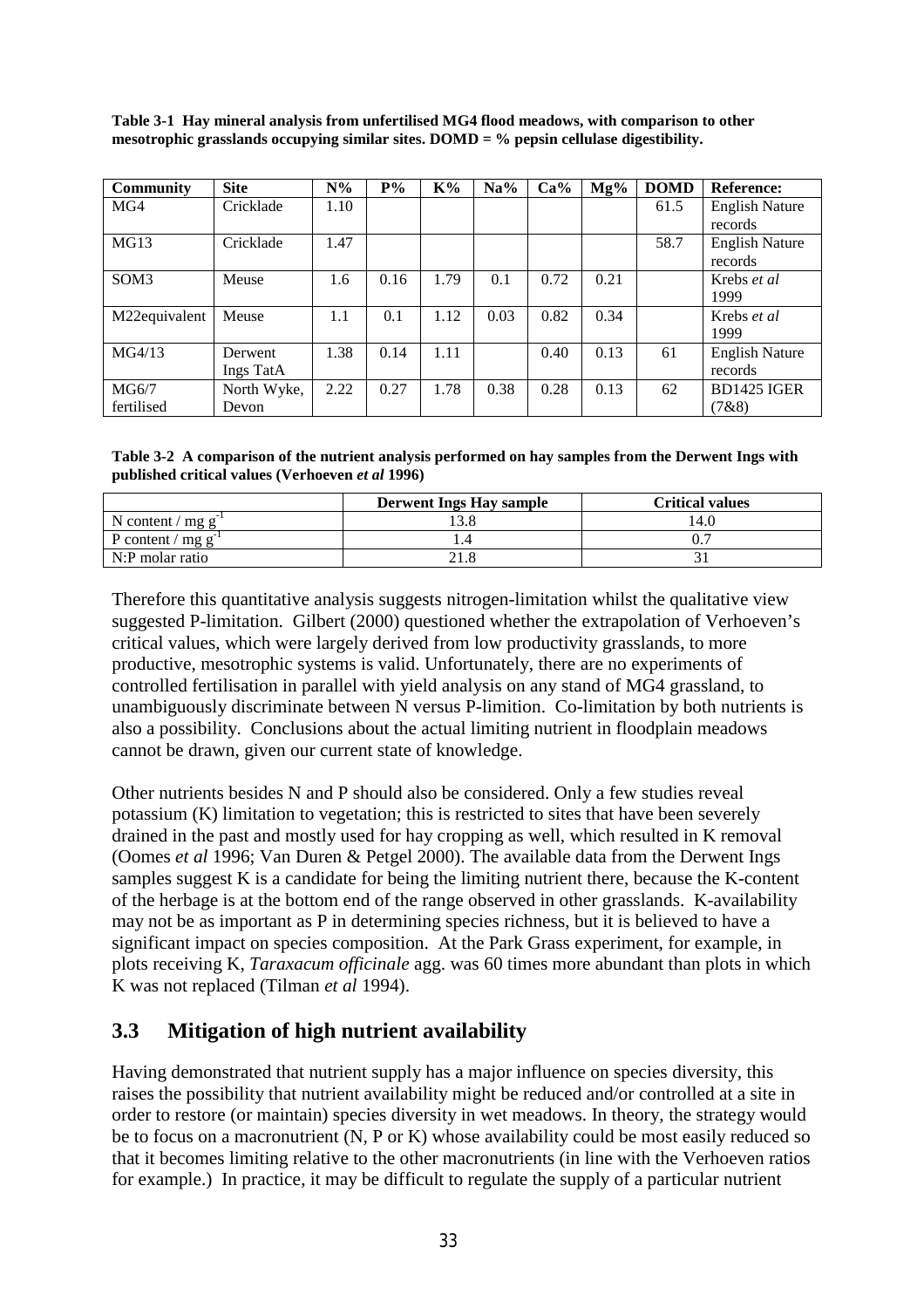through controlling inputs and nutrient cycling (eg by regulating the redox status) and/or by controlling nutrient exports (eg through hay removal.)

Nutrient-availability depletion studies have been conducted in the Netherlands, where nutrient inputs were dramatically reduced to wet meadows through sod removal (Berendse *et al* 1992). Species diversity, however, was not necessarily restored to pre-enrichment levels. It was more successful on sites close to a seed source and on sandy soils rather than clay-rich soils or soils with high organic matter. The reason for the difference between soil composition is that clay-rich and organic soils had a higher capacity to retain nutrients through the soil profile i.e. below the level removed by sod cutting, and these nutrients became available through desorption or mineralisation long after nutrient inputs were reduced. Thus, because of both abiotic and biotic factors, there may be a considerable lag time before restoration measures are successful.

Compared to English wet grasslands, the well-studied Dutch floodplains of the Rhine have been more heavily enriched with P. This has led to higher rates of P release and N mineralisation than other less polluted grasslands. There have been few such detailed studies with other wetland ecosystems, but there are suggestions that much higher carbon: phosphorus (C:P) ratios occur in floodplain grasslands in the UK than in the Netherlands. Van Oorschot (1996) found grasslands along the Torridge River in Devon, UK those along the Shannon River, Ireland to have C:P ratios in excess of 100, in comparison to Dutch floodplain grasslands with values of 50-80. Occasional flooding with polluted Rhine water, high in particulate P, in the 1960s-1990s is the most probable cause. In contrast, carbon:nitrogen (C:N) ratios of soils in all 3 areas were similar, in the range 11-20. The degree to which nutrients are bound in organic versus inorganic forms will be a factor determining their distribution in terms of depth in the profile. Sod removal assumes a concentration of available nutrients in the surface layers.

Other mitigation techniques for reduction of available nutrients such as soil inversion of soil mixing to dilute nutrient-rich top-soil with nutrient-poor sub-soil, are also dependent on clear stratification in the distribution of nutrients.

Chemical amendments to the soil to chemically immobilise nutrients have been suggested (Gilbert 2000). Phosphorus availability can be reduced by altering pH in either direction. Acidifying soils to pHs below 5.0 will promote the binding of phosphorus by iron and aluminium, but this is not appropriate for the MG4 situation where many of the component species are not found on such acid soils, presumably as a result of sensitivity to either iron or aluminium toxicity. Phosphorus may also be immobilised by increasing soil pH above 7.0. In this case it becomes bound to free calcium ions. This is more compatible in the context of MG4 grassland, where some stands already have soil pHs above 7.0 (as high as 8.3 according to Jefferson, 1977) and liming may be a tool for combating the effects of excess P deposition, though such amendment should be done with care on sites with pH below 7.0, as it may have other impacts on community composition.

The use of hydrological management to affect soil redox status was discussed in section 3.1 above. However, options are again limited if working with an existing grassland sward as the imposition of anoxia to strip N from the soil will itself eliminate many of the target species for MG4 conservation. Drainage of soils to promote P immobilisation may be more compatible hydrologically, but not effective in high pH soils where calcium rather than iron is the metal controlling P solubility.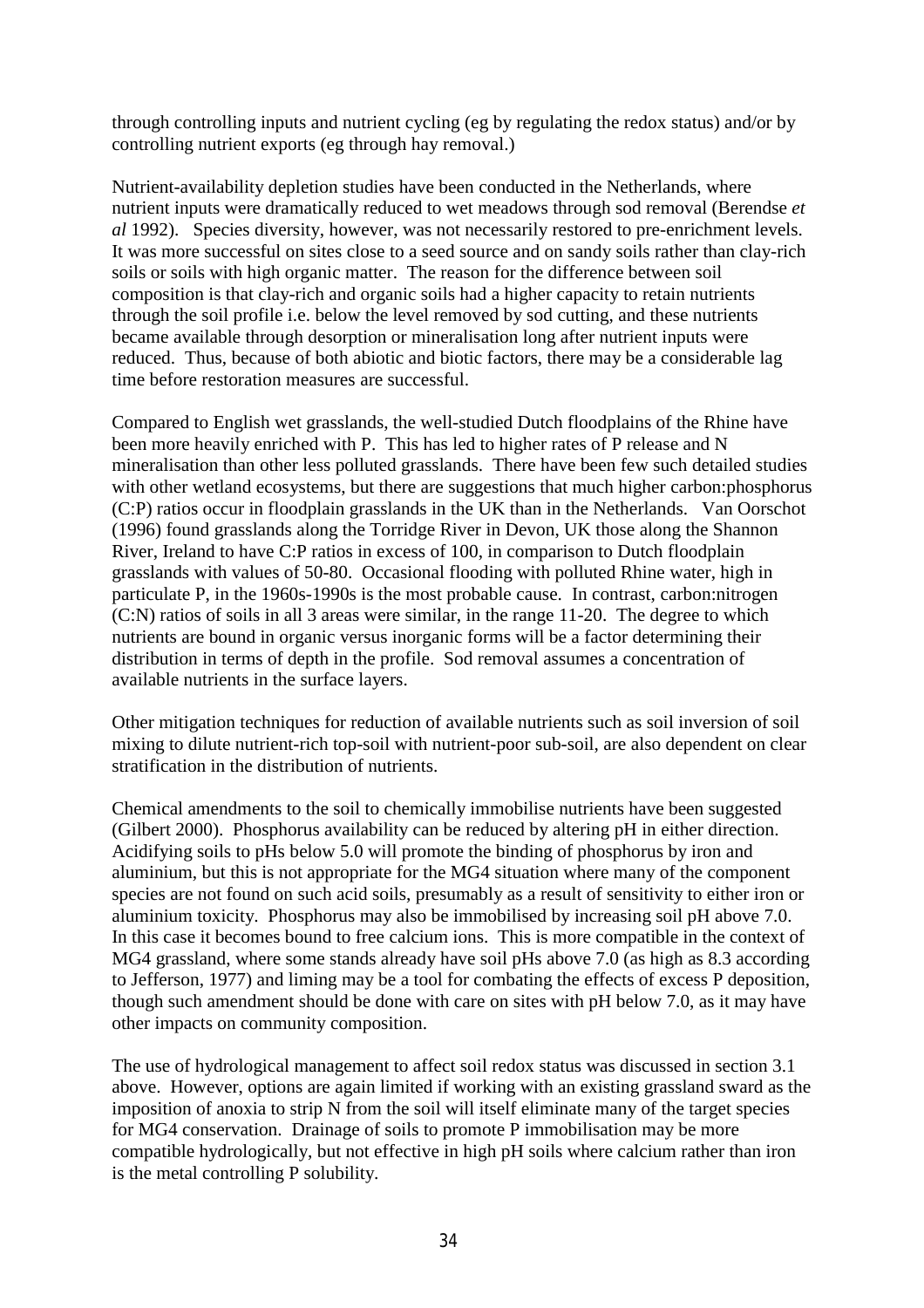<span id="page-31-0"></span>Whichever technique is considered, mitigation on nutrient-enriched sites requires an understanding of the nutrient's chemical and physical distribution within the soil profile.

## **3.4 Nitrogen budget**

A quantified budget is difficult to achieve for N because of the complex interaction with the atmosphere. The fluxes involved in nitrogen-deposition, nitrogen-fixation, volatilisation of ammonia and denitrification of nitrate are all potentially significant yet difficult to quantify. Leaching losses may also be significant, and again hard to quantify.

Nitrogen is important, however, because it is frequently a limiting nutrient in terrestrial ecosystems, and its availability has a profound impact on plant growth. The availability on nitrogen in a soil is not the same as the soil's reserve of the element. The readily available pool of nitrogen is often very small compared to the total N-content of the soil. Very large quantities of N are stored under permanent grasslands, such as floodplain meadows, in organically-bound forms. The readily available pool ( $NO<sub>3</sub>$  and  $NH<sub>4</sub>$ <sup> $+$ </sup>) is rapidly cycled, with the products of N-mineralisation being rapidly absorbed by plants during the growing season. Spot measurements of the available pool are therefore not a reliable guide to the site's nitrogen status. A small pool may be detected where there is in fact a high flux (Jamieson  $\&$ Barraclough 1999.) Over the long-term, however, increased N deposition can shift the nutrient limitation of grasslands from nitrogen to another element, most often phosphorus (Kooijman *et al* 1998).

#### **3.4.1 Sources of nitrogen**

The major sources of N to floodplains are atmospheric N, nitrogen fixation, and nitrogen from the river. Inorganic N from the atmosphere is deposited in oxidised and reduced form. Oxidised N ( $NO<sub>x</sub>$ ), primarily from incomplete combustion in vehicle engines, can be deposited as  $NO_2$  in dry deposition and  $NO_3$  in wet deposition; reduced N is primarily ammonia volatilised through agriculture, animal housing etc. which forms  $NH_4^+$  in wet deposition. Similar to the rest of Europe, the pattern of  $NO<sub>x</sub>$  deposition in the UK tends to generally follow major population concentrations, being highest in the Midlands and the south-east of England.  $\overline{NH_4}^+$  is deposited more closely to the point of emission than  $NO_3$ , resulting in a very heterogeneous 'patchy' distribution, with high levels directly downwind from point sources. Overall in the UK, the highest  $NH_4^+$  deposition occurs in areas of intensive agriculture, such as the South-west, Welsh borders and East Anglia. The net result of the patterns of NO<sub>3</sub><sup>-</sup> and NH<sub>4</sub><sup>+</sup> deposition is overall high N deposition in W. England and Wales, and the highest deposition over areas of high population concentration. Much lower N deposition occurs over Scotland, although orographic effects mean that deposition can be relatively high in mountainous areas even where local sources of N are low.

In floodplains, nitrogen (primarily organic forms and soluble  $NO<sub>3</sub>$ ) can also be deposited by floodwater. This feature of floodplain soils means that they participate in 'nutrient spiralling', by which nutrients such as nitrogen are continuously cycled through the ecosystem as they move downstream, through recycling flood deposits of nitrogen (Pinay *et al* 1999). Streams and rivers draining agricultural land in the UK can have high nitrate concentrations: in a recent study of a riparian ecosystem in East Anglia the drainage stream (a tributary of the River Ouse) was measured to exceed EU limits of 11 g N  $\text{m}^{-3}$  more than 25% of the time over a 1-year period (Machefert *et al* in review). The relative contribution of  $NO<sub>3</sub>$ <sup>-</sup> from the river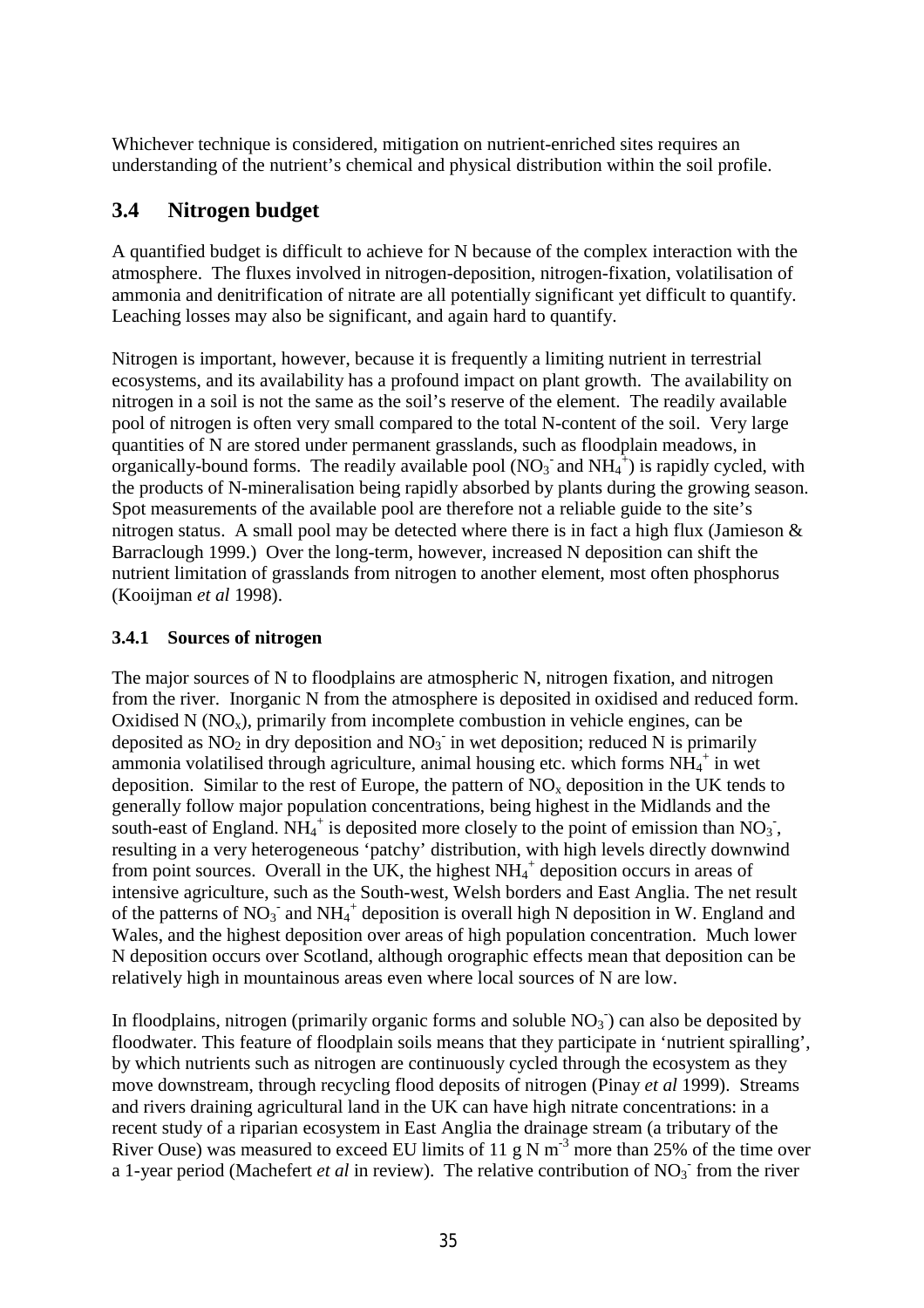<span id="page-32-0"></span>in relation to atmospheric N is a function of the nitrate concentration of the river and the flooding frequency, and would be vary considerably between different floodplains and be difficult to predict from year to year.

A recent review of water quality in the context of habitat restoration (Lamberth & Haycock 2001) cites values for the nitrogen content of river water regarded as eutrophic. In the case of nitrogen, values of 1.5 g m<sup>-3</sup> of total oxidised nitrogen (TON) and 1 g m<sup>-3</sup> of reduced nitrogen (ammonium) are given. If we calculate the nutrient loading that would be applied to the floodplain if 0.2 m depth of water were left following the recession of a flood (or infiltrated the soil during the flood), which would be a representative figure for some areas within floodplain depressions, the total N-load would be in the order of 5 kg ha<sup>-1</sup>. If we assume 3 such flood events per year (Table 2.2), then the annual load would be 15 kg ha<sup>-1</sup>. This is of the same order as the atmospheric deposition and would be further supplemented by organically bound N deposited as allochthonous leaf litter (Xiong & Nilsson 1998). Such deposition would tend to be spatially variable and amounts as high as those calculated here would only occur in depressions able to retain water on recession of the flood or along the "strandline." A spatially averaged mean would be lower and therefore floodwater-source N is likely to be lower than atmospheric deposits except in cases of heavily polluted rivers.

#### **3.4.2 Sinks for nitrogen**

Nitrogen is lost from a site in a number of ways; primarily through harvesting of vegetation (and animals), denitrification and leaching.

Grassland vegetation can remove significant amounts of nutrients, especially N and K; offtake values in hay for unfertilised species-rich hay meadows on the Somerset Levels were measured at 70.1 kg N ha<sup>-1</sup>, 5.5 kg P ha<sup>-1</sup> and 39.4 kg K ha<sup>-1</sup> (Kirkham & Wilkins 1994b). Grasslands that are N-limited may increase the uptake and storage of N if nitrogen deposition increases, to a point, before invasion of more N-tolerant species takes place. Microbial saturation must also occur before significant N leaches from the system. For forests, microbial immobilisation generally takes place at a organic horizon molar C:N ratio greater than 27 (Gundersen *et al* 1998).

Wet grasslands have an additional microbial removal mechanism for N: denitrification. Denitrification is a facultative anaerobic process that occurs most efficiently under fluctuating aerobic-anaerobic conditions. A source of labile C and  $NO<sub>3</sub>$  are also required. The loss of N through denitrification can occur as gaseous  $N_2$ , upon complete denitrification, or the intermediary products NO or  $N_2O$  (a powerful greenhouse gas) under sub-optimal conditions. In a review of 33 field studies, Machefert *et al* (2001) found that 'threshold' conditions of  $10^{\circ}$ C and 60% water-filled pore space (WFPS) are required for a significant loss of N as N<sub>2</sub>O. They also determined that, on average, about 0.5-2 kg N ha<sup>-1</sup> y<sup>-1</sup> are lost through denitrification by unfertilised riparian grasslands, and found broad patterns between N<sub>2</sub>O fluxes and the mean annual rainfall, the depth of the organic horizon, and the soil bulk density. These results are in agreement with more detailed studies of N gaseous losses along a single river; eg Pinay (1995) in the Garrone river, France found that in-situ denitrification was significantly correlated to the proportion of fine particles (silt+clay) in the soil, with >70% as the threshold at which significant denitrification is observed. On a monthly basis, over the course of a year, silty or loamy sites always showed significantly higher denitrification rates than sandy soils.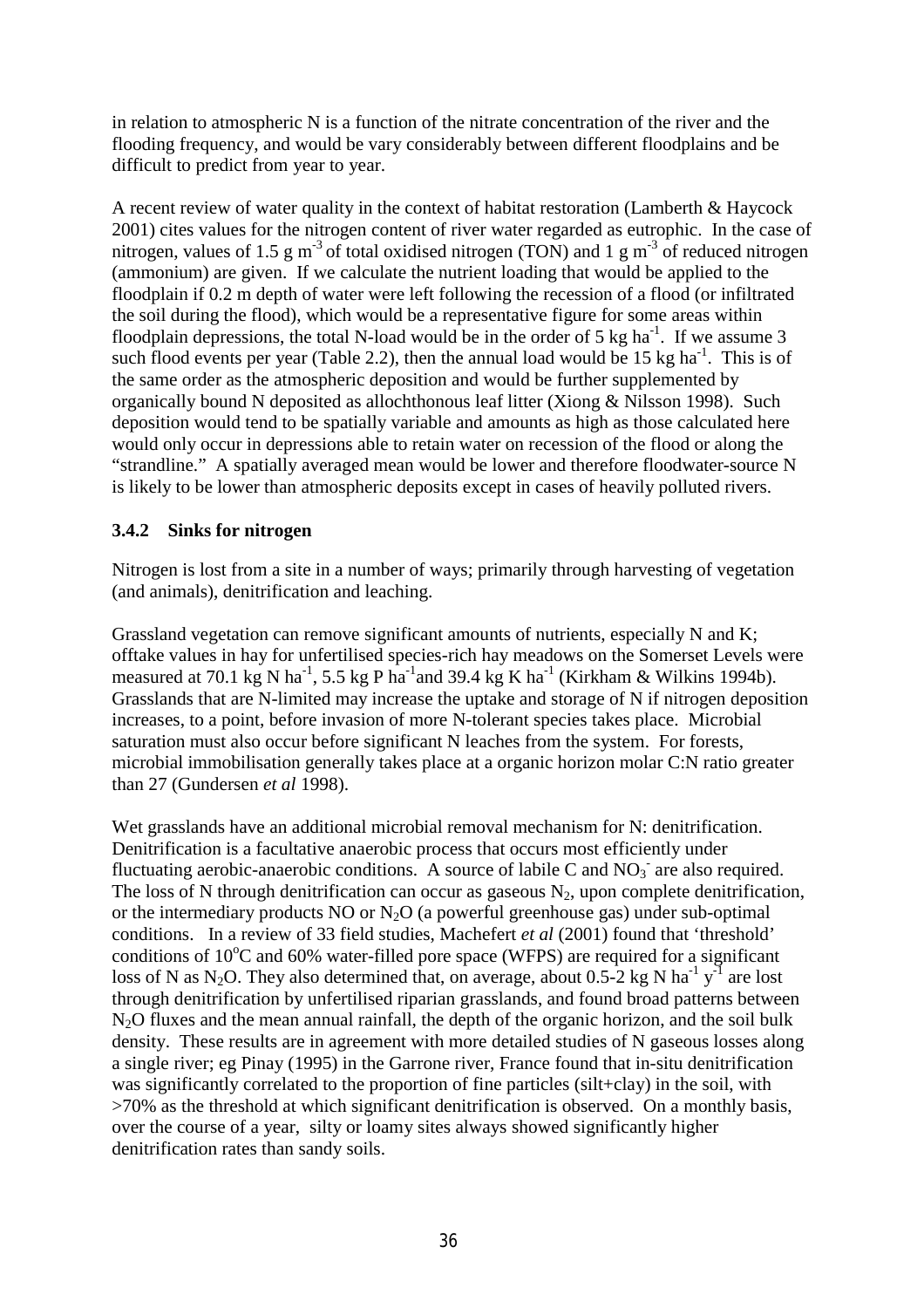<span id="page-33-0"></span>There is, however, no evidence that denitrification rates are correlated with flood duration, at least for inundation events lasting under a week. Pinay (1995) hypothesised this is not long enough to alter the long-term redox status of a site to significantly affect gaseous N losses. The existence of a given time before there is a measurable microbial response to a change in hydrology is in agreement with a number of studies on methane  $(CH_4)$  emission (reviewed in Dise, 2001) showing a lag of 1-6 weeks between inundation of a wetland and significant increases in the flux of methane. This may be due to time required to deplete reserves of soil oxygen, build up significant microbial populations, saturate methane-binding sites, reduce other electron acceptors, or any combination of these reasons.

Flooding can exert a strong *indirect* influence on soil redox status, however, by depositing fine-textured soils in depressions close to the water table, allowing optimal conditions for anaerobic processes to occur (Pinay *et al* 1999). Although irregular, flooding is essential to providing the 'pulses' of soil and nutrients, and maintaining the landscape features conducive to redox processes (Junk *et al* 1989; Pinay *et al* 1999).

Although flood pulses of short duration do not significantly affect redox status, it is welldocumented that major pulses of  $N_2O$  and other reduced gases can occur after intensive rain events (eg Clayton *et al* 1994; Mattson and Likens, 1993). It is highly likely that this is due to emission of gases that are trapped in pore spaces rather than an actual increase in production - this may be due to both changes in air pressure and the physical displacement of soil gases by water.

In unfertilised grasslands, uptake, immobilisation and denitrification normally remove nearly all of the nitrogen, such that nitrate leaching is minimal. Leaching is more important for potassium (K) than either N or P, which is mainly lost by surface runoff as particulate P in these environments.

#### **3.4.3 Critical loads**

The European Union has adopted the 'critical loads' concept to address pollution abatement strategies. A critical load is defined as 'a quantitative estimate of an exposure to one or more pollutants below which significant harmful effects on specified sensitive elements of the environment do not occur according to present knowledge' (Hettelingh *et al* 1995).

In some ecosystems, such as peatlands and coniferous forests, a change in ecosystem function, such as N-leaching or N-accumulation are used as a 'detectable change' for determining critical loads. In grasslands, however, current critical load estimates are based on biological indicators: the reduction of species diversity as communities become dominated by nitrophilic species such as certain tall grasses. Critical loads for calcareous species-rich grasslands, at 25-35 kg N ha<sup>-1</sup> yr<sup>-1</sup>, are slightly higher than those for neutral to acid, speciesrich grasslands, at 20-30 kg N ha<sup>-1</sup>yr<sup>-1</sup>. (Bobbink *et al* 1996). The reason is that calcareous soils tend to be well-buffered, and also bind phosphate, so that many of these sites are more P than N-limited. The critical load for grasslands that are managed by cutting (which removes N) can also be higher than those in which biomass is not regularly removed. Still, when total N-deposition is assessed, critical loads for neutral to acid species rich grasslands are exceeded in many parts of the UK, including much of the west of England, the Midlands and Yorkshire. This suggests that some grassland community shifts toward more N-tolerant species may have already occurred in the UK due to excess nitrogen deposition. There is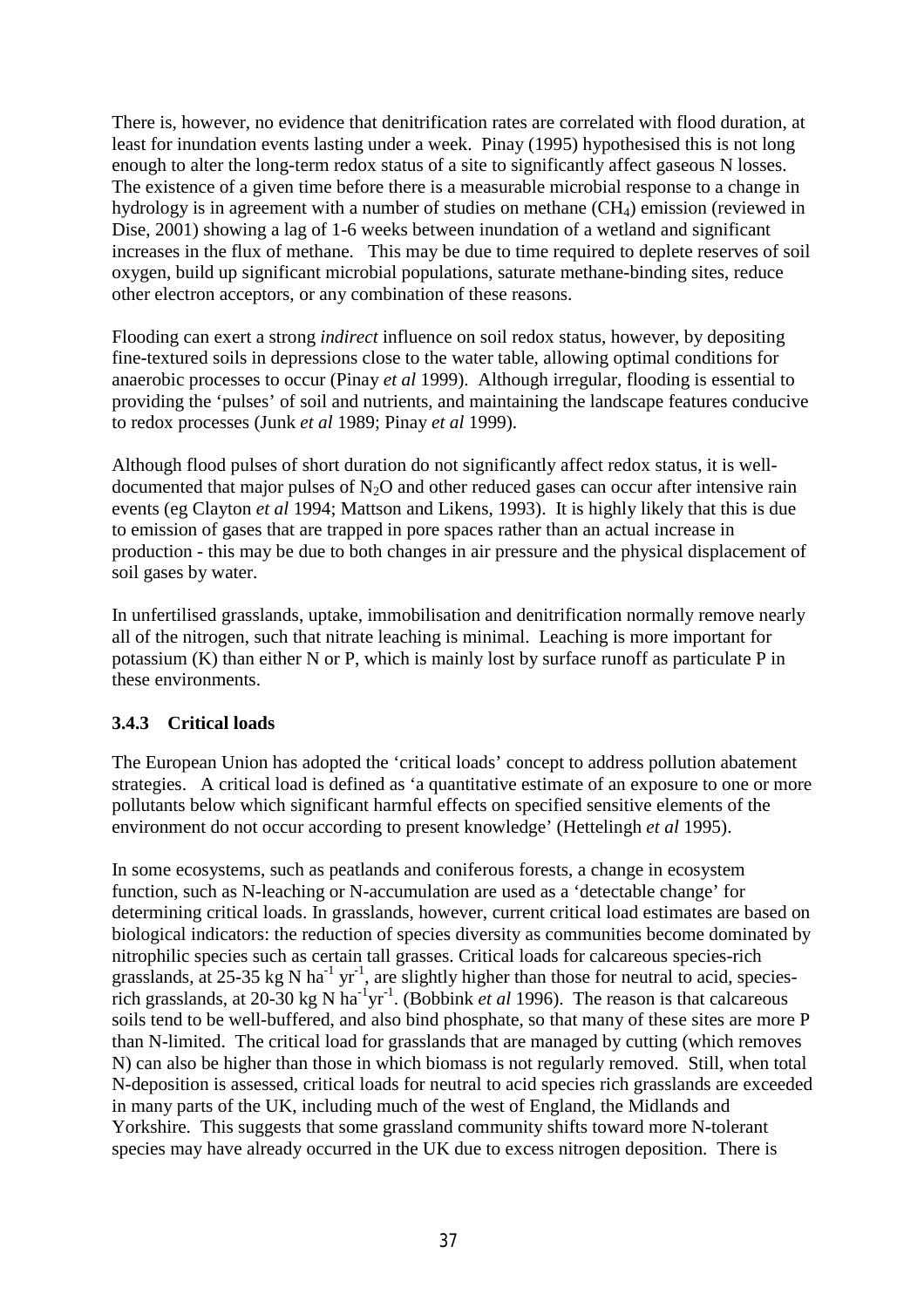<span id="page-34-0"></span>some evidence, from comparing the results of countryside surveys 20 years apart, that this is indeed the case (Chalmers *et al* 2000).

## **3.5 Phosphorus budget**

Phosphorus is more amenable to budgets than is nitrogen. It enters a floodplain meadow system primarily in a particulate form attached to sediment and leaves primarily in the hay crop. Relatively small amount will be removed by grazing animals. It is also important to know whether a given site is storing P or exporting it. Indication of P accumulation may not be obvious in terms of short-term changes to the vegetation composition of a site, but once the soil has become heavily loaded with the nutrient, restoration of a P-limited system is likely to be an extremely difficult and protracted process (Richardson and Qian 1999).

Whilst it is easier to construct an input/output budget for phosphorus than it is for nitrogen, its internal cycling once in the site is even more intractable. That is to say the availability of the nutrient to plants does not necessarily reflect the total amount present. Soils can store large amount of P as insoluble compounds (both organic and inorganic) and conversion between the available and unavailable forms of the nutrient are at least as important in describing phosphorus status as the overall mass budget. Studies at Tadham Moor in Somerset have suggested that there is a net export of P from the site leading to a decline in the total P reserve, yet the availability of P is increasing and vegetation is responding to this (J.R.B. Tallowin, pers. comm.)

There has been no attempt at a P-budget for a MG4 grassland, but using information from other sources an outline can be constructed. The amount of sediment deposited at a site is inherently variable from year to year depending on flood frequency and water quality. However, a number of river floodplains in southern England have been extensively studied (Walling & He 1998) and so an estimate of mean sediment rate can be approximated. Data presented in their paper for 5 separate rivers suggest a mean silt deposition rate at a distance of 50 m from the river is 2 kg  $m^{-2}$  yr<sup>-1</sup>. The phosphorus content of such sediments is not easily defined. The total phosphorus content of river sediments in lowland floodplains is of the order of 1000 mg kg-1 (Walling *et al* 2000), whilst plant-available phosphorus in samples of fresh sediment taken from an MG4 site (North Meadow NNR) and extracted using Olsen's bicarbonate reagent, gave values of 220 mg  $kg^{-1}$  (J.C. Gilbert, pers. comm.). If we take the latter value, which is probably the more relevant in terms of floodplain vegetation, we can estimate a influx of available phosphorus at 4.4 kg P ha<sup> $-1$ </sup> yr<sup> $-1$ </sup>. Phosphorus is also present in a dissolved phase, but at much lower levels. If we take the value of 0.1 g  $m<sup>-3</sup>$  cited in Mainstone *et al* (2000) as being a representative figure for the concentration of dissolved phosphate in a eutrophic lowland river, and use the same assumptions as for the nitrogen budget in section 3.4.2 above, then the P-loading to the floodplain from a dissolved source would be in the order of 0.6 kg P ha<sup>-1</sup> yr<sup>-1</sup>. This gives a total loading of available phosphorus of 5 kg ha<sup>-1</sup> yr<sup>-1</sup>. In terms of removal we have a typical hay yield of 4 tonnes ha<sup>-1</sup> yr<sup>-1</sup> and a P content of 0.14%. This gives an export of 5.6 kg P ha<sup>-1</sup> yr<sup>-1</sup> in the hay alone. This simple calculation points to a system approximately in balance, but there are major caveats associated with it:

- the sedimentation rate was a very generalised mean, and the assumptions about floodwaters rather coarse;
- the P-availability assumes that the estimated 800 mg  $kg^{-1}$  of P that was not extracted by Olsen's reagent remains in an unavailable form; and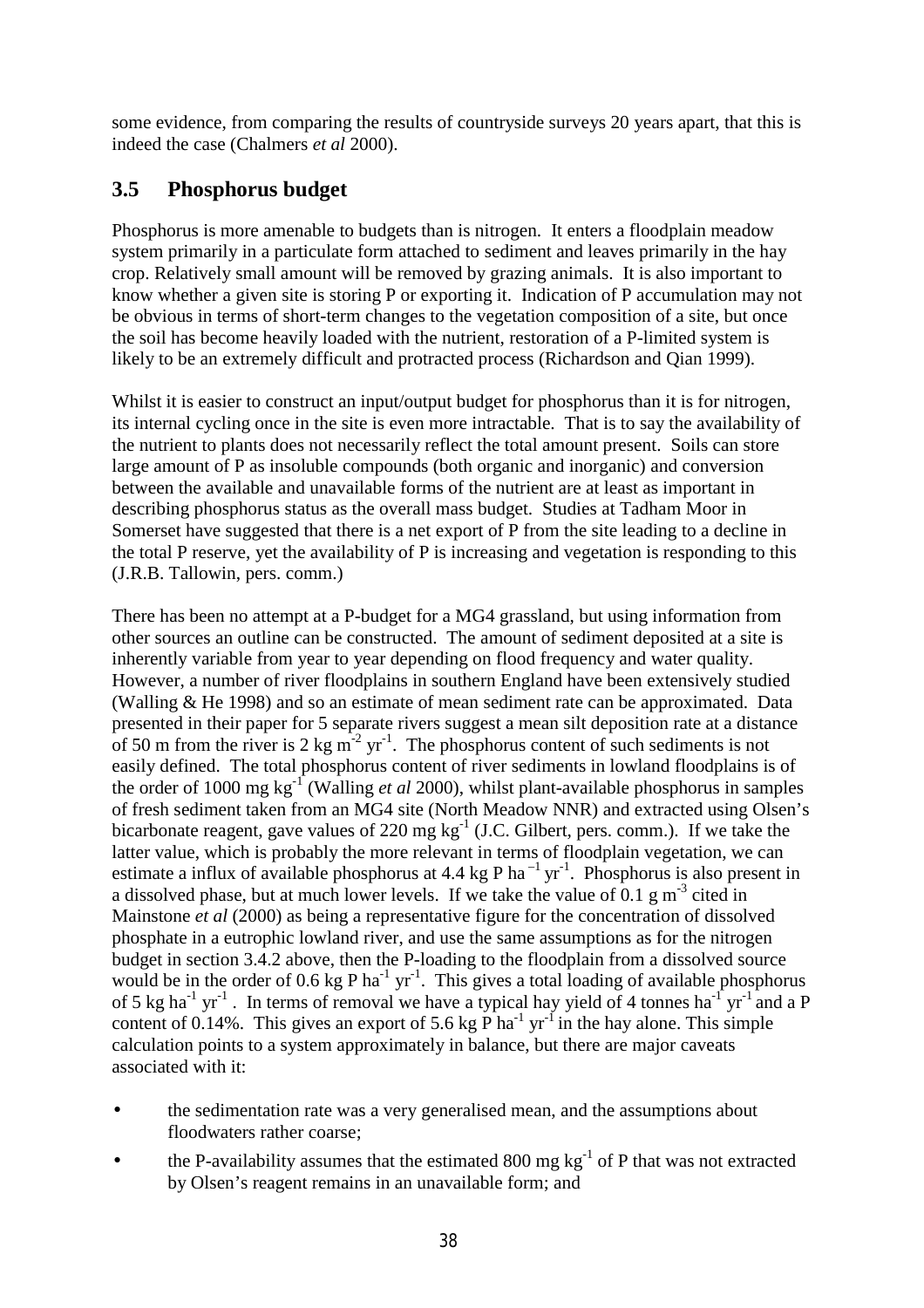• no account was taken of P removed from the site by animals (though this is likely to be small).

It would be useful to perform such a budget using site-specific data to analyse net P accumulation or loss over a number of years. Mass budgets on a short timescale are not likely to reflect phosphorus availability because the internal cycling factors such as redox status will overwhelm small changes on an annual basis. A site being a net importer or exporter of P may only become relevant to the vegetation after many years, even decades.

In terms of spatial distribution within a site, Walling and He (1998) make the point that sediment deposition is very variable, with depressions that hold floodwater receiving the greatest amount of sediment. The action of grazing animals by distributing their dung over the field will perhaps counteract this concentration effect to some extent by creating a finerscale heterogeneity (Herriot & Wells 1963; Putman *et al* 1991.) Soil analysis at North Meadow (Payne *et al* 1998) has shown that soil phosphorus availability is highest within depressions. The result may be due to enhanced silt deposition or to the increased mobilisation of phosphorus in anoxic soils. This signals that sampling of meadow soils must be performed carefully in order to obtain a valid estimate for nutrient availability across the site. (see section 5.3 for discussion of effect of P-variability on plant community composition.)

In terms of seasonal variation in the phosphorus loadings of rivers, there are two factors to consider, one relating to the soluble phase the other to particulate P. In lowland catchments dominated by waste-water discharges, the loading of soluble phosphorus is relatively constant through the year. The concentration of soluble P is therefore largely a function of river flow. In summer, low flows result is less dilution of the discharged P and therefore higher concentrations are recorded (Mainstone *et al* 2000). The concentration of particulate P, meanwhile, is largely a function of the proportion of the river's flow, which originates from overland flow following rain. This is because surface water carries a much higher suspended sediment load than groundwater and increase in river flow will re-suspend material from its bed and banks. Concentrations of particulate P are therefore highest following storm events. The sum of these two parts gives the total P concentration, whose seasonal trend depends on the geology of the catchment (determining overland flow) and the amount of waste-water being discharged (Mainstone *et al* 2000). In terms of its relevance to floodplain situations, it is particulate P that is of greater relevance (see calculation above.) The implications for the hydrological management of floodplain meadows are not clear. The deposition of P will be driven primarily by unpredictable storm events creating both overland flow higher in the catchment and floodplain inundation lower down. On most sites there is limited ability to influence these events. Allowing water to leave the site rapidly, following the recession of the flood will prevent P in the soluble phase being absorbed by the meadow soil and may result in some of the finest suspended material being returned to the river. Indeed in an agricultural catchment studied by Brunet and Astin (2000), there was a net loss of soluble P from the floodplain during flood events. If there are options to deliberately flood a meadow, even when river flows are low, then these should be exercised with care in summer and autumn when the concentration of soluble P is likely to be high. The concentration of soluble P in natural floods is perhaps less of a concern as so little of it (if any) seems to be retained. Another useful point from the paper by Brunet and Aston (2000) is that there is no consistent relationship between concentrations of soluble and particulate P (Figure 3.1). This illustrates that river chemistry is so dynamic that internal equilibrium is rarely attained. River water quality is usually expressed in terms of soluble P, which is not necessarily a good guide to likely rates of P deposition on floodplains. Therefore, whilst the concentration of soluble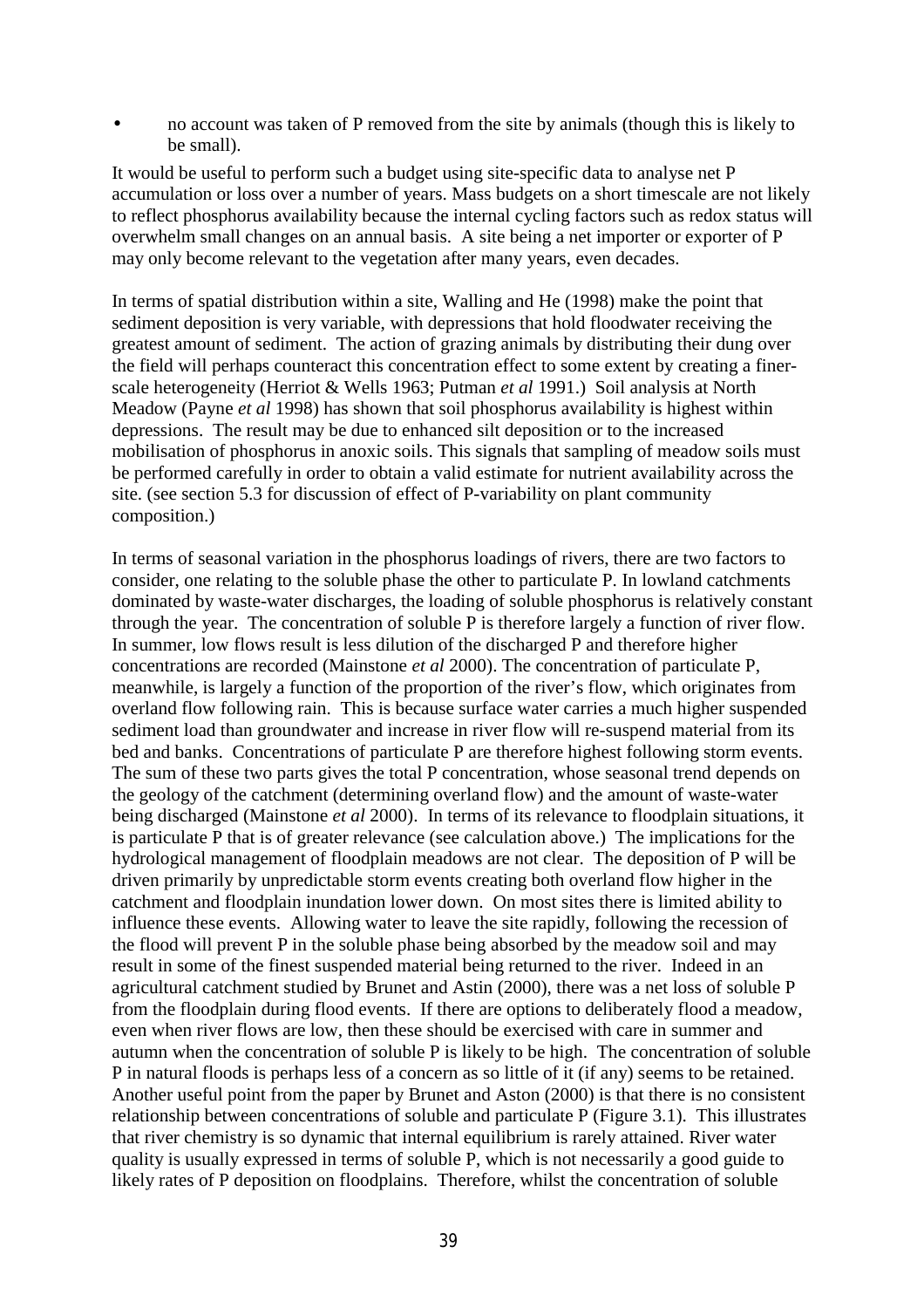

phosphate in the River Thames has been reported to have risen 8-fold over the period 1940-

1980 (Heathwaite *et al*. 1996), it does not necessarily indicate an equivalent rise in the phosphorus load being delivered to the floodplain.

#### **Figure 3-1 Correlation between soluble and particulate phases of P carried in the River Adour, France (after Brunet & Aston 2000).**

It appears that the two measures bear little relation to one another and therefore estimates of soluble P in a river are not a reliable guide to levels of particulate P.

#### **3.6 Sulphur budget**

High sulphur deposition and its noxious effects have been a feature of densely populated areas since the Industrial Revolution, but acid rain only became an international issue with the introduction of tall stacks in the 1960s and 1970s to reduce local pollution. Increasing concerns about acid rain effects gave rise to a series of EU sulphur protocols in the 1980s, which resulted in increased efficiency, installation of scrubbers on tall stacks, and phasing out of obsolete plants.

As a direct result of this legislation in the UK, sulphur deposition has declined dramatically by 50-60% in the last 20 years. Current deposition of  $SO_4^2$  across the UK averages around 15 kg S ha<sup>-1</sup> yr<sup>-1</sup>, ranging from about 3 to  $35$  kg S ha<sup>-1</sup> yr<sup>-1</sup>. The major decline in  $SO_4^2$ <sup>-1</sup> deposition has had the rather bizarre effect that some crops in the UK are becoming S deficient, requiring S-containing fertilisers for optimal yield (Chalmers *et al* 2000; McGrath *et al* 1996). There have been no studies on whether this is an issue for MG4 grasslands, although from the few element ratios available it does not appear that S-deficiency is an immediate problem.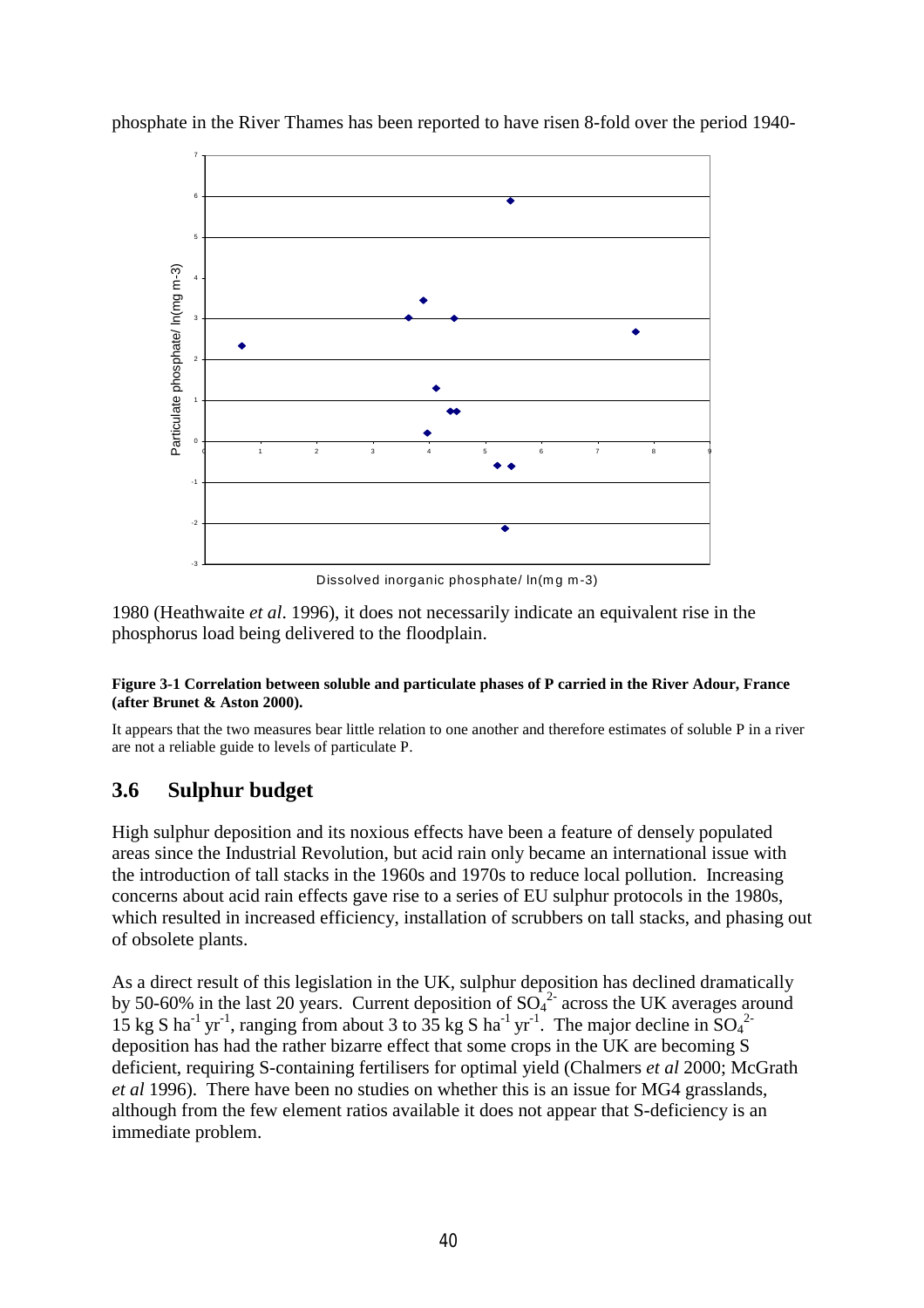The sulphur deposition also has a role in the acidification of the surface soil. This has not been widely investigated for floodplain grasslands, which are normally well-buffered as a result of sediment deposition restoring cations such as calcium, magnesium and potassium to the soil, which are lost by leaching in other environments. However, floodplains that have become separated from the river through the construction of embankments may be at risk from acidification, because they have lost their supply of sediment. Whilst sulphur loads from the atmosphere are declining, their role as acidifying agents is being taken by nitrogen compounds which may also act to strip cations from surface soil. Surface acidification is perhaps not an immediate threat to MG4 conservation, but it is another potential problem to be considered if the normal functioning of the floodplain is disrupted.

#### **3.7 Source of floodwater**

In natural floodplain systems, floodwaters tend to be a combination of water leaving the main river, when the channel's capacity is exceeded, and water draining from the immediate catchment onto the floodplain. The quality of these two water types may be quite different. The water spilling from the channel will tend to have a high suspended sediment load as the carrying capacity of water is related to its velocity. Differences between the two sources will also reflect variation in land use between the local and the higher catchments. Catchments with a high proportion of tilled land and with clay geology will tend to produce higher loads of suspended sediment (eg Steegen *et al* 2000), compared to catchments with permanent plant cover (eg Hill & Peart 1998).

When the flood routing within the floodplain is manipulated using embankments, these two water sources are kept separate and the sedimentation regime experienced by different parts of the floodplain could vary considerably. There have been no quantitative studies comparing the effect of different floodwater sources on floodplain meadows, but it would be expected that areas receiving water only from the local catchment would have a much reduced sedimentation rate and hence nutrient supply. Water from a local agricultural catchment may carry considerable quantities of dissolved nutrients, but as discussed above, it is unlikely that these nutrients would be retained by the floodplain once floods recede, unless infiltration rates were very high. One would hypothesize therefore that the nutrient supply to an area of floodplain protected from river-sourced floods by an embankment would decline, in spite of intermittent flooding from its local catchment.

In areas with a significant human influence, land use can play an overriding role in the chemistry of certain ions, especially nitrate and phosphate. Thornton and Dise (1998) found in a survey of 55 streams in the English Lake district, that the proportion of agricultural land explained between 40 and 55% of the variability in the streamwater fluxes of alkalinity, calcium and nitrate. Johnes (1996) used a simple export coefficient model (in which the total N and P load to a water body is modelled empirically as the sum of the individual loads on a catchment-area basis) to predict total N and P fluxes in 38 UK catchments within 5% of observed values. The approach has recently been extended to allow application to the entire land area of England and Wales, predicting total N and total P export from land to adjacent waters on a parish basis. The model is constructed using data collected on the spatial distribution of land use, fertilisers applied to each land use type, the numbers and distribution of livestock and human populations in the catchment, and the input of nutrients to the catchment through nitrogen fixation and atmospheric deposition. It also takes account of spatial variations in the intrinsic nutrient retention capacity of each landscape unit. Such approaches are potentially powerful tools for evaluating the impact of land use and land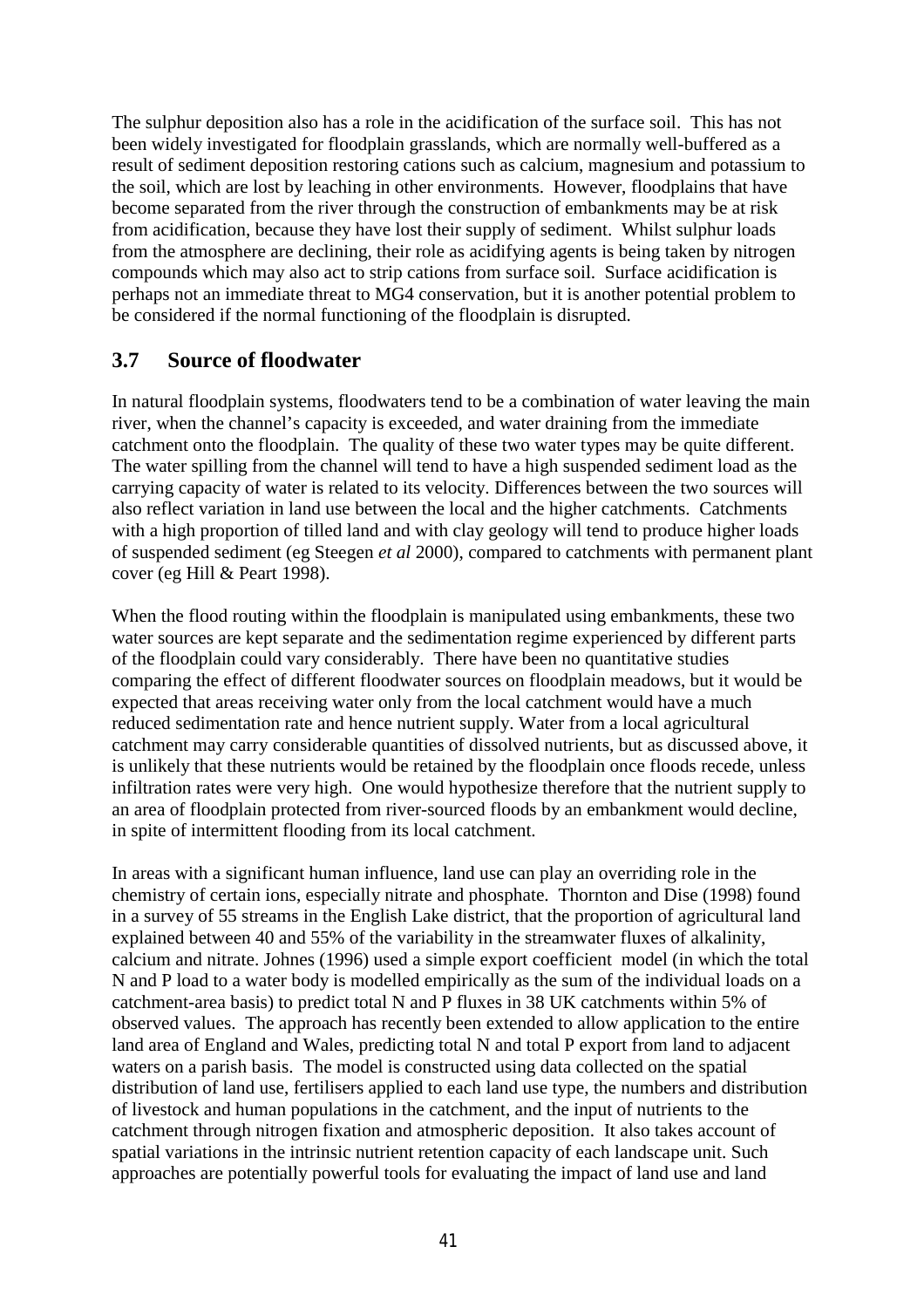management on surface water quality. In the context of floodplain meadows, however, it is the deposition of nutrients back to land that is important and these models are less well developed. The isotope methods described in Walling and He (1998) show considerable promise for improving our understanding of this area.

## **3.8 Hay mineral content**

Hay mineral contents are presented in Table 3.1 for a limited range of MG4 and MG4-related sites, where data were available. The sites are remarkably similar to each other, which is unexpected given that the vegetation communities they support may be quite different, eg species-rich MG4 versus species-poor grassy MG13. This may reflect the paucity of the data set, but also the fact that these communities form a continuum that is difficult to sample separately. However, communities of conservation importance do differ markedly from an improved MG6/7 grassland that stands on a gravelly river floodplain at North Wyke, Devon. This shows markedly higher contents of nitrogen, sodium, and phosphorus, and reduced levels of calcium. Surprisingly, potassium, magnesium and digestibility (DOMD) do not differ greatly between the two groups.

## **3.9 Trends in nutrient deposition**

The deposition of N compounds from the atmosphere was discussed above. The rate of deposition increased sharply during the last century, nitrates in rainfall increased 5-fold in the period 1930-1970 (Brimblecombe & Stedman 1982). As a result, it is possible that some communities which were previously limited by N, may now become P limited instead (Wilson *et al* 1995). There is insufficient data from MG4 stands or related sites to determine whether this is an issue for floodplain grasslands, but nutrient addition experiments on other species-rich swards (section 3.4) suggest that it probably is. Changes in ammonium deposition have been less marked and the increased nitrate to ammonium ratio that results is a significant factor in the increased acidity and therefore leaching potential of rainfall (Brimblecombe & Stedman 1982).

Phosphorus trends were considered by Walling *et al* (2000), who have reconstructed the sediment deposition record on 20 floodplain sites in southern England, using soil cores and caesium-137 as a tracer. They have used these data to estimate the rate of phosphorus accumulation over the past forty years. A mean value of 5.6 kg P ha<sup>-1</sup> yr<sup>-1</sup> was obtained. This figure refers to total phosphorus in any chemical form and therefore does not give a true picture of the phosphorus available for uptake by plants. The majority of the phosphorus will probably remain bound to the sediment particles and will not enter the soluble phase. See the discussion of nutrient budgets above (section 3.2) for a consideration of plant-available phosphorus.

One interesting outcome of the research is that an estimate of the increase in phosphorus concentration, in sediments deposited on the floodplain, between 1950 and 1992 was possible. The results varied from 9% for an upland catchment dominated by sheep pasture to 170% for a lowland catchment supporting intensive agriculture including a substantial proportion of arable cultivation. The authors concluded that fertiliser application and the discharge of effluent to rivers was responsible for this trend.

There has been no long-term study to show the impact of phosphorus-loading on an MG4 community. The survey of Gilbert (2000) showed available phosphorus (as measured by the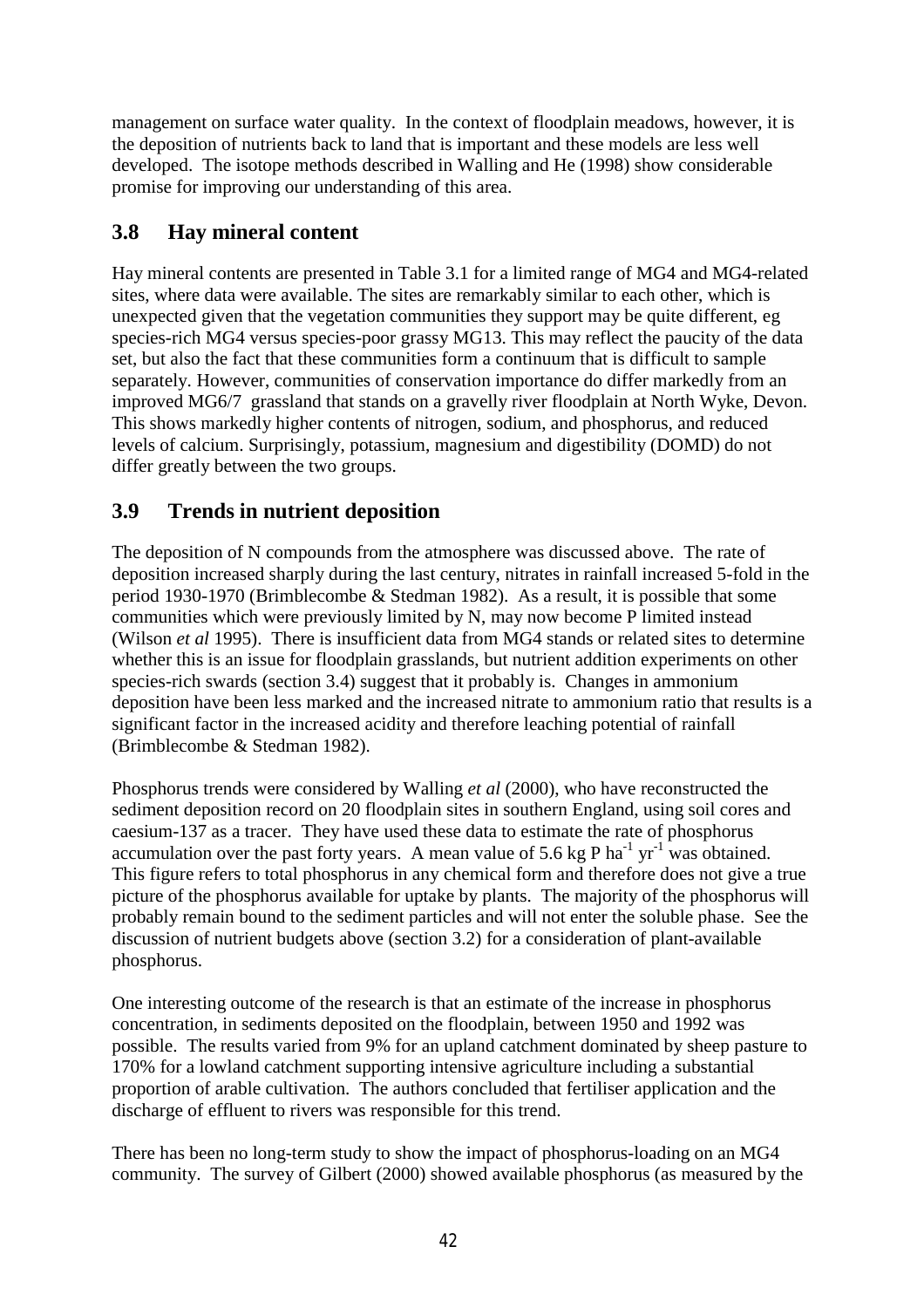Olsen method) of MG4 grasslands to fall in the range  $5 - 15$  mg kg<sup>-1</sup>, which equates to a P Index of zero or one (MAFF, 1994). Her results suggest that MG6 or MG7 communities would replace the MG4 community when soil P availability (Olsen) rises above 15 mg kg<sup>-1</sup>, but this transition has not been documented. The work of Richardson and Qian (1999) suggests that many wetlands in North America can accumulate up to 10 kg  $\overline{P}$  ha<sup>-1</sup> yr<sup>-1</sup> from silt without an adverse impact on their vegetation diversity. It is not clear whether this level of deposition would be compatible with the MG4 situation where soils are better aerated and organic matter (capable of locking up P) tends not to accumulate. There is a gap in our knowledge of this type of floodplain situation that needs to be addressed, in order to conserve the community effectively.

#### **3.10 Impact of nutrient supply on vegetation production**

Most studies agree that the factor controlling nutrient availability and therefore productivity on wet meadows is the magnitude and timing of flooding or raised water tables (section 2). This has two main implications for nutrient cycling:

- 1 Supply of nutrients in sediment deposited by flood waters.
- 2 The effect of high water table, and consequent anoxia of soil horizons on nutrient availability.

Annual hay cropping removes nutrients from the soil, which need to be replaced to maintain productivity. Treweek *et al* (1997) suggest that both flooding (i.e. nutrient and water supply) and the timing of flooding is crucial for a meadow. Plants that may tolerate winter flooding may not be able to survive a late flood in the growing season " The optimal period of growth of the grasses coincided with the slow subsidence of the water and the drying out of these flats…[in April-June] (Baker 1937). Control of flooding, by locks, dams, weirs and sluices inevitably disrupts this flooding regime and in particular the supply of nutrient-rich silt (Baker 1937, van Oorschot *et al* 1998). John Beever's yield records from East Cottingworth, Dewent Ings, for the period 1975-2000 are presented in Figure 3.2. The adjacent River Derwent was embanked in 1972 as part of a flood-defence scheme. From 1977 until present, yields from these fields have steadily declined. No nutrient input is allowed under the terms of a management agreement, which has followed the site's designation as a SSSI in 1983.

A multiple regression analysis of these yield data was undertaken to determine if the observed trend was explicable in terms of relevant weather variables (D. Gowing, pers. comm.) Smith (1960) showed that much of the variation in hay yield across the country could be explained by a term he called "Actual transpiration" during the growing season (March-June). Another generally used variable for predicting crop yield is accumulated temperature (day degrees). Broad and Hough (1982) suggested  $5.5^{\circ}$ C was the appropriate threshold temperature for grass growth in the UK and this figure was used to calculate day degrees until end of June for each year that yield data were available. These two variables plus the length of time since the embankment was raised were used in the multiple regression. Accumulated temperature did not explain a significant amount of the variation in yield, but actual transpiration did ( $P = 0.01$ ). After allowing for the effect of this weather variable, a very strong underlying downward trend in yield remained, which was largely explained by the length of time since the embankments were raised  $(P < 0.0001)$ . There is a confounding factor in the analysis that must be considered before drawing any conclusions. The meadows did receive nitrogen fertiliser (approx 70 kg ha<sup>-1</sup> yr<sup>-1</sup>) during the period prior to site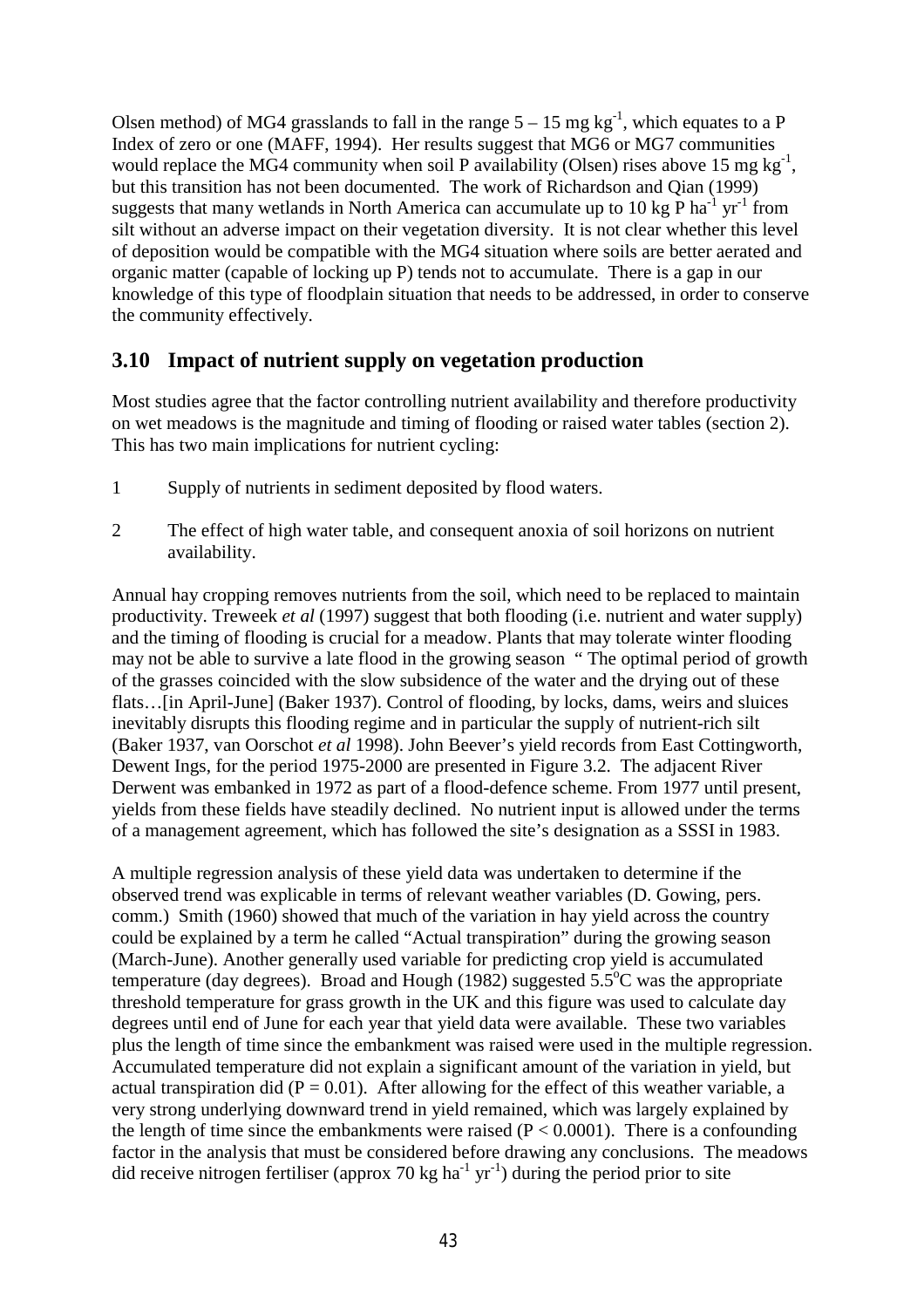notification. Further analysis is required to verify whether the fall in yields is due to the raising of the embankment (with an implied loss of nutrients from silt) or the cessation of fertiliser application.



**Figure 3-2 Mean hay yield from East Cottingworth flood meadows (Derwent Ings, Yorkshire).** The linear trend line gives a correlation coefficient of 0.69.

A separate data set from Cricklade North Meadow (David Massen, pers. comm.) indicates that northern areas of the site, which now rarely flood following the deepening of the River Churn in the 1980s, have significantly lower hay yields  $(3.2 \text{ t} \text{ ha}^{-1})$  compared to southern areas, which are still regularly flooded by the River Thames  $(5.3 \text{ tha}^{-1})$ .

For other meadows that are no longer flooded, Crofts & Jefferson (1999) suggest that a light dressing (20 t ha<sup>-1</sup> over 5 years) of farm-yard manure (FYM) may be applied if hay yields are falling or below 2.5 t ha<sup>-1</sup>. While annual removal of a hay crop reduces the nutrients available in meadows, such a nutrient deficit is not found in pastures, where most nutrients are recycled via grazing animals. However, where sites are grazed year-round and gain nutrients from floods (or FYM) as well, it is possible that the sites may become eutrophicated and this has implications for the floral composition of the meadow, as at Port Meadow (see section 4.3.4). Another potential problem is if the deposited silt has been washed off agricultural land and contains high levels of nutrients derived from fertiliser use, which, when deposited on floodplain meadows, can alter their species composition (eg Smith *et al* 1996a; Tallowin *et al* 1998). While the yearly supply of silt is not quantified here, it clearly plays an important part in maintaining nutrient levels and safeguarding the productivity and therefore survival of these meadows.

High water-table levels caused by flooding or impeded drainage cause the upper soil horizons to become anoxic and alter the rates of nitrification and denitrification processes. Many studies have found that nitrogen mineralisation is reduced when water levels are raised (eg Berendse *et al* 1994, Oomes *et al* 1997, Krebs *et al* 1999). In contrast, van Oorschot *et al* (1998) found that N mineralisation , nutrient uptake and hay yield increased in wetter floodplains. Nitrogen losses due to denitrification are similar between dry and wet grasslands,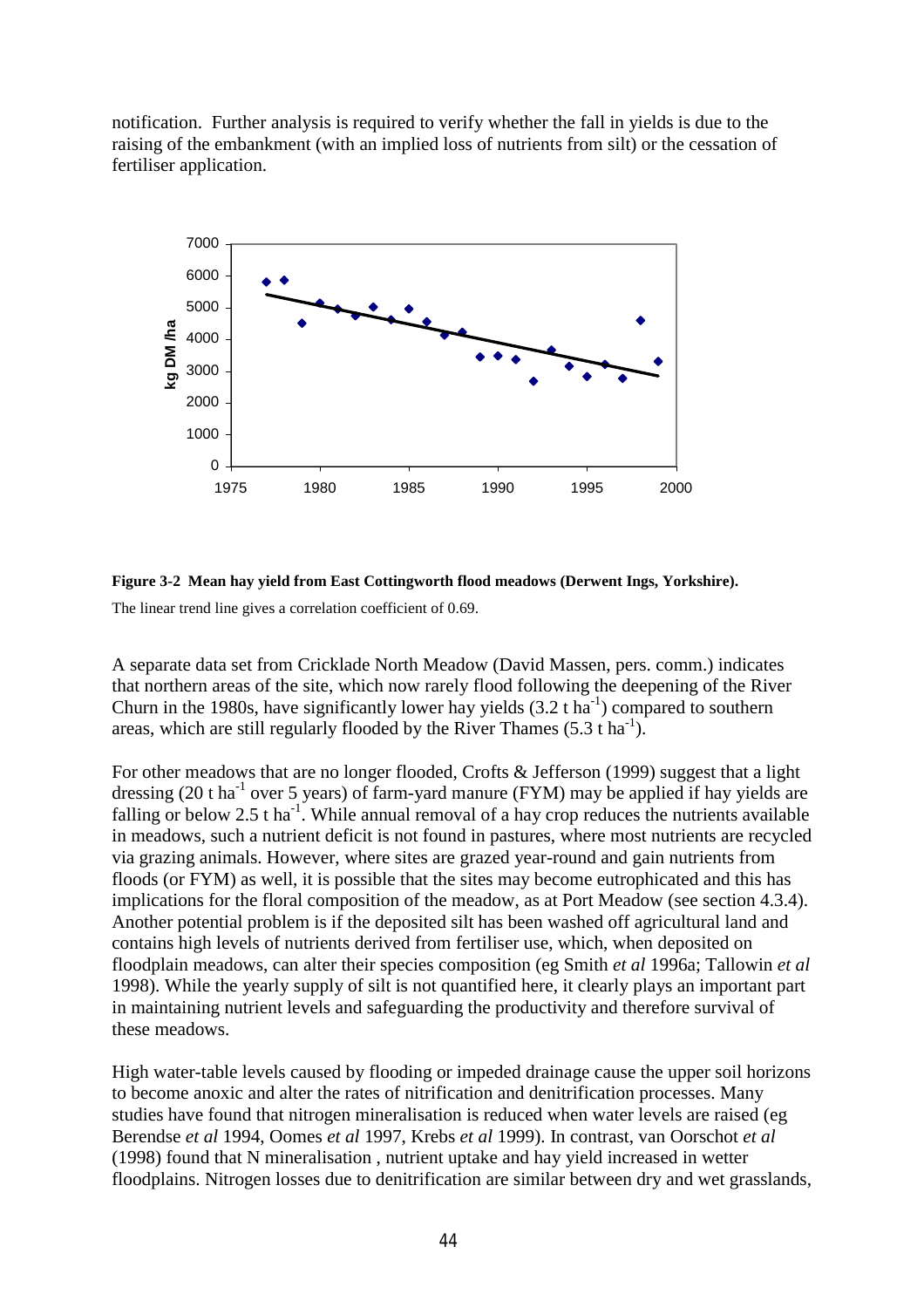but depend on a lower water table, tending to be highest during the summer for wet grasslands (Berendse *et al* 1994; Tallowin 1997). Reduced nitrogen mineralisation leads to reduced uptake in the above ground biomass, which limits nitrogen lost to the system through harvesting. This has implications for the quality of forage and hay from these meadows.

High water-table levels also affect other soil nutrients. Data from Cricklade North Meadow NNR show that the wetter areas (supporting MG13) that are more frequently flooded have higher soil P contents (29 g P m<sup>-3</sup>) than drier MG4 communities (7.5 g P m<sup>-3</sup>), and also raised potassium levels (EN data 2000). This agrees with other studies (Krebs *et al* 1999). Van Oorschot *et al* (1998) found that soil P availability and carbon (and nutrient) content was higher where flood meadows received alluvium in flood water, than on controlled rivers where silt transport was reduced. The soils of many MG4 flood meadows differ from other mesotrophic wet grasslands by their relatively high pH and calcium contents (Baker 1937; Rodwell 1992) which, together with their common history of annual vegetation harvesting, would suggest that they are P rather than N limited communities (Van Duren & Pegtel 2000). Janssens *et al* (1998) found that levels above 50 mg P kg<sup>-1</sup> dry soil (as determined by EDTA/acetate extraction) limits vegetation diversity to a maximum of 20 spp per 100  $m^2$ , and we would expect lower yields in diverse MG4 communities than in species-poor MG13 grasslands.

Lastly, nitrogen inputs from atmospheric deposition play a role in raising nutrient status in wet grasslands. In the Netherlands, Berendse *et al* (1994) quantified aspects of the nitrogen balance for unfertilised non-flooding grasslands and found that atmospheric deposition was the main form of N input into the system, and equivalent to a fertiliser application of about 60 kg N ha<sup>-1</sup> yr<sup>-1</sup>. However, this amounted to just  $44%$  of the nitrogen removed by annual harvesting of vegetation, so the system has a net nitrogen loss. Shifts in vegetation community are likely, however, if hay cutting ceased and was replaced by continuous grazing.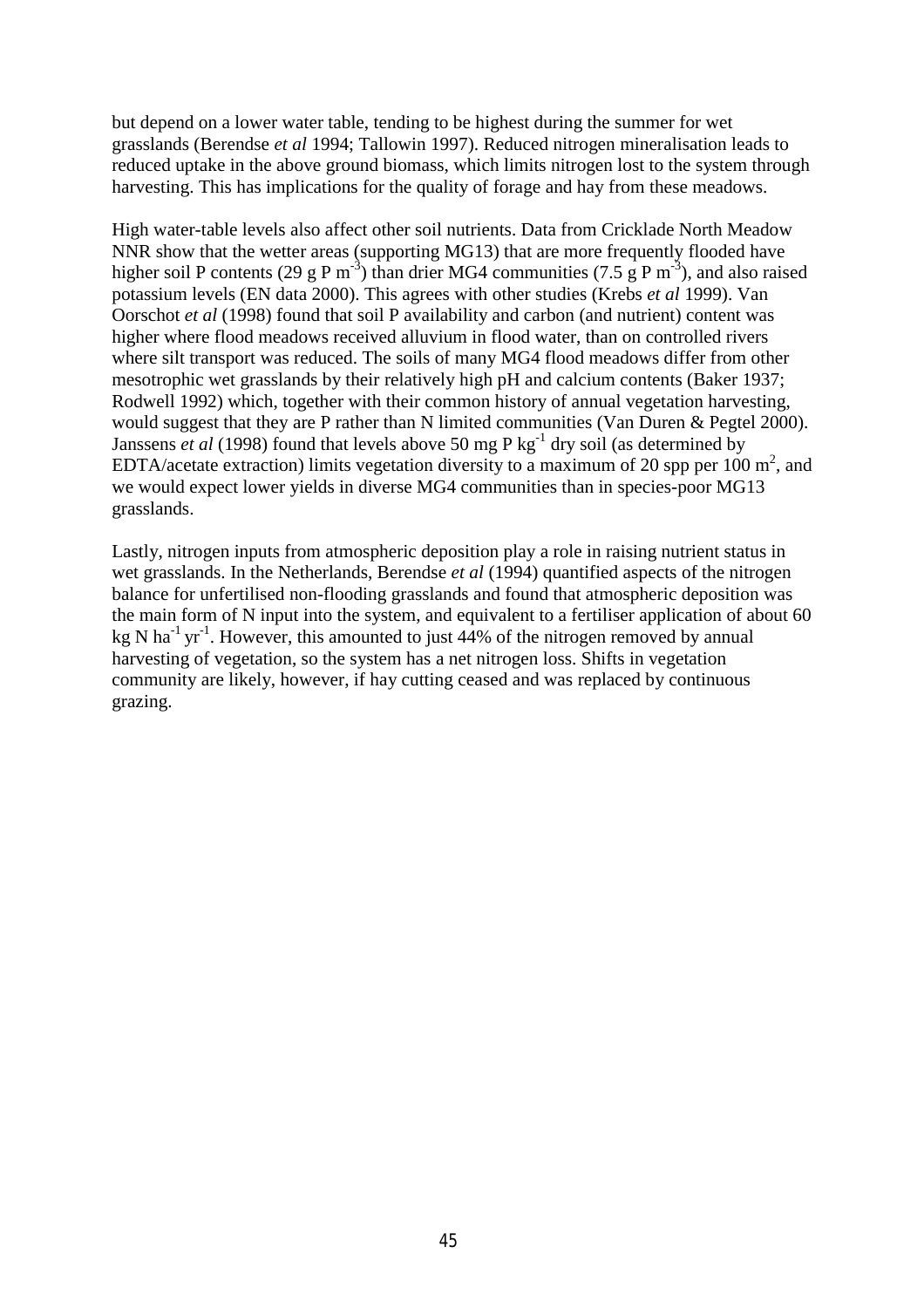# **4. Agronomy and vegetation management**

### **4.1 Introduction**

This section aims to quantify agronomic outputs (eg hay yields) from agriculturally unimproved and improved flood meadows.

Many aspects of modern grassland management, the use of fertilisers, herbicides and pesticides, re-seeding, drainage and silage production have resulted in the reduced botanical diversity of grasslands. The vast majority of mesotrophic floodplain grasslands on moderateto nutrient-rich mineral soils are now species-poor and considered to be of little conservation value. Mesotrophic grasslands unaffected by agricultural improvement such as the MG4 floodplain meadows are now rare and threatened.

Agronomic data from periodically flooded meadows on alluvial soils in lowland floodplains containing the *Alopecurus pratensis – Sanguisorba officinalis* (MG4) grassland (Rodwell 1992) were sought. In addition any data from other categories of floodplain grassland types found close to MG4 communities, such as the *Lolium perenne* - *Alopecurus pratensis* – *Festuca pratensis* (MG7C) flood-pasture, the *Cynosurus cristatus* – *Caltha palustris* (MG8) water meadow, *Holcus lanatus* – *Deschampsia cespitosa* (MG9) grassland, the *Holcus lanatus* – *Juncus effusus* (MG10) rush pasture, *Festuca rubra* – *Agrostis stolonifera* – *Potentilla anserina* (MG11) grassland and the *Agrostis stolonifera* – *Alopecurus geniculatus* (MG13) grassland, were sought for comparative purposes. In addition to searching the available literature, inquiries were made of managers of MG4 flood meadows for current management information.

## **4.2 Traditional management**

Traditionally, MG4 flood meadows were managed by cutting once for hay in mid-summer with the hay aftermath grazed in the late summer and autumn (Brian 1993). Some meadows were grazed through much of the winter. Traditionally cattle but also horses or ponies and sheep were grazed on these meadows. Before the Enclosure Acts of the 18<sup>th</sup> century, flood meadows formed part of a mixed farm. Stock were grazed on marginal land during the day, folded on unenclosed arable land at night and essential stock (breeding and draught animals) were kept alive through the winter on hay and aftermath grazing from the meadows (Green 1990). With most animal dung targeted at maintaining fertility on arable land, only meadows that were regularly flooded with river silt could maintain their productivity under a long-term hay regime. At this time most land was collectively managed, each family was assigned a strip of meadow to maintain and harvest (often by casting lots each year), with communal grazing rights on meadows after the hay cut (Baker 1937; Brian 1993). Aftermath grazing started on or around Lammas Day (1 August; hence "Lammas Meadows") and on meadows which were not completely flooded could continue through the winter until Candlemass (2 Feb) or even as late as Lady day  $(25<sup>th</sup> March)$ , when the meadow was closed for hay (Brian 1993). Hay cuts tended to be around mid-July (Baker 1937) although in some years fields were cut in September or not at all (Crofts & Jefferson 1999). While most communal meadows have been enclosed and improved, a few still operate this medieval system, particularly Lugg Meadow, Herefordshire (Brian 1993). Sites with complex multi-ownership patterns have been more resistant to change and have thereby maintained their diverse flora, as at Derwent Ings (Jefferson 1997) and Cricklade North Meadow NNR, Wiltshire.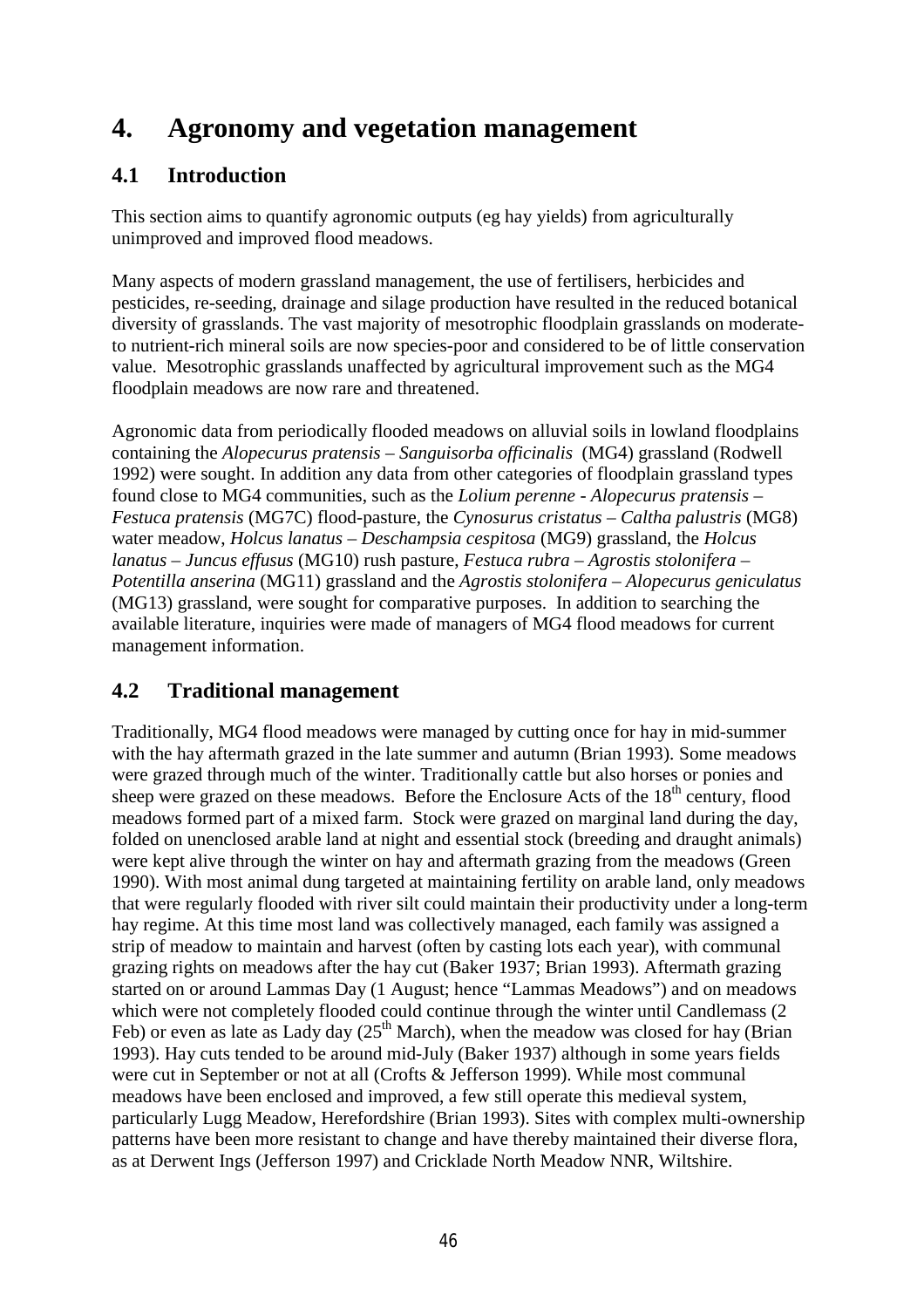Not all floodplain grasslands are cut for hay. There are records of some, such as Port Meadow Oxon, being grazed over a long period of time (Baker 1937) and others are treated as pasture today. The effect on the flora of these areas will be assessed in the section 4.3.4. However, continuous grazing was certainly never the normal usage of most of these meadows. Duffey *et al* (1974) states that "hay cutting is the principal management for flood-meadows, and that the aftermath is rarely grazed, in contrast to wet alluvial meadows [MG13-type] which are generally grazed in summer and occasionally cut for hay". This quote appears to be at odds with management information that has been obtained for this review from a number of floodplain sites with MG4 meadows, all of which have been traditionally aftermath grazed.

Baker (1937) reported that there was no input of nutrients (eg cattle cake, artificial fertilisers) additional to those supplied by alluvial sediment and excreta from grazing animals on Oxfordshire flood meadows. We found no positive mention of manure or other nutrients being added to flood meadows, but this does not rule out the practice altogether. However, animal manure was a scarce resource and it is likely that it would have been saved for the arable fields, rather than applied to already rich flood meadows.

## **4.3 Agronomic data**

#### **4.3.1 Dry matter yield**

Primary measures of lowland semi-natural grassland productivity that have agronomic relevance are the yields of herbage harvested either by cutting machinery or the output achieved by grazing livestock. In this review yields of cut herbage, unless stated otherwise, refer to the yield of herbage dry matter and to the amount of herbage harvested above a cutting height of *c*. 5cm above ground level, this being the average cutting height of most conventional cutter bar and agricultural mowers. Cutting species-rich meadows in this way removes c. 70% of the dry matter yield at a July hay cut, leaving the remainder as aftermath to be grazed (Kirkham & Wilkins 1994a; Tallowin 1997). There is no evidence to suggest that this proportion differs significantly with vegetation community, but will be diminished by a later cut date. The harvested yield information will, therefore, be of limited value for estimating the net productivity of the grasslands as Weigert and Evans (1964) and Williamson (1976) pointed out.

In addition, the data presented here are a mixture of scientific studies and yields taken by farmers. In the former case, the figure is the yield at cutting, while the latter is generally the yield at baling (often given in numbers of bales, the yield in weight terms has therefore had to be estimated). It is important to distinguish between yields at cutting and baling, as up to 15% of the yield can be lost in the process of haymaking, eg by fragmentation and respiration (Tallowin 1997.) In addition, significant loses in nutrient content can be caused by rain while the cut hay lies in the field. However, the economic productivity of the field is limited to that portion of the herbage dry matter the farmer can remove as bales and as liveweight gain in his stock. By using these measurements we can form an accurate picture of the difference between income possible from the meadow and the expenditure necessary to maintain its conservation value, and hence the level of agri-environmental support that may be offered to a farmer.

Topographical variation in floodplain meadows result in hydrological gradients that allow a mixture of different plant communities rather than a single dominant community to exist at many sites. The meadows for which yield data were available contain varying proportions of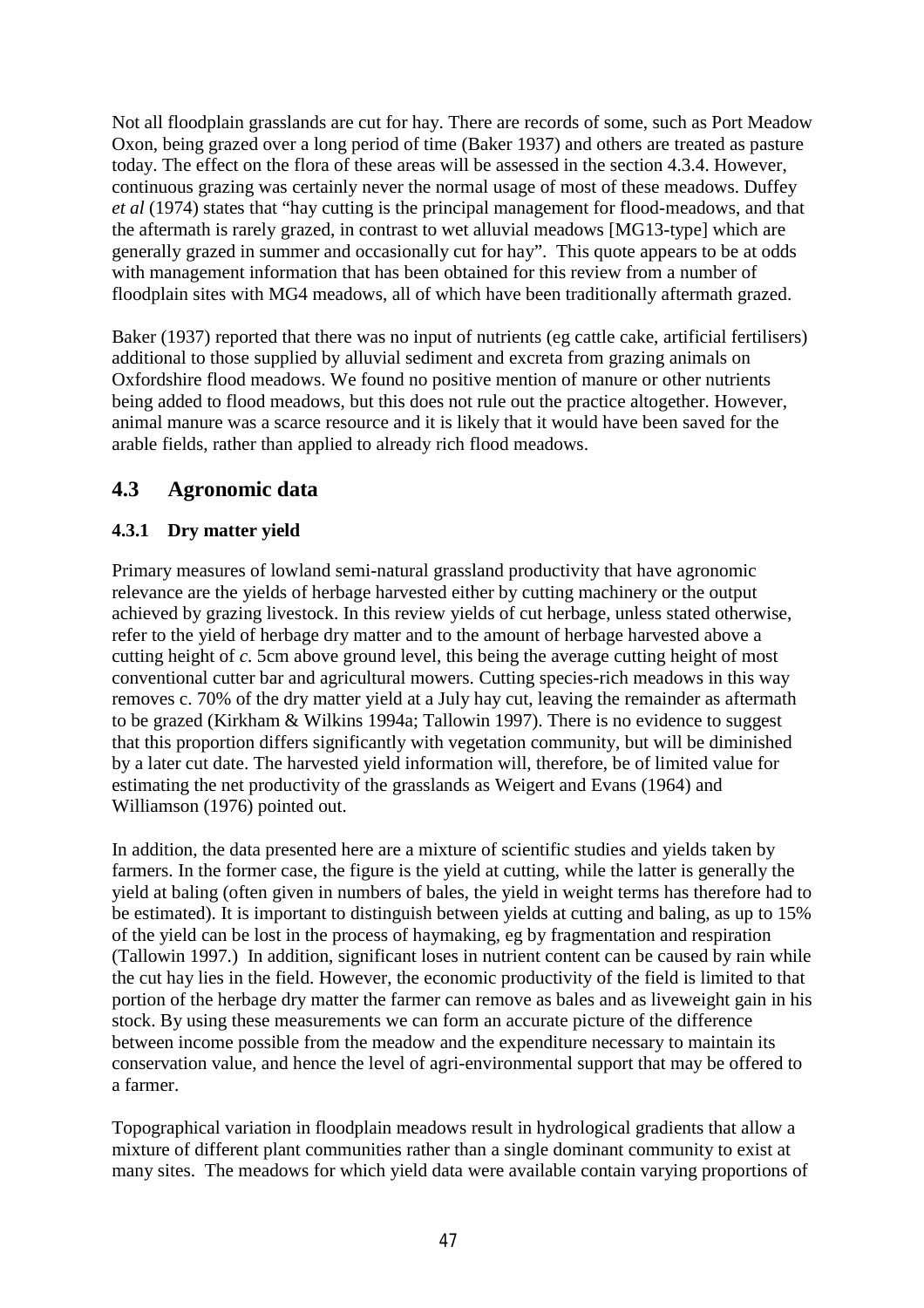MG4 grassland, with MG4 stands generally occurring in the drier parts of the meadow. Therefore some caution in interpreting these data as being largely derived from the MG4 community should be exercised. Where possible we have recorded all communities contributing to a particular yield in Table 4.1. Yields for vegetation communities typically found in flood meadows alongside MG4, such as MG5, MG8, MG10 and MG13, are also given.

Dry matter yields obtained from a single hay cut in mid-summer from the sample of seminatural grasslands containing the MG4 community ranged from about  $3.0$ -6.0 t ha<sup>-1</sup> (Table 4.1). At the low end of this range, the yield represents approximately only one third of the yields that might be obtained from intensively managed agriculturally improved grass cut twice for silage (Tallowin 1997). The higher-yielding floodplain meadows produced about 60% of the yield that would be expected from agriculturally managed grassland. Based on Verhoeven's estimates of total productivity compatible with high species diversity, hay yields between 2.8 and 4.9 t ha<sup>-1</sup> yr<sup>-1</sup> would be optimal (this assumes the hay cut represents approximately 70% of the annual production of a grassland.)

The yields of hay from meadows containing the MG4 community are compared with typical values from other floodplain communities in Table 4.1. Other unfertilised species-rich unimproved communities fall within the range of MG4 sites. For example, agriculturally semi-improved grasslands, such as MG6, and those where drainage is impeded, such as MG10, tend to have relatively high yields of around 6 t ha<sup>-1</sup>. While we cannot draw too much from such a small sample, it is clear that floodplain meadows containing the MG4 community can be relatively productive, certainly compared with some other species-rich grasslands, such as the MG5 community, under drier soil conditions where yields of around 2  $t$  ha<sup>-1</sup> have been recorded. Farmers have observed considerably lower vields from the more species-rich areas compared to the more grass-dominated (and generally species poorer) parts of the same floodplain meadow system. However, yield data from Portholme meadow for 2001 suggest that lots with more species-rich MG4 have higher yields (60-90 small bales acre<sup>-1</sup> equivalent to 3.7-5.6 t ha<sup>-1</sup>) than areas with more species-poor MG4/MG13 vegetation  $(50 \text{ bales acre}^{-1})$  (data taken from unpublished NVC survey by S. Lambert 1997 and Portholme hay sale catalogue). This single observation cannot be confirmed without longerterm data from specific community types on a number of floodplain meadows. If speciesrich areas have a lower or more variable yield than the grassy ones, this should perhaps be reflected in support payments.

It is possible to assess the proportion of sites managed in a traditional manner (i.e. July hay cut and aftermath grazed) from large data sets made up of many small sites managed by different people, such as the Derwent Ings data set (appendix 2). From this we have found that of those farmers returning management data as per their SSSI agreement in 1999, 80.6% cut hay in July and 71.6% grazed the aftermath. The figures are similar for 2000, and agree closely with Jefferson's 1997 findings of 77% of MG4 in favourable management, i.e. hay cut and aftermath grazed.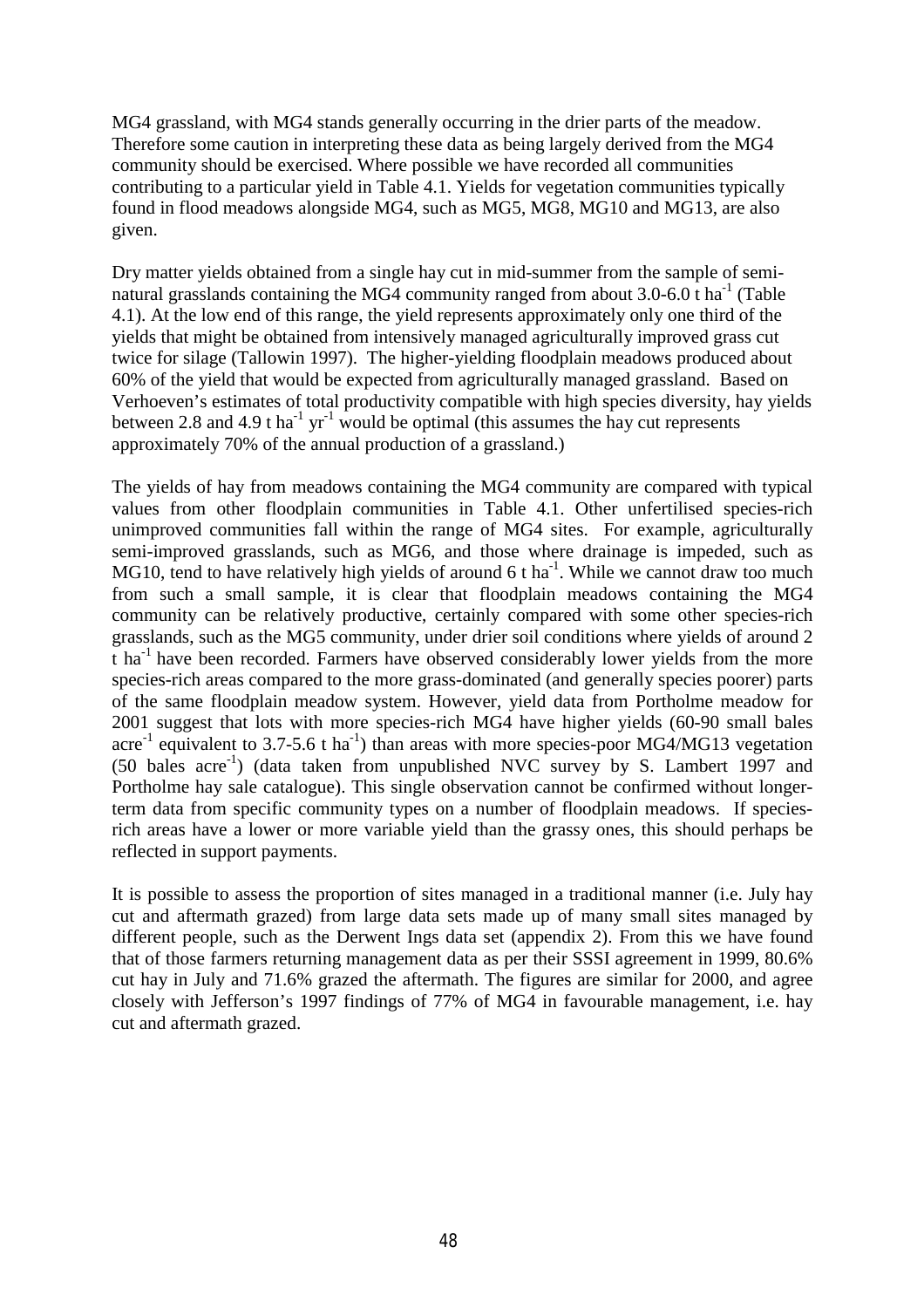#### **Table 4-1 Hay yields from MG4 communities, and of other unfertilised communities found or associated with flood meadows for comparison.**

Only data from sites with June/July cutting dates are quoted to eliminate differences due to cut date. Where one figure is given for a site, it is the mean of several years' data. Where data is drawn from sites with intimate mixtures of communities, all communities are listed.

| <b>Community</b> Site     |                           |       | Area Site Yield of 1st hay | Date of          | <b>Aftermath Reference</b> |                                                      |  |
|---------------------------|---------------------------|-------|----------------------------|------------------|----------------------------|------------------------------------------------------|--|
|                           |                           | (ha)  | cut (kg/ha)                | cut              | grazing?                   |                                                      |  |
|                           | MG4/MG13 Derwent Ings     |       | ~1000                      | July             | 70%                        | English Nature, York                                 |  |
| MG <sub>4</sub>           | Cricklade                 | 34.04 | 3617                       | July             | Yes                        | David Massen, English<br>Nature                      |  |
| MG13                      | Cricklade                 | 10.57 | 5313                       | July             | Yes                        | David Massen, English<br>Nature                      |  |
| MG4                       | Mottey Meadow             | 18.5  | 4600                       | July             | Yes                        | Tim Coleshaw, English<br>Nature                      |  |
| MG4                       | Portholme                 | 103.2 | 4191                       | July             | Yes                        | Jo Oldacre, English Nature                           |  |
| MG <sub>4</sub>           | <b>Seeton Meadow</b>      | 11.3  | 180 big round<br>bales     | July             | Yes                        | Plantlife                                            |  |
| MG <sub>4</sub>           | <b>Upton Hams</b>         | 61    | 5768                       | End July         | Yes                        | David Goodwin, pers.<br>comm.                        |  |
| MG4/6                     | Lugg Meadows              | 132.3 | 6000<br>4500-5600          | End July         | Yes                        | Mr Skerritt pers. comm.<br>Mr C. Griffiths pers comm |  |
| MG4                       | River Ray, Oxon           |       | 3700-5000                  | July             | Yes                        | R. Lambourne, pers comm                              |  |
| MG <sub>5</sub>           | <b>Bratoft</b>            |       | 2219                       | July             | No                         | Silvertown et al 1994b                               |  |
| MG5                       | Park Grass<br>2d, 3d, 12d | 0.6   | 1467                       | June             | N <sub>o</sub>             | Crawley et al                                        |  |
| $\overline{\mathrm{MG8}}$ | Tadham                    |       | 3024                       | June             | Yes                        | Tallowin 1997                                        |  |
| MG10                      | North Wyke,<br>Devon      |       | 6083                       | July             | Yes                        | Tallowin 1997                                        |  |
| MG6                       | Colt Park                 |       | 5676.7                     | 21 July          | Yes                        | Smith et al 1996b                                    |  |
| MG7 fert                  | North Wyke,<br>Devon      |       | 7147                       | July             | Yes                        | BD1425 IGER (7&8)                                    |  |
| MG13                      | Netherlands               |       | 4218                       | June             | No                         | Korevaar 1986                                        |  |
| SOM <sub>3</sub>          | Meuse, France             |       | 4200                       | <b>July 1997</b> | N <sub>o</sub>             | Krebs et al 1999                                     |  |
| $\overline{M}$ 22 equiv   | Meuse, France             |       | 4600                       | June 1997        | No                         | Krebs et al 1999                                     |  |

\*Part of MG4 on Mottey Meadows has FYM applied at 3 t ha-1 occasionally.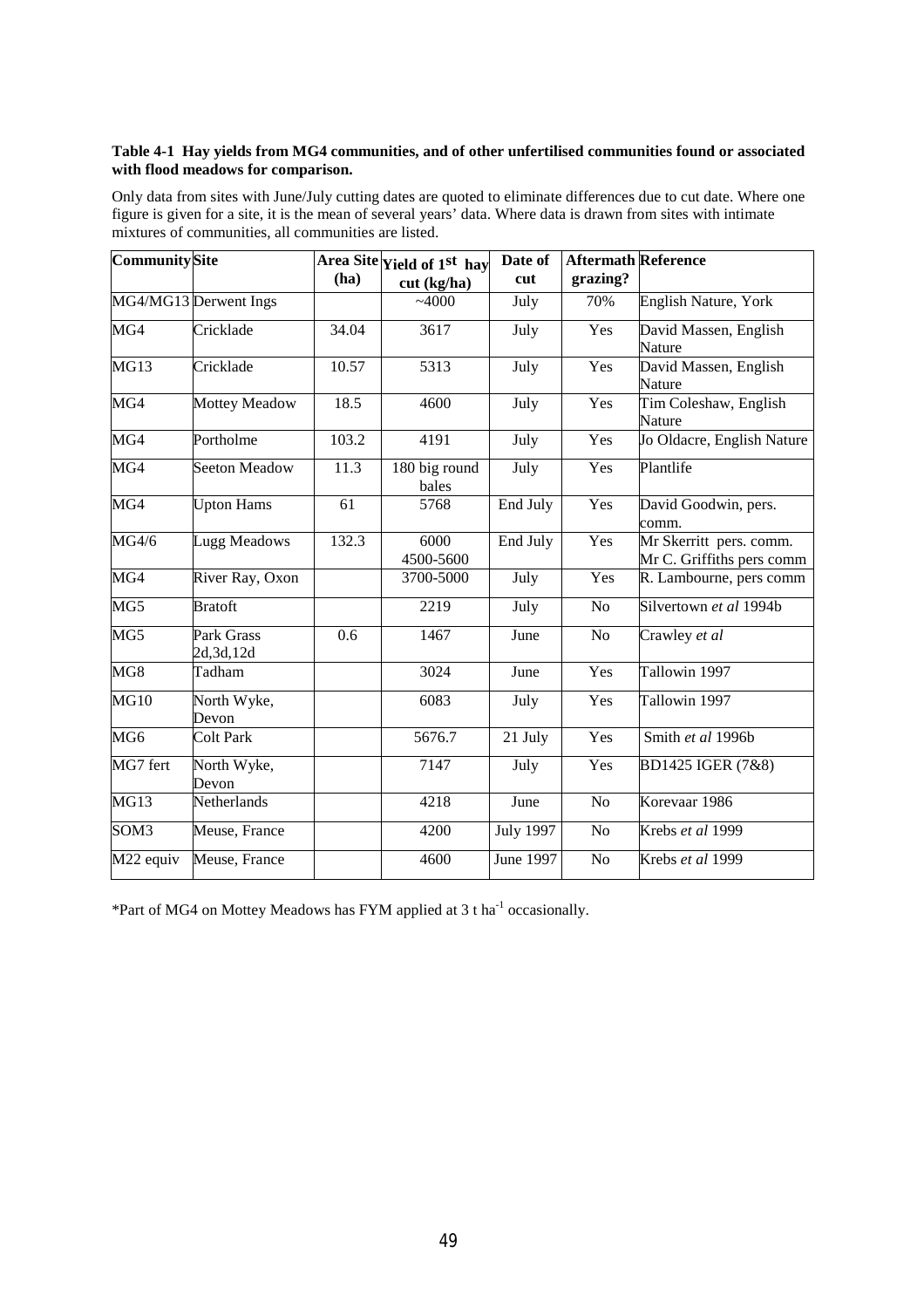#### **Table 4-2 Stocking data for sites with aftermath grazing**

\*\* based on  $1LU = 1$  bovine animal >24months, 1.66 bovine animals 12-24 months, 2 bovine animals  $\leq 12$ months or 6.66 sheep.

| <b>Community Site</b>   |                                   | Area<br>grazed type | <b>Stock</b>        |                        | No. stock Grazing period             | No. days<br>grazed | Avg<br>LU/ha<br>$(range)$ <sup>**</sup> | <b>Reference</b>               |
|-------------------------|-----------------------------------|---------------------|---------------------|------------------------|--------------------------------------|--------------------|-----------------------------------------|--------------------------------|
| MG4/6                   | Upper Lugg63 ha<br><b>Meadows</b> |                     | Cattle              | 69                     | 02/08-02/02<br>2000/1                | Varies             | $\overline{1.1}$                        | D Merriman<br>pers comm        |
|                         |                                   | 63                  | Cattle<br>Sheep     | 79<br>46               | 02/08-02/02<br>1990/1                | Varies             | 1.36                                    |                                |
| MG4/6                   | Lower Lugg 69.4 ha Sheep          |                     |                     | 300                    | 02/08-02/02                          | Varies             | 0.65                                    | D. Merriman                    |
|                         |                                   | 69.4                | Cattle<br>Sheep     | 47<br>630              | 02/08-02/02<br>1990/1                | Varies             | 2.04                                    |                                |
| MG4/13                  | Derwent<br>Ings                   |                     | Cattle or<br>Sheep  | Varies                 | 01/08-31/10 but 7<br>sites April-Oct | Varies             | 3.25<br>$(0.29-9.89)$                   |                                |
| MG <sub>4</sub>         | <b>River Ray</b>                  |                     | Sheep               |                        | No information                       | 70                 | $1.2 - 1.7$                             | R Lambourne                    |
| $\overline{\text{MG4}}$ | Seaton<br>Meadow                  | 11.3<br>(8.1)       | Cattle<br>followers | $+10$<br>10            | $01/09 - 30/11$                      | 56                 | 1.33                                    | Joe Costley<br>Plantlife       |
| MG4                     | Mottey<br>Meadows                 | 18.5 ha Sheep       |                     | 40                     | 01/09-31/10                          | 21                 | 0.325                                   | Tim Coleshaw,<br>EN            |
| MG4                     | Portholme                         | 103.2ha Cattle      | Sheep               | 40-100<br>300          | 01/09-30/11<br>01/09-28/02           | 91<br>< 181        | $0.82 - 1.41$                           | David Hicks<br>(Alexanders)    |
| MG4                     | Upton Ham 61 ha                   |                     | Sheep or<br>Cattle  | ~1000<br>90            | 12/08-31/01<br>12/08-31/12           | Varies<br>Varies   | 2.46<br>1.48                            | David<br>Goodwin<br>pers. comm |
| MG4+MG13Cricklade       |                                   | 44.7 ha Cattle      | <b>Horses</b>       | $11 - 30$<br>$11 - 29$ | $12/09 - 12/02$                      | <153               | $0.4 - 1.1$                             | Vince Foley<br>(Court Leet)    |

Data were available for over twenty years from John Beever's diaries (unpublished) giving outputs from meadows in the Derwent Ings. These data showed a significant decline in dry matter yield with time (Figure 3.2). The value of averaging the yields when year to year variation does not appear to be largely due to differences in weather/rainfall is questionable. Such time series data need to be viewed in conjunction with botanical information so that the yields can be related to botanical "quality" (from a nature conservation perspective) of a meadow.

The decline shown in Figure 3.2 matches those recorded from various restoration experiments where fertilisation has stopped but hay cropping has continued (eg Baker & Olff 1995; Oomes *et al* 1996). The river banks along East Cottingworth were raised in 1972 to prevent flooding, and the reduction in yields since that time implies that there may have been a reduced nutrient input by silt or other means during this period. The relationship between flooding and fertility was explored in section 3.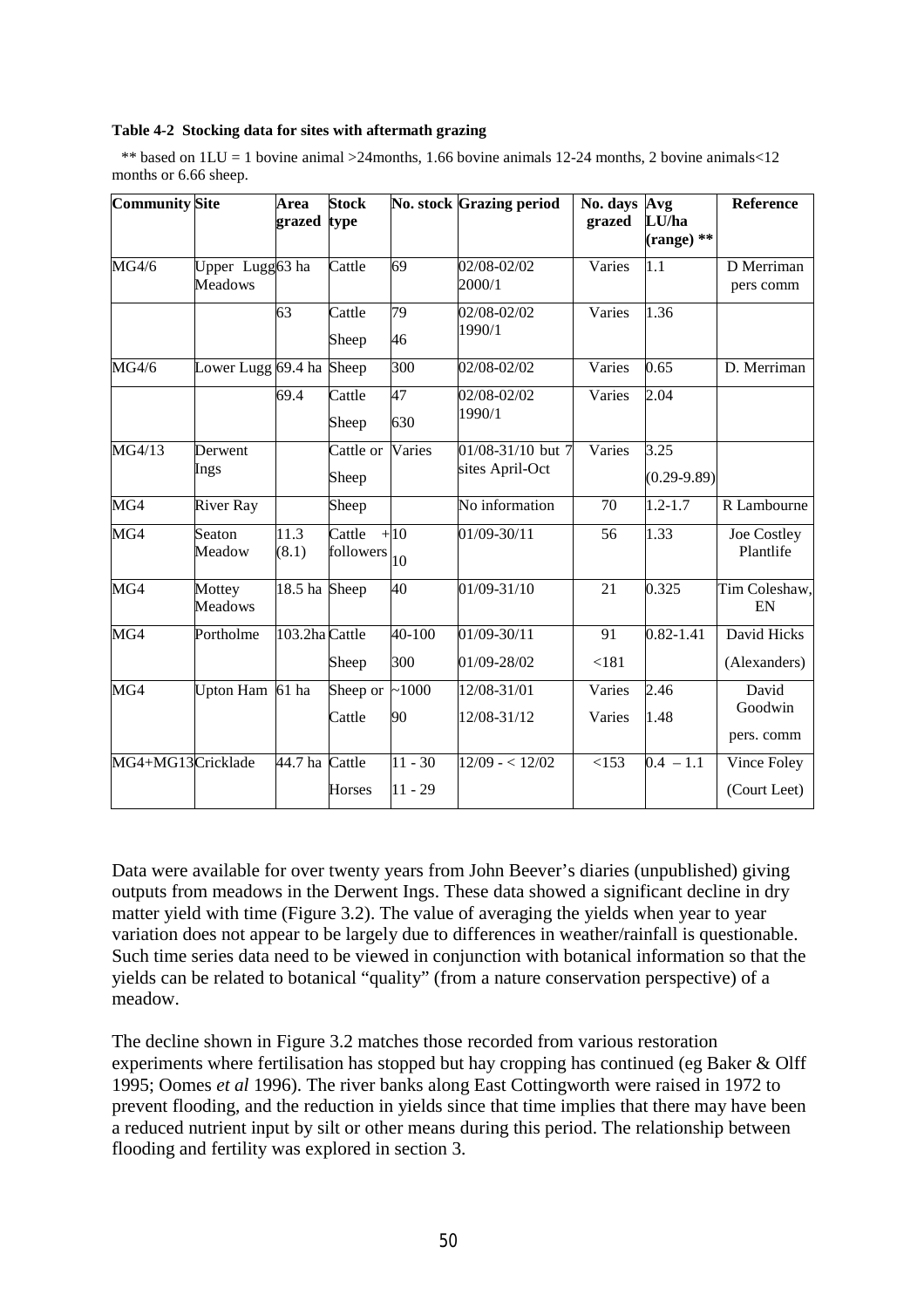#### **4.3.2 Hay mineral content and effects on animal nutrition**

Hay mineral contents are presented in Table 3.1 for a limited range of sites where data were available. The MG4-type sites are remarkably similar to each other, which is unexpected given that the vegetation communities they support may be quite different eg species-rich MG4 versus species-poor grassy MG13. This may reflect the paucity of the data set, but also that they form a continuum that is difficult to sample separately. However, these communities of conservation importance do differ markedly from an improved MG6/7 that stands on a gravelly river floodplain at North Wyke, Devon. This shows markedly higher contents of nitrogen, sodium, and phosphorus, and reduced levels of calcium.

Calcium, phosphorus, potassium and sodium are the four most abundant mineral elements in animal tissue (ADAS 1975) and their availability in forage is of major importance for the nutrition of animals grazing these grasslands. We assessed the mineral content of hay from MG4 grasslands with regard to the minimum forage content necessary to maintain an animal's health and body condition, rather than that necessary for growth and reproduction. Adequacy of mineral content in the diet depends of the digestibility of the forage, intake rate and the type, age and physiological condition of the animal. Additionally, losses of both dry matter and nutrient content during hay making mean that fresh herbage from these meadows are likely to contain higher nutrient contents than the hay samples that were analysed.

The lowest calcium content found in the MG4 hay samples was around  $4g \text{ kg}^{-1}$  DM. Although this content would be sub-optimal for most productive ruminants given an *ad libitum* intake (AFRC 1991), some studies indicate that cattle may be able to tolerate this apparent inadequacy (Wallis De Vries 1994). Such a low calcium content would, however, be too low for sheep, especially lactating ewes (AFRC 1991). Deleterious effects on the growth and health of livestock fed on hays from species-rich grasslands may arise because of a relatively high calcium-to-phosphorus ratio of the forage. The absorption and utilization of both calcium and phosphorus depends upon supplying a correct Ca:P ration in the diet and also on the presence of adequate amounts of vitamin D3. There is, however, uncertainty over what constitutes an optimum Ca:P ratio, the general guidance being that a 1:1 to 2:1 ratio is safe. The MG4 grasslands sampled had hay Ca:P ratios of 2.8:1 to 4:1. An unusually wide ratio can be as harmful as a deficiency of either mineral inducing, for example, inadequate utilization of certain essential trace elements (ADAS 1975).

The phosphorus contents of cut herbage from MG4 grasslands were below the estimated minimum metabolic requirement for growing cattle, which is  $1.8 \text{ g kg}^{-1}$  DM (Cohen 1975; ADAS 1983). Without any change in liveweight (i.e. growth) a forage diet of about 1.0 g kg<sup>-1</sup> DM appear to be required by cattle. This suggests that the MG4 grasslands sampled supply sufficient phosphorus to maintain livestock, but not enough to support high growth rates. Where forage phosphorus content falls below  $0.9g$  kg<sup>-1</sup> DM adverse affects on growth and body condition are likely (Tallowin & Jefferson 1999). Low soil nutrient availability, particularly extractable phosphorus content, is now recognised as a key requirement for the development of grasslands with high species-richness (Marrs 1993; Janssens *et al* 1997). Janssens *et al* (1997) have shown that when the amount of phosphorus (extractable with EDTA-acetate<sup>2</sup>) exceeds 50 mg kg<sup>-1</sup> of dry soil the number of grassland species that can co-

 $\overline{a}$ 

 $2^{2}$  Note that estimates of P-availability depend on the extractant and methodology used. There are several standard methods in general usage. The one involving EDTA-acetate tends to give higher estimates than the method using the Olsen bicarbonate extractant cited elsewhere in this report (see Gilbert 2000.)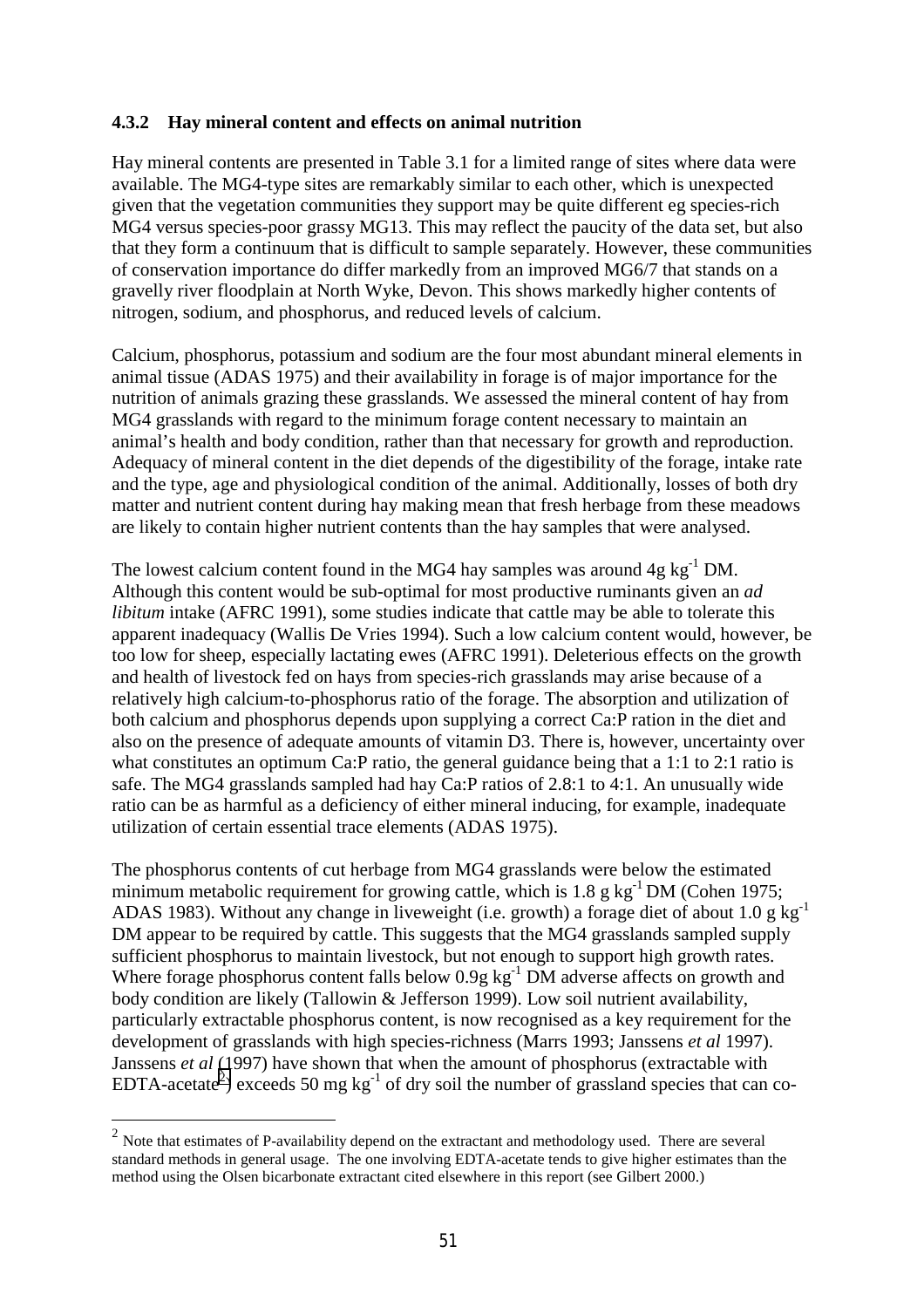exist falls dramatically. These authors also demonstrated that associated with this low soil phosphorus availability there was a very low yield of this mineral in the hay.

Forage levels of potassium were sufficient for both cattle and sheep, while levels of sodium would sustain cattle but not sheep, which require  $>2$  g Na kg<sup>-1</sup>DM. All MG4 hay magnesium contents were slightly sub-adequate for ruminant livestock, which require 2-2.5 g Mg kg<sup> $^{-1}$ </sup> DM (ADAS 1983).

#### **4.3.3 Grazing animal output**

 $\overline{a}$ 

While almost all of the sites for which data are available had aftermath grazing, few managers kept records of stock numbers on the site, and none had complete records that would enable the calculation of animal production, such as liveweight gained over the grazing period. This information is necessary to complete the economic assessment of the meadow, and so should be a priority for further research.

Sites containing MG4 were grazed by cattle, sheep and horses or combinations thereof. The data collated gives stocking densities of between 0.29 and 9.89 livestock units (LU)  $ha^{-1}$ , with most sites carrying between  $0.5$  and  $2.5$  LU ha<sup>-1</sup> in the autumn. The exception is the wide range of stocking levels found on the Derwent Ings area, with very high stocking levels of sheep on small sites in some cases. Additionally, seven of the farmers in this area manage their floodplain grassland as pasture, grazing from April to October in most cases at stocking rates below 2.5 LU ha<sup>-1</sup>. Portholme Meadow SSSI is managed under a Countryside Stewardship agreement, which allows a maximum of 281 cattle to graze between September and November, i.e.  $3.1 \text{ LU} \text{ ha}^{-1}$ . This suggests that the meadows are not being over grazed and, in the case of the Lugg Meadows, the intensity of grazing has fallen in the last 10 years as smallholders move out of farming. In the long-term this may threaten the survival of many commonly grazed meadows.

There appears to be little difference in impact on grassland community composition between cattle and horse grazing (Gibson 1996; Putman *et al* 1991). Patterns of animal use (and dunging) are aggregated and tend to be non-random and seasonally restricted by flooding. Both cattle and horses appear to graze similar areas, but at different times reflecting that the two species do not graze together (Putman *et al* 1991). Seasonally inundated areas had significantly shorter sward heights than dry areas (Putman *et al* 1991) implying that they were preferred grazing areas. Latrine sites tend to develop a distinctive flora, but grazing of these areas is only avoided when there are high dung densities (Gibson 1996).

Sheep are not traditionally used to graze wet sites, as they are more prone to liver fluke infestation and foot rot than cattle (Haslam 1973). However, they have been used on several sites in this survey, such as Lugg Meadows. Anecdote suggests that sheep are more suitable grazers for this site as cattle, and particularly large breeds such as Charolais can poach the meadow badly. Since sheep grazing on the Upper Lugg Meadow has been prevented by dogwalkers, Mr Skerritt, who farms this area, claims to have seen visible changes in the site – but unfortunately there are not data to quantify this change. Joe Costly (Plantlife, pers. comm.) suggests that this site has deteriorated since classification and should be considered to have MG6 and MG7 characteristics, possibly due to nutrient input from phosphorus-enriched silt than the change in grazing, but see discussion of Port Meadow in 4.3.4.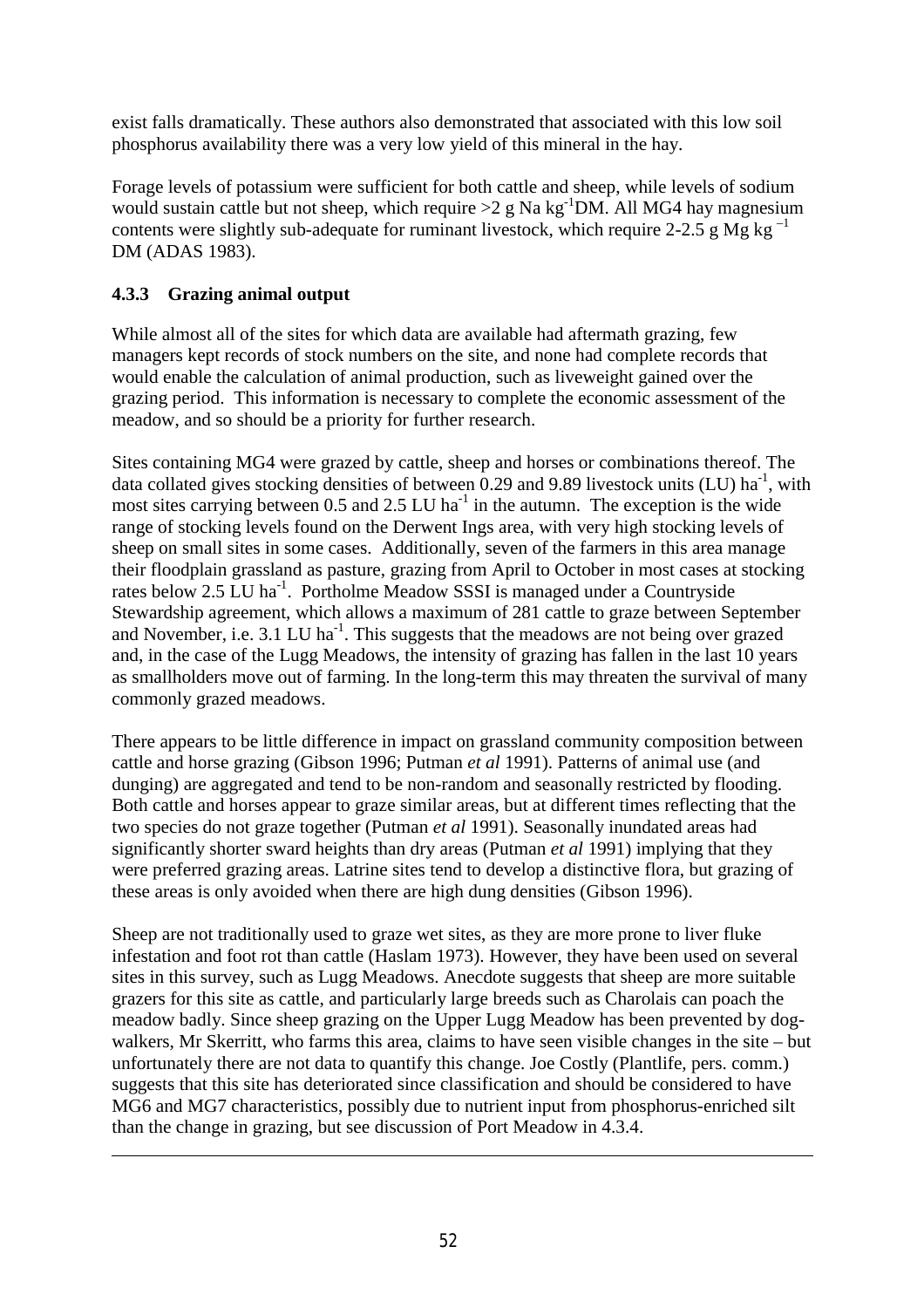It should be noted that most areas of a site supporting MG4 grassland are well-drained and surface saturation would not normally persist for more than a few days after the recession of a flood (section 2). Therefore the sites may be more suitable for sheep grazing than is generally believed, if their forage intake is suitably supplemented (section 4.3.2).

#### **4.3.4 Grazing versus cutting**

The traditional management of MG4 floodplain meadows is a hay cut in June or July, followed by aftermath grazing (of varying duration). Pixey Mead in Oxfordshire, for example, has a long documented history of being mown. However, some floodplain grasslands are not classified as MG4. Examples include Staines Moor and Port Meadow. The latter is adjacent to Pixey Mead and has been managed for centuries by being grazed (i.e. it is a pasture rather than a meadow) (Baker, 1937, Ratcliffe 1977.) Grazing was found to be the prevalent recent management of Hampshire floodplain grassland by Hazel (1984) and of Staines Moor (Putman *et al* 1991), although this may show agricultural expediency (eg no local demand for hay, and/or a perceived low agricultural value of such "marginal land") rather than preferred management.

Baker (1937) provides species lists for different areas of Port Meadow and Pixey Mead, which enables a rough comparison of their community types to be made (using MATCH; Malloch 1999). As expected, the drier areas of Pixey Meads are characteristic MG4 communities, while those on Port Meadow graded from MG6 at the driest end to MG10 at the wettest. This is not to say that Port Meadow is species poor – 56 species were recorded and 30 of those were also found on Pixey Mead. However, *Lolium perenne* was dominant on the drier areas of Port Meadow, giving it an improved character – Hopkins (in Fuller 1987), for instance, defines improved grassland as containing over 20% *L. perenne* in the sward. Rodwell (1992) and Gibson (1996) suggest that very heavy grazing can convert species-rich mesotrophic grasslands to semi-improved MG6 communities by encouraging species tolerant of grazing like *Lolium perenne*. The mechanism may be also related to enhanced nutrient cycling under grazing.The amount of nutrients removed by grazing livestock is relatively small, < 15 percent of nitrogen inputs removed in milk and body mass in grazed dairy pastures (Jarvis, 1999) and < 10 percent of total N input in pastures grazed by beef cattle (Garwood, 1988). Additionally, nitrogen mineralization rates may be greater under grazing than under mowing (eg Hassink 1992) due to poaching creating bare ground. Total standing crop is increased under grazing compared to cutting due to enhanced recycling and availability of nitrogen (Lantinga *et al* 1999). This means that under grazing-only management systems any annual influx of nutrients from alluvial deposits is likely to lead to eutrophication and eventual dominance by nutrient-demanding plants. On hay meadows subject to the same level nutrient input via flooding the high relative removal of nutrients in the harvested hay (approximately 70%) avoids nutrient accumulation (section 3).

Grazing tends to favour species that have their growing points close to the ground and readily reproduce vegetatively, as is the case with most grasses. Most dicotyledonous species (forbs) that have an elevated growing point (eg *Sanguisorba officinalis* and *Filipendula ulmaria*) and particularly annual species which rely on seed production for continued survival in a sward (eg *Rhinanthus minor* and *Bromus racemosus*) tend to be severely disadvantaged by close grazing (Treweek *et al* 1997). Hence such forbs and annuals are confined to meadows cut for hay, or which are subjected to only light grazing pressure. Vegetative increase of grasses tends to be stimulated by frequent grazing or mowing, which also delays or inhibits flowering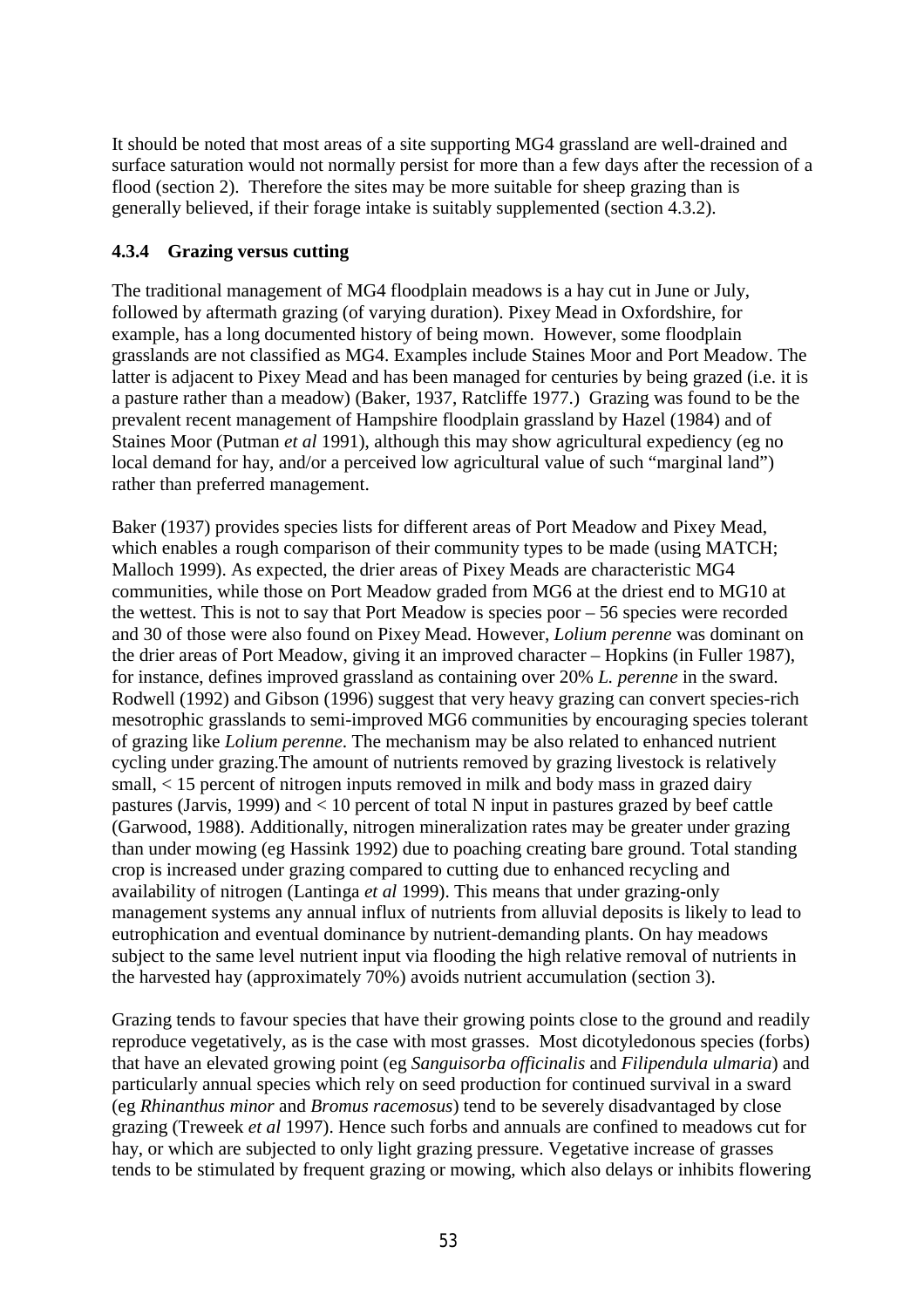and results in a denser, more leafy sward (Treweek *et al* 1997.) Return of seed is higher under a late mowing or light grazing regime (Smith *et al* 1996c). Greater burnet (*Sanguisorba officinalis*), a constant species of MG4 flood meadows, is particularly inhibited by grazing (Treweek *et al* 1997) and it is therefore inappropriate to manage an MG4 flood meadow without hay cutting. The Snakes-head Fritillary (*Fritillaria meleagris*) is a particularly characteristic species of MG4 stands. It completes the above-ground part of its annual cycle between March and May, and grazing in this season can be detrimental to its survival (Corporaal *et al* 1993).

Aftermath grazing tends to produce more diverse grasslands than those subject to cutting alone (Smith *et al* 1996b.) Late winter – early spring grazing can significantly reduce hay yield, particularly where cutting occurs in early July. Such grazing practice however can be important for new plants to establish in that it grazing opens up the sward and, where poaching occurs, creates bare ground and niches for seedling recruitment.

The standing crop on unmanaged grassland tends to be considerably higher, due to the accumulation of dead vegetation and litter, compared with grasslands that are cut or grazed (Smith 1994). Species richness decreases as the total standing crop of all species increases (section 3.1). Oomes and Mooi (1981) found that species were lost from a community within 8 years of abandoning management. Therefore any management is preferable to abandonment, but mowing with aftermath grazing appears to be preferable to grazing only for the maintenance of plant species diversity of floodplain grasslands. Where large competitive species such as as hogweed (*Heracleum spondylium*), cow parsely (*Anthriscus sylvestris*) and tall oat-grass (*Arrhenatherum elatius*) have begun to invade a meadow, earlier cutting dates may be necessary to reverse the trend (Huhta *et al* 2001). Earlier cutting will reduce the amounts of nutrient returned to the soil as litter and thereby avoid nutrient accumulation in the system.

#### **4.4 Summary**

Our agronomic knowledge of MG4 flood meadows is limited, by a lack of data recorded from these grasslands. In contrast, our understanding of the processes of nutrient cycling that are common to many wetlands appears to be more substantial. This review presents, to our knowledge, the first published yields from these grasslands, however, the agronomic database is far from complete, particularly where flood meadows are grazed in common. Long-term data sets such as those recorded by John Beevers are invaluable in providing evidence of unsustainable management systems, but such agronomic data sets need to be linked to changes in floral diversity and community structure. More research and assiduous data gathering by those who manage these grasslands is urgently needed.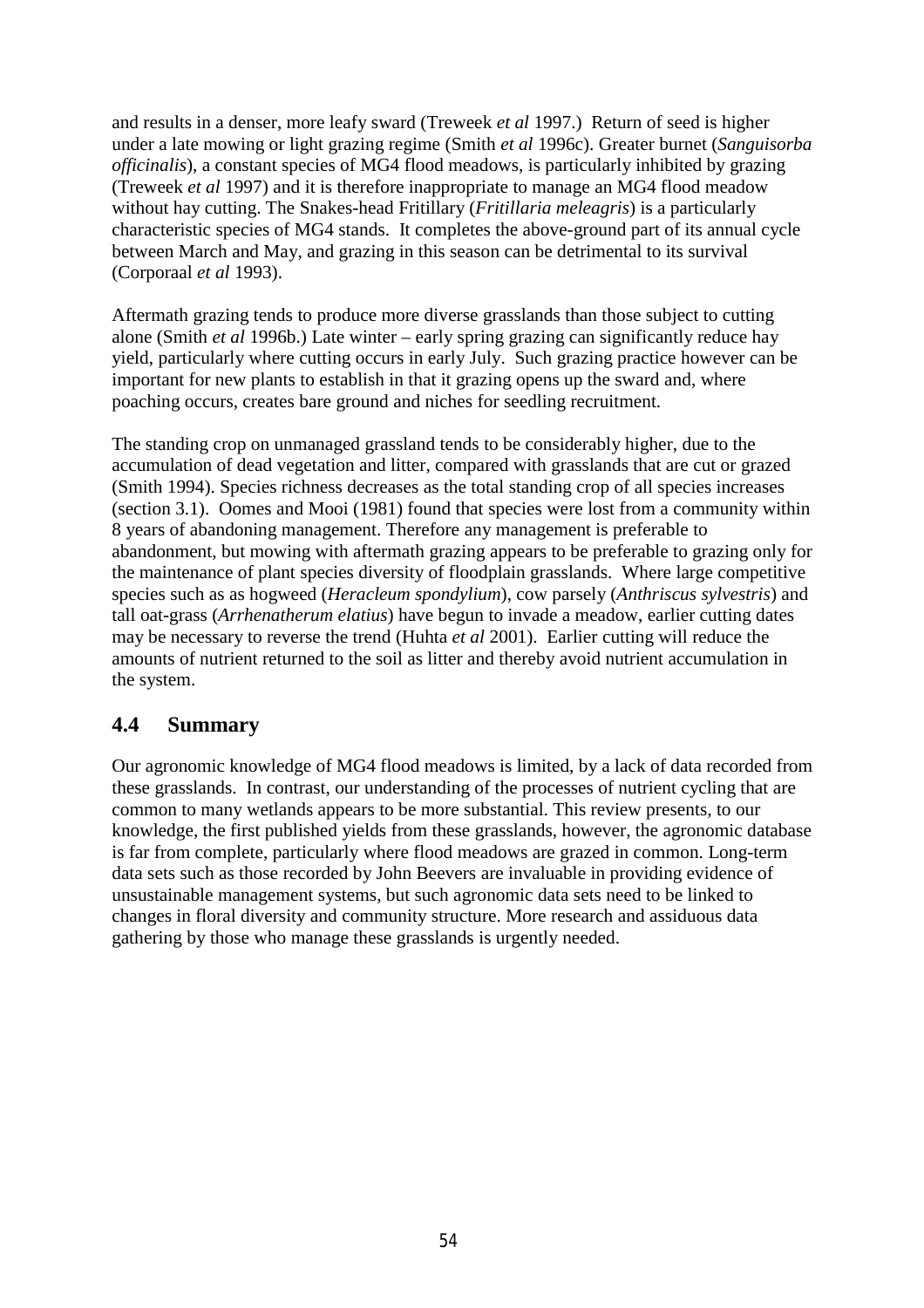# **5. Vegetation response to hydrology and nutrient availability**

### **5.1 Community composition**

The MG4 community is a product of consistent management (both cutting and grazing), site hydrology and soil nutrient availability (Rodwell 1992). All three of these factors need to be in place to generate a plant community that is recognisable as an *Alopecurus pratensis-Sanguisorba officinalis* meadow. The plant association described by Rodwell (1992) as MG4 is a distinct one. Although much reduced in extent, it is still to be found at approximately 100 separate sites scattered over a large part of England, though still centered upon the major river valleys in the south (Jefferson 1997), and at all of them it displays a distinct phytosociological character. That is not to say it is a monolithic community of conservative composition. There is variation within it. Since the community was first described in 1992, from a limited number of samples from 22 sites, it has been more extensively studied and a much larger data set has been amassed (eg Gowing *et al* 1998; Benyon, 1998.) Analysis of several thousand samples spread over 20 sites (some of which were not in the original analysis) has suggested that the composition of the typical community is consistent with the description as originally published (J. S. Rodwell pers. comm.; M.V. Prosser, pers. comm.). What the new data have revealed is a more detailed, complex relationship between the MG4 association and other alluvial grasslands.

Rodwell (1992) recognised that there was a gradation between MG4 on the better-drained parts of the floodplain and other communities, such as MG9 *Holcus lanatus – Deschampsia cespitosa* grassland and the *Holco-Juncetum* (MG10), where the drainage was impeded, culminating in stands of S6 *Carex acutiformis* swamp or MG13 *Agrostis stolonifera – Alopecurus geniculatus* inundation grassland, where water was held on the surface for prolonged periods. Furthermore, he noted that more intensive agricultural use of MG4 and the cessation of hay cutting could convert it to the *Lolium perenne-Alopecurus pratensis-Festuca pratensis* flood pasture (MG7C) or to MG6 *Lolio –Cynosuretum.* Recent data imply that the transition to MG7C is probably an intrinsic part of semi-natural flood meadows, which can persist under hay-cutting management and is not necessarily a sign of deliberate intensification of agricultural use (J.S. Rodwell, pers. comm.; R.N. Humphries, pers. comm.; M.V. Prosser, pers. comm.). The MG7C community appears to be associated with those parts of the floodplain which are less well drained than the MG4 stands. These may reflect a soil composed of finer sediments and less developed structure. Such finer, possibly newer, soils may also be richer in available nutrients than the older, often higher, soils. Soil data collected from North Meadow NNR and cited in its management plan (Payne *et al* 1998) are consistent with this view, showing areas of the meadow with affinities to MG7C to be richer in available phosphorus. The driving variable behind the MG4/MG7C transition could be primarily hydrological, primarily nutritional or an interaction between the two factors. Since both factors are linked to topography and to patterns of sediment deposition, this question is difficult to resolve. Our current understanding of these issues is summarised in the following sub-sections.

The recently collected data also show large areas which are transitional between MG4 and MG7C (eg several of the Derwent Ings and Upton Ham SSSI). The vegetation tends to have a low frequency of many of the classic MG4 herb species (*Sanguisorba officinalis, Leontodon autumnalis*), whilst retaining the grass assemblage. Species such as *Poa trivialis*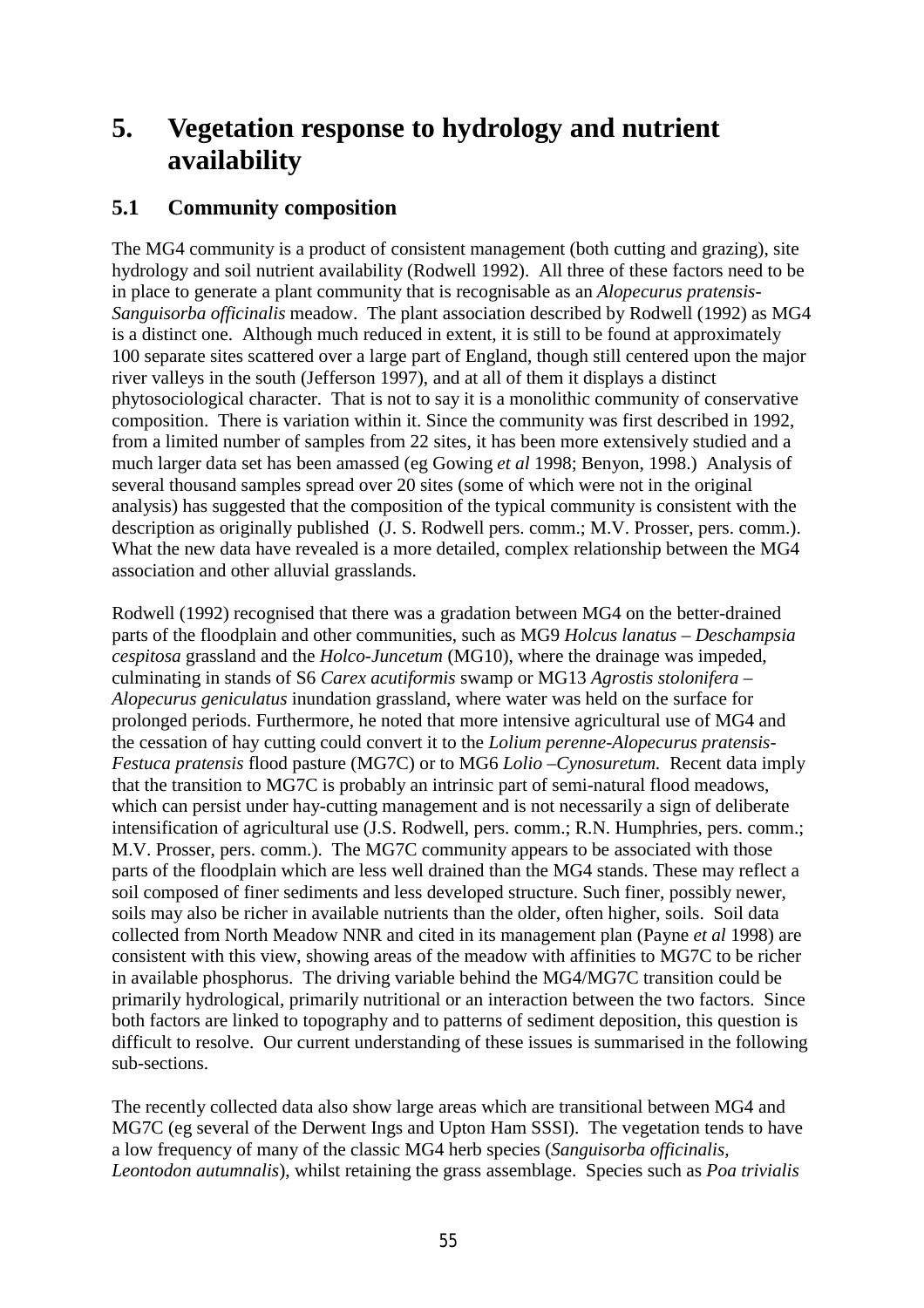and *Agrostis stolonifera* are often at higher constancy than in the published floristic table for the community. This has been termed species-poor MG4, but is not considered to be sufficiently distinctive to warrant sub-community status (J.S. Rodwell, pers. comm.). Observation of the vegetation type over time will reveal whether it is a stable community or a transitional stage toward the MG7C community.

#### **5.2 Effect of hydrology on community composition**

Alluvial floodplain grasslands have been extensively studied worldwide in an attempt to discover how their composition relates to their physical environment. The early work from the Netherlands (eg Grootjans & Ten Klooster 1980; Smeets *et al* 1980) has been supplemented by studies from Sweden (Zhang 1983), France (Grevilliot *et al* 1998), Germany (Schrautzer *et al* 1996), Czech Republic (Prach 1992), North America (Allen-Diaz 1991) and Japan (Yabe & Oniumaru 1997). All concur that depth to water table is a dominant environmental factor, though methods of interpreting it vary. All report zonation of the vegetation in response to depth of the water-table below ground surface, but most refer to within-site studies. The methods used to quantify water regime are often not easily transferred between sites. Many do not explicitly account for the soil type or the climate of the studied site.

An interesting paper by Kotowski *et al* (1998) investigates the differences in species tolerance to water regime between two sites, one Dutch, one German, which differ in their species richness. They find there are consistent differences between sites in terms of the range of water-table depths tolerated by each species. They conclude that the different competitive environments are the cause, though they do concede that subtle differences in soil type and climate may also play a role.

Gowing *et al* (1998) compared a number of different methods for interpreting water-table depth regimes to determine which gave most explanatory power in terms of species distributions within floodplain and water meadows. The most reliable method for the majority of species was a Dutch concept, referred to as Sum Exceedence Values (Siebens 1965). This is a peak-over-threshold technique for cumulating the degree of potential stress experienced by vegetation over an annual cycle (Figure 5.1). The method has the advantage of being responsive to varying soil and climatic environments by adjusting the threshold depths to suit the individual site. This gives the possibility, at least in theory, of deriving tolerances, which are transferable between sites. Gowing *et al*. (1997) published tolerance ranges for 67 species, which were derived from information gathered on 7 independent sites. The tolerance range is defined in two dimensions, one reflecting the species response to waterlogging and low soil aeration, the other to soil drying. This allows more information to be conveyed than was possible under the one-dimensional rankings of Ellenberg (1988) or Londo (1988) as some species showed themselves to be tolerant of both waterlogging and soil drying, whilst others tolerate neither. It is not possible to make that distinction on a linear scale. This issue is discussed in Gowing and Spoor (1998).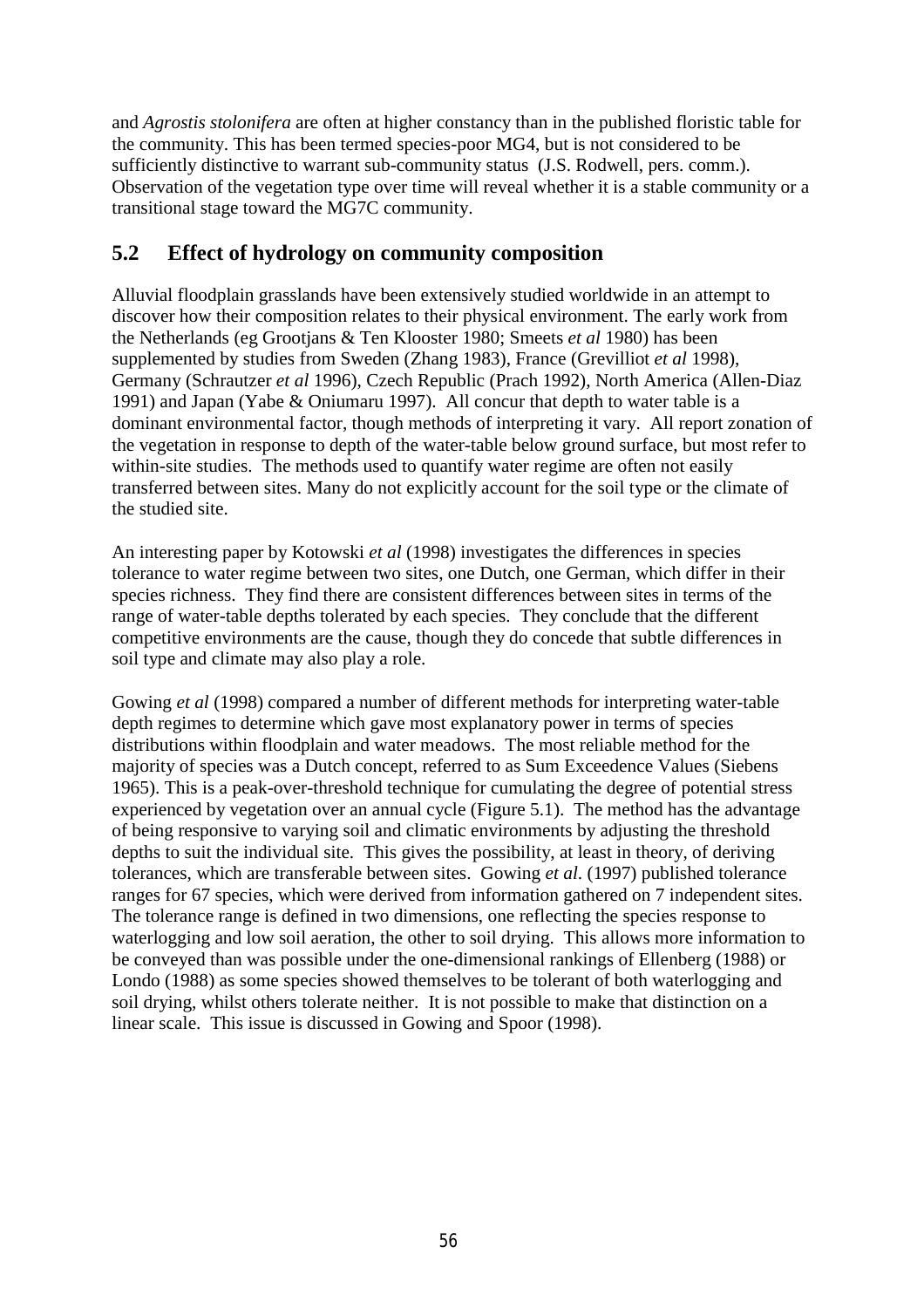

**Figure 5-1 A hydrograph showing soil water tables as distance below surface from a floodplain grassland.**

The horizontal lines represent thresholds for potential plant stress and the shaded area represent the Sum Exceedence Values.

Using the SEV methodology, Gowing and Youngs (1997) interpreted the water regime of the floodplain meadow vegetation at North Meadow NNR. The water-regime tolerance range of the MG4 community fell between that of the *Centaureo-Cynosuretum cristati* (MG5) and the inundation community described in their paper as MG13, but subsequently reassigned to the *Agrostis stolonifera – Ranunculus repens* (OV28) inundation grassland. The methodology is currently being applied to 20 sites in England, all with damp meadow plant communities in order to derive robust estimates of community water-regime tolerances (Lawson & Gowing 2001). This information will be more applicable for conservation purposes than the specieslevel data, as provisional results suggest community tolerances are more tightly defined, than those of individual species, which often occur in several community types and have broad tolerances to water regime.

SEVs as a description of soil water regime consider only quantitative hydrology. They do not account for either water source or water movement (Wheeler & Shaw 2001). Where lateral water movement within the root zone is substantial (eg in soligenous mires), oxygen and nutrients are being made more available to the plants and the relationship between species distribution and water depth, observed in a more static system, is often disrupted. MG4 grasslands, however, rarely display such high rates of lateral water movement in the root zone. Typically in floodplain systems, water movement is by vertical flux near the surface, though lateral movement in underlying aquifers may be substantial (Gowing *et al* 1998.) Recent publications by Dutch workers investigating the ecohydrology of poor fen communities, put much emphasis on water source and its nutrient and pH status as determinants of plant community type (Grootjans *et al* 1996; Olde Venterinck *et al* 2001). This is clearly justified in oligotrophic vegetation, but Gilbert (2000) has shown that these variables are sub-ordinate to quantitative hydrology in an experimental, mesotrophic system. Provisional results from the SEV project are shown in Figure 5.2, though it must be stressed that data analysis is not yet complete. The figure is useful in emphasising the hydrological position of the MG4 community with respect to other floodplain grasslands. It shows tolerance of soil drying in summer, but not to waterlogging in spring.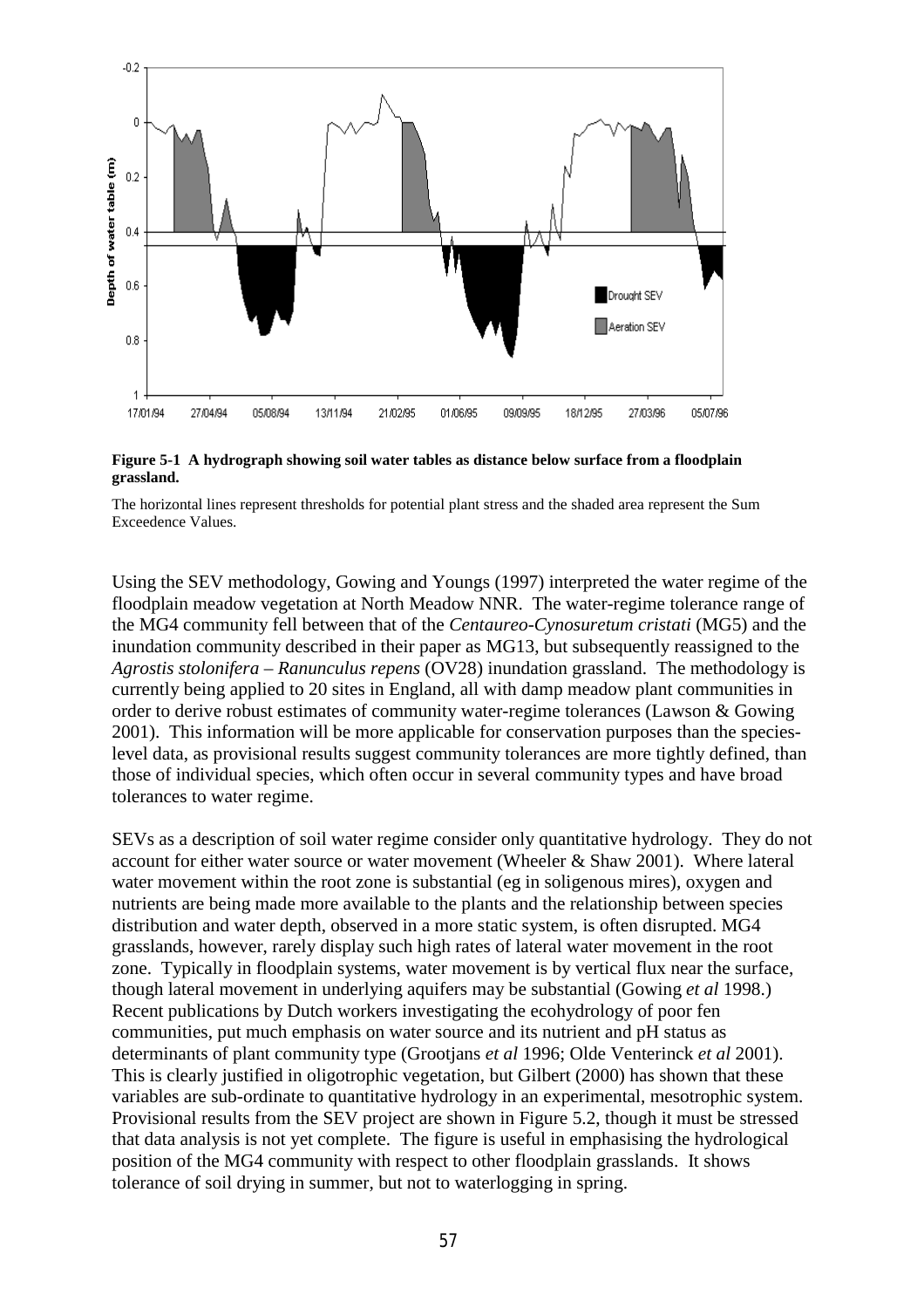

**Figure 5-2 The water regime preferences of some wet grassland plant communities.**

(One fen community is included for comparison). The data were gathered across 20 independent sites. The points represent mean values and the error bars represent standard errors for those means, where no error bars are visible it is because they are smaller than the symbol.

An alternative source of information with respect to species' water-regime requirements was published by Newbold and Mountford (1997). This gives minimum, maximum and "preferred" water-table depths for wetland plants. The listings do not specify the seasonality of these descriptions, however, which is a limitation in applying the information to floodplain meadows, where timing of water-table elevation, rather than its absolute height appears critical (Grevilliot *et al* 1998.) Only 6 species typical of MG4 grassland are listed in the booklet. There is no consensus in terms of their preferred water table depth, but they are all listed as not being found on sites with surface water.

#### **5.3 Effect of nutrient availability on community composition patterns**

The literature revealed no experimental study of nutrient manipulation in MG4 grassland. therefore any information has to be inferred from studies performed on drier MG5 grassland (eg the Bratoft experiment, Silvertown *et al* 1994b; Park grass experiment, Williams 1978) MG3 grassland (Smith 1994, 1997) and MG5/MG8 transition grassland (Tadham experiment, Mountford *et al* 1993). In none of these cases was silt deposition a variable in the study, so the results have to be viewed with some caution when extrapolating to a floodplain situation.

Many such studies both in Britain and on the continent (Bobbink 1991) have focussed on rates of nitrogen addition and a notional critical load has been derived, which for neutral grasslands is believed to be in the range  $20-30$  kg N ha<sup>-1</sup> yr<sup>-1</sup> (Bobbink *et al* 1996). Such detailed experiments have not been performed with phosphorus, but as discussed in section 3,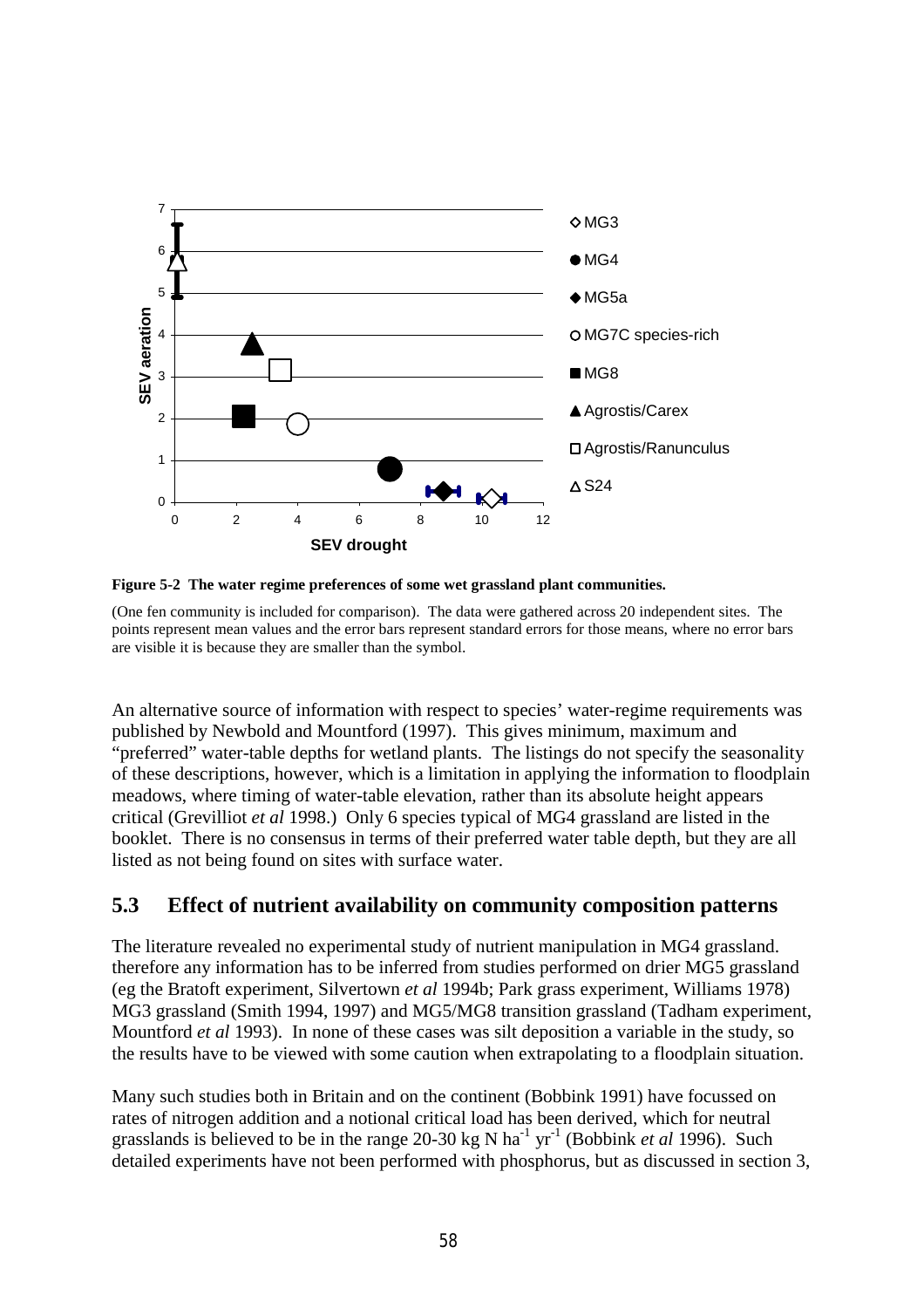the critical load is in the region of  $10 \text{ kg P ha}^{-1} \text{ yr}^{-1}$  (Verhoeven *et al* 1996). If critical loads are exceeded, it is argued that species diversity and nature conservation interest will decline.

The best studied MG4 site in terms of its soil nutrient status is Cricklade North Meadow NNR (Gilbert 2000; Lawson & Gowing 2001). Depressions within the meadow have higher P availability than the rest of the area. The vegetation within these depressions is speciespoor inundation grassland (in terms of the NVC it is most closely related to the OV28 *Agrostis stolonifera*-*Ranunculus repens* community.) In this situation, it is not easy to distinguish the roles of nutrient availability and of waterlogging in creating pockets of this community in an otherwise fairly homogenous matrix of MG4.

Sites supporting the closely allied MG5 *Cynosurus cristatus-Centaurea nigra* community have been better studied in terms of soil nutrient availability. The almost 150-year history of MG5 at the Park Grass Experiment allows a number of long-term trends of possible relevance to MG4 to be observed both in species composition and yield. Dodd *et al* (1994a) showed that addition of moderate levels of P+K fertilizer, but no nitrogen, changed the species composition somewhat and in the direction of an MG1e community, a tall ranker grassland. However this took in the region of 100 years. Plots receiving just 48 kg ha<sup>-1</sup> yr<sup>-1</sup> nitrogen and no other fertilizers have remained almost constant in their species composition as MG5a whereas the 'control' plots receiving no fertilizer at all, except atmospheric deposition, have changed from their original MG5a to MG5b. It should be noted that this site is not aftermath grazed, but receives a second cut in autumn, so any extrapolation of the results to MG4 meadows should be with caution.

The species composition of plots may not have altered much even after 140 years with no fertilizers and annual hay removal, but the yield certainly has changed. Dodd *et al* (1994b) showed the summer hay yields starting off around  $2.5-3.0$  t ha<sup>-1</sup>, then the control unfertilized plot slowly decreasing in first-cut yield for the first 50 years, then remaining fairly constant at around 1 t ha<sup>-1</sup> biomass for the next 50 years. A plot receiving P, K, sodium (Na) and magnesium (Mg), but no nitrogen yielded approximately 3 t ha<sup>-1</sup> throughout the period and a plot with P, K, Na, Mg and nitrogen yielded approximately 5 t ha<sup>-1</sup>. This very long-term data shows that both N and P are required for the highest yields, supplying P without N only partially restored yields and it also changed the species composition with additional legumes coming in, which then supplied the nitrogen themselves. It is perhaps unfortunate that in this experiment the treatment supplying high levels of N with no P, which may have shown the most dramatic effects of stripping out the P and causing the yield to collapse over the longterm, supplied the N in a form that caused severe soil acidification, so confounding any purely nutrient effects. Once this acidification was eventually corrected on part of the plot, the yield stabilized at about 2.5 t ha<sup>-1</sup> again indicating that the yield was limited by both N and P.

#### **5.4 Rates of community change**

Very few studies have followed permanent plots within alluvial meadows over time in order to estimate rates of change. Permanent quadrats in North Meadow NNR have been monitored since 1998 and have revealed marked changes in vegetation composition in response to the heavy rainfall and floods experienced in the winters of 1999/2000 and 2000/2001. Plots which were typical MG4 stands have moved to become typical examples of MG7C in just 2 years (Lawson & Gowing, pers. comm.). This emphasises how dynamic this vegetation type can be even in response to natural variations in the climate. Similar short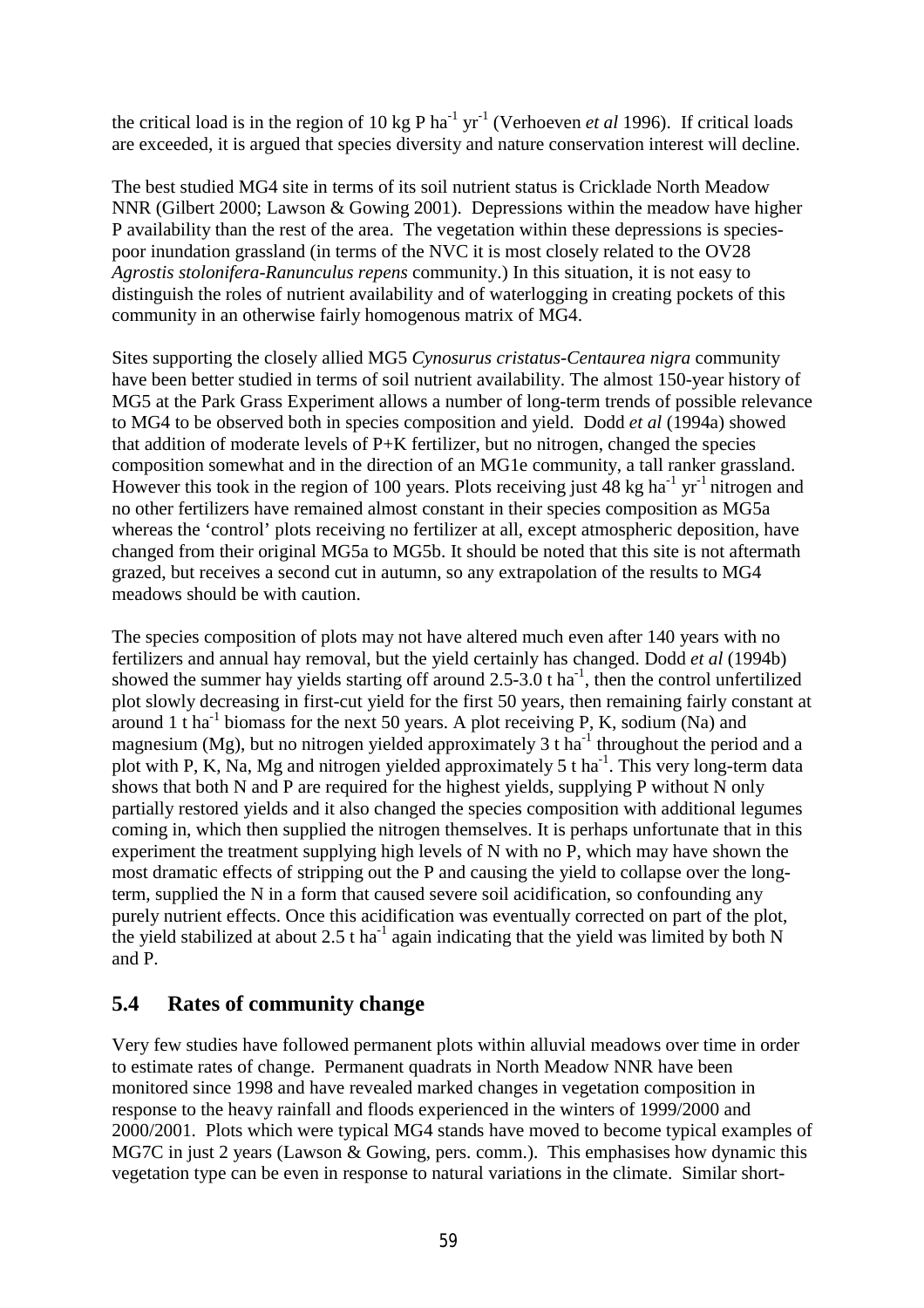term changes in response to flood events have been observed in vegetation composition of the Derwent Valley floodplain meadows in Yorkshire (P. Benyon & R.N. Humphries, pers. comm.)

It is assumed that the community can recover from flooding episodes, as they must have occurred in many of the sites holding the community. The rate of recovery can only be guessed at however without the benefit of field observation. It is known that many MG4 species do not have a persistent seedbank (McDonald *et al* 1993), so a rate-limiting step would be the re-colonisation of the area by external propagules. The long-term experiment at Cricklade North Meadow NNR has been set up to address this issue (Lawson and Gowing, 2001.)

The effect of droughts on the community cannot be directly determined, as there appears to be a dearth of data which chronicles the vegetation through a drought period such as the one experienced in the south of England in 1989-1991. A large data set from North Meadow NNR has been analysed to ascertain how many of years of water-regime data prior to the date of vegetation sampling is required to best explain the spatial pattern observed. Provisional results of this analysis suggest at least seven-years data are required (T. Sparks, pers. comm.)

In terms of response to a change in the nutrient regime, this has been observed in fields where fertiliser applications have ceased. In a study of the Drentse Aa valley in the Netherlands, Berendse *et al* (1992) reported that species richness increased by 50% over a period of 16 years following cessation of fertiliser application. Mountford *et al* (1996) made predictions for the recovery of MG5/MG8 grassland at Tadham Moor, Somerset following the cessation of fertiliser treatments, suggesting that it would take up to 30 years for some plots to recover their original diversity after having had high annual doses  $(200 \text{ kg ha}^{-1})$  of artificial nitrogen fertiliser over a 4-year period.

The other change that threatens the MG4 community is the cessation of agricultural management. Significant changes to the species composition can occur in just 2 years without cutting and grazing, with the nature of the vegetation changing considerably within a decade (Joyce 1998.)

#### **5.5 Restoration of the MG4 community**

The literature details two attempts at restoration of the meadow type in England. Both involved the sowing of former arable fields, one known as Somerford Mead near Oxford has been documented by McDonald (1993, 1996) and the other bordering an established MG4 site at Long Herdon meadow was reported by Manchester *et al* (1997) and Manchester *et al* (1999). Both resulted in partial success with some target species establishing from seed, but indicate that the reassembly of the community will be a lengthy process. The sites continue to be monitored and will hopefully give a more complete picture of restoration viability in due course.

Studies of the seedbank at Somerford Mead, which had been a MG4 grassland prior to arable cultivation, revealed few of its component species to have a persistent seedbank and therefore restoration schemes will need to rely on natural dispersal from neighbouring stands of the community or on artificially imported seed. Prospects of floodwaters delivering the necessary seeds have not been confirmed. A study in Germany (Holzel & Otte 2001) suggested that regular flooding had little if any impact on the seedbank of a floodplain grassland. However,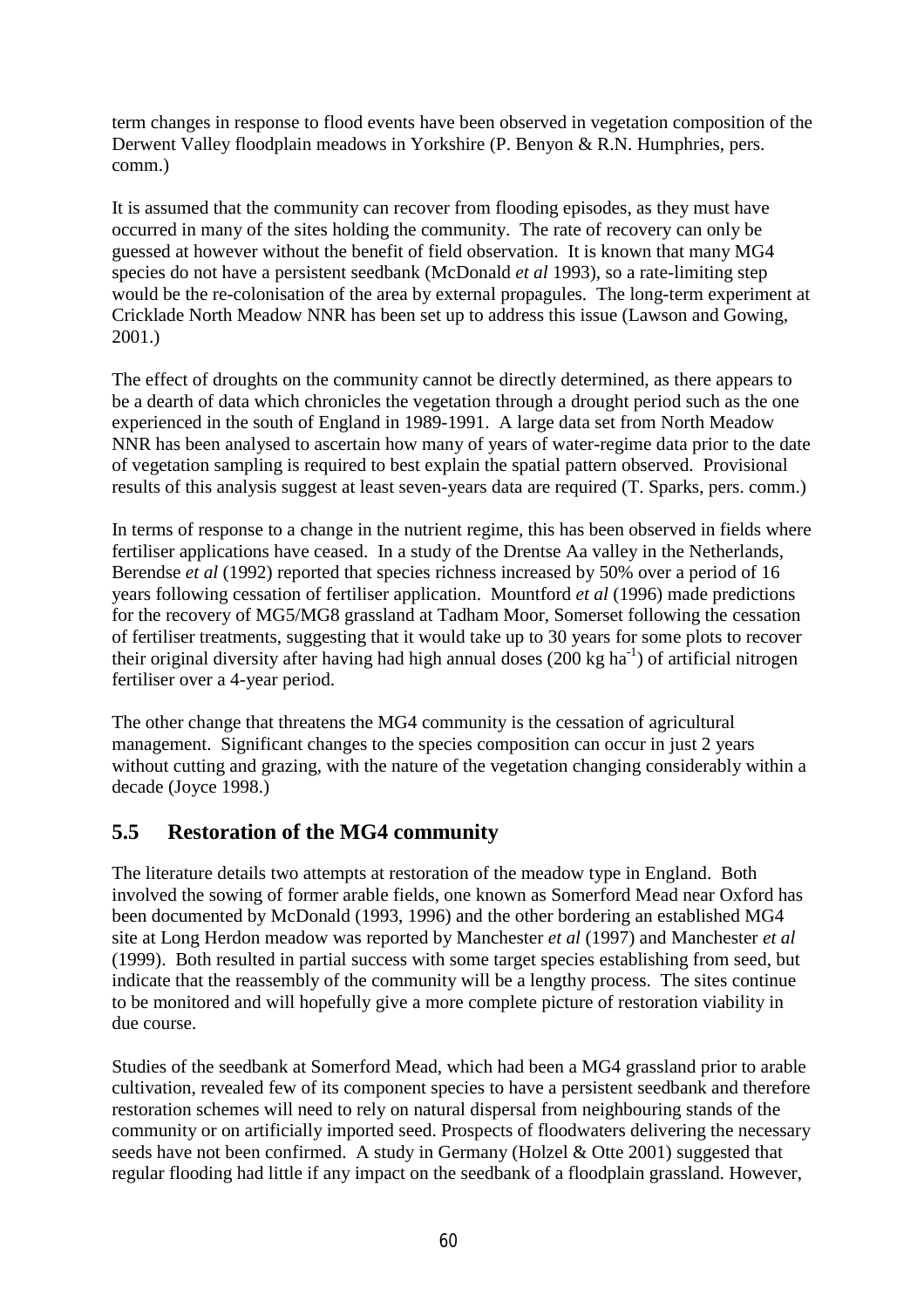for at least one constituent species, *Fritillaria meleagris,* seed transport by flood water is known to be important (Corporaal *et al* 1993.)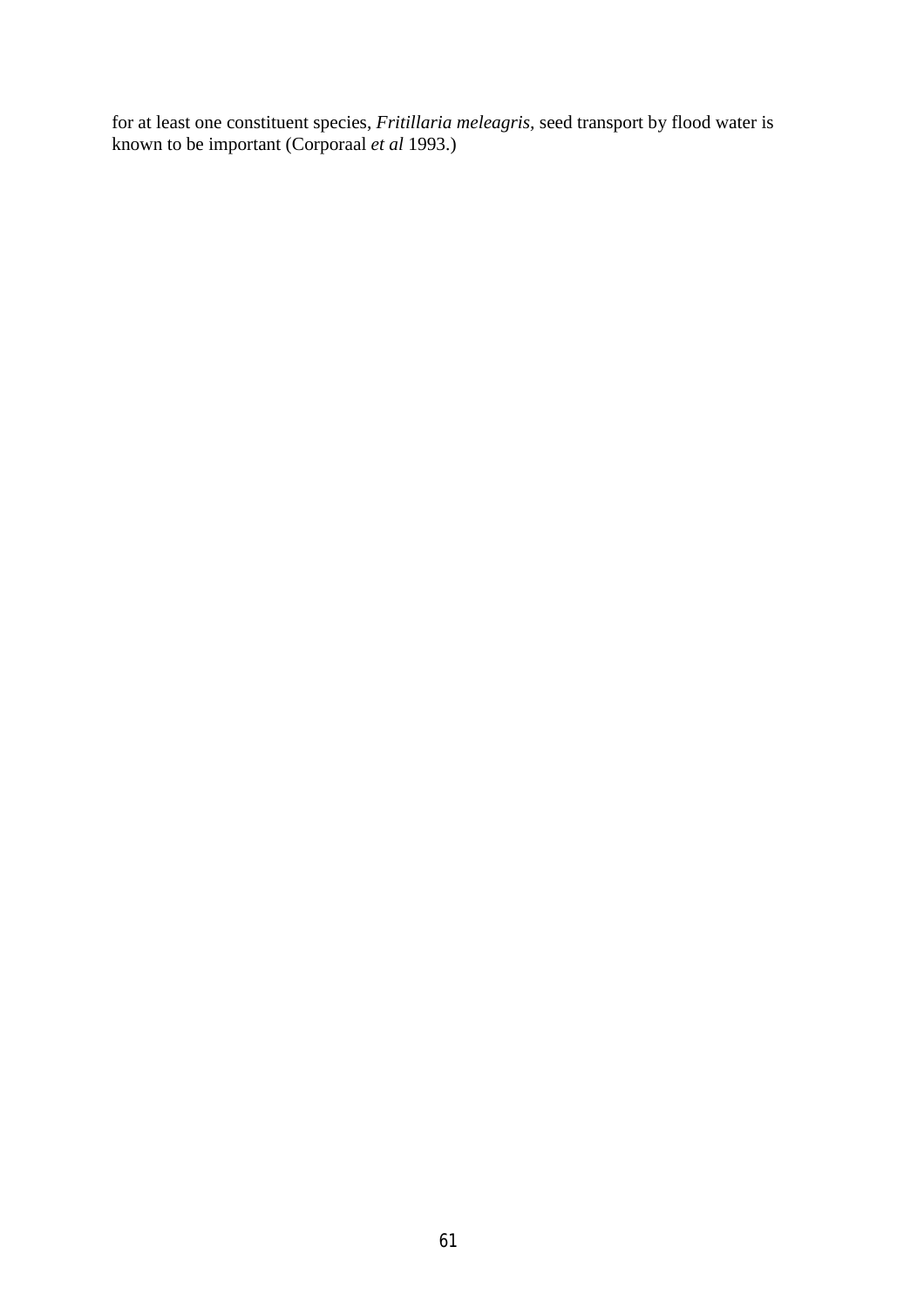# **6. Deficiencies in our understanding of floodplain meadow ecology**

#### **6.1 Botanical data on vegetation change**

A chrono-sequence of botanical data, ideally from permanent quadrats, within MG4 meadows would greatly assist in determining the resilience of the plant community to external perturbations of its environment. Much of the discussion in this review has been based on inference from studies of grasslands related to MG4, but not from the community itself. Given the high priority afforded to its conservation, more long-term monitoring of MG4 sites should be instigated. At present, on-going monitoring of permanent quadrats is taking place at just 3 established sites (North Meadow, Wilts, Oxley Mead, Bucks and Mill Crook, Northants.) and one restoration site (Somerford Mead, Oxon.)

#### **6.2 Nutrient budgets**

A full nutrient budget for a floodplain site holding an MG4 community is lacking. Modern techniques of estimating sediment deposition using isotope signatures should make this feasible. At present we cannot say with certainty whether the majority of floodplain meadows are accumulating or losing phosphorus. In addition to a mass balance budget, more knowledge is required in terms of the internal cycling of nutrients within a site. Chemical analysis of soils for nutrient availability and vegetation for nutrient content would help construct a model of nutrient fluxes.

### **6.3 Community reassembly**

Observation of MG4 community re-assembly following species lost during flood events is needed. Although there are now reports (not yet in the public domain) of MG4 grasslands losing species richness and trending toward MG7C communities as a result of prolonged flooding, the reverse trajectory has not been studied and so our estimates of recovery time are necessarily vague. Restoration attempts have highlighted that arrival of propagules for MG4 species at new sites and their survival in the seed bank are very poor. We do not know to what degree these constraints operate within a site. When part of a MG4 site loses its MG4 character as a result of prolonged inundation, how long does that patch take to recover, given a return to an appropriate water regime? Long-term monitoring data could answer this, but in parallel, modern techniques in ecological genetics could determine the degree of genetic diversity within the constituent populations of isolated MG4 communities and estimate the gene flow between sites. If individual sites are genetically isolated, their long-term sustainability may be threatened.

## **6.4 Drivers of community change**

The relative importance of the ecological drivers which control the equilibrium between MG4 and MG7C in floodplain meadows needs to be better understood. It is known that both wetter soils and higher nutrient availability favour the MG7C community. In order to manage sites in favour of the MG4 component of the vegetation, it would be helpful to know which of these drivers is the more significant or whether it is the interaction between them that is critical. The information would help determine whether MG7C is a dynamic component of floodplain communities or an indicator of species loss.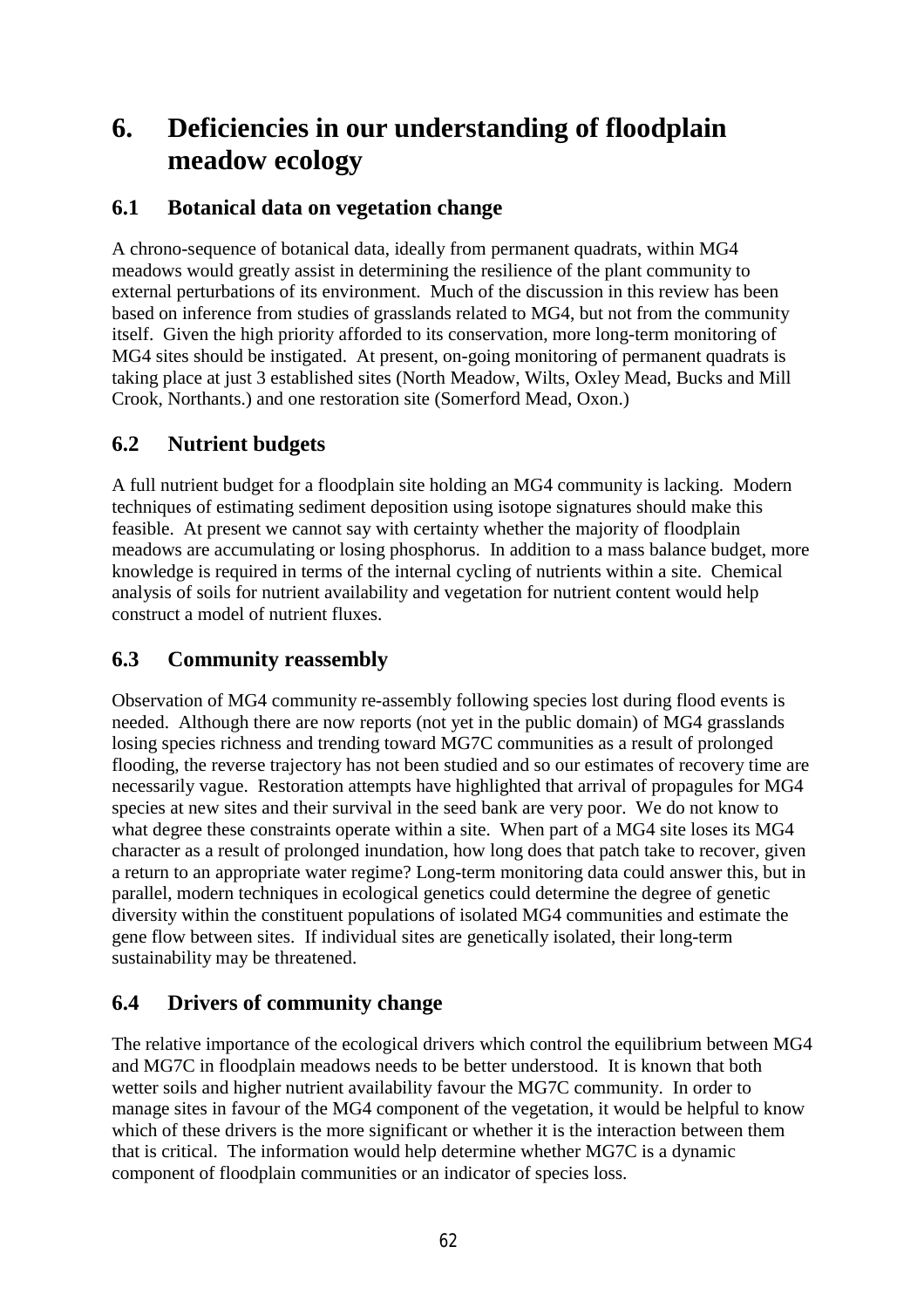## **6.5 Impacts of eutrophication and climate change**

Management techniques to mitigate against increased nitrogen deposition from the atmosphere and higher spring temperatures need to be investigated in case these landscapescale processes are threatening the integrity of floodplain meadows. There is evidence that grassland communities are accumulating nitrogen as a result of atmospheric deposition. This favours the grass component of the sward at the expense of the herbs. Another contributory factor is the higher frequency of warm springs in the past decade, which may be a feature of climate change in the future, and which encourages an early burst of nitrogen mineralisation again favouring grass species. One of the conclusions from Silvertown *et al* (1994a) was that factors stimulating grass growth such as early N mineralisation, caused assymetric competition for light and had a large effect in suppressing other components of the sward. Our understanding of the processes of nitrogen cycling within the grassland is not currently sufficiently complete to assess the merits of mitigation strategies, such as earlier or additional hay cuts.

#### **6.6 Economic analysis of floodplain management**

Maintenance of floodplain meadows requires regular and timely management by farmers. To assess the economic benefit that farmers may expect to gain from the meadow and hence any subsidy that is necessary to ensure appropriate management, a reliable measure of grazing stock performance is required. There are no published data sets relating the liveweight gain of cattle or sheep to a period of grazing on MG4 meadow. This information is necessary to make a full agronomic assessment of the system.

## **6.7 The role of flood water in maintaining surface pH**

It is accepted that a circum-neutral to slightly alkaline soil reaction ( $pH$  6 –  $pH$  8) is conducive to species richness (Grime 1979) and the circumstantial evidence is that floodplain meadows are maintained at a neutral pH by flood deposits, which offset the effects of acid rain. The regularity and extent of such sedimentation has not been quantified however. It needs to be related to the buffer capacity and leaching potential of the soil to determine the flood frequency required to avoid surface acidification.

#### **6.8 Physiological ecology**

The physiological ecology of the component species of MG4 grasslands is poorly understood. Some were included in the Comparative Plant Ecology text of Grime *et al* (1988), but the components of the community as a whole were poorly represented, due to the geographic emphasis of that work. Although plant responses to soil drying, nutrient availability and soil redox state are known at a general level, the vast majority of the underlying research has been with crop species. The relative sensitivities of semi-natural grassland species have been rarely investigated (eg Milnes *et al* 1998). If sites are to be managed for particular species or a target composition, then the relative competitive abilities of species in the context of their physical environment need to be better understood.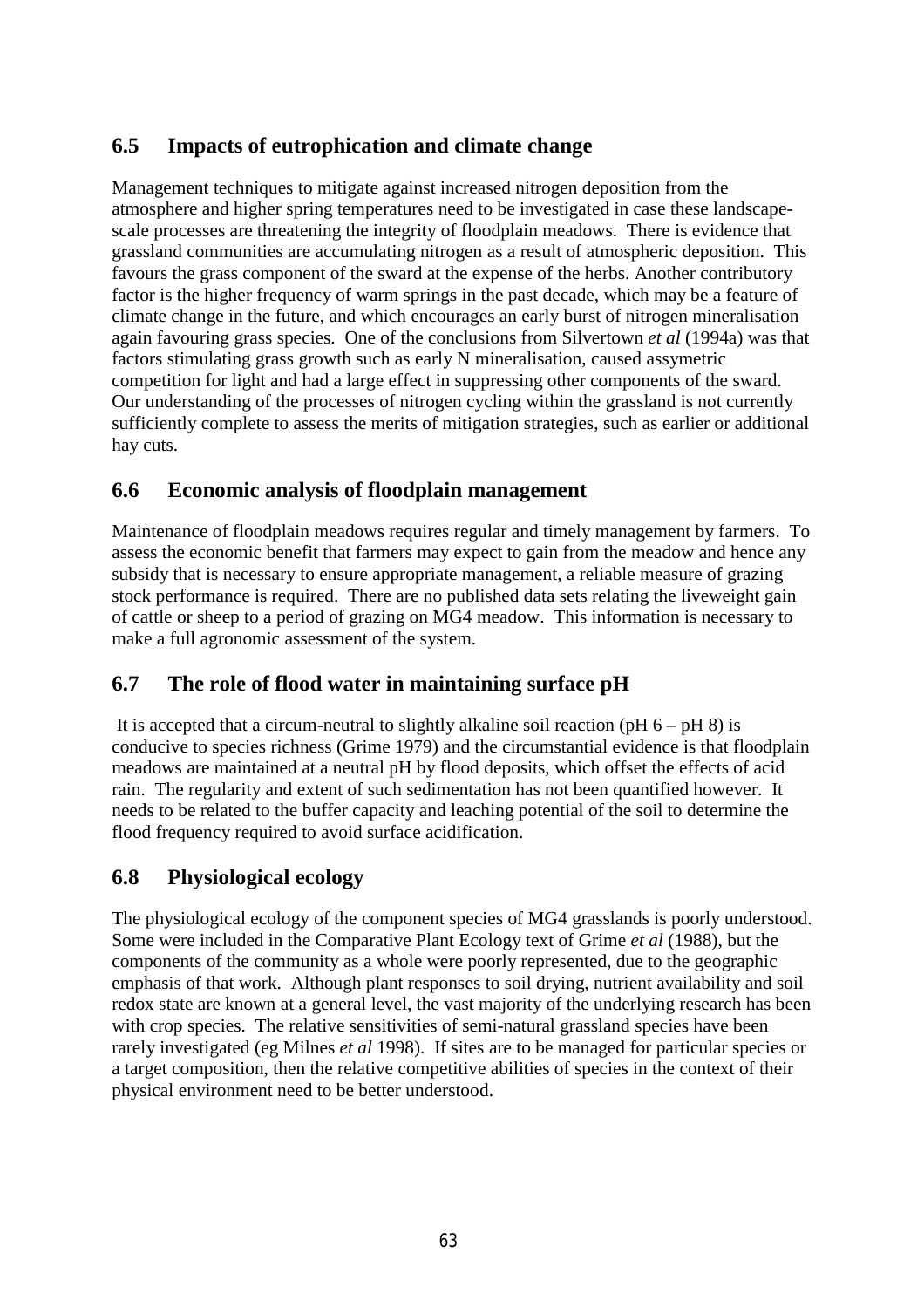# **7. Conclusions**

The floodplain meadow community known as *Alopecurus pratensis-Sanguisorba officinalis*  grassland (MG4) is a rare and threatened plant community, which occupies less than 1500 ha in total. It was once a widespread and important cultural part of the English landscape, but is now almost entirely confined to nature reserves. The reason for its vulnerability is that it has distinct and precise requirements in three separate areas. These will be summarised in turn.

## **7.1 Hydrology**

The community requires a soil, which can supply moisture throughout the year by virtue of a high water holding capacity and/or a natural sub-irrigation system. The community is not tolerant of soil anoxia brought about by waterlogging for more than a few days during the growing season. This makes the community's presence on a river floodplain somewhat precarious and the community is reliant on an adequate surface drainage system, capable of removing surface water from the site promptly following the recession of the flood.

## **7.2 Nutrition**

The community is relatively productive in comparison to other semi-natural vegetation types. It typically yields 4 t ha<sup>-1</sup> yr<sup>-1</sup> in hay in addition to up to 6 months of grazing for stock (total production may be c. 6 t dry matter ha<sup>-1</sup> yr<sup>-1</sup>.) To support this productivity it requires a mesotrophic soil. That is one with moderate availability of all the major nutrients. If these availabilities decline the community may move toward the composition of old hay meadow community (MG5). If they increase the community will tend toward the less diverse grasslands (MG6a and MG7C). Therefore the availability of each nutrient needs to be managed to keep it within an appropriate range (see section 5.3 for range of P status). Traditional management achieved this goal, but in the modern era with rivers carrying phosphorus-enriched silt, the atmosphere depositing considerable quantities of nitrogen and the climate leading to warmer springs and the earlier mineralisation of organic matter, maintaining a balance is more challenging. In terms of management options, supplying farmyard manure to sites, which no longer receive silt may be an option, but it has not been tested. For sites with excess nutrients, reducing inputs is the first option to try, but a second hay cut in autumn is a possible alternative.

#### **7.3 Vegetation management**

The community is usually the product of several hundred years of consistent management involving both a summer hay cut and aftermath grazing. Both of these aspects are important for conserving the floristic diversity of the sward. Current wisdom promotes the maintenance of traditional practices, yet there is a need to recognise that the wider environment is changing as described in 7.2 above. Holding to the dogma of traditional management may no longer be the ideal and new departures such as a second hay cut may need to be considered in order to counteract increased nutrient loadings and thereby maintain the floristic composition of the community. Increasing cover of large competitive species such as as hogweed (*Heracleum spondylium*), cow parsley (*Anthriscus sylvestris*) and tall oat-grass (*Arrhenatherum elatius*) suggest earlier cutting dates should be considered.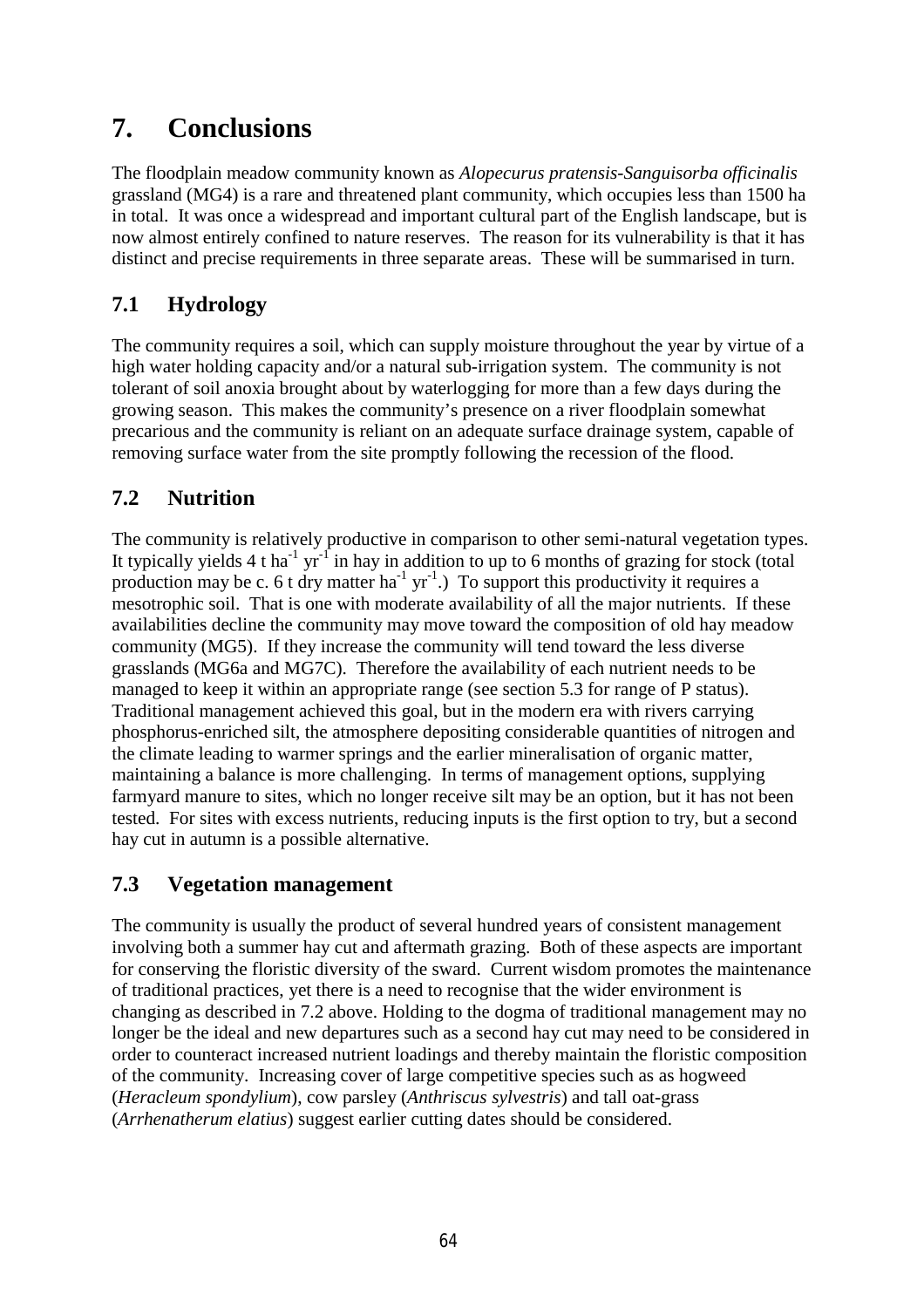#### **7.4 Conservation management**

Although the response to the questionnaire relating to perceived threats at each of the remaining sites pointed to water management being the main concern, this may be more a perception than reality at some sites. Hydrology of wildlife sites has received a lot of attention recently, alerting people to changes and such changes are often readily visible. If the change involves more prolonged inundation of the site, then it certainly is a concern, which needs to be addressed by the re-instatement of traditional surface drainage systems. Drainage of the site by local ditches is less likely to be a threat as the community does not require soil saturated to the surface, as many mires and fens do. The risk from altered hydrology is perhaps more likely to be an indirect one through the change in sediment deposition. The community could be more at risk from changes to its nutrient supply and its surface pH, than from changes to its hydrology *per se*.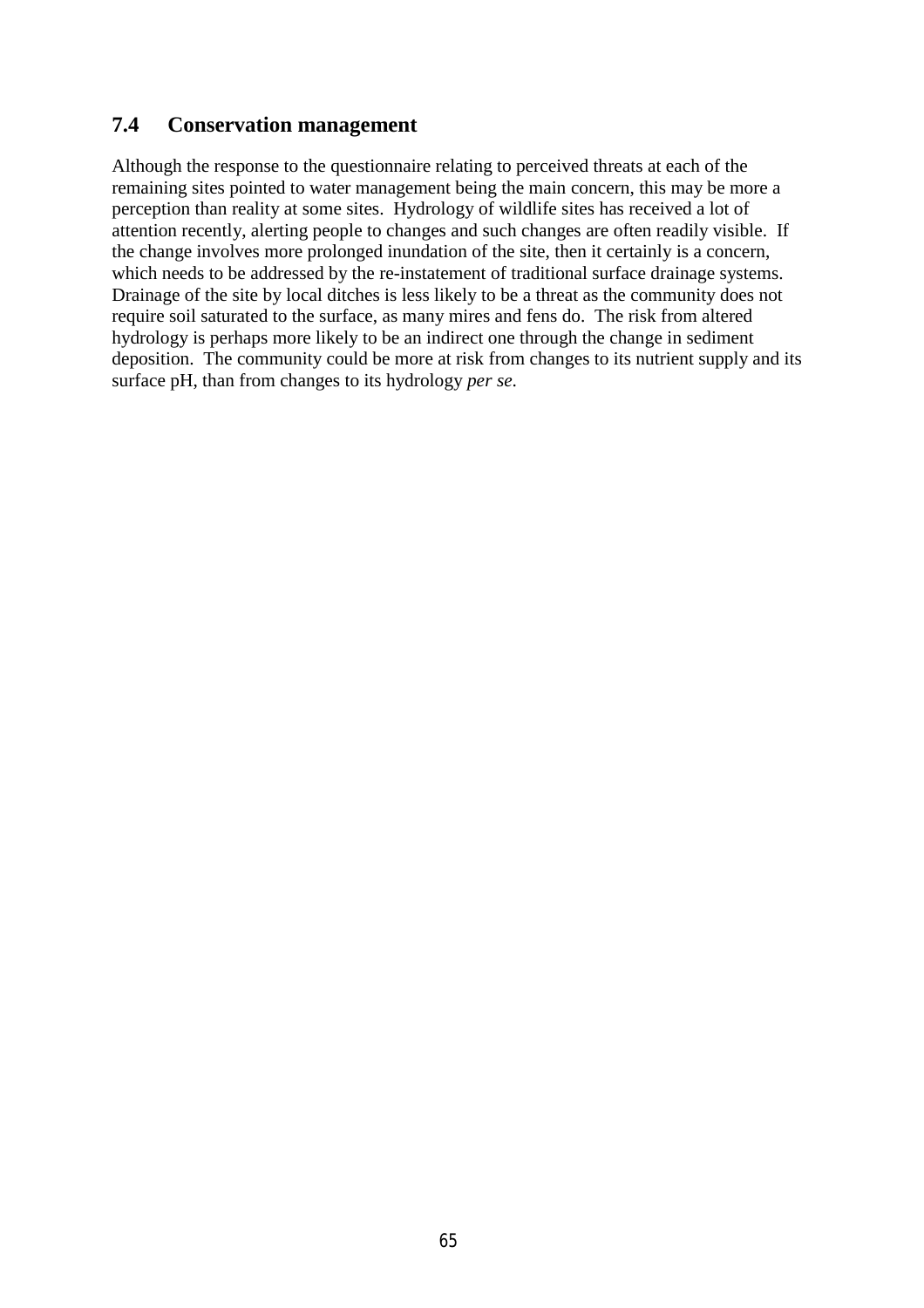# **8. Recommendations for further research**

In order to address the current deficiencies in our understanding of floodplain meadows and their management (listed in section 6), further research is required. Having consulted a number of researchers interested in this area, the following topics have been proposed:

- 1 The construction of a nutrient budget for a floodplain meadow site (primarily for phosphorus) is seen as a priority. Determining the fate of particulate phosphorus is necessary to estimate what proportion of it becomes available to the vegetation. In addition, a survey of a range of sites is needed to determine the extent to which Pavailability determines yield and to identify the most important environmental factors controlling the internal cycling of phosphorus within the meadow.
- 2 Controlled nutrient addition experiments within floodplain meadows are necessary to demonstrate which (if any) of the major nutrients are limiting productivity of the sward.
- 3 Quantification of nutrient ratios in meadow vegetation (primarily N:P) should be determined to assess whether they are reliable indicators of nutrient limitation. Their potential as early warning indicators of nutrient enrichment should be explored.
- 4 Controlled amounts of farmyard manure (and possibly lime) should be applied to floodplain meadows, which no longer flood, to assess whether it restores their former yield, without an adverse impact on species composition.
- 5 Long-term monitoring of restoration and rehabilitation trials is needed to assess the time scale required for creating and enhancing the community on suitable sites. This should include a study of the dispersal mechanisms and invasive capacity of key MG4 species.
- 6 A further development of the condition assessment methodology should be considered involving the identification of indicator species within the meadow's flora, whose altered frequency may serve as an early warning of increasing nutrient availability, increasing wetness, inadequate management or overgrazing.
- 7 An assessment of the importance of microtopography within meadows in maintaining high species diversity would be valuable. Microtopographic variation can increase the fine-scale heterogeneity of a site and promote its diversity. The preservation and possible enhancement of a meadow's microtopography could be used as a conservation tool.
- 8 The exclusion of flood waters and hence silt from an area of floodplain that currently supports the MG7C community would be useful to assess if and how rapidly the vegetation changes and whether species characteristic of MG4 grassland colonise. Hydrological monitoring over such a period would allow the question of whether MG7C supplants MG4 due to higher nutrient availability, greater aeration stress in spring or a combination of these factors.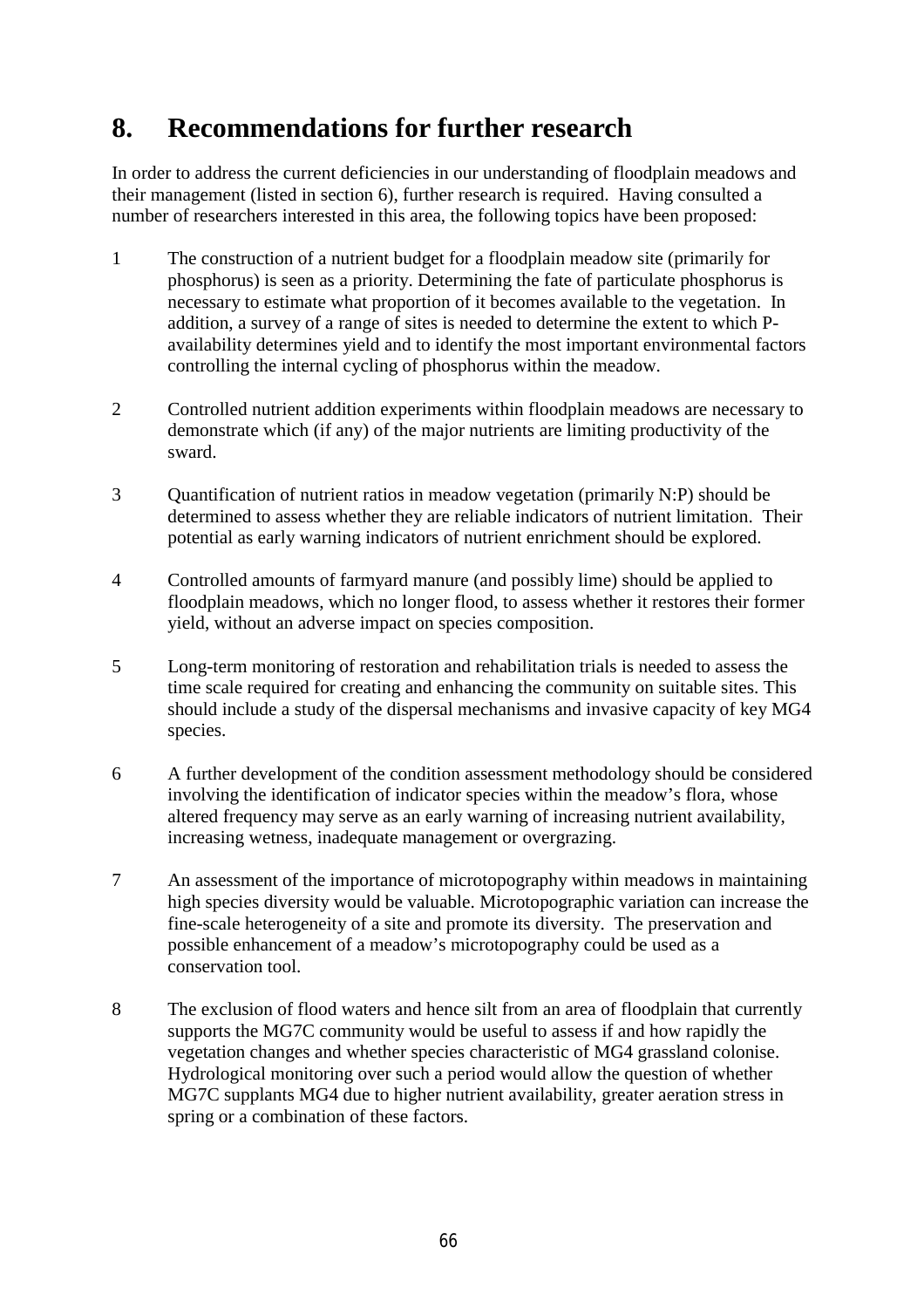9. An investigation into whether consistent traditional management is the ideal prescription for maintaining species diversity would be timely. Questions to be addressed include:

Would variation in cutting dates or not cutting occasionally enhance diversity? Does earlier cutting and/or a second cut in autumn improve diversity by removing more nutrients and therefore reversing any trend toward eutrophic nutrient status? Can earlier cutting alone rehabilitate poorly managed meadows in which coarse species have become abundant?

- 10 The range/variability in nutritional quality of the hay from MG4 grassland needs further evaluation both through chemical analysis but also through feeding trials in order for the most effective agronomic use of this forage to be promoted. This database would be an important component in the development of sustainable management systems for MG4 grasslands within a landscape context.
- 11 Background experience and behavioural traits of livestock used to graze MG4 grassland could have important implications on the structure and composition of these grasslands. We need to assess whether the use of pre-adapted livestock (and/or particular types of livestock) should be used on such species-rich grassland. We also need to assess the potential role that such livestock could have, if moved between MG4 sites, in promoting dispersal/gene flow between isolated sites.
- 12 Studies in gene ecology to determine to what extent species populations at individual sites are genetically isolated from other metapopulations. Key conservation questions include the following:

What size of site (or complex of sites) is necessary to support populations with sufficient genetic diversity for long-term sustainability?

What are the important dispersal processes and are they still functional within metapopulations?

- 13 Studies into the autecology of important constituent species in the community such as *Fritillaria meleagris* and *Sanguisorba officinalis,* would inform our understanding of the environmental requirements of the community as a whole and its sensitivity to change.
- 14 The identification of key species, which control the structure and nutrient relations, of the meadow.
- 15 An investigation into the reliance of short-lived annual and biennial species within the community on cutting date and intensity of aftermath grazing.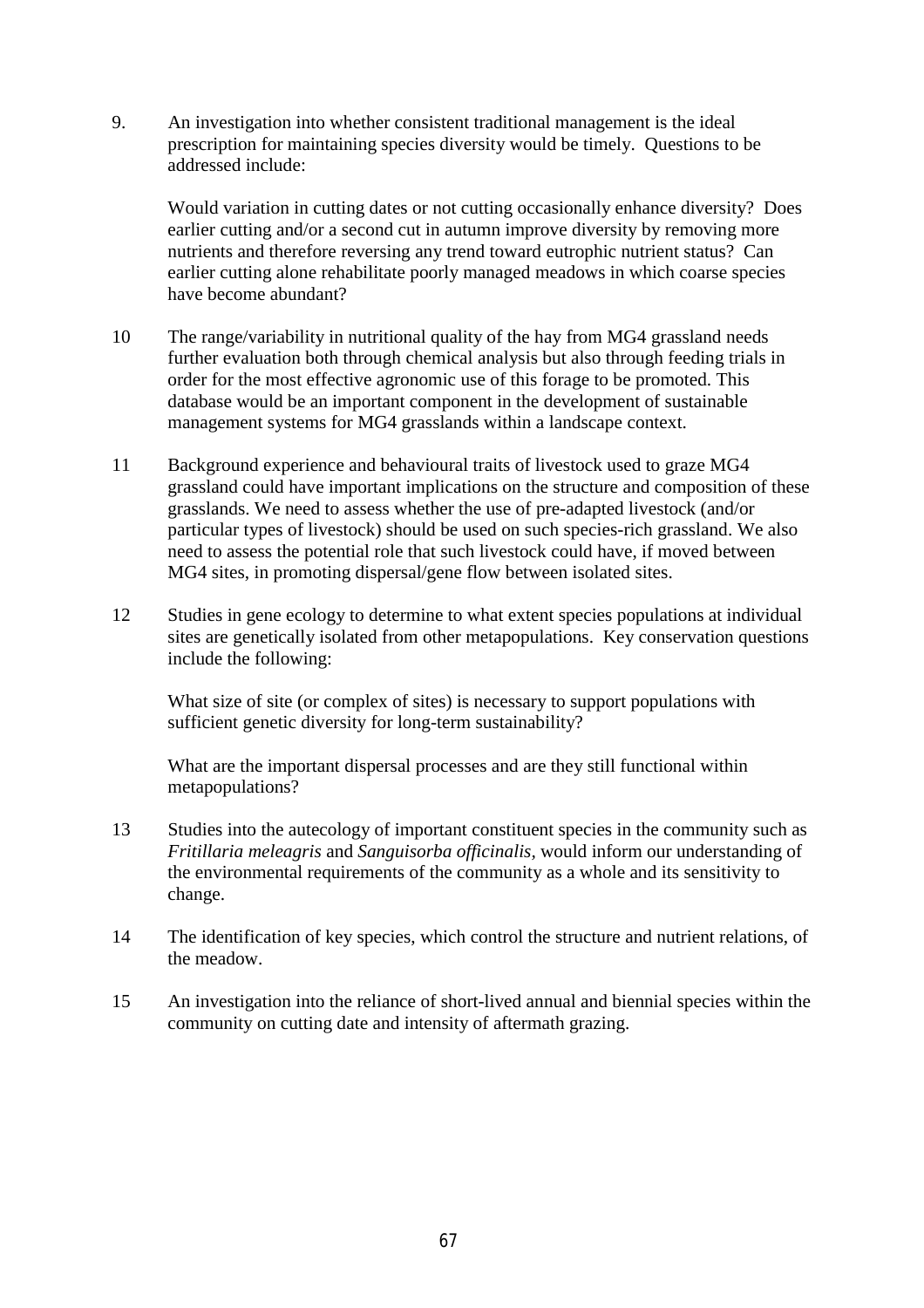# **9. Acknowledgements**

The authors would like to thank Richard Jefferson of English Nature and Joanne Gilbert of the Royal Society for the Protection of Birds for making unpublished data available and for commenting on earlier drafts of this review. We would also like to thank David Stevens of the Countryside Council for Wales for comments on the text. Mike Prosser (Ecological Surveys, Bangor), Clare Lawson (Reading University), Roland Janssen (Umea University), Owen Mountford (CEH), Sarah Manchester (CEH), John Rodwell (Lancaster University), Chris Joyce (Brighton University) and Alison McDonald (Oxford University) all provided suggestions for inclusion in the report, especially with respect to the future research requirements. We are grateful to all the English Nature staff who took part in the questionnaire survey and to all the farmers and site managers who supplied additional information. Finally, our thanks to Catherine Eden for her assistance with report preparation and formatting. We are also grateful to John Beevers and other landowners for allowing use of their hay yield data from flood meadow sites in North and East Yorkshire.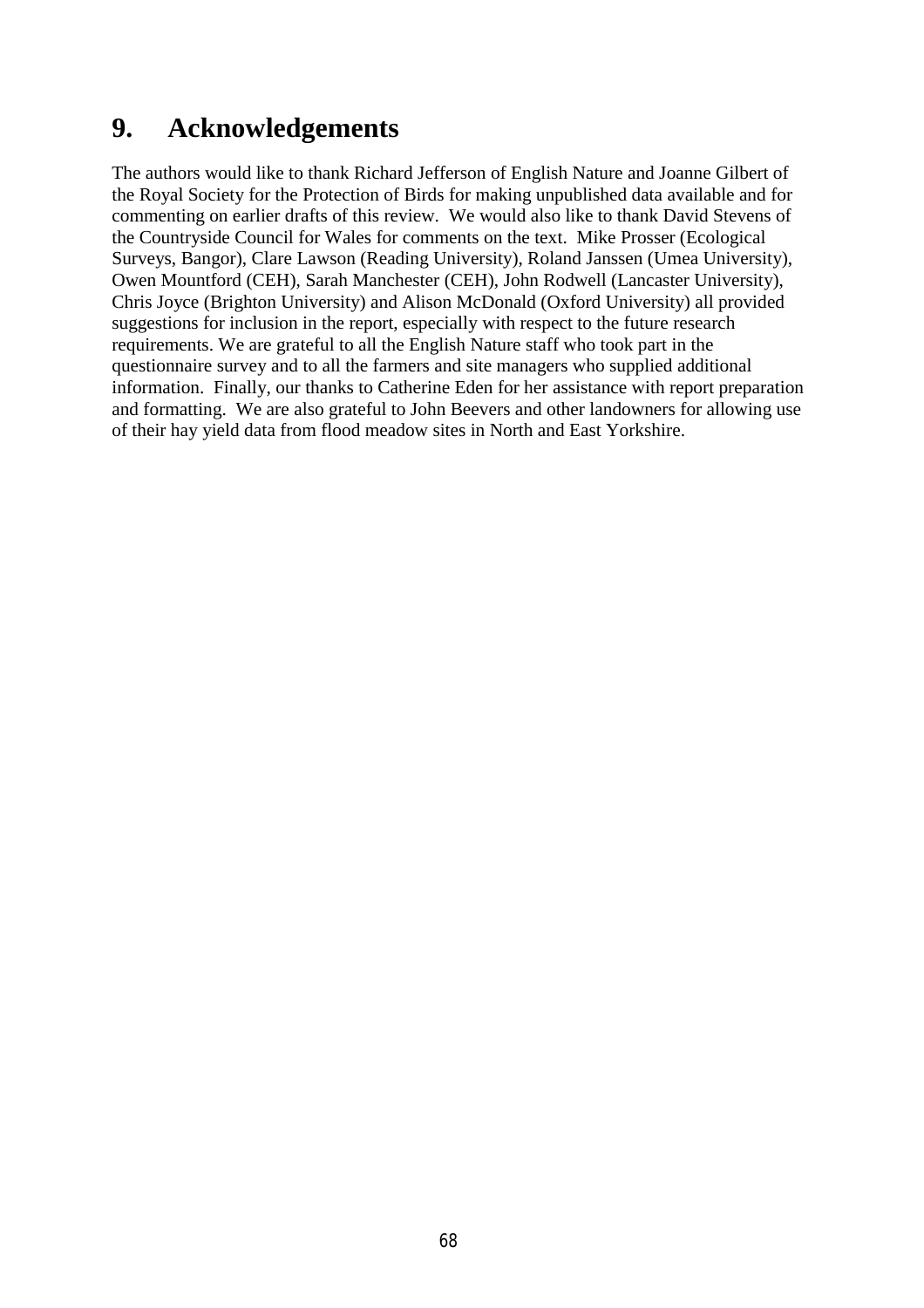# **10. Bibliography**

ADAS, 1975. *The Important Mineral Elements in Animal Nutrition and their Optimum Concentration in Forages*. ADAS Advisory Paper no. 16. London: HMSO. Ministry of Agriculture, Fisheries and Food.

ADAS, 1983. *Mineral, traces element and vitamin allowances for ruminant livestock*. Report of an Interdepartmental Working Party on the ARC (1980): Technical Review: 'the Nutrient Requirements of Ruminent Livestock'. London: HMSO. MAFF, DAFS, DANI, UKASTA, BVA.

AFRC, 1991. Technical committee on responses to nutrients. A reappraisal of the calcium and phosphorus requirement of sheep and cattle. *Nutritional Abstracts and Reviews (Series B).* CAB International. 61, pp. 573-612.

ALLEN-DIAZ, B.H., 1991. Water-table and plant-species relationships in Sierra Nevada meadows. *American Midland Naturalist*, **126**, 30-43.

ARMSTRONG, W., 1979. Aeration in higher plants. *Advances in Botanical Research*, **7**, 226-332.

ATWELL, B.J. & STEER, B.T., 1990. The effect of oxygen deficiency on uptake and distribution of nutrients in maize plants. *Plant Soil*, **122**, 1-8.

AVERY, B.W., 1973. Classification in the soil survey of England and Wales. *Journal of Soil Science*, **24**, 324-334.

BAKER, H., 1937. Alluvial meadows: A comparative study of grazed and mown meadows. *Journal of Ecology*, **25**, 408-420.

BAKKER, J.P. & OLFF, H., 1995. Nutrient dynamics during restoration of fen meadows by haymaking without fertiliser application. *In:* Wheeler, ed. *Restoration of Temperate Wetlands.* pp. 143-166.

BENYON, P.R., 1998. *Lower Derwent Valley: MG4 grassland boundary survey. Report to Environment Agency*. Leeds.

BERENDSE, F., OOMES, M.J.M., ALTENA, H.J. & DEVISSER, W., 1994. A Comparative-study of nitrogen flows in 2 similar meadows affected by different groundwater levels. *Journal of Applied Ecology*, **31**, 40-48.

BERENDSE, F., OOMES, M.J.M., ALTENA, H.J. & ELBERSE, W.T., 1992. Experiments on the restoration of species-rich meadows in the Netherlands. *Biological Conservation*, **62**, 59-65.

BLACKSTOCK, T.H., RIMES, C.A., STEVENS, D.P., JEFFERSON, R.G., ROBERTSON, H.J., MACKINTOSH, J. & HOPKINS, J.J., 1999. The extent of semi-natural grassland communities in lowland England and Wales: a review of conservation surveys 1978-96. *Grass and Forage Science*, **54**, 1-18.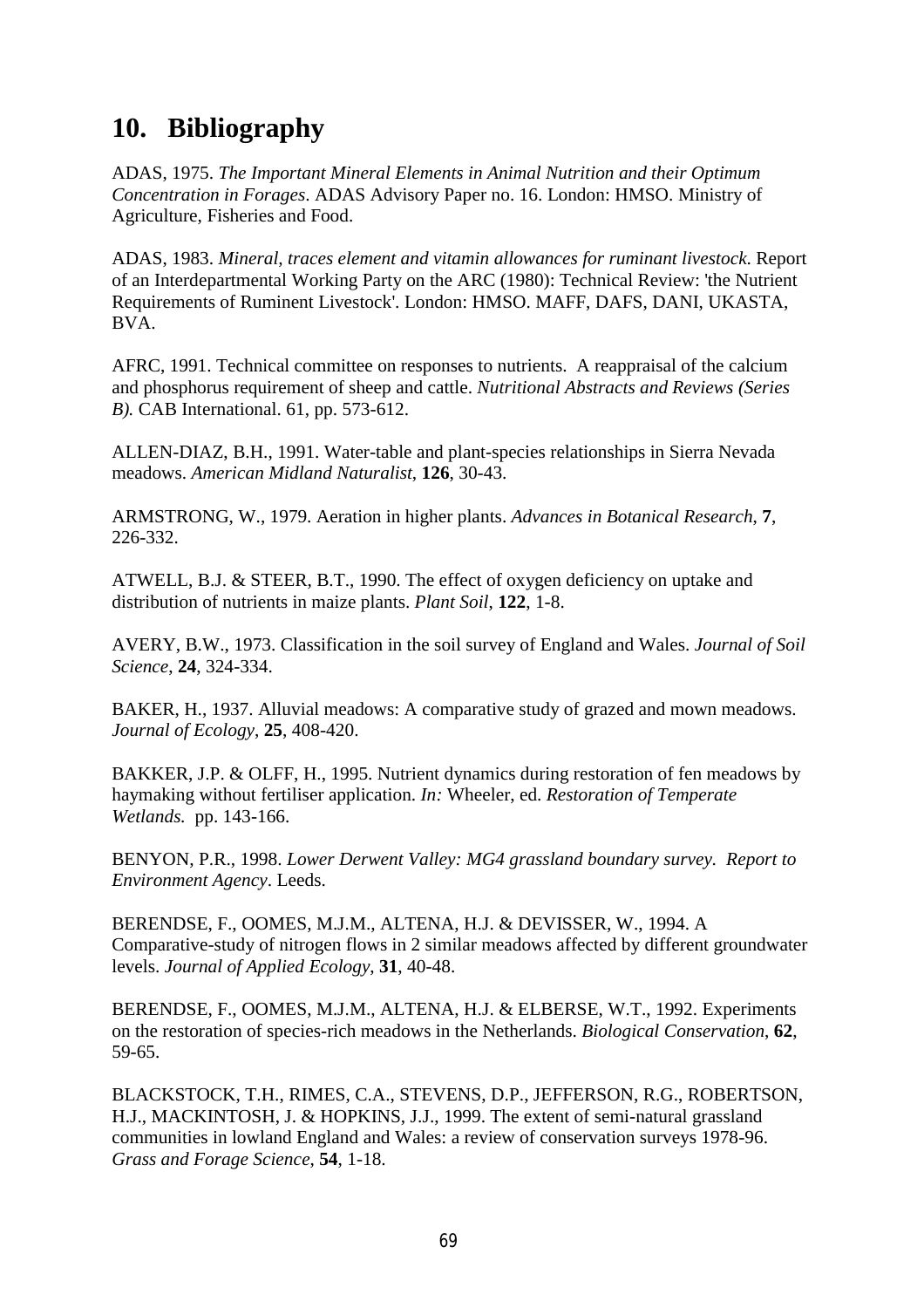BOBBINK, R., HORNUNG, M. & ROELOFS, J.G.M., 1996. Empirical nitrogen critical loads for natural and semi-natural ecosystems. *In: Manual on Methodologies and Criteria for Mapping Critical Levels/Loads*. Berlin: Federal Environment Agency.

BRIAN, A., 1993. Lammas Meadows. *Landscape History*, **15**, 57-69.

BRIMBLECOMBE, P. & STEDMAN, D.H., 1982. Historical evidence for a dramatic increase in the nitrate component of acid rain. *Nature*, **298**, 460-462.

BROAD, H.J. & HOUGH, M.N., 1982. The growing season and grazing season in the United Kingdom. *Grass and Forage Science*, **48**, 26-37.

BRUNET, R.C. & ASTIN, K.B., 2000. A 12-month sediment and nutrient budget in a floodplain reach of the River Adour, southwest France. *Regulated Rivers-Research & Management*, **16**, 267-277.

BUCKLEY, J., 1988. *The water relations and distribution of selected species, above shallow ground water on Yarnton Mead, Oxfordshire*. BSc project report. Coventry Polytechnic.

CHALMERS, A., KIRKHAM, F., MCLAREN, R., SMITH, K., DOWNIE, L. & GOODLASS, G., 2000. A review of the use of organic manures on lowland grassland pastures in the U.K. Peterborough: *English Nature Research Reports*, No. 368.

CLAYTON, H., ARAH, J.R.M. & SMITH, K.A., 1994. Measurement of nitrous oxide emissions from fertilised grassland using closed chambers. *Journal of Geophysical Research*, **99**, 16599-16607.

COHEN, R.D.H., 1975. Phosphorus and the grazing ruminant. *World Review of Animal Production*, **11**, 27-43.

CORPORAAL, A., HORSTHUIS, M. A. P. & SCHAMINEE, J. H. J., 1993. Oecologie, verspreiding en planten sociologische postie van de kievitsbloem (*Fritillaria meleagris L.*) in Nederland en Noordwest-Europa. *Stratiotes*, **6**, 14-39.

COUNCIL OF THE EUROPEAN COMMUNITIES., 1992. Council Directive 92/43/EEC of 21 May 1992 on the conservation of natural habitats and of wild fauna and flora. *Official Journal of the European Communities*, **L206**, 7-50.

CRAWFORD, R. M. M., 1982. Plant life in aquatic and amphibious habitats. *In: Encyclopaedia of plant physiology*. Berlin: Springer Verlag. 12B. pp. 453-477.

CRAWFORD, R.M.M., 1993. Plant survival without oxygen. *Biologist*, **40**, 110-114.

CROFTS, A. & JEFFERSON, R.G., 1999. *The lowland grassland management handbook. 2nd edition*. Peterborough: English Nature and the Wildlife Trusts.

DAVIES, W. J. & GOWING, D. J. G., 1999. Plant responses to small perturbations in soil water status. *In:* Press, M., Scholes, J. & Barker, M., eds. *Physiological Plant Ecology*. British Ecological Society Symposium 39. pp. 67-89.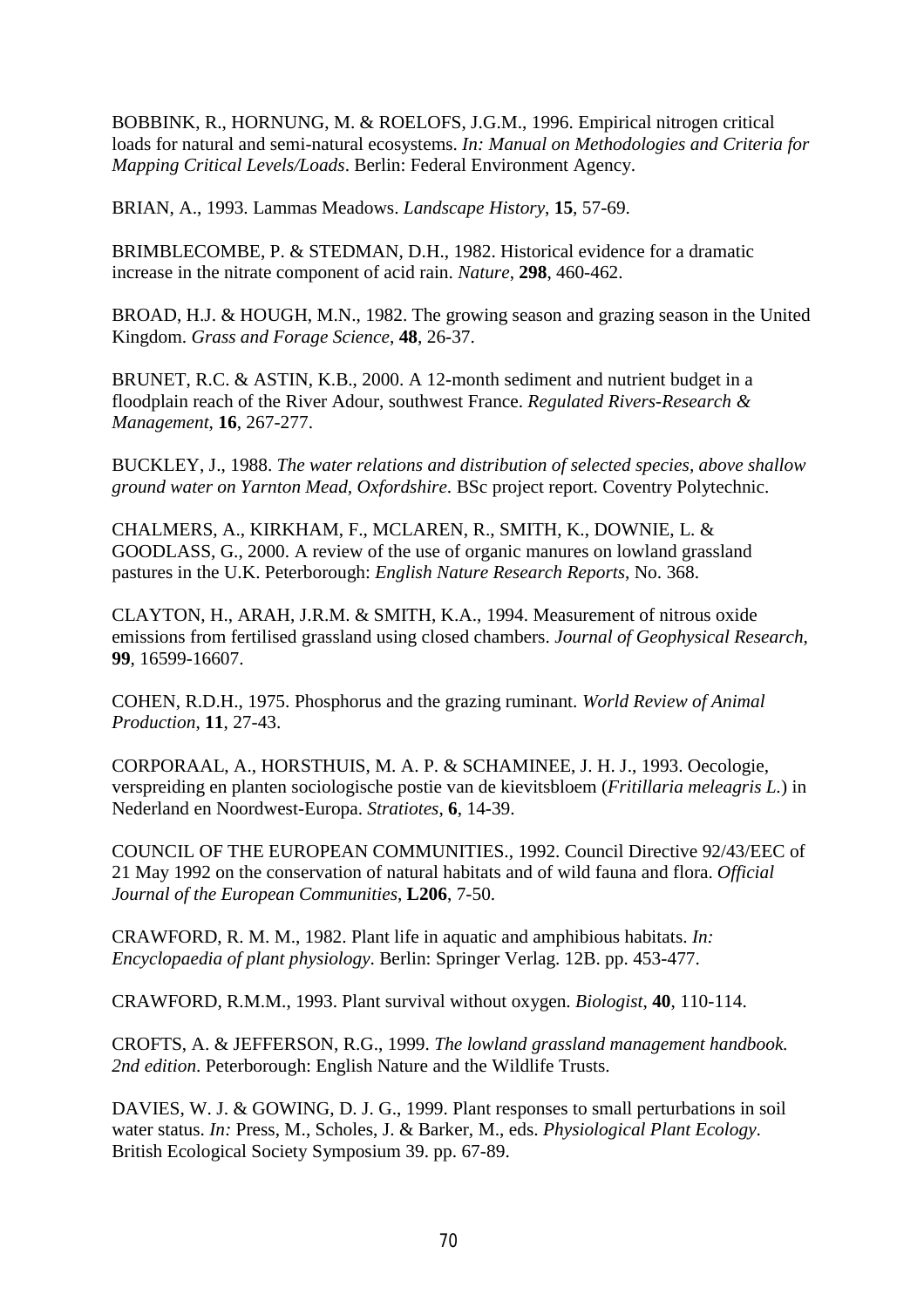DAVIES, W.J. & ZHANG, J., 1991. Root signals and the regulation of growth and development of plants in drying soil. *Annual review of plant physiology and molecular biology*, **42**, 55-76.

DEMPSEY, P. & CODLING, I., 2001. *Ouse and Nene strategic studies: Ecological Risk Assessment. Report to Anglian Water plc*. Swindon: WRc plc.

DISE, N. B., 2001. Biogeochemical dynamics III: Carbon. *In:* Maltby, E., ed. *The Wetlands Handbook*. Oxford: Blackwell Science.

DODD, M., SILVERTOWN, J., MCCONWAY, K., POTTS, J. & CRAWLEY, M., 1994. Biomass stability in the plant communities of the Park Grass Experiment: The influence of species richness, soil pH and biomass. *Philosophical Transactions of the Royal Society B*, **346**, 185-193.

DODD, M. E., SILVERTOWN, J., MCCONWAY, K., POTTS, J. & CRAWLEY, M., 1994. Application of the British national vegetation classification to the communities of the park grass experiment through time. *Folia Geobotanica & Phytotaxonomica*, **29**, 321-334.

DUFFEY, E., MORRIS, M.G., SHEAIL, J., WARD, L.K., WELLS, D.A. & WELLS, T.C.E., 1974. *Grassland Ecology and Wildlife Management*. London: Chapman and Hall.

ENVIRONMENT AGENCY., 2000. *The action plan for flood defence*. Bristol: Environment Agency.

ELLENBERG, H., 1988. *The vegetation ecology of central Europe*. Cambridge University Press.

FREAM, 1888. On the flora of water meadows, with notes on their species. *Journal of the Linnean Society (Botany)*, **24**, 279-288.

FULLER, R.M., 1987. The changing extent and conservation interest of lowland grasslands in England and Wales - a review of grassland surveys 1930-84. *Biological Conservation*, **40**, 281-300.

GARWOOD, E.A., 1988. Water deficiency and excess in grassland: the implications for grass production and for the efficiency of use of N. In: Wilkins, R.J., ed. *Nitrogen and water use by grassland*. Proceedings of Colloquium at North Wyke Research Station, Devon, March 1987. Hurley: AFRC Institute for Grassland and Animal Production.

GIBSON, C. W.D., 1996. The effects of horse and cattle grazing on English species-rich grasslands. Peterborough: *English Nature Research Reports*, No. 210.

GILBERT, J. C., 2000. *High soil phosphorus availability and the restoration of species-rich grassland*. PhD thesis. Cranfield University.

GOWING, D.J.G., 1998. *Oxley Mead SSSI - moisture retention properties of the soil*. Maidstone. Report prepared for Weeks Technical Services.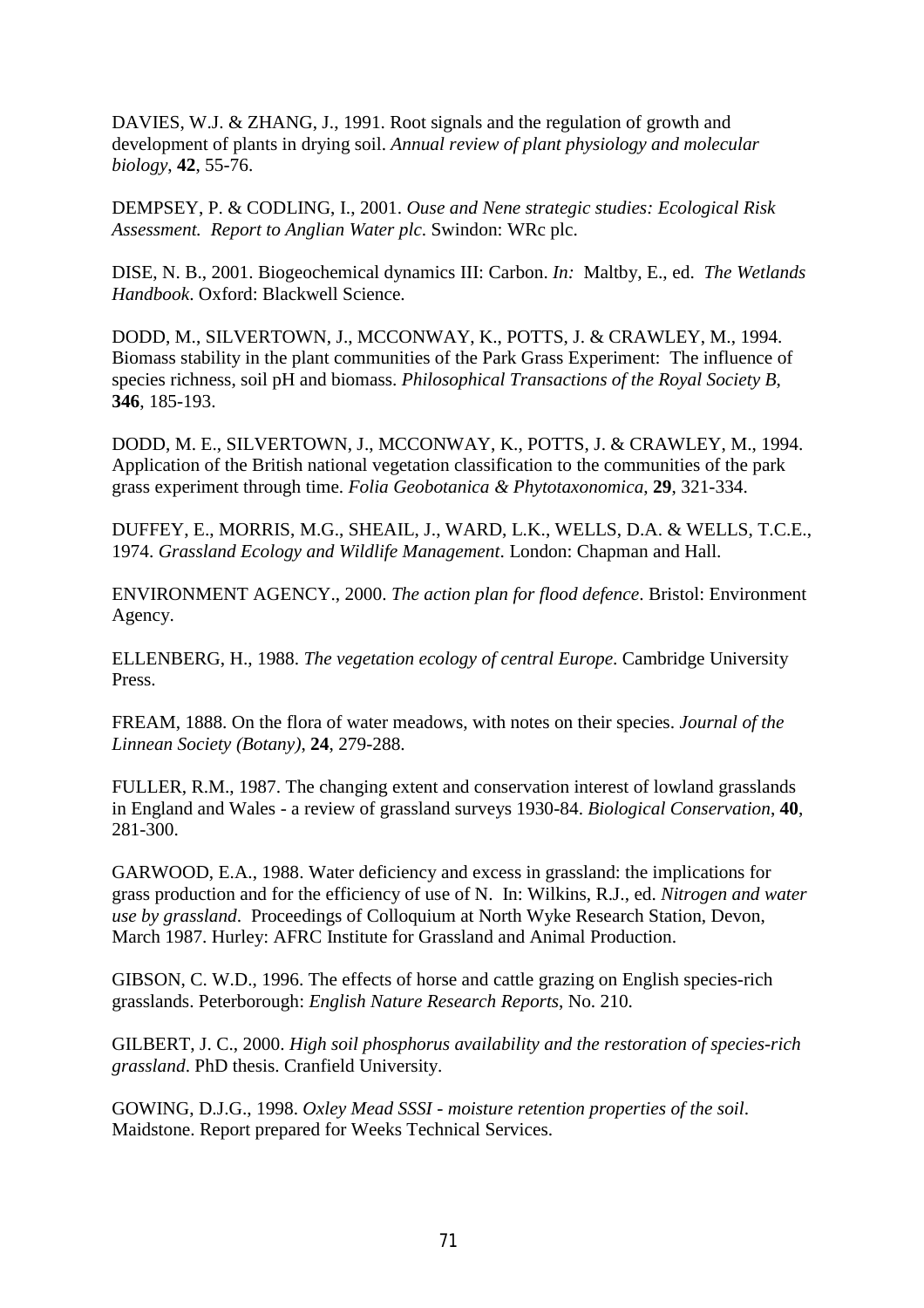GOWING, D.J.G., GILBERT, J.C., YOUNGS, E.G. & SPOOR, G., 1997. *Water regime requirements of the native flora - with particular reference to ESAs*. Project BD0209. London: Final Report to Ministry of Agriculture, Fisheries and Food.

GOWING, D.J.G., GILBERT, J.C., YOUNGS, E.G. & SPOOR, G., 1997. *The water requirements of the native flora. Final report*. MAFF project BD0209. London: Ministry of Agriculture, Fisheries and Food.

GOWING, D.J.G. & YOUNGS, E.G., 1996. The effect of the hydrology of a thames flood meadow on its vegetation pattern. *In:* Large, A. ed. *Floodplain rivers: hydrological processes and ecological significance.* Newcastle: University of Newcastle. Newcastle. British Hydrological Society Occasional Paper No. 8. pp. 69-80.

GOWING, D.J.G., YOUNGS, E.G., GILBERT, J.C. & SPOOR, G., 1998. Predicting the effect of change in water regime on plant communites. In: *Hydrology in a changing environment*. Chichester: John Wiley and Sons. Chichester. Vol. I.H.,

GREEN, B.H., 1990. Agricultural Intensification and the Loss of Habitat, Species and Amenity in British Grasslands - a Review of Historical Change and Assessment of Future-Prospects. *Grass and Forage Science*, **45**, 365-372.

GREVILLIOT, F., BROYER, J. & MULLER, S., 1998. Phytogeographical and phenological comparison of the Meuse and the Saone valley meadows (France). *Journal of Biogeography*, **25**, 339-360.

GRIEG, J.R.A., 1988. *Some evidence of the development of grassland plant communities*. BSBI conference report no. 19. Oxford University Committee for Archaeology.

GRIME, J.P., 1979. *Plant strategies and vegetation processes*. Chichester: Wiley.

GRIME, J.P., HODGSON & HUNT, 1988. *Comparative Plant Ecology*. London: Unwin.

GROOTJANS, A.B., VANWIRDUM, G., KEMMERS, R. & VANDIGGELEN, R., 1996. Ecohydrology in The Netherlands: Principles of an application- driven interdiscipline. *Acta Botanica Neerlandica*, **45**, 491-516.

GROOTJANS, A.P. & KLOOSTER, T., 1980. Changes of ground water regime in wet meadows. *Acta Botanica Neerlandica*, **29**, 541-554.

GROOTJANS, A.P., VANDIGGELEN, R., WASSEN, M.J. & WIERSINGA, W.A., 1988. The effects of drainage on groundwater quality and plant-species distribution in Stream Valley meadows. *Vegetatio*, **75**, 37-48.

GUNDERSEN, P., CALLESEN, I. & DE VRIES, W., 1998. Nitrate leaching in forest ecosystems in controlled by forest floor C/N ratio. *Environmental Pollution*, **102**, 403-407.

HADDON, S.W., 1998. *The effect of soil nutrient status of river flooding on the Derwent Ings*. York. Report to English Nature.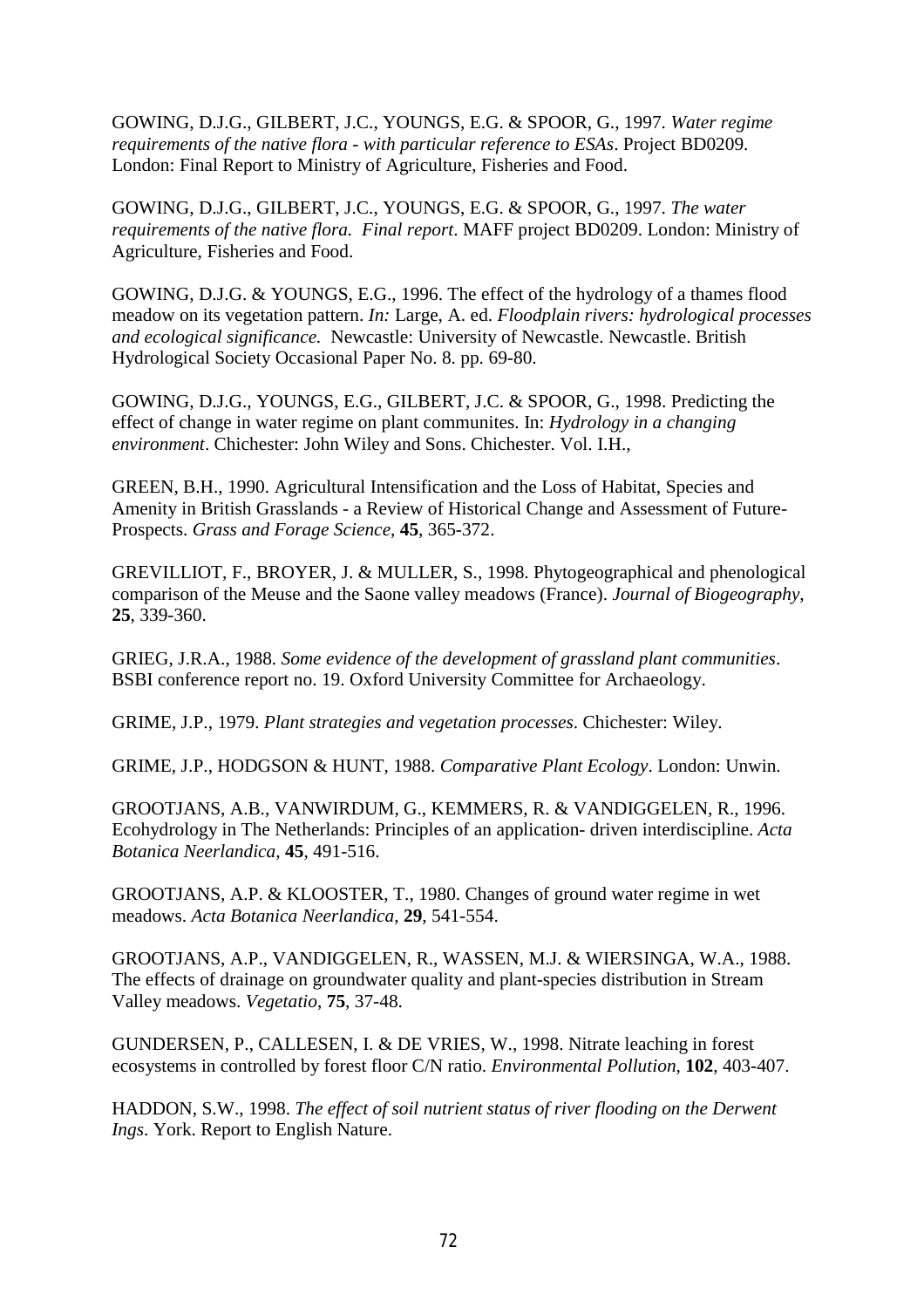HASLAM, S.M., 1973. The management of British wetlands. *Journal of Environmental Management*, **16**, 308-309.

HASSINK, J., 1992. Effect of grassland management on N-mineralisation potential, microbial biomass and N-yield in the following year. *Netherlands Journal of Agricultural Science*, **40**, 173-185.

HAZEL, V., 1984. *Hampshire's Countryside Heritage: Meadows*. Hampshire County Council.

HEATHWAITE, A.L., JOHNES, P.J. & PETERS, N.E., 1996. Trends in nutrients. *Hydrological Processes*, **10**, 263-293.

HENSON, I., JENSON, C. & TURNER, N., 1989. Leaf gas exchange and water relations of lupins and wheat. I. Shoot response to soil water deficits. *Australian Journal of Plant Phsiology*, **16**, 401-413.

HERRIOT, J.B.D. & WELLS, D.A., 1963. The grazing animal and sward productivity. *Journal of Agricultural Science*, **61**, 89-99.

HETTELINGH, J.-P., POSCH, M., DESMET, P.A.M. & DOWNING, R.J., 1995. The use of critical loads in emission reduction agreements in Europe. *Water, Air & Soil Pollution*, **85**, 2381-2388.

HILL, R.D. & PEART, M.R., 1998. Land use, runoff, erosion and their control: a review for southern China. *Hydrological Processes*, **12**, 2029-2042.

HOLMES, N.T.H. & NIELSEN, M.B., 1998. Restoration of the Rivers Brede, Cole and Skerne: a jount Danish and British EU-LIFE demonstration project, I - setting up and delivery of the project. *Aquatic conservation: Marine and Freshwater Ecosystems*, **8**, 185- 196.

HOLZEL, N. & OTTE, A., 2001. The impact of flooding regime on the soil seed bank of flood meadows. *Journal of Vegetation Science*, **12**, 209-218.

HOPKINS, A., MATKIN, E.A., ELLIS, J.A. & PEEL, S., 1985. Southwest England grassland survey 1983. 1. Age structure and sward composition of permanent and arable grassland and their relation to manageabililty fertiliser nitrogen and other management features. *Grass and Forage Science*, **40**, 348-360.

HUHTA, A., RAUTIO, P., TUOMI, J. & LAINE, K., 2001. Restorative mowing on an abandoned semi-natural meadow: short-term and predicted long-term effects. *Journal of Vegetation Science*, **12**, 677-686.

INDITE, 1994. *Impacts of nitrogen deposition in terrestrial ecosystems*. London: Department of the Environment.

JACKSON, D.L. & MCLEOD, C.R., 2000. *Handbook on the UK status of EC Habitats Directive interest features.* Peterborough: Joint Nature Conservation Committee.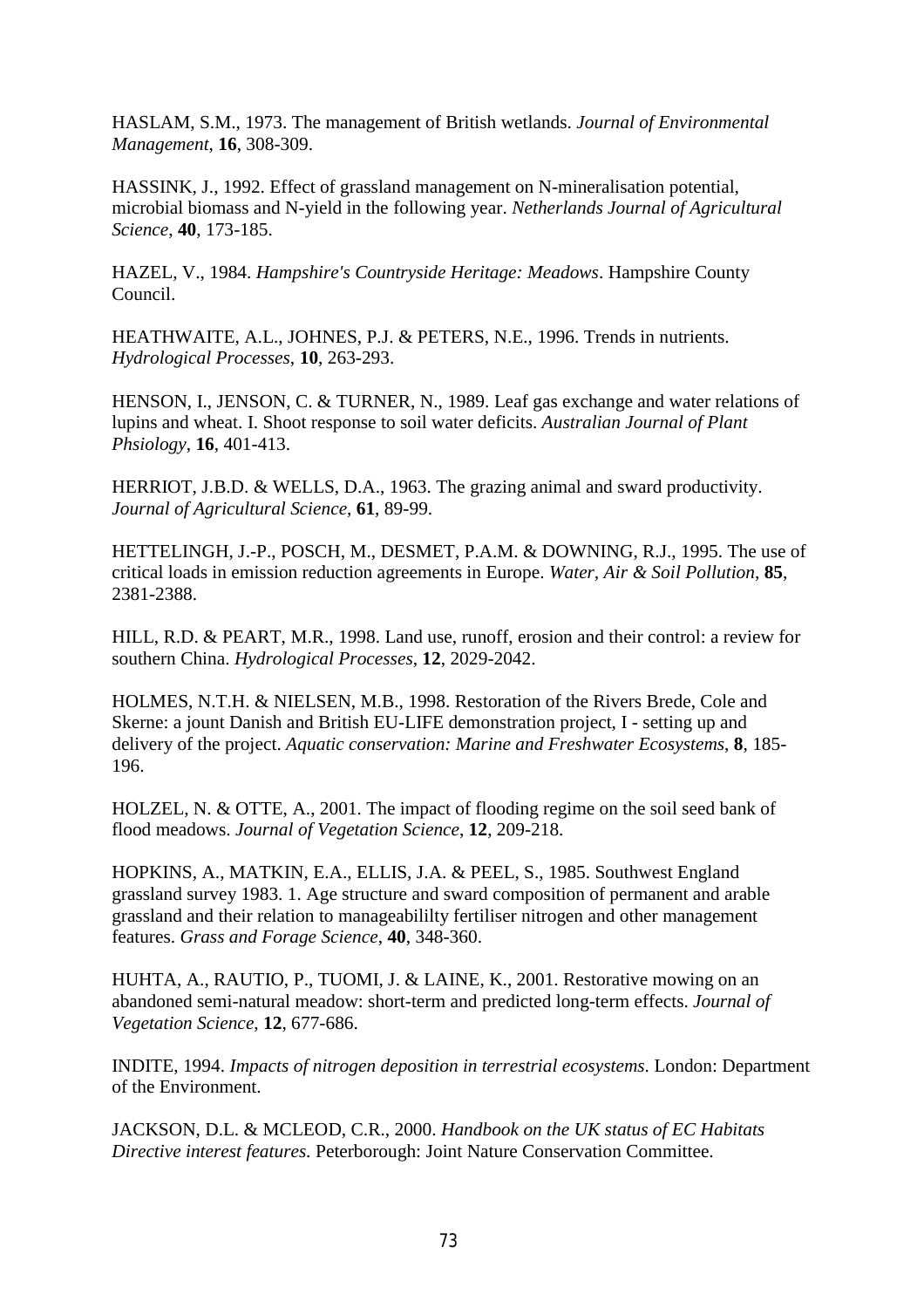JAMIESON, N., MONAGHAN, R. & BARRACLOUGH, D., 1999. Seasonal trends of gross N mineralization in a natural calcareous grassland. *Global Change Biology*, **5**, 423-431.

JANSSENS, F., PEETERS, A., TALLOWIN, J.R.B., BAKKER, J.P., BEKKER, R.M., FILLAT, F. & OOMES, M.J.M., 1998. Relationship between soil chemical factors and grassland diversity. *Plant and Soil*, **202**, 69-78.

JANSSENS, F., PEETERS, A., TALLOWIN, J.R.B., SMITH, R.E.N., BAKKER, J.P., BEKKER, R.M., VERWEIJ, G.L., FILLAT, F., CHOCARRO, C. & OOMES, M.J.M., 1997. Relationship between soil nutrients and plant diversity in grassland: definition of limits for the maintenance and the reconstruction of species-rich communities. *In: Management for Grassland Biodiversity.* Warsaw, Poland. Proceedings of the International Occasional Symposium of the European Grassland Federation. pp. 315-322.

JARVIS, S.C., 1999. Accounting for nutrients in grassland: challenges and needs. *In*: Corrall, A.J., ed. *Accounting for Nutrients, a challenge for grassland farmers in the 21st century.*  Reading: British Grassland Society Occasional Symposium No 33.

JEFFERSON, R.G., 1997. Distribution and status of Alopecurus pratensis - Sanguisorba officinalis floodplain meadows in England*.* Peterborough: *English Nature Research Reports*, No. 249.

JEFFERSON, R.G. & ROBERTSON, H.J., 1998. *Review of hay meadow management:organic nutrient additions to semi-natural grassland*. Internal paper tabled to the general Committee of English Nature Council.

JOHNES, P.J., 1996. Evaluation and management of the impact of land use change on the nitrogen and phosphorus load delivered to surface waters: the export coefficient modelling approach. *Journal of Hydrology*, **183**, 323-349.

JONES, R. & ETHERINGTON, J.R., 1971. Comparative studies of plant growth and distribution in relation to waterlogging. *Journal of Ecology*, **59**, 793-801.

JOYCE, C.B., 1998. Plant community dynamics of managed and unmanaged floodplain grasslands: an ordination analysis. *In:* Joyce, C. & Wade, M., eds. *European Lowland Wet Grasslands: Biodiversity, Management and Restoration*. Chichester: Wiley. pp. 173-191.

JUNK, W. J., BAYLEY, P. B. & SPARKS, R. E., 1989. The flood pulse concept in riverfloodplain systems. *In:* Dodge, D.P., ed. *Proceedings of the Large River Symposium.*  Canadian Special Publication of the Fisheries and Aquatic Sciences. 106, pp. 110-127.

KIRKHAM, F.W. & WILKINS, R.J., 1994a. The productivity and response to inorganic fertilizers of species-rich wetland hay meadows on the Somerset Moors: the effects of nitrogen under hay cutting and aftermath grazing. *Grass and Forage Science*, **49**, 159-162.

KIRKHAM, F.W. & WILKINS, R.J., 1994b. The productivity and response to inorganic fertilizers of species-rich wetland hay meadows on the Somerset Moors: the effect of nitrogen phosphorus and potassium on herbage production. *Grass and Forage Science*, **49**, 163-175.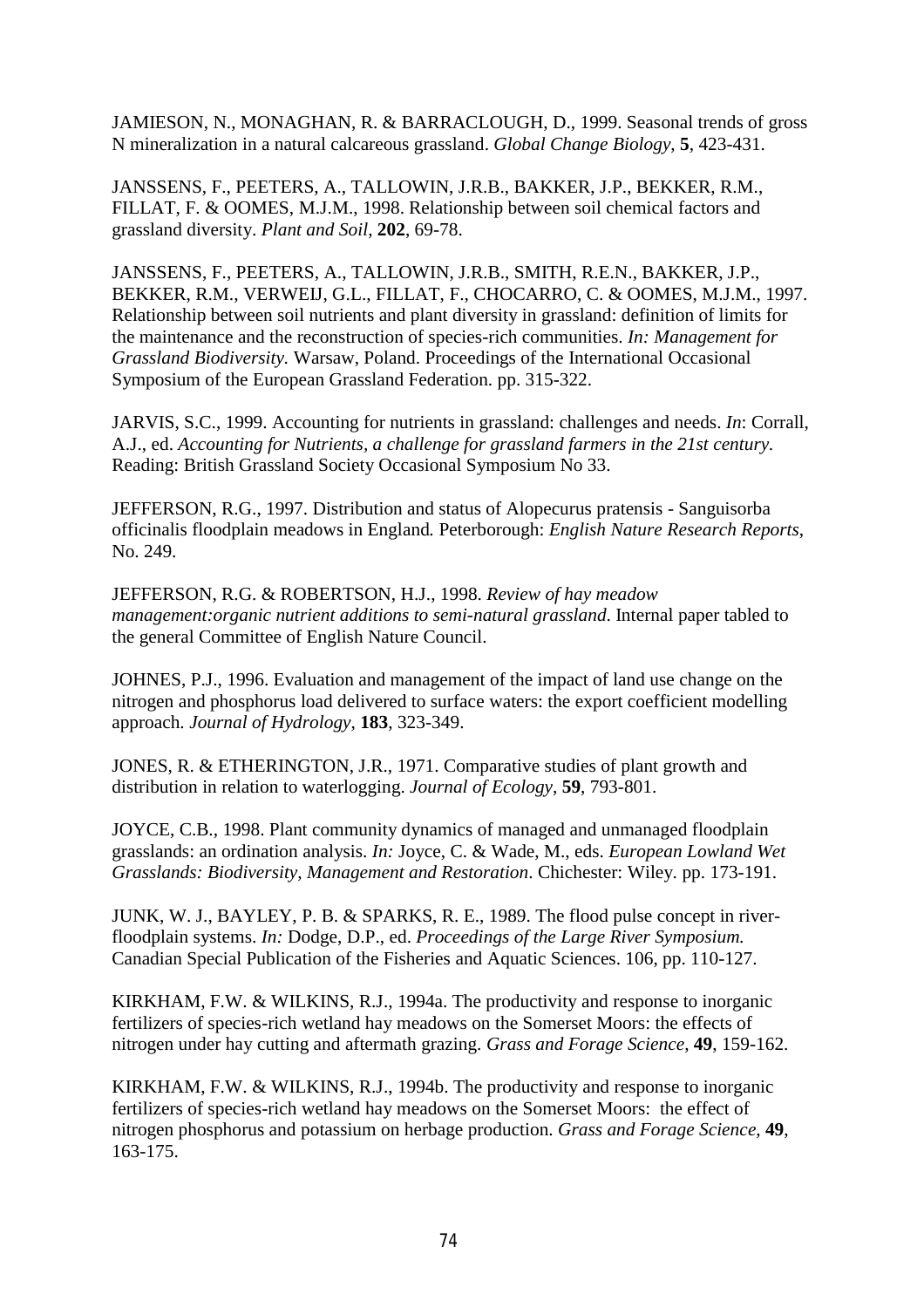KOERSELMAN, W., BAKKER, S.A. & BLOM, M., 1990. Nitrogen, Phosphorus and potassium mass balances for two small fens surrounded by pastures. *Journal of Ecology*, **78**, 428-442.

KOOIJMAN, A.M., DOPHEIDE, J.C.R., SEVINK, J., TAKKEN, I. & VERSTRATEN, J.M., 1998. Nutrient limitations and their implications on the effects of atmospheric deposition in coastal dunes; lime-poor and lime-rich sites in the Netherlands. *Journal of Ecology*, **86**, 511- 526.

KOREVAAR, H., 1986. *Production and feeding value of grass from grassland with restrictions in use and fertilization for nature conservation.* Lelystad: The Netherlands Research and Advisory Institute for Cattle, Sheep and Horse Husbandry (PR). Doctoral Thesis, Report 101.

KREBS, L., CORBONNOIS, J. & MULLER, S., 1999. The impact of hydrological fluctuations on shallow groundwater hydrochemistry under two alluvial meadows. *Hydrobiologia*, **410**, 195-206.

KRONVANG, B., SVENDSEN, L.M., BROOKES, A., FISHER, K., MOLLER, B., OTTOSEN, O., NEWSON, M. & SEAR, D., 1998. Restoration of the rivers Brede, Cole and Skerne: A joint Danish and British EU-LIFE demonstration project, III - Channel morphology, hydrodynamics and transport of sediment and nutrients. *Aquatic Conservation: Marine and Freshwater Ecosystems*, **8**, 209-222.

LAMBERTH, C. & HAYCOCK, N.E., 2001. *Water quality constraints on the creation and management of wetland habitats.* Sandy: Report to the Royal Society for the Protection of Birds.

LANTINGA, E.A., DEENEN, P.J.A.G. & VAN KEULEN, H., 1999. Herbage and animal production responses to fertilizer nitrogen in perennial ryegrass swards. II Rotational grazing and cutting. *Netherlands Journal of Agricultural Science*, **47**, 243-261.

LARGE, A.R.G. & PETTS, G.E., 1996. Historical channel-floodplain dynamics along the River Trent Implications for river rehabilitation. *Applied Geography*, **16**, 191-209.

LAWSON, C.S. & GOWING, D.J.G., 2001. *The water-regime requirements and rate of response to hydrological change of grassland plant communities*. Annual report to DEFRA. Project BD1310. Cranfield.

LONDO, G., 1988. Nederlandse freatofyten. *PUDOC*. Wageningen. pp. 108.

LONGLEY, A.J., 1998. *Modelling the impact of gravel extraction on the hydrology of the Cotswold Water Park, near Cirencester*. MSc Thesis. University of Newcastle upon Tyne.

MACHEFERT, S.E., DISE, N.B., GOULDING, K.W.T. & WHITEHEAD, P.G., 2001. *Nitrous Oxide emission from a range of land-uses across Europe*. Science of the Total Environment, in press.

MAFF, 1994. *Fertilizer recommendations for agricultural and horticultural crops. Sixth edition. Ministry of Agriculture*. Fisheries and Food Reference Book 427. London.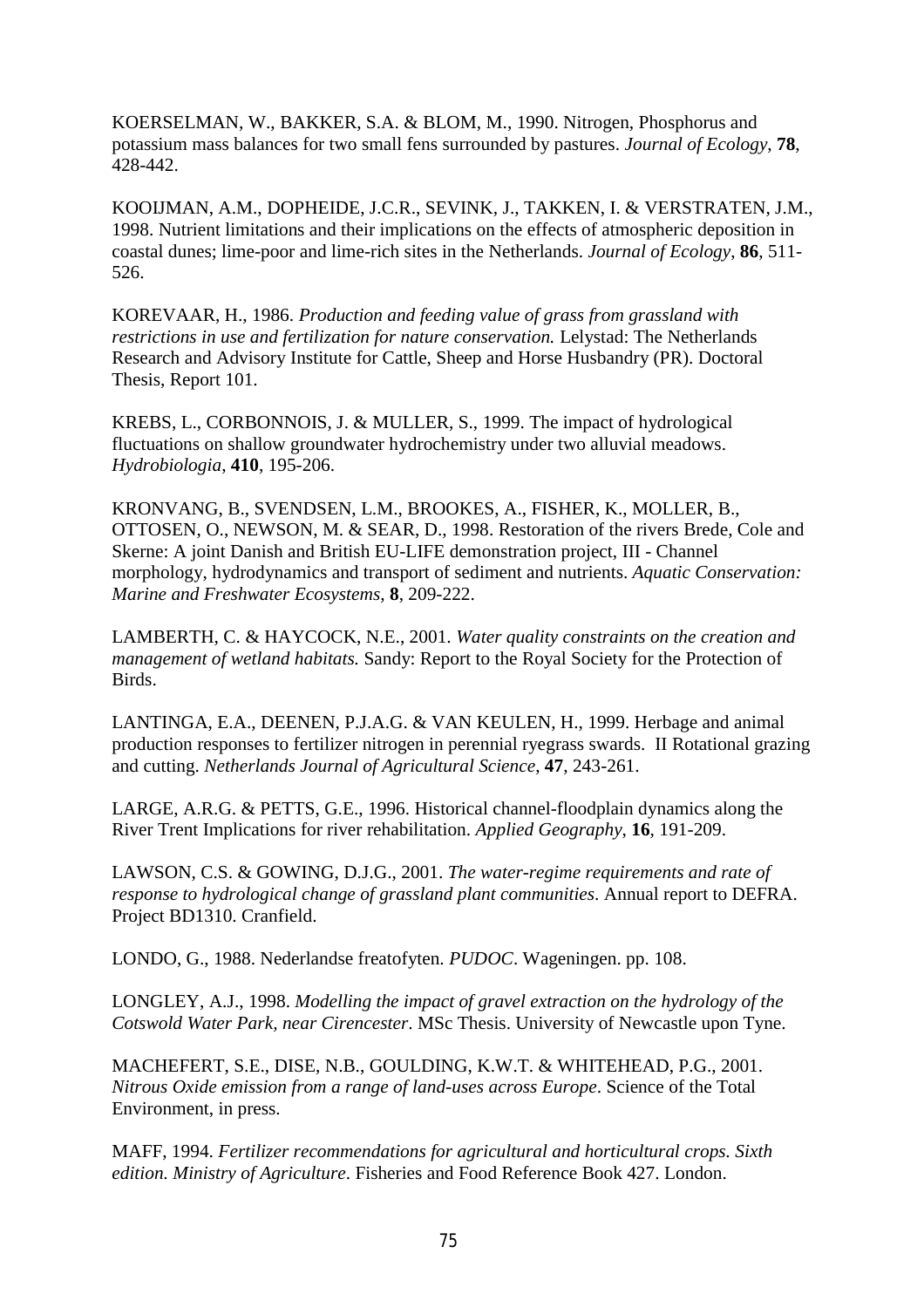MAINSTONE, C.P., PARR, W. & DAY, M., 2000. *Phosphorus and river ecology - tacking sewage inputs*. Report to English Nature. Swindon: WRc plc. MALLOCH, A.J.C., 1999. *MATCH version 2 for WINDOWS NT/95/98*. Lancaster: Unit of Vegetation Science, University of Lancaster.

MANCHESTER, S.J., MCNALLY, S., TREWEEK, J.R., SPARKS, T.H. & MOUNTFORD, J.O., 1999. The cost and practicality of techniques for the reversion of arable land to lowland wet grassland - an experimental study and review. *Journal of Environmental Management*, **55**, 91-109.

MANCHESTER, S.J., TREWEEK, J.R., MOUNTFORD, J.O. & PYWELL, R.F., 1997. The success of nurse crops in the establishment of species-rich lowland wet grassland. *In:*  Sheldrick, R.D., ed. *Grassland management in ESAs.* British Grassland Society Occasional Symposium no 32, pp. 260-261.

MARRS, R.H., 1993. Soil fertility and nature conservation in Europe: Theoretical considerations and practical management solutions. *Advances in Ecological Research*, **24**, 241-300.

MATTSON, M.D. & LIKENS, G.E., 1993. Air pressure and methane fluxes. *Nature*, **347**, 718-719.

MCGRATH, S.P., ZHAO, F.J. & WITHERS, P.J.A., 1996. *Development of sulphur deficiency in crops and its treatment*. No 376. London: Proceedings of the Fertiliser Society.

MILNES, K.J., DAVIES, W.J., RODWELL, J.S. & B.J., F., 1998. The responses of *Briza media* and *Koeleria macrantha* to drought and re-watering. *Functional Ecology*, **12**, 665-672.

MOUNTFORD, J.O., LAKHANI, K.H. & HOLLAND, R.J., 1996. Reversion of grassland vegetation following the cessation of fertilizer application. *Journal of Vegetation Science*, **7**, 219-228.

MOUNTFORD, J.O., LAKHANI, K.H. & KIRKHAM, F.W., 1993. Experimental assessment of the effects of nitrogen addition under hay-cutting and aftermath grazing on the vegetation of meadows on a Somerset peat moor. *Journal of Applied Ecology*, **30**, 321-332.

NEWBOLD, C. & MOUNTFORD, J.O., 1997. *Water level requirements of wetland plants and animals*. English Nature Freshwater Series No 5. Peterborough: English Nature.

OLDE VENTERICK, H., WASSEN, M.J., BELGERS, J.D.M. & VERHOEVEN, J.T.A., 2001. Control of environment variables on species density in fens and meadows: importance of direct effects and effects through community biomass. *Journal of Ecology*, **89**, 1033-1040.

OOMES, M.J.M., KUIKMAN, P.J. & JACOBS, F.H.H., 1997. Nitrogen availability and uptake by grassland in mesocosms at two water levels and two water qualities. *Plant and Soil*, **192**, 249-259.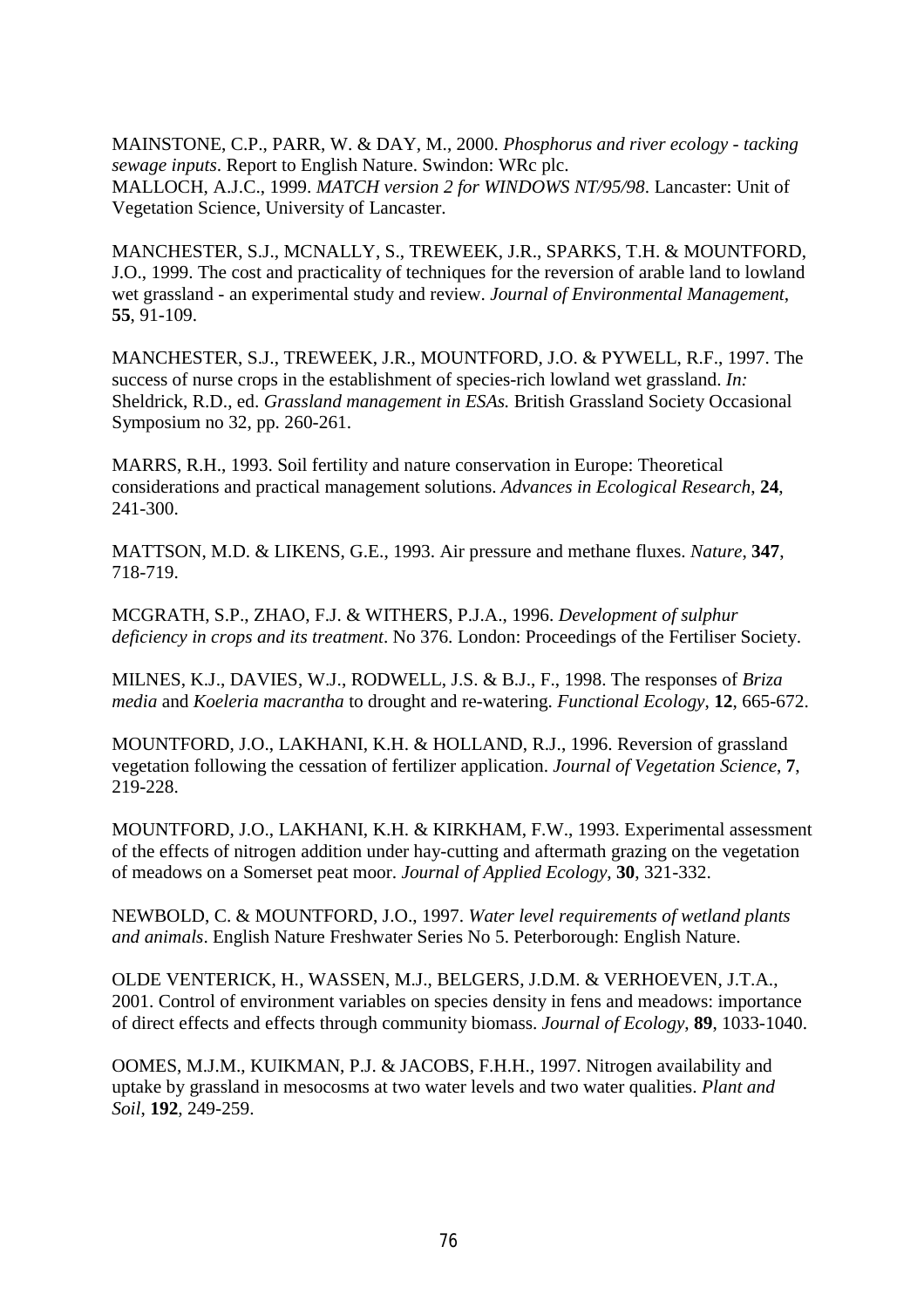OOMES, M.J.M. & MOOI, H., 1981. The effect of cutting and fertilizing on the floristic composition and production of an Arrhenatherion-elatioris grassland. *Vegetatio*, **46-7**, 233- 239.

OOMES, M.J.M., OLFF, H. & ALTENA, H.J., 1996. Effects of vegetation management and raising the water table on nutrient dynamics and vegetation change in a wet grassland. *Journal of Applied Ecology*, **33**, 576-588.

PAYNE, K., KNOTT, A. & MASSEN, D., 1998. *Cricklade North Meadow Management Plan*. Devizes: English Nature (Wiltshire Team).

PEZESHKI, S.R., 2001. Wetland plant responses to soil flooding. *Environmental and Experimental Botany*, **46**, 299-312.

PINAY, G., DECAMPS, H. & NAIMAN, R.J., 1999. The spiralling concept and nitrogen cycling in large river floodplain soils. *Large Rivers*, **11**, 281-291.

PINAY, G., RUFFINONI, C. & FEABRE, A., 1995. Nitrogen cycling in two riparian forest soils under different geomorphic conditions. *Biogeochemistry*, **430**, 9-29.

PONNAMPERUMA, F.M., 1972. The chemistry of submerged soils. *Advances in Agronomy*, **24**, 29-96.

PRACH, K., 1992. Vegetation, microtopography and water table in the Luznice River floodplain, South Bohemia, Czechoslovakia. *Preslia*, **64**, 357-367.

PUTMAN, R.J., FOWLER, A.D. & TOUT, S., 1991. Patterns of use of ancient grassland by cattle and horses and effects on vegetational composition and structure. *Biological Conservation*, **56**, 329-347.

RATCLIFFE, D.A., 1977. *A Nature Conservation Review*. Cambridge University Press.

RICHARDSON, C.J. & QIAN, S.S., 1999. Long-term phosphorous assimilative capacity in freshwater wetlands: a new paradigm for sustaing ecosystem structure and function. *Environmental Science and Technology*, **33**, 1545-1551.

ROBERTSON, H.J. & JEFFERSON, R.G., 2000. Monitoring the condition of lowland grassland SSSIs. Part 1 - English Nature's rapid assessment method. Peterborough: *English Nature Research Reports*, No. 315.

RODWELL, J. S., 1992. *British plant communities. Volume 3. Grasslands and montane communities.* Cambridge: Cambridge University Press.

ROSS, S. M., 1995. Overview of the hydrochemistry and solute processes in British Wetlands. *In:* Hughes, J. M. R. & A.L., eds. *Hydrology and Hydrochemistry of British Wetlands*. Chichester: H. John Wiley.

SEAR, D.A., 1994. River restoration and geomorphology. *Aquatic conservation: Marine and Freshwater Ecosystems*, **4**, 169-177.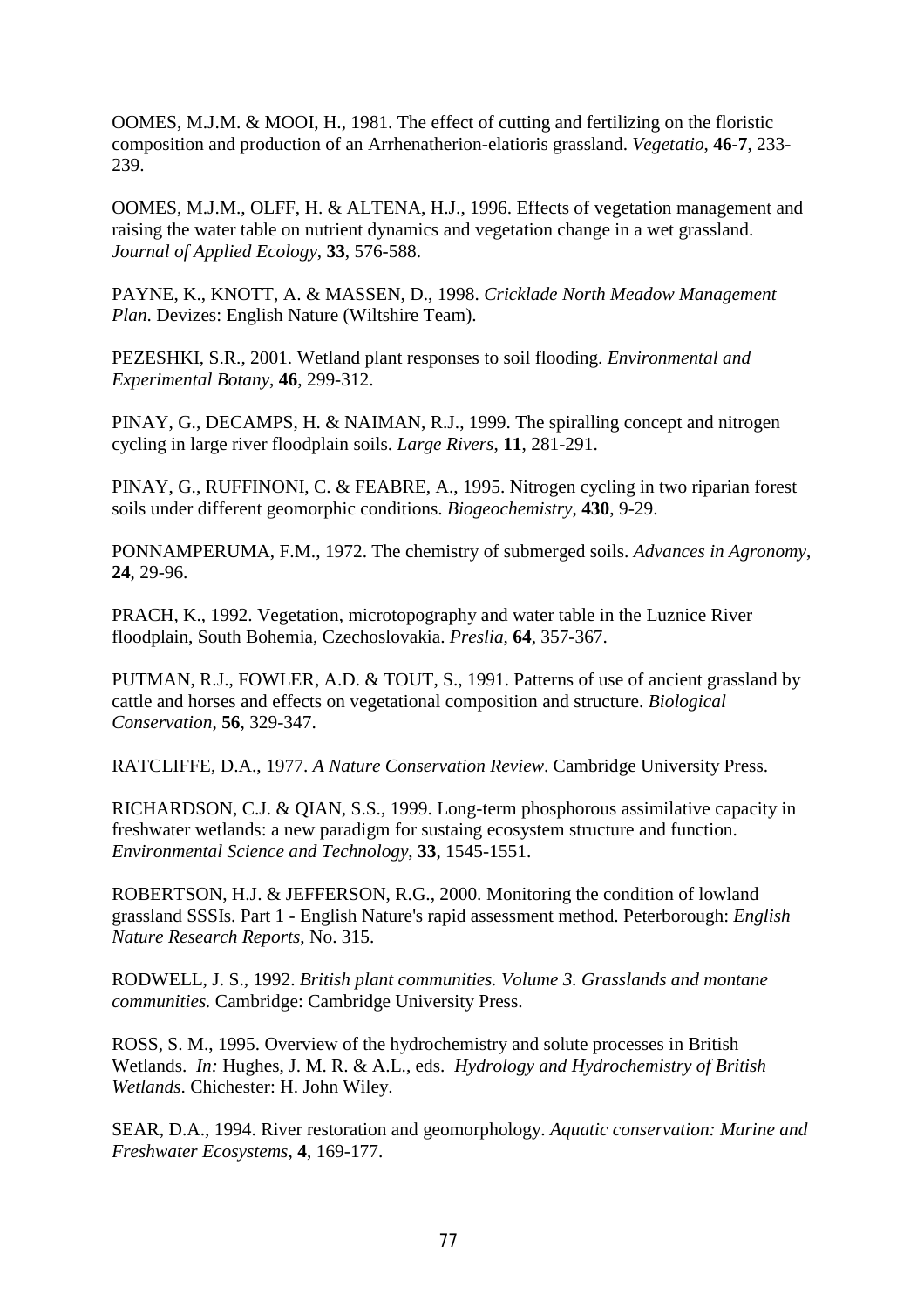SIEBEN, W.H., 1965. Het verband tussen outwatering en opbrengst bij de jonge zavelgronden in de Noordoostpolder. *Van Zee tot Land*, **40**, 1-117.

SILVERTOWN, J., DODD, M., McCONWAY, K., POTTS, J. & CRAWLEY, M., 1994a. Rainfall, biomass viration, community composition in the Park Grass Experiment. *Ecology*, **75**, 2430-2437.

SILVERTOWN, J., DODD, M.E., GOWING, D.J.G. & MOUNTFORD, J.O., 1999. Hydrologically defined niches reveal a basis for species richness in plant communities. *Nature*, **400**, 61-63.

SILVERTOWN, J.W., WELLS, D.A., GILLMAN, M.P., DODD, M.E. & LAKHANI, K.H., 1994b. Short-term effects and long-term after-effects of fertiliser application on the flowering population of green-winged orchid Orchis morio. *Biological Conservation*, **69**, 191-197.

SIMPSON, N.A. & JEFFERSON, R.G., 1996. Use of farmyard manure on semi-natural (meadow) grasslands. Peterborough: *English Nature Research Reports*, No. 150.

SMIRNOFF, N. & CRAWFORD, R., 1983. Variation in the sturcture and response to flooding of root aerenchyma in some wetland plants. *Annals of Botany*, **51**, 237-249.

SMITH, L.P., 1960. The relation between weather and meadow-hay yields in England. *Journal of the British Grassland Society*, **15**, 203-208.

SMITH, L.P. & TRAFFORD, B.D., 1976. *Climate and drainage*. Technical Bulletin no. 34. London: MAFF.

SMITH, R.S., 1997. Upland meadow grasslands in the Pennine Dales ESA. *In:* Sheldrick, R. D., ed. *British Grassland Society Occasional Symposium.* Grassland management in ESAs.32, pp. 80-90.

SMITH, R.S., BUCKINGHAM, H., BULLARD, M.J., SHIEL, R.S. & YOUNGER, A., 1996a. The conservation management of mesotrophic (meadow) grassland in norther England.1. Effects of grazing, cutting date and fertilizer on the vegetation of a traditionally managed sward. *Grass and Forage Science*, **51**, 278-291.

SMITH, R.S., CORKHILL, P., SHIEL, R.S. & MILLWARD, D., 1996b. The conservation management of mesotrophic (meadow) grassland in Northern England .2. Effects of grazing, cutting date, fertilizer and seed application on the vegetation of an agriculturally improved sward. *Grass and Forage Science*, **51**, 292-305.

SMITH, R.S., PULLAN, S. & SHIEL, R.S., 1996. Seed shed in the making of hay from mesotrophic grassland in a field in northern England: Effects of hay cut date, grazing and fertilizer in a split-split-plot experiment. *Journal of Applied Ecology*, **33**, 833-841.

SMITH, R.S. & RUSHTON, S.P., 1994. The effects of fertilisers on plant species composition and conservation interest of U.K. grassland. *In:*. Haggar, R.J. & S.P., eds. *Grassland management and nature conservation.* Reading: British Grassland Society. Occasional Symposium No. 28, pp. 64-73.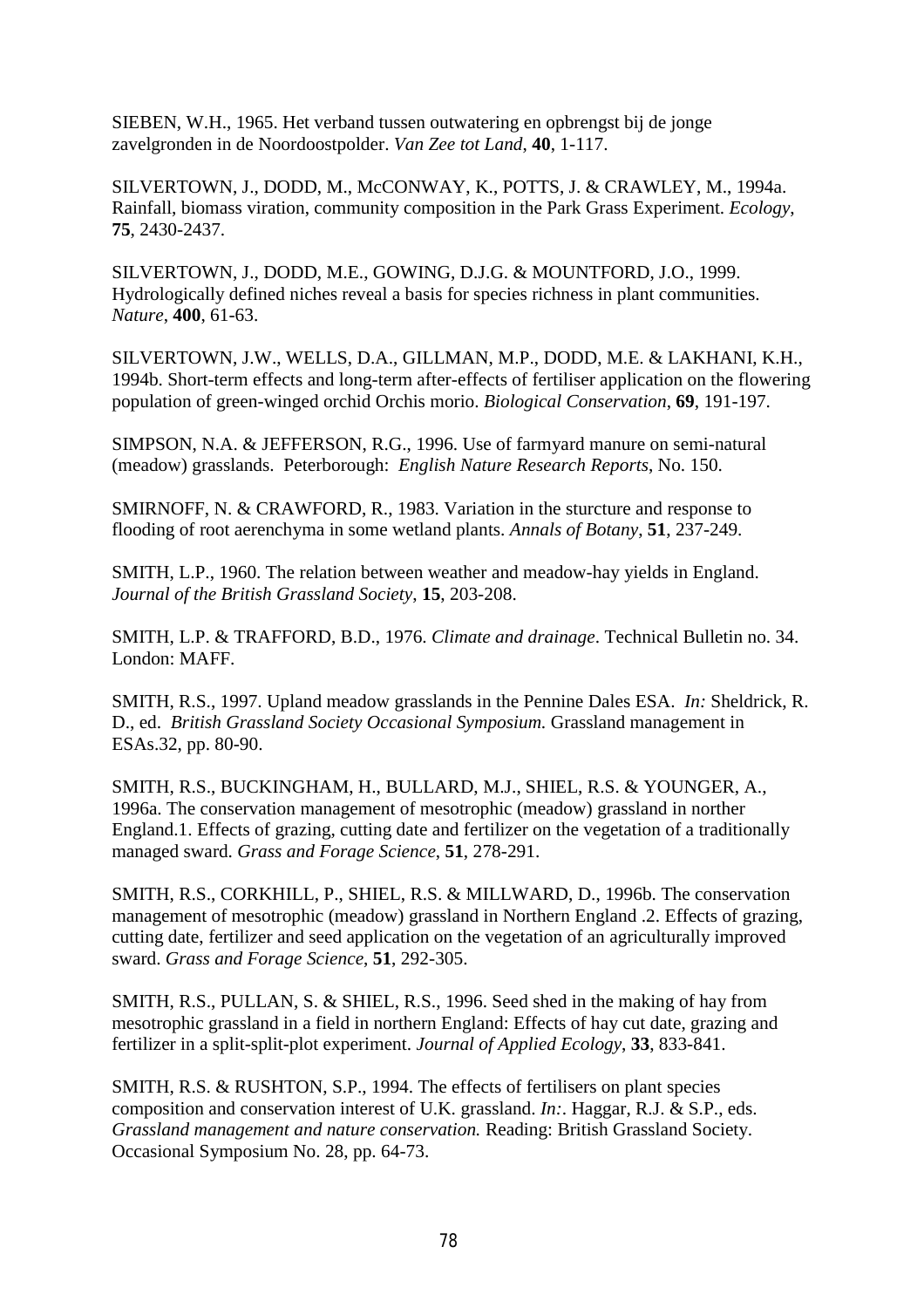SNOWDEN, R.E.D. & WHEELER, B.D., 1993. Iron toxicity to fen plant species. *Journal of Ecology*, **81**, 35-46.

SPINK, A., SPARKS, R.E., VAN OORSCHOT, M. & VERHOEVEN, J.T.A., 1998. Nutrient dynamics of large river floodplains. *Regulated Rivers-Research & Management*, **14**, 203-216.

STANFORD, G. & EPSTEIN, E., 1974. Nitrogen mineralisation - water relations in soils. *Soil ScienceSociety of America Proceedings*, **38**, 103-107.

STEEGEN, A., GOVERS, G. & NACHTERGAELE, J., 2000. Sediment export by water from an agricultural catchment in the Loam Belt of central Belgium. *Geomorphology*, **33**, 25- 36.

STEVENSON, F.J. & COLE, M.A., 1986. *Cycles of soil*. Chichester: Wiley.

TALLOWIN, J.R.B., 1997. The agricultural productivity of lowland semi-natural grassland: a review. Peterborough: *English Nature Research Reports,* No. 233.

TALLOWIN, J.R.B. & JEFFERSON, R.G., 1999. Hay production from lowland semi-natural grasslands: a review of implications for ruminant livestock systems. *Grass and Forage Science*, **54**, 99-115.

TALLOWIN, J.R.B., KIRKHAM, F.W., R.E.N., S. & MOUNTFORD, J.O., 1998. Residual effects of phosphorous fertilisation on the restoration of floristic diversity to wet hay meadows. *In:* C.B., J. & P.M., W., eds. *European lowland wet grasslands:biodiversity, management and restoration*. London: John Wiley & Sons Ltd. pp. 249-263.

TAYLOR, S. A., 1952. Oxygen diffusion in pourous media as a measure of soil aeration. *Soil Science Socity of America Proceedings*, **14**, 55-61.

THORNTON, G.J.P. & DISE, N.B., 1998. The influence of catchment characteristics, agricultural activities and atmospheric deposition on the chemistry of small streams in the English Lake District. *Science of the Total Environment*, **216**,

TILMAN, D., DODD, M.E., SILVERTOWN, J., POULTON, P. & CRAWLEY, M.J., 1994. The park grass experiment: insights from the most long-term ecological study. *In:* Leigh, R.A. & Johnston., A.E., eds. *Long-term experiments in agricultural and ecological sciences*. Wallingford: CAB International. UK. pp. 287-303.

TREWEEK, J., JOSE, P. & BENSTEAD, P., 1997. *The Wet Grassland Guide: Managing floodplain and coastal wet grasslands for wildlife*. Sandy, Bedfordshire. Royal Society for the Protection of Birds.

TROUGHT, M.C.T. & DREW, M.C., 1980. The development of waterlogging damage in wheat seedlings (*Triticum aestivum L.*) I. shoot and root growth in relation to changes in the concentration of dissolved gases and solutes in the soil solution. *Plant Soil*, **54**, 77-94.

VAN DER PEIJL, M.J. & VERHOEVEN, J.T.A., 2000. Carbon, nitrogen and phosphorus cycling in river marginal wetlands; a model examination of landscape geochemical flows. *Biogeochemistry*, **50**, 45-71.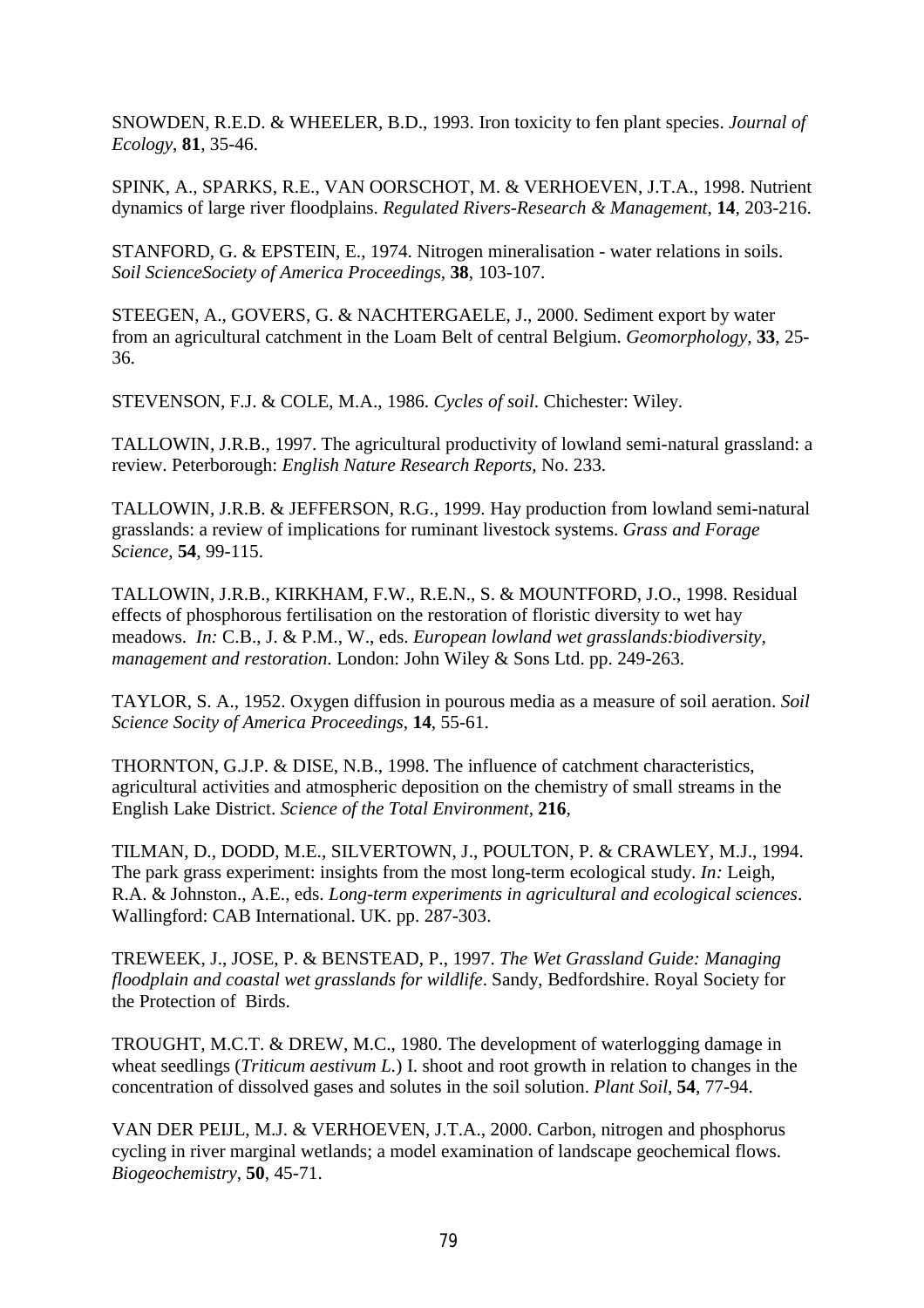VAN DUREN, I.C., BOEYE, D. & GROOTJANS, A.P., 1997. Nutrient limitation in an extant and drained poor fen: implications for restoration. *Plant Ecology*, **133**, 91-100.

VAN DUREN, I.C. & PEGTEL, D.M., 2000. Nutrient limitations in wet, drained and rewetted fen meadows: Evaluation of methods and results. *Plant and Soil*, **220**, 35-47.

VAN OORSCHOT, M., HAYES, C. & VAN STRIEN, I., 1998. The influence of soil desiccation on plant production, nutrient uptake and plant nutrient availability in two French floodplain grasslands. *Regulated Rivers: Research and Management*, **14**, 313-327.

VAN OORSCHOT, M., ROBBEMONT, E., BOERSTAL, M., VAN STRIEN, I. & VAN KERKHOVEN-SCHMITZ, M., 1997. Effects of enhanced nutrient availability on plant and soil nutrient dynamics in two English riverine ecosystems. *Journal of Ecology*, **85**, 167-179.

VARTAPETIAN, B.B., 1978. *Introduction - life without oxygen*. ed. Hook, D. D. & Crawford, R. M. M. Plant life in anaerobic environments. Ann Arbor Science Publications. pp. 1-11.

VERHOEVEN, J.T.A., BOGAARDS, H., VAN LOGTESTIJN, R.S.P. & SPINK, A., 1998. Initial estimates of nutrient-related process rates in floodplains along modified rivers in the Netherlands. *New Concepts For Sustainable Management of River Basins*. pp. 229-240.

VERHOEVEN, J.T.A., KOERSELMAN, W. & MEULEMAN, A.F.M., 1996. Nitrogen- or phosphorus-limited growth in herbaceous, wet vegetation: Relations with atmospheric inputs and management regimes. *Trends in Ecology & Evolution*, **11**, 494-497.

WALKER, L., 1995. *Water-table management in wildlife habitats*. Cranfield University.

WALLING, D.E. & HE, Q., 1998. The spatial variability of overbank sedimentation on river floodplains. *Geomorphology*, **24**, 209-223.

WALLING, D.E., HE, Q. & BLAKE, W.H., 2000. *River floodplains as phosphorus sinks*. *In:*  Stone, M., ed. *The role of erosion and sediment transport in nutrient and contaminant transfer.* IAHS publication no. 263, pp. 211-218.

WALLIS DE VRIES, M.F., 1994. *Foraging in a landscape mosaic. Diet selection and performance of free-ranging cattle in heathland and riverine grasslant.* Netherlands: University of Wageningen.

WEIGERT, R.G. & EVANS, F.C., 1964. Primary production and the disappearance of dead vegetation on an old field in Southeastern Michagan. *Ecology*, **45**, 49-63.

WESSELING, J. & VAN WIJK, W.R., 1957. Soil physical conditions in relation to drain depth. *In:* Luthin, J.N., ed. *Drainage of agricultural lands*. Madison. pp. 461-504.

WHEELER, B.D. & SHAW, S.C., 2001. *Wetland monitoring*. Peterborough: Report to the Environment Agency (Anglian Region).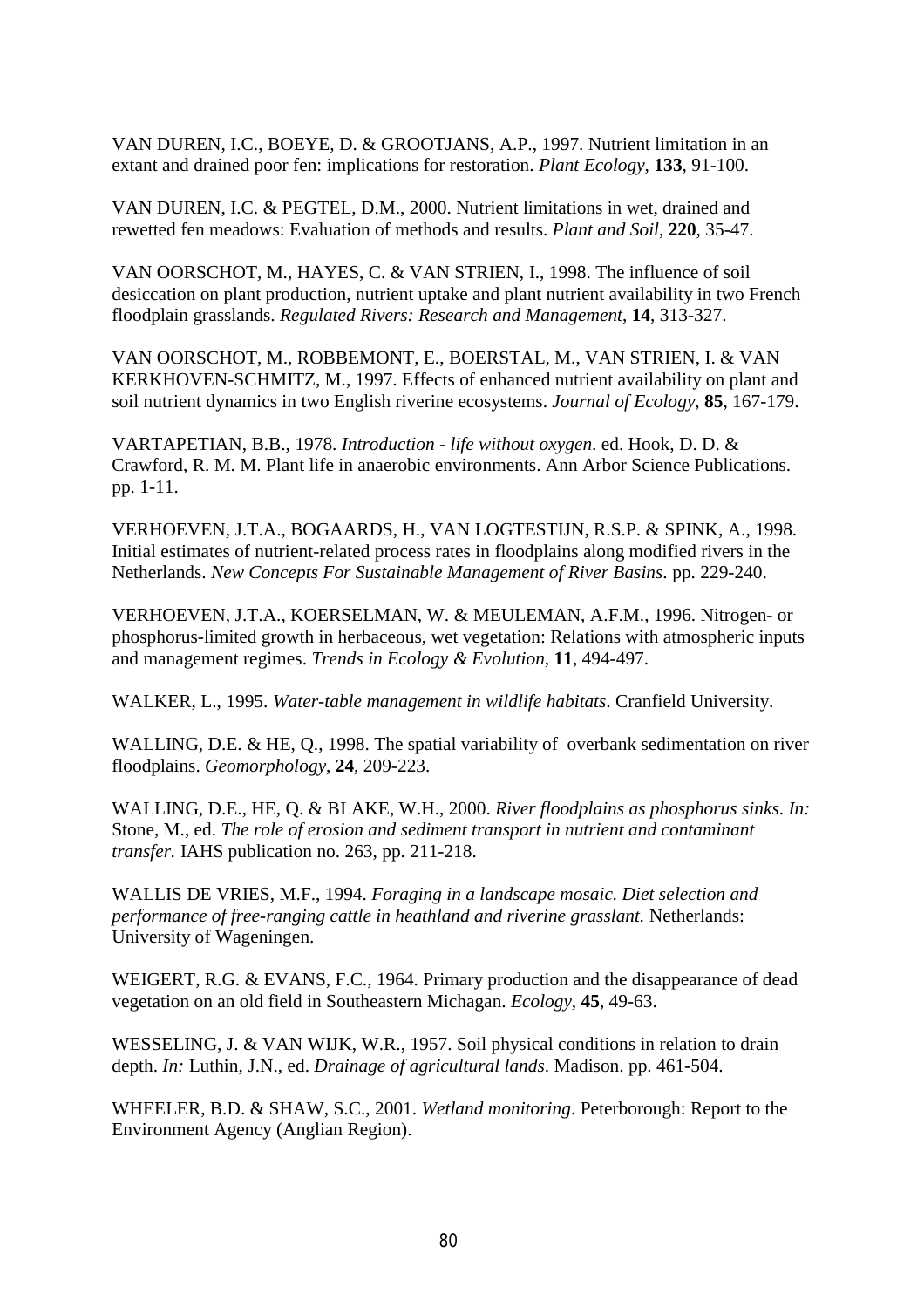WILLIAMS, E. D., 1978. *Botanical composition of the park grass plots at Rothamsted*. Rothamsted: Rothamsted Experimental Station.

WILLIAMSON, P., 1976. Above-ground primary production of chalk grassland allowing for leaf death. *Journal of Ecology*, **64**, 1059-1075.

WILSON, E.J., WELLS, T.C. E. & SPARKS, T.H., 1995. Are calcareous grasslands in the UK under threat from nitrogen deposition - an experimental-determination of a critical load. *Journal of Ecology*, **83**, 823-832.

XIONG, S. & NILSSON, C., 1998. Dynamics of plan litter in riparian meadows: setting a reference for management. *In:* Joyce, C. & Wade, M., eds. *European Lowland Wet Grasslands: Biodiversity Management and Restoration*. Chichester: Wiley. pp. 193-200.

YABE, K. & ONIMARU, K., 1997. Key variables controlling the vegetation of a cooltemperate mire in northern Japan. *Journal of Vegetation Science*, **8**, 29-36.

ZHANG, L., 1983. Vegetation ecology and population biology of *Fritillaria meleagris L*. at the Kungsangen Nature Researve, Eastern Sweden. *Acta Phytogeographica Suecica*, **73**, 1- 95.

ZHANG, L. & HYTTEBORN, H., 1985. Effect of ground water regime on development and distribution of *Fritillaria meleagris*. *Holartic Ecology*, **8**, 237-244.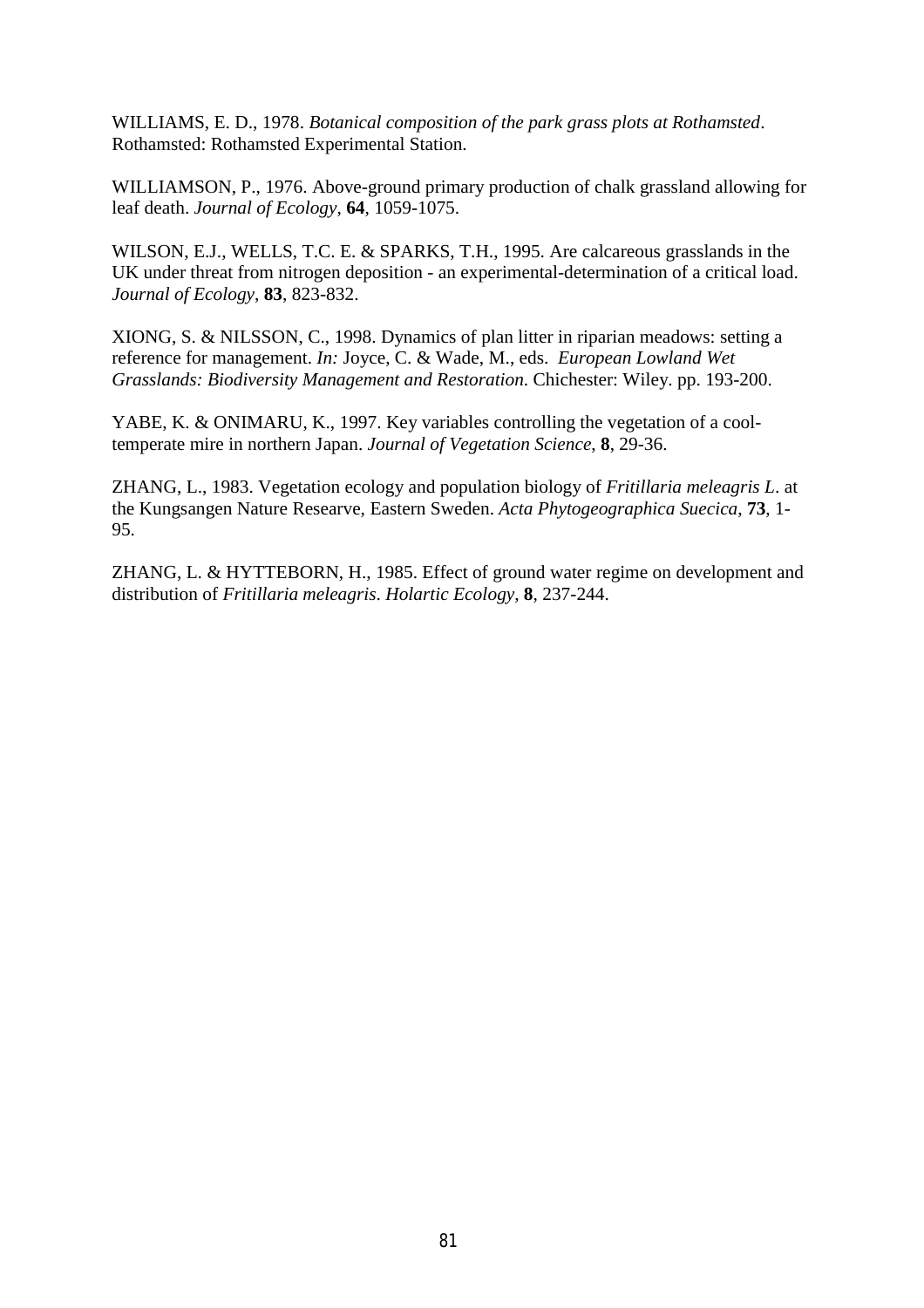## **Appendices**

## **Appendix 1 List of MG4 sites in England**

| Site name                           | County                  | Gridref<br><b>Catchment</b> |                   | Area<br>ha | <b>Status</b>                                     |  |
|-------------------------------------|-------------------------|-----------------------------|-------------------|------------|---------------------------------------------------|--|
| <b>Acaster South Ings</b>           | North Yorkshire         | SE594437                    | Ouse              | 37         | SSSI                                              |  |
| <b>Aubert Ings</b>                  | North Yorkshire         | SE453538                    | Ouse              | 9.6        | SSSI, NNR                                         |  |
| <b>Bolton Percy Ings</b>            | North Yorkshire         | SE534401                    | Ouse              | 6.8        | <b>SSSI</b>                                       |  |
| <b>Breighton Meadows</b>            | North/East<br>Yorkshire | SE704330                    | Ouse              | 26.04      | SSSI, NNR pSAC<br><b>RAM SPA</b>                  |  |
| <b>Burr Closes</b>                  | North Yorkshire         | SE596340                    | Ouse              | 1.2        | <b>SSSI</b>                                       |  |
| Church Ings                         | North Yorkshire         | SE594456                    | Ouse              | 4.7        | SSSI                                              |  |
| Derwent Ings                        | North/East<br>Yorkshire | SE 695410                   | Ouse              | 190        | SSSI, NNR pSAC<br><b>RAM SPA WT</b><br><b>VCO</b> |  |
| <b>Clifton Ings</b>                 | North Yorkshire         | SE582532                    | Ouse              | $61.25*$   | <b>NS</b>                                         |  |
| <b>Fulford Ings</b>                 | North Yorkshire         | SE608491                    | Ouse              | 3.7        | <b>SSSI</b>                                       |  |
| Naburn Marsh                        | North Yorkshire         | SE600479                    | Ouse              | 8          | <b>SSSI</b>                                       |  |
| Fen Carr Meadows                    | West Yorkshire          | SE656156                    | Trent             | 4.25       | NS, WT                                            |  |
| <b>Arncott Bridge Meadows</b>       | Oxfordshire             | SP609185                    | Thames            | $7.2*$     | SSSI                                              |  |
| <b>Cassington Meadows</b>           | Oxfordshire             | SP463101                    | Thames            | $7.03*$    | SSSI, pSAC                                        |  |
| Ducklington Mead                    | Oxfordshire             | SP363077                    | Thames            | 5.6        | SSSI                                              |  |
| <b>Grafton Lock Meadow</b>          | Oxfordshire             | SU273991                    | Thames            | 11.1       | SSSI,NT                                           |  |
| Hook Meadow and the Trap<br>Grounds | Oxfordshire             | SP500089                    | Thames            | $11.3*$    | SSSI                                              |  |
| <b>Iffley Meadows</b>               | Oxfordshire             | SP524038                    | Thames            | $36.2*$    | SSSI, WT                                          |  |
| <b>Langleys Lane Meadow</b>         | Oxfordshire             | SP391015                    | Thames            | $3.5*$     | SSSI                                              |  |
| <b>Wolvercote Meadows</b>           | Oxfordshire             | SP484096                    | Thames            | 9.2        | SSSI,pSAC                                         |  |
| <b>New Marston Meadows</b>          | Oxfordshire             | SP520076                    | Thames            | 44.42*     | <b>SSSI</b>                                       |  |
| <b>Chimney Meadows</b>              | Oxfordshire             | SP352000                    | Thames            | 49.38*     | SSSI, NNR                                         |  |
| Pixey & Yarnton Meads               | Oxfordshire             | SP480105                    | Thames            | 85.6       | SSSI, pSAC, CL                                    |  |
| <b>Castor Flood Meadows</b>         | Cambridgesire           | TL123973                    | Nene              | 42*        | <b>SSSI</b>                                       |  |
| Portholme                           | Cambridgeshire          | TL238708                    | <b>Great Ouse</b> | 104        | SSSI, pSAC                                        |  |
| <b>Mottey Meadows</b>               | Staffordshire           | SJ840134                    | Trent             | 44.6*      | SSSI, NNR pSAC                                    |  |
| <b>Bosworth Mill Meadow</b>         | Northamptonshire        | SP628822                    | Severn            | $5.2*$     | SSSI, WT                                          |  |
| <b>Bugbrooke Meadows</b>            | Northamptonshire        | SP672586                    | Nene              | $9.8*$     | SSSI, WT                                          |  |
| Mill Crook                          | Northamptonshire        | SP773464                    | <b>Great Ouse</b> | $5.7*$     | SSSI, WT                                          |  |
| River Ise and Meadows               | Northamptonshire        | SP882832                    | Nene              | $14*$      | SSSI, WT                                          |  |
| Wadenhoe Marsh & Achurch<br>Meadow  | Northamptonshire        | TL008828                    | Nene              | $47.4*$    | SSSI                                              |  |
| <b>Wollaston Meadows</b>            | Northamptonshire        | SP898650                    | Nene              | 14.6       | SSSI                                              |  |
| <b>Barn Hill Meadows</b>            | East Yorkshire          | SE734285                    | Ouse              | 8.5        | SSSI                                              |  |
| <b>Bishop Wilton Poorland</b>       | East Yorkshire          | SE778558                    | Ouse              | 2.1        | SSSI                                              |  |
| Hotham Meadow                       | East Yorkshire          | SE895351                    | Ouse              | 0.9        | <b>SSSI</b>                                       |  |
| <b>Lambwath Meadows</b>             | East Yorkshire          | TA208398                    | Hull              | 22         | SSSI                                              |  |
| Melbourne & Thornton Ings           | East Yorkshire          | SE745450                    | Ouse              | $17.5*$    | SSSI, NNR pSAC<br><b>RAM SPA VCO</b>              |  |
| Newton Mask                         | East Yorkshire          | SE707500                    | Ouse              | $16.5*$    | SSSI, pSAC RAM<br><b>SPA</b>                      |  |
| White Carr Meadow                   | East Yorkshire          | SE787457                    | Ouse              | 1.1        | SSSI                                              |  |
| <b>Clattinger Farm</b>              | Wiltshire               | SU012933                    | Thames            | $60.3*$    | SSSI, p.SAC WT                                    |  |
| North Meadow Cricklade              | Wiltshire               | SU094946                    | Thames            | 44.4       | SSSI, NNR<br>p.SAC,CL                             |  |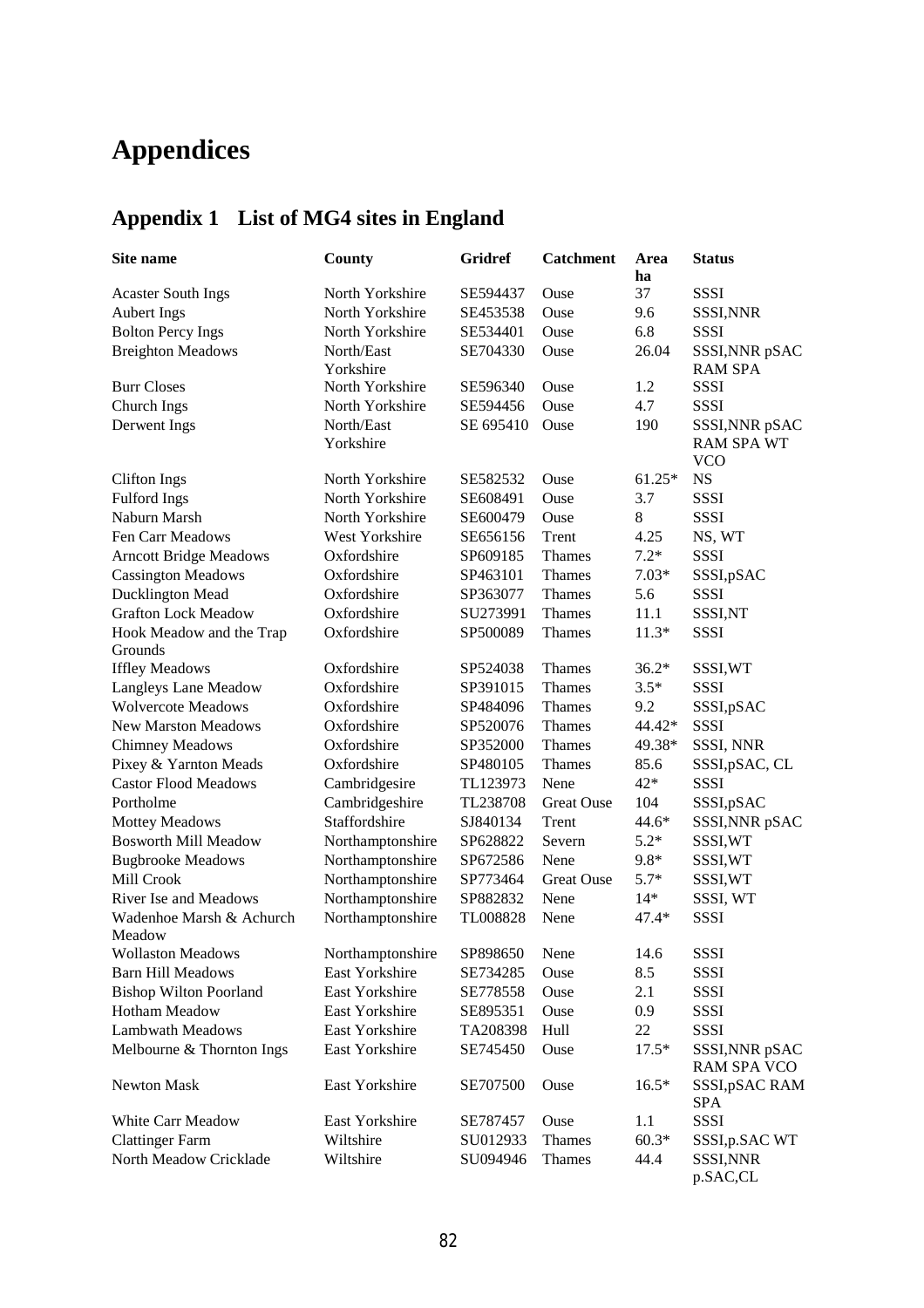| Site name                                          | County                  | <b>Gridref</b>  | <b>Catchment</b>  | Area<br>ha   | <b>Status</b> |
|----------------------------------------------------|-------------------------|-----------------|-------------------|--------------|---------------|
| <b>Upper Waterhay Meadow</b>                       | Wiltshire               | SU068937        | Thames            | 2.8          | SSSI          |
| Eakring & Maplebeck Meadows                        | Nottinghamshire         | SK705622        | Trent             | $16.03*$     | SSSI, WT      |
| <b>Besthorpe Meadows</b>                           | Nottinghamshire         | SK817643        | Trent             | $9.23*$      | SSSI, WT      |
| <b>Barrow Gravel Pits</b>                          | Leicestershire          | SK568166        | Trent             | 35.9*        | <b>SSSI</b>   |
| Loughborough Meadows                               | Leicestershire          | SK538218        | Trent             | 63.5         | SSSI, WT      |
|                                                    | Leicestershire          | SK381084        | Trent             | $8.1*$       | SSSI          |
| <b>Newton Burgoland Marshes</b><br>Kendalls Meadow | Leicestershire          | SP394981        | Trent             |              |               |
|                                                    |                         |                 |                   | $2.7*$       | SSSI          |
| <b>Muston Meadows</b>                              | Leicestershire          | SK824367        | Trent             | 8.77*        | SSSI, NNR     |
| <b>Seaton Meadows</b>                              | Leicestershire          | SP915979        | Welland           | $11.43*$     | <b>SSSI</b>   |
| <b>Sheepy Fields</b>                               | Leicestershire          | SK332025        | Trent             | $5.3*$       | SSSI          |
| Lea Marsh                                          | Lincolnshire            | SK816868        | Trent             | 27.24        | SSSI          |
| <b>Allington Meadows</b>                           | Lincolnshire            | SK871398        | Witham            | $4.1*$       | SSSI          |
| <b>Birches Barn Meadows</b>                        | Warwickshire            | SK282021        | Trent             | 10.74        | SSSI          |
| <b>Brook Meadow</b>                                | Warwickshire            | SP180743        | Trent             | 1.73         | SSSI, WT      |
| Racecourse Meadow                                  | Warwickshire            | SP186537        | Severn            | 1.5          | <b>SSSI</b>   |
| <b>Packington Meadows</b>                          | Warwickshire            | SP228858        | Trent             | 1.04         | NS            |
| Railway Meadow, Langley                            | Warwickshire            | SP199632        | Severn            | 0.96         | <b>SSSI</b>   |
| Anker Meadows, Atherstone                          | Warwickshire            | SP327961        | Trent             | 3.25         | NS            |
| <b>Oak Tree Farm Meadows</b>                       | Warwickshire            | SP189666        | Severn            | 2.5          | SSSI          |
| <b>Sherbourne Meadows</b>                          | Warwickshire            | SP242618        | Severn            | 21.53*       | SSSI          |
| <b>River Itchen Meadows</b>                        | Warwickshire            | SP403561        | Severn            | $45.3*$      | <b>NS</b>     |
| Long Meadow, Thorn                                 | Hereford &              | SP015553        | Severn            | $5.1*$       | SSSI, WT      |
|                                                    | Worcester               |                 |                   |              |               |
| <b>Marshlands Meadow</b>                           | Hereford &              | SO812324        | Severn            | 1.08         | <b>SSSI</b>   |
|                                                    | Worcester               |                 |                   |              |               |
| Poolhay Meadows                                    | Hereford &              | SO829308        | Severn            | $2.75*$      | <b>SSSI</b>   |
|                                                    | Worcester               |                 |                   |              |               |
| <b>Rectory Farm Meadows</b>                        | Hereford &              | SO922382        | Severn            | 8            | <b>SSSI</b>   |
|                                                    | Worcester               |                 |                   |              |               |
| <b>Burley Dene</b>                                 | Hereford &              | SO814324        | Severn            | $13*$        | <b>NS</b>     |
|                                                    | Worcester               |                 |                   |              |               |
| <b>Hooze Meadows</b>                               | Hereford &              | SO820335        | Severn            | 3.2          | <b>NS</b>     |
|                                                    | Worcester               |                 |                   |              |               |
| Shurnock Meadow                                    | Hereford &<br>Worcester | SP018609        | Severn            | $1.2*$       | <b>NS</b>     |
| Marsh End Meadows                                  | Hereford &              | SO817356 Severn |                   | $\mathbf{1}$ | <b>NS</b>     |
|                                                    | Worcester               |                 |                   |              |               |
| The Sturts                                         | Hereford &              | SO338480        | Wye               | 14           | <b>SSSI</b>   |
|                                                    | Worcester               |                 |                   |              |               |
| <b>Upton Ham</b>                                   | Hereford &              | SO860400        | Severn            | 56.6*        | <b>SSSI</b>   |
|                                                    | Worcester               |                 |                   |              |               |
| Hunsdon Mead                                       | Hertfordshire/Essex     | TL418110        | <b>Thames</b>     | $34*$        | SSSI          |
| Long Herdon Meadow                                 | Buckinghamshire         | SP648202        | Thames            | 4.5          | SSSI          |
| Oxley Mead                                         | Buckinghamshire         | SP819348        | <b>Great Ouse</b> | 3.7          | SSSI          |
| Went Ings Meadows                                  | South Yorkshire         | SE650183        | Ouse              | $6.4*$       | SSSI          |
| Ashleworth Ham                                     | Gloucestershire         | SO833263        | Severn            | 10           | SSSI          |
| Chessels Meadow, Dikler Brook Gloucestershire      |                         | SP187230        | Thames            | $2.6*$       | <b>NS</b>     |
| Chaceley b                                         | Gloucestershire         | SO855305        | Severn            | 0.3          | <b>NS</b>     |
| Yew Tree Inn Meadows                               | Gloucestershire         | SO866301        | Severn            | 3.5          | <b>NS</b>     |
| Chaceley a                                         | Gloucestershire         | SO856303        | Severn            | 1.2          | <b>NS</b>     |
|                                                    | Gloucestershire         |                 |                   | 0.5          |               |
| Hyde Hill Meadows<br>Elmlea Meadows                |                         | SP178244        | Thames            | $6.9*$       | <b>NS</b>     |
|                                                    | Gloucestershire         | SU079948        | Thames            |              | SSSI          |
| Roding Valley Meadows<br><b>Essex</b>              |                         | TQ436953        | Thames            | 19.8*        | <b>SSSI</b>   |
| <b>Cuttle Brook Meadow</b>                         | West Midlands           | SP202757        | Trent             | 2            | <b>NS</b>     |
| Fen End Meadows<br>West Midlands                   |                         | SP229758        | Trent             | 1.2          | <b>NS</b>     |
| Parkfield<br>West Midlands                         |                         | SP170741        | Trent             | 0.6          | NS            |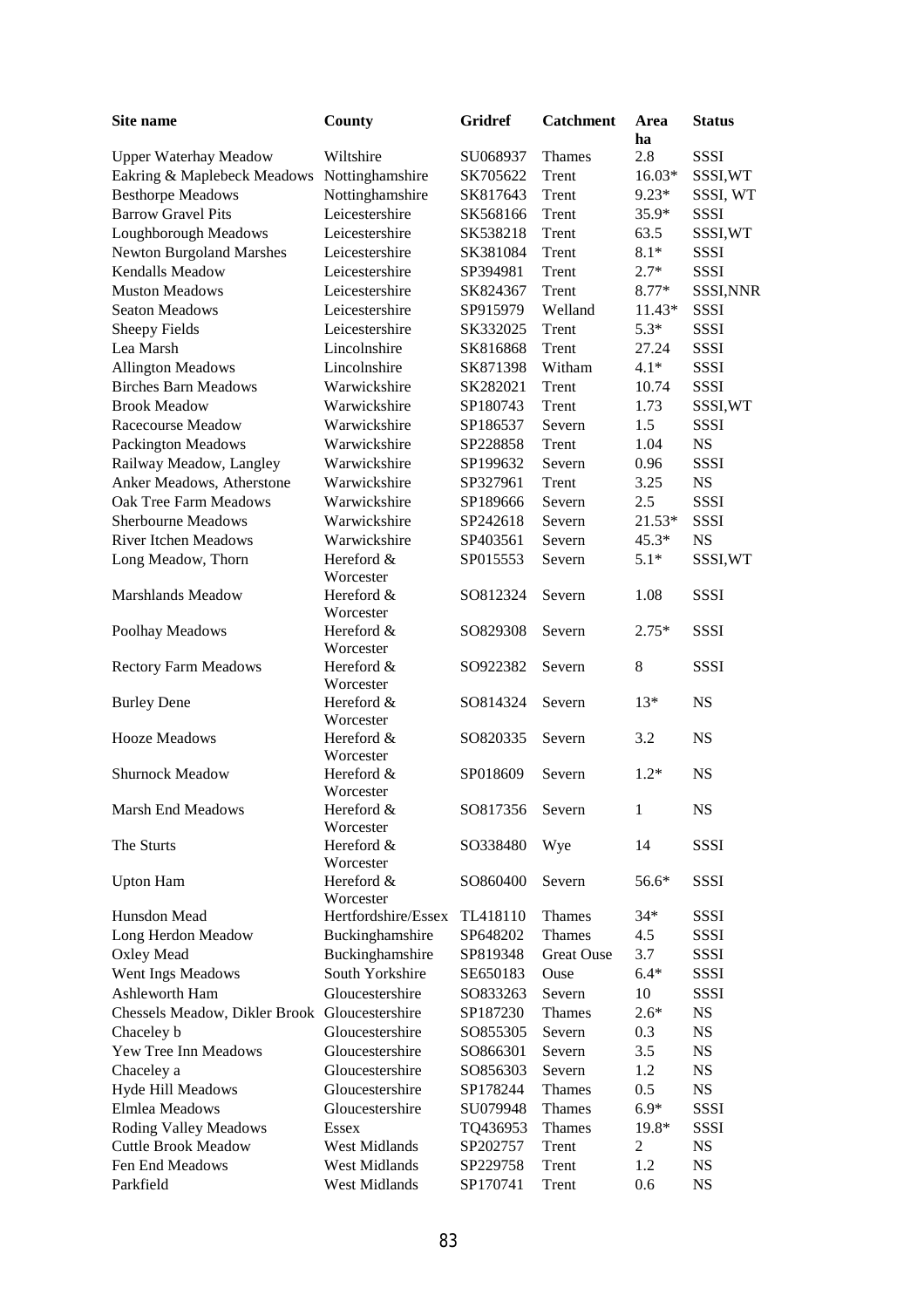| Site name                     | Gridref<br>County |          | <b>Catchment</b> | Area<br>ha | <b>Status</b> |  |
|-------------------------------|-------------------|----------|------------------|------------|---------------|--|
| <b>Sheldon Country Park</b>   | West Midlands     | SP160851 | Trent            | 1.5        | <b>NS</b>     |  |
| <b>Blythe Fields</b>          | West Midlands     | SP155765 | Trent            | $22*$      | <b>NS</b>     |  |
| Great Hytail                  | West Midlands     | SP160784 | Trent            | 3          | <b>NS</b>     |  |
| Ford Meadow & Pasture         | West Midlands     | SP222763 | Trent            |            | <b>NS</b>     |  |
| Henwood Mill Meadow           | West Midlands     | SP182794 | Trent            | 0.3        | <b>NS</b>     |  |
| Bickenhill Meadows            | West Midlands     | SP188816 | Trent            | $7.2*$     | <b>SSSI</b>   |  |
| <b>River Blythe Meadows</b>   | West Midlands     | SP112733 | Trent            | 2          | <b>SSSI</b>   |  |
| Great Blencow Meadows & Fen   | Cumbria           | NY459326 | Eden             | $7.6*$     | <b>SSSI</b>   |  |
| <b>Broad Dales</b>            | Cumbria           | NY253524 | Wampool          | $16.4*$    | <b>SSSI</b>   |  |
| Lord's Meadow, Albrighton     | Shropshire        | SJ822036 | Severn           | 2.6        | <b>NS</b>     |  |
| <b>Billingham Beck Meadow</b> | Middlesborough    | NZ448234 | <b>Tees</b>      | c.2        | <b>NS</b>     |  |

| Key      |                                                           |
|----------|-----------------------------------------------------------|
| SSSI:    | Site of Special Scientific Interest                       |
| NNR:     | <b>National Nature Reserve</b>                            |
| $pSAC$ : | Special Area of Conservation                              |
| RAM:     | Ramsar Site                                               |
| SPA:     | Special Protection Area                                   |
| WT:      | Local Wildlife Trust Reserve                              |
| NT:      | <b>National Trust Reserve</b>                             |
| VCO:     | Other voluntary conservation organisation reserve         |
| CL:      | Registered Common Land                                    |
| NS:      | Non-statutory site                                        |
|          | * Site area includes plant communities in addition to MG4 |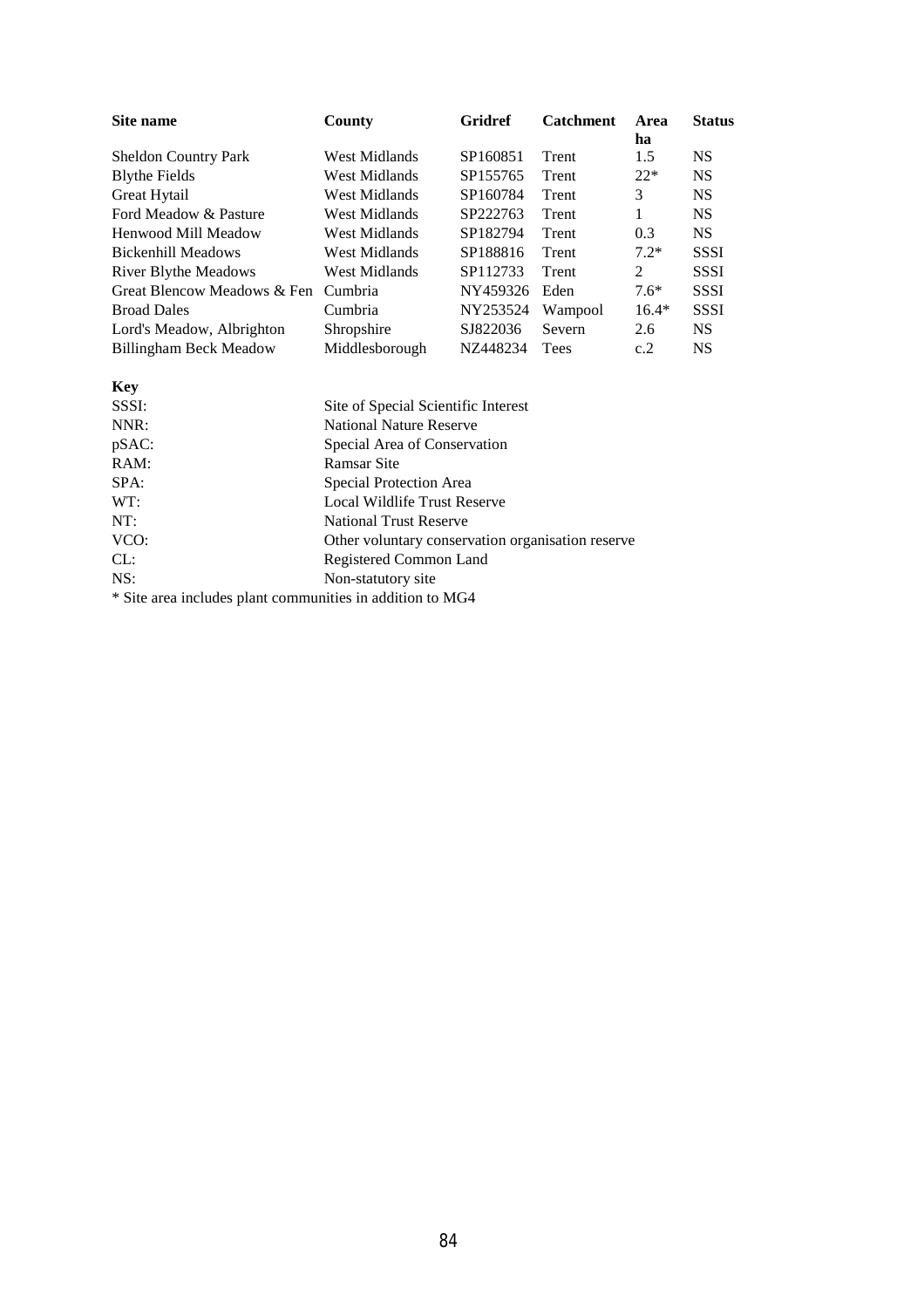## **Appendix 2 Hay yields from North and East Yorkshire flood meadow SSSIs**

– Assume square bales = 20kg and round bales = 150. \*= hay nutrient content analysed, Green = haylage,  $e =$ estimated

| $5000$ eV and $5000$ $2000$ $0$ $0$<br><b>SSSI</b> name | Field                    | Area/ha | <b>Yield</b><br>(t/ha)<br>1999 | Yield (t/ha)<br>2000 | <b>Grazed?</b>  | <b>Stock</b><br>N <sub>0</sub> | <b>Dates</b>   |
|---------------------------------------------------------|--------------------------|---------|--------------------------------|----------------------|-----------------|--------------------------------|----------------|
| Acaster South                                           | 1                        | 4.57    | 4.81                           | No data              | Sheep           | $\overline{5}$                 | Aug-Sept       |
| Ings                                                    | $\overline{2}$           | 7.97    | 4.64                           | 1.51                 | Sheep           | $\overline{40}$                | 10/08-20/09    |
|                                                         | $\overline{3}$           | 10.4    | 5.46                           | 2.31                 | Sheep           | $\overline{?}$                 | $\overline{?}$ |
|                                                         | $\overline{\mathcal{L}}$ | 4.12    | 4.37                           | 2.67                 | Yes             |                                |                |
|                                                         | 5                        | 2.5     | 5.4                            | $2.2\,$              | sheep           | $\overline{?}$                 | $\overline{?}$ |
|                                                         | 6                        | 11.42   | 4.94                           | 2.76                 | Cattle          | 40                             | 15/08-12/10    |
|                                                         |                          |         |                                |                      | sheep           | 120                            | 14/08-20-09    |
|                                                         | 7                        | 4.07    | 4.91                           | 2.46                 | Let - cattle    | 85                             | 05/08-07/10    |
| Breighton                                               | $\mathbf{1}$             | 2.68    | 5.58                           | 4.29                 | $\rm No$        |                                |                |
| Meadows                                                 | $\overline{2}$           | 8.59    | 0.99                           | 1.16                 | $\overline{No}$ |                                |                |
|                                                         | $\overline{3}$           | 1.77    | 2.82                           | 2.83                 | No              |                                |                |
|                                                         | $\overline{4}$           | 4.89    | 2.66                           | 2.78                 | Yes             |                                |                |
| <b>Burr Closes</b>                                      | 1                        | 1.38    | 1.99                           | 1.27                 | No              |                                |                |
| Derwent Ings                                            | $\mathbf{1}$             | 7.36    | $\overline{3.8}$               | No data              | No              |                                |                |
|                                                         | $\overline{2}$           | 3.84    | 3.58                           | No data              | Yes             |                                |                |
|                                                         | $\overline{3}$           | 9.15    | 0.11                           | No data              | Yes             |                                |                |
|                                                         | $\overline{4}$           | 8.27    | 3.69                           | No data              | Yes             |                                |                |
|                                                         | 5                        | 10.12   | 3.42                           | No data              | Yes             |                                |                |
|                                                         | 6                        | 6.59    | 2.20                           | No data              | Yes             |                                |                |
|                                                         | 7                        | 2.43    | 1.88                           | No data              | Yes             |                                |                |
|                                                         | $\overline{8}$           | 9.98    | 2.63                           | No data              | Yes             |                                |                |
|                                                         | $\overline{9}$           | 2.66    | 6.46                           | No data              | Yes             |                                |                |
|                                                         | 10                       | 0.61    | 7.53                           | No data              | $\overline{No}$ |                                |                |
|                                                         | 11                       | 4.11    | 6.57                           | No data              | Yes             |                                |                |
|                                                         | $\overline{12}$          | 7.64    | 9.97                           | No data              | Yes             |                                |                |
|                                                         | 13                       | 10.63   | 2.38                           | No data              | Yes             |                                |                |
|                                                         | 14                       | 1.83    | 6.24                           | No data              | Yes             |                                |                |
|                                                         | 15                       | 26.93   | 4.46                           | 1.49                 | Yes             |                                |                |
|                                                         | 16                       | 6.66    | 3.44                           | $\overline{3.8}$     | Yes             |                                |                |
|                                                         | $\overline{17}$          | 7.45    | 3.68                           | 1.34                 | No              |                                |                |
|                                                         | $\overline{18}$          | 2.03    | 2.47                           | 4.93                 | No              |                                |                |
|                                                         | $\overline{19}$          | 14.89   | 4.46                           | 4.75                 | Yes             |                                |                |
|                                                         | $\overline{20}$          | 11.88   | 5.50                           | 6.78                 | Yes             |                                |                |
|                                                         | 21                       | 4.05    | 6.17                           | 5.68                 | Yes             |                                |                |
|                                                         | 22                       | 12.94   | 4.55                           | No data              | Yes             |                                |                |
|                                                         | 23                       | 13.27   | 5.28                           | 2.64                 | Yes             |                                |                |
|                                                         | 24                       | 2.5     | 4.88                           | No data              | Yes             |                                |                |
|                                                         | 25                       | 14.98   | 3.0                            | No data              | Yes             |                                |                |
| Lambwath                                                | 1                        | 3.47    | 5.76                           | 1.44                 | Yes/no          |                                |                |
| Meadows                                                 | $\overline{2}$           | 4.12    | 7.28                           | 3.16                 | N <sub>o</sub>  |                                |                |
|                                                         | 3                        | 7.82    | 8.5                            | 7.033                | Yes             | 90s                            | 01/10-29/10    |
|                                                         | $\overline{\mathcal{A}}$ | 1.89    |                                | 3.44                 | Yes/no          |                                |                |
|                                                         | 5                        |         | 3.76                           |                      |                 |                                | 30/09-24/10    |
|                                                         |                          | 2.43    | 4.73                           | 4.32                 | Yes             | 160s                           |                |

Stock type, No, dates for 2000 only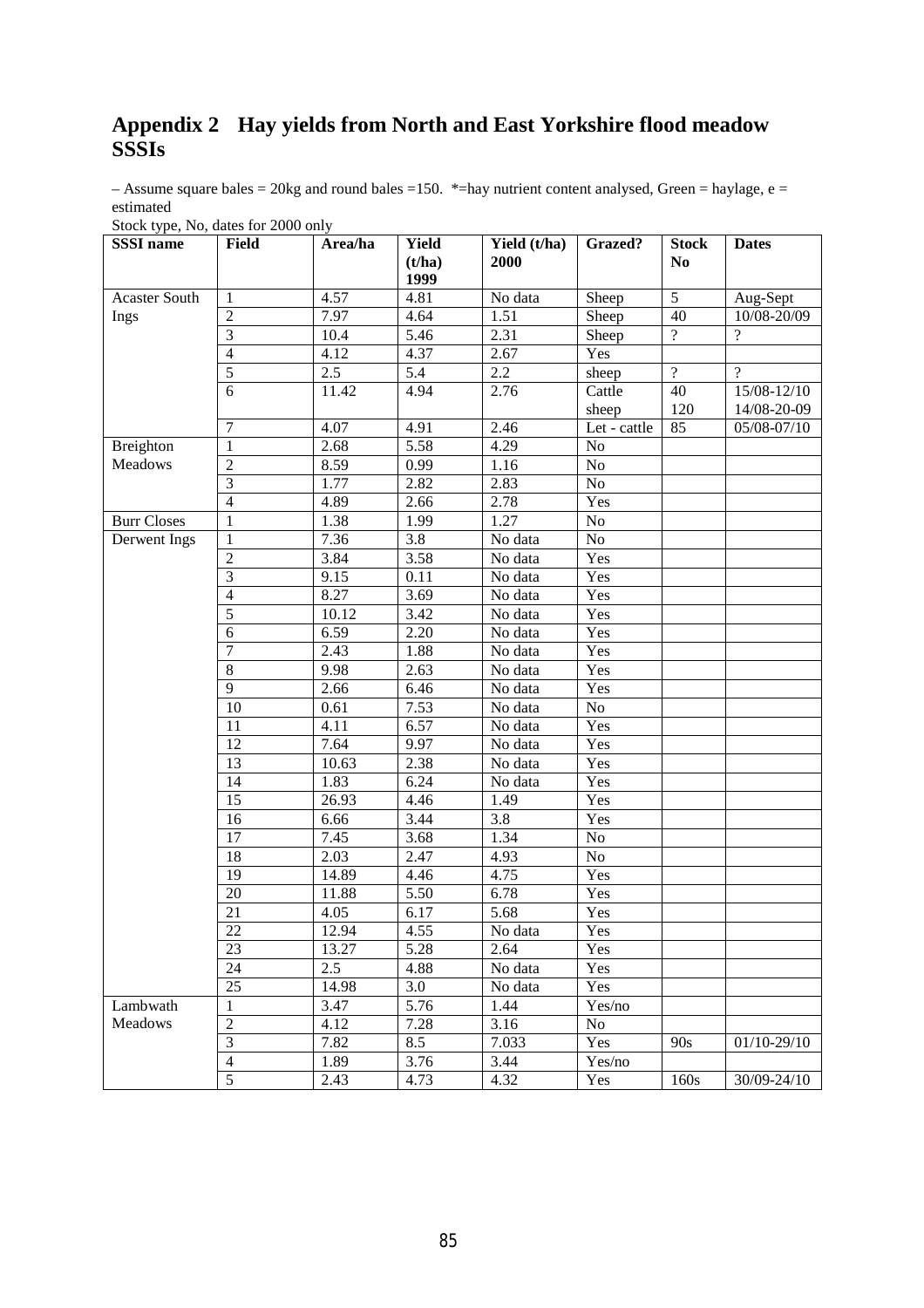| <b>SSSI</b> name     | Field          | Area/ha | Yield<br>(t/ha)<br>1999 | Yield (t/ha)<br>2000 | Grazed?           | <b>Stock</b><br>N <sub>0</sub> | <b>Dates</b>      |
|----------------------|----------------|---------|-------------------------|----------------------|-------------------|--------------------------------|-------------------|
| Melbourne $&$        | 1              | 10.04   | 4.05                    | 5.18                 | Yes               | 70s                            | $09 - 30/10$      |
| Thornton Ings        | $\overline{2}$ | 10.1    | 2.01                    | No data              | Yes               | 100s                           | 01/09-22/09       |
|                      | 3              | 5.06    | 1.19                    | 0.89                 | Yes               | 20suc                          | 11/08-24/10       |
|                      | $\overline{4}$ | 4.18    | 2.19                    | 2.63                 | Yes               | 160s                           | 28/09-08/10       |
|                      | 5              | 6.59    | 8.34                    | No data              | N <sub>0</sub>    |                                |                   |
|                      | 6              | 3.67    | 6.28                    | No data              | N <sub>o</sub>    |                                |                   |
|                      |                | 2.06    | 5.09                    | No data              | N <sub>o</sub>    |                                |                   |
|                      | 8              | 4.13    | 18.16                   | No data              | Yes               |                                |                   |
|                      | 9              | 4.53    | 4.49                    | No data              | N <sub>o</sub>    |                                |                   |
|                      | 10             | 16.64   | 1.08                    | No data              |                   |                                |                   |
| Newton Mask          | 1              | 1.21    | 4.6                     | 4.13                 | No                | ?sheep                         |                   |
|                      | 2              | 9.81    | 1.73                    | 1.51                 | Yes               | 150s                           | $01/09 - 01 - 10$ |
| Kirkby Wharfe        |                | ?       |                         | 91 round             | <b>Steers</b>     | 11                             | 25/07-10/10       |
|                      | $\overline{2}$ | 5.5     |                         | No data              | May 5<br>$cows +$ | 8cows                          | $1/06 - 31/10$    |
|                      | 3              | 2.5     |                         | 4.2e                 | N <sub>o</sub>    |                                |                   |
| Pocklington<br>canal | 1              | 1.26    |                         | No data              |                   | 6s                             | $01/05 - 31/10$   |

| Year | <b>Total Area</b><br>With available<br>information<br>(ha) | No<br>agreement<br>holders | N <sub>0</sub><br>reportees | No farms with hav<br>data | Area of<br>reported<br>hay cut<br>(ha) | No farms<br>grazed |
|------|------------------------------------------------------------|----------------------------|-----------------------------|---------------------------|----------------------------------------|--------------------|
| 1999 | 374                                                        | 83                         | 67(80.7%)                   | 54 (80.6% of report)      | 360.63                                 | 48 (71.6%)         |
| 2000 | 199                                                        | 68                         | 54 (79.4%)                  | 45 (83.3%)                |                                        | 36 (66.7%)         |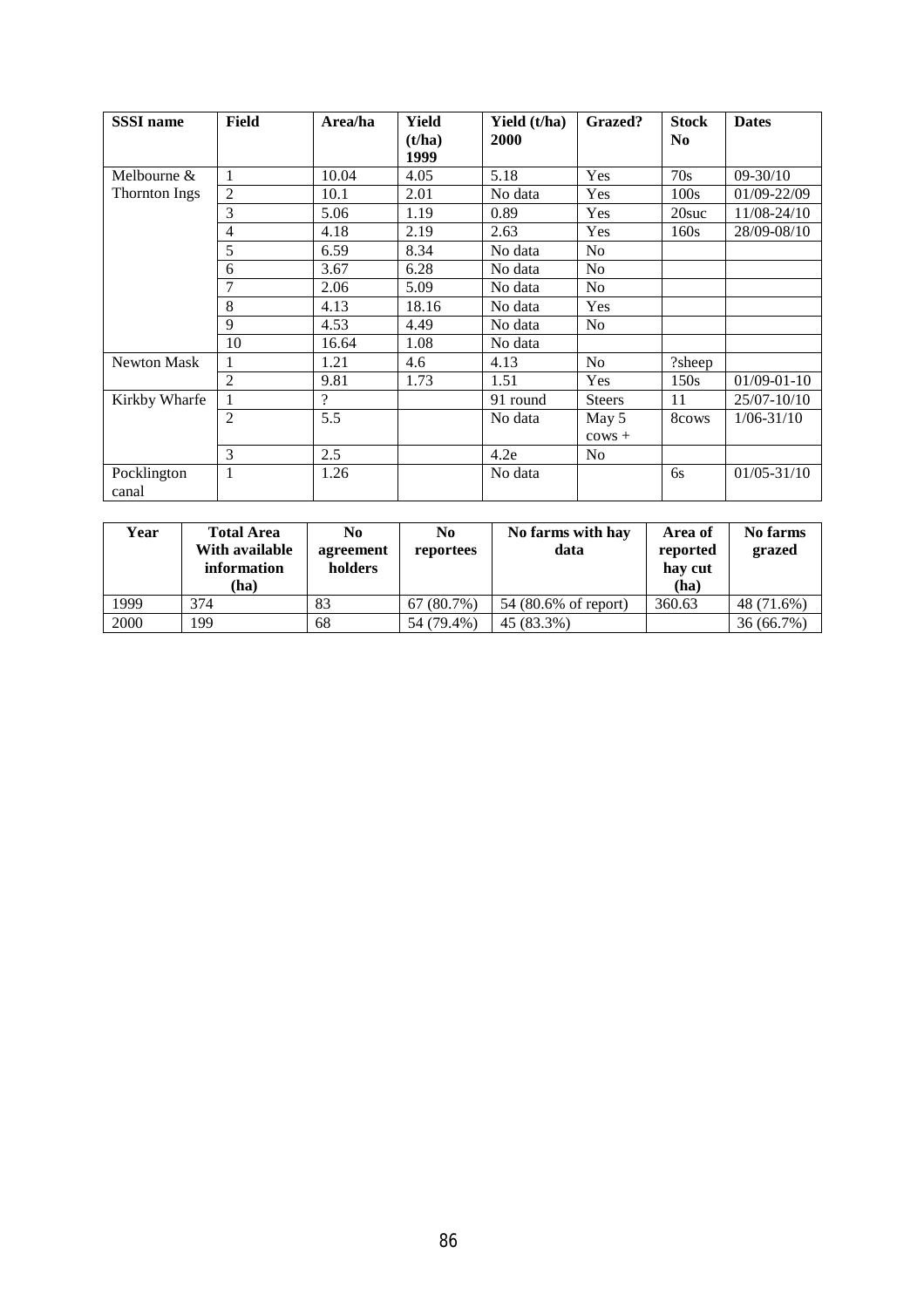## **Appendix 3 Site questionnaire for English Nature Local Teams**

- 1. Do you think any of the following issues threaten the site:
	- Altered water management (eg changes to river engineering or maintenance, local mineral extraction, changes in upstream land-use)
	- Increased nutrient availability (eg deposition of enriched silt from rivers, fertiliser application)
	- Decreased nutrient availability (eg exhaustion of soil by hay cropping)
	- Habitat fragmentation (eg loss of other unimproved grasslands in the area)
	- Other (please specify, eg unusual weather conditions)
- 2. If there has been an alteration to the site's hydrology in the past 30 years, can you categorise it as one of the following:
	- Surface ditching
	- Straightening of adjacent river
	- Deepening of adjacent river
	- Changes to control structure $(s)$  in river (eg locks, weirs, sluices)
	- Embanking of the river (inc. bank repair with gabions, piling etc.)
	- Change in management of locks, sluices etc.
	- Change in frequency/magnitude of river maintenance (weed cuts / desilting)
- 3. Have there been any records kept of, or studies into, any of the following issues on the site (perhaps by NNR site managers, farmers, higher education centres or statutory bodies such as FRCA or EA)?
	- Hay yields (counts of hay bales)
	- Grazing regime (eg stocking density, length of grazing season)
	- Nutrient analysis of hay
	- Nutrient analysis of soil
	- Nutrient analysis of river water (we are aware of routine river data from the Environment Agency, but has there been a particular study in the locality)